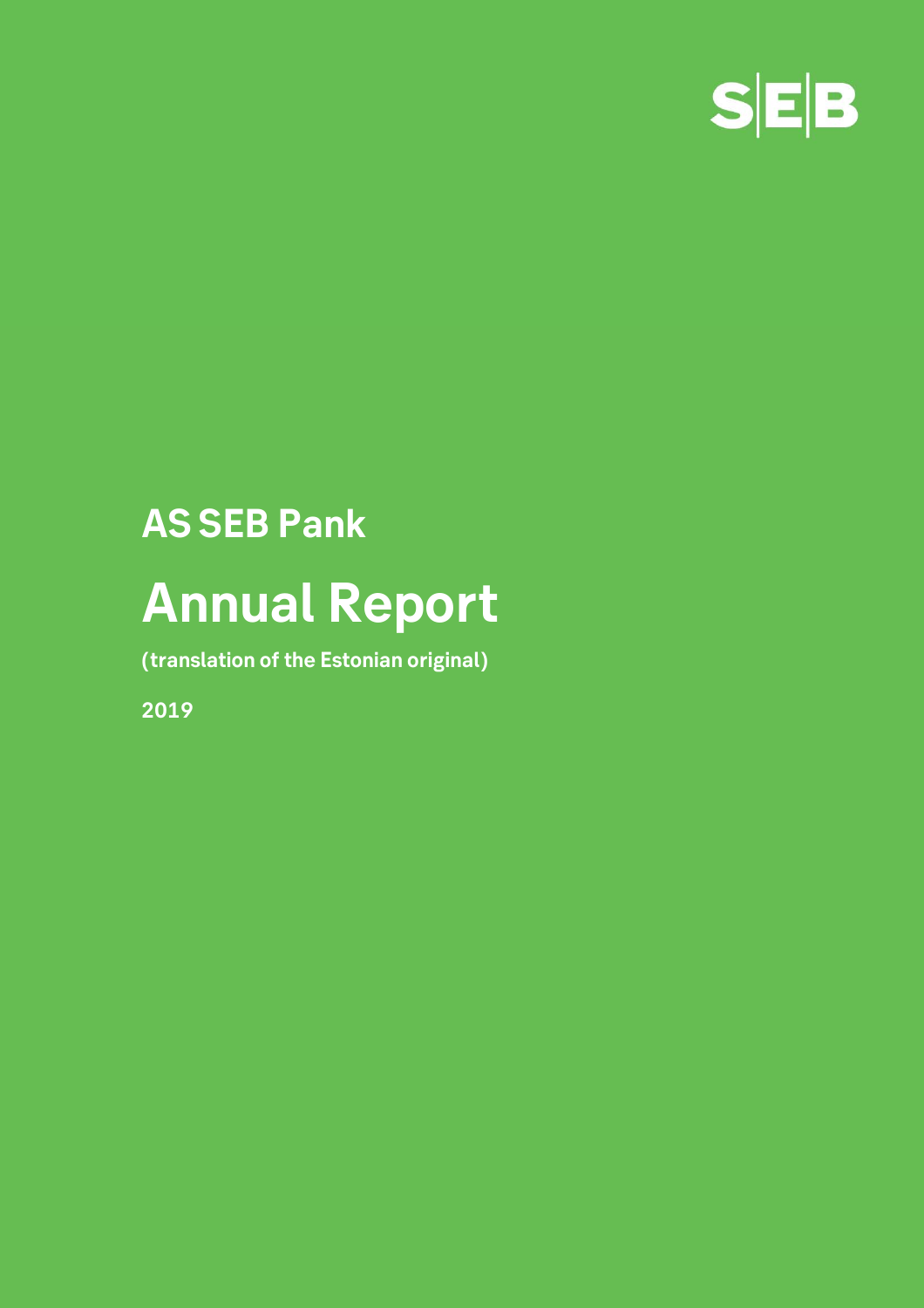# **Contents**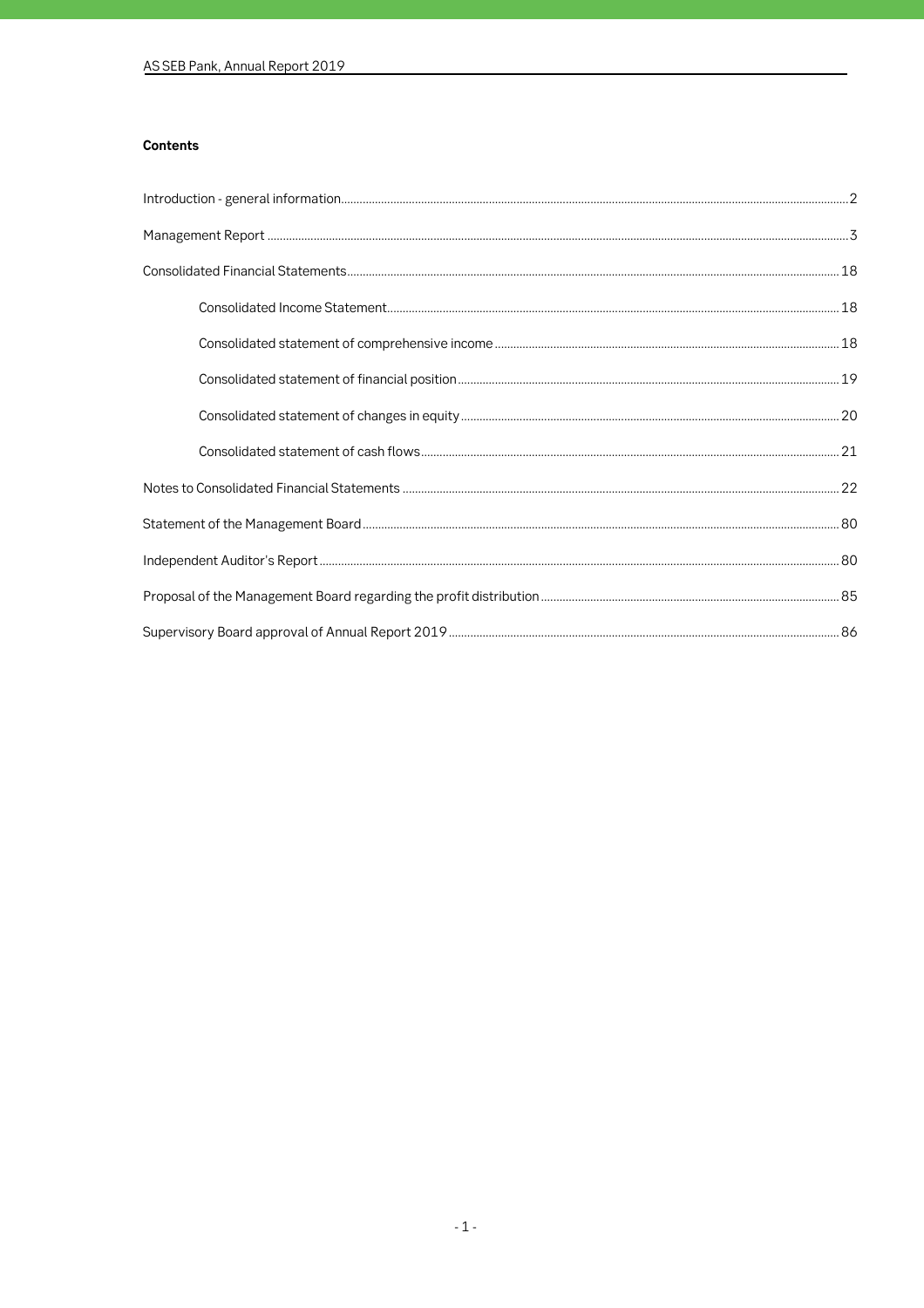# **Introduction - general information**

# **Credit institution**

Company name AS SEB Pank Registry date 08/12/1995 Fax +372 6 655 102<br>SWIFT EEUHEE2X e-mail info@seb.ee

Address<br>
Registered in Tornimäe Str. 2, Tallinn 15010, Estonia<br>
Republic of Estonia Republic of Estonia Registry code 10004252 (Estonian Commercial Register)<br>Phone +372 6 655 100  $+3726655100$ EEUHEE2X Internet homepage http://www.seb.ee

**Auditor** 

Reporting date 31/12/2019 Reporting currency Euro (EUR), millions

Audit company Ernst & Young Baltic AS<br>Registry code 10877299 (Estonian Co 10877299 (Estonian Commercial Register) Address **Address** Rävala puiestee 4, 10143 Tallinn, Estonia

Reporting period 1 January 2019 - 31 December 2019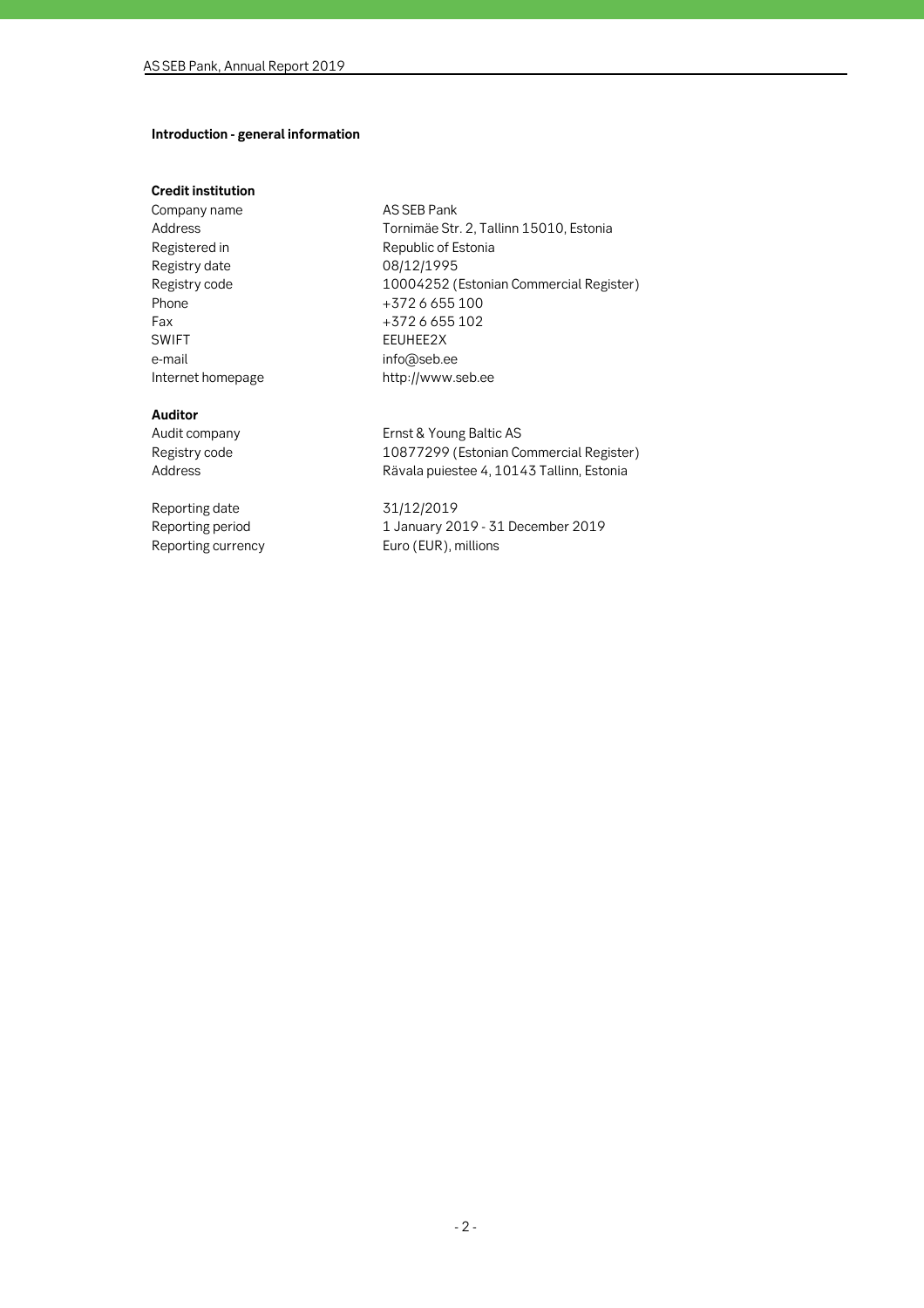### **Management Report**

# **1. Credit institution's group as defined in Credit Institutions Law**

# **1.1. Consolidated group**

| Company name         | Registry<br>code | <b>Registration</b><br>date | <b>Address</b>      | Activity           | <b>Holding</b><br>$***$ | At an<br>acqui-<br>sition cost<br>(EUR mio) |
|----------------------|------------------|-----------------------------|---------------------|--------------------|-------------------------|---------------------------------------------|
| AS SEB Liising       | 10281767         | 03/10/97                    | Tallinn, Tornimäe 2 | Leasing            | 100.0%                  | 1.8                                         |
| AS Rentacar*         | 10303546         | 20/10/97                    | Haapsalu, Posti 41  | Leasing            | 100.0%                  | 0.0                                         |
| AS SEB Varahaldus    | 10035169         | 22/05/96                    | Tallinn, Tornimäe 2 | Asset management   | 100.0%                  | 2.7                                         |
| SK ID Solutions AS** | 10747013         | 27/03/01                    | Tallinn, Pärnu mnt  | Data communication |                         |                                             |
|                      |                  |                             | 141                 | services           | 25.0%                   | 1.0                                         |
|                      |                  |                             |                     |                    |                         | 5.5                                         |

All enterprises are registered in Estonian Commercial Register.

\* Consolidated subsidiary of AS SEB Liising.

\*\* Associates.

\*\*\* For all investments the percentage of holding equals to both, the holding from the number of shares as well as from the number of votes.

Parent company of the Group is AS SEB Pank, its activity is banking (information on page 2). The "consolidated group" in the meaning of Credit Institutions Law in Estonia and the "Group" for IFRS consolidation purposes are identical.

Non-profit association SEB Heategevusfond is an association, not belonging to the consolidation group, registered on 06 January 2006. The association was founded by AS SEB Pank and AS SEB Elu- ja Pensionikindlustus .The association is aimed at raising and distributing funds for charitable cause to organisations, dealing with children, who have been deprived of parental care. Upon dissolution of the association, the assets remaining after satisfaction of the claims of creditors shall be transferred to a non-profit association or foundation with similar objectives, entered to the list of associations subject to income tax incentive of the Government of the Estonian Republic, or a legal person in public law, state or local government.

Non-profit association Spordiklubi United is an association, not belonging to the consolidation group, which started activity from September 2008. The association is founded by AS SEB Pank. The association is aimed at organising on hobby and competition level sport events and organising promotions for advertising of own and supporter´s activities.

Upon dissolution of the association, the assets shall be transferred to a non-profit association, foundation or other persons filling the objectives by articles in public interests.

Changes in the consolidated group during the accounting period and plans for year 2020 No such events have occurred by the time of publishing the report, which would affect the strategy of the group in 2020.

# **1.2. Members of Management and Supervisory Board and shares held by them**

Members of the Management Board in 2019: Allan Parik, Artjom Sokolov, Ainar Leppänen, Eve Kümnik and Marko Rintala. Members of the Supervisory Board in 2019: Riho Unt, Stefan Stignäs, Mats Torstendahl, Erkka Näsäkkälä, Aušra Matusevičiene and Juha Kotajoki.

Members of AS SEB Pank Management and Supervisory Board and their relatives as well as commercial undertakings controlled jointly or severally by the above mentioned persons did not hold any shares in AS SEB Pank as of 31 December 2019.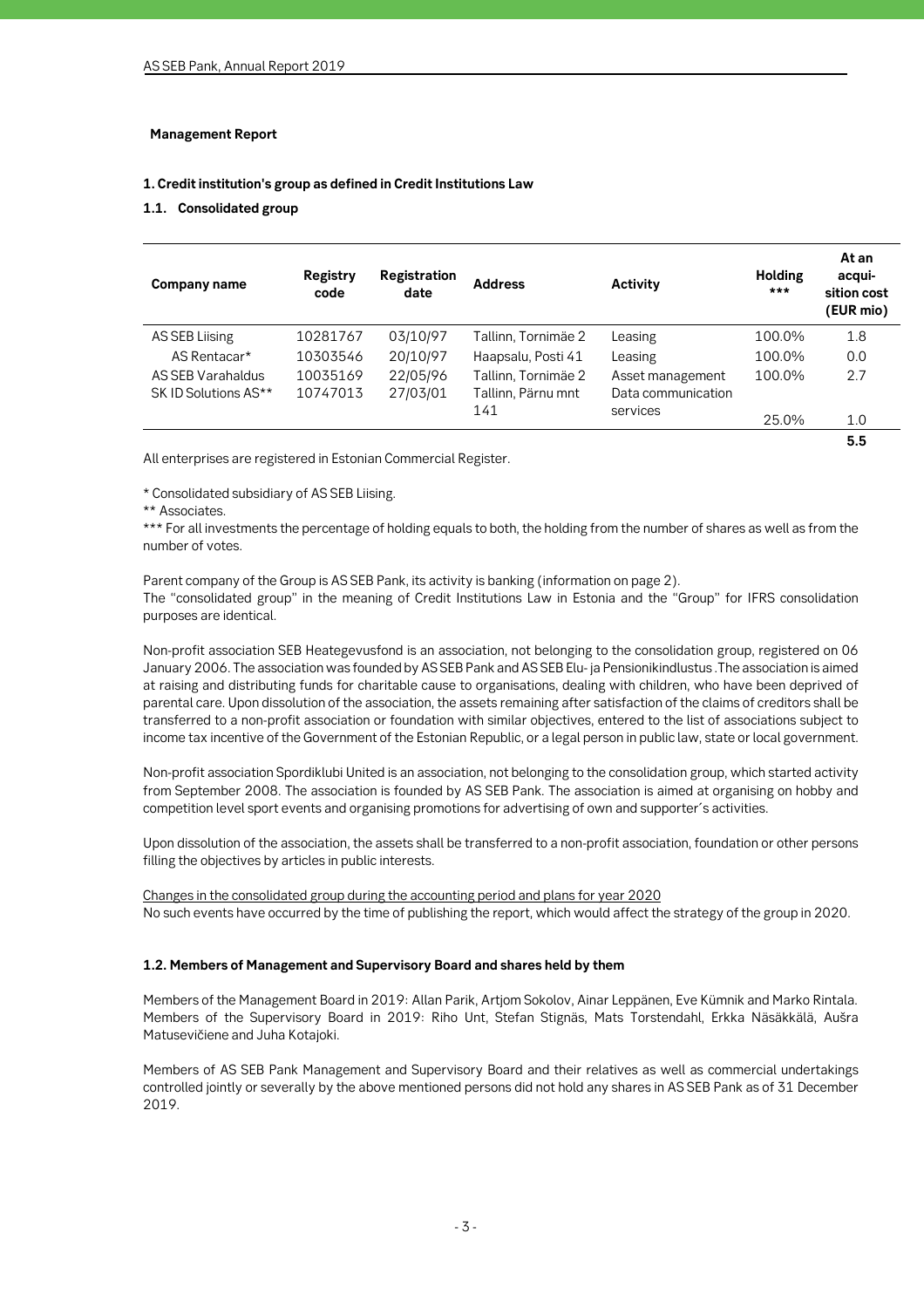#### **1.3. Statement of AS SEB Pank management procedure**

#### AS SEB Pank management board members in supervisory boards of SEB Group companies

AS SEB Pank Management Board members belong to the supervisory boards of SEB Group companies. Allan Parik and Ainar Leppänen are the members of the Supervisory Board in AS SEB Liising and AS SEB Varahaldus. Artjom Sokolov is the member of the Supervisory Board in AS SEB Liising.

#### Recruitment principles for selecting a member of the management body

Recruitment of the Management and Supervisory Board members in AS SEB Pank is based on Credit Institutions Act and the EBA (European Banking Authority) Guidelines on the assessment of the suitability of members of the management body and key function holders.

Job advertisements are published in different channels. By using various channels the SEB Pank Group guarantees information of a possibly large number of potentially fitting applicants to the vacant position and the requirements established hereto.

A job advertisement is always published also on the internal website of the SEB Pank Group.

Upon recruitment of a member of a management body also headhunting is used.

A member of the bank's Management and Supervisory Board shall be a person with the necessary expertise, skills, experience, education, professional qualifications and impeccable business reputation, which is required for the management of a credit institution.

Before electing a person as a member of the bank's Management or Supervisory Board, the candidate shall present an overview of their education, work experience, participation in entrepreneurship and any punishments entered in the Criminal Records Database and confirmation that there are no such circumstances, which preclude their right to be a manager of a credit institution.

Suitability of potential members of the Management and Supervisory Board shall be assessed by the Remuneration Committee of the bank's Supervisory Board, which performs the tasks of nomination committee required by the Credit Institutions Act. When assessing a member of a management body, the nature, scale and complexity of the business of AS SEB Pank is considered, as well as the responsibilities of the position. The committee shall assess the reputation of the candidate for a member of the management body, knowledge, skills and experience required for the position, also their independence and time commitment. Assessment and the results thereof shall be documented.

When presenting the candidates for the membership in the Management and Supervisory Board, the committee shall ensure the balance of knowledge, skills and experience of the candidates and implementation of diversity principles established for the membership in management bodies.

Recruitment of the Management Board members and assessment of suitability is coordinated by the HR and Training Division.

#### Policy on diversity

AS SEB Pank believes that diversity enriches the business. AS SEB Pank shall offer equal opportunities and equal rights to all, irrespective of gender, national or ethnic origin, age, sexual orientation, gender identity or expression or religious conviction. General principles of diversity also apply to electing members of management bodies.

As a result of the bank's Management and Supervisory Board member selection, the membership of the Supervisory and Management Board shall be sufficiently diversified for the management of the bank, enabling more extensive integration of different experience and knowledge into the work of the management bodies. When establishing the bank's Management and Supervisory Board, AS SEB Pank shall ensure in addition to knowledge and experience diversity based on the age, gender, geographical origin, education and work experience.

#### Risk Committee

The risk committee of the Supervisory Board was established at the beginning of 2015. Risk Committee meetings are held at least four times a year.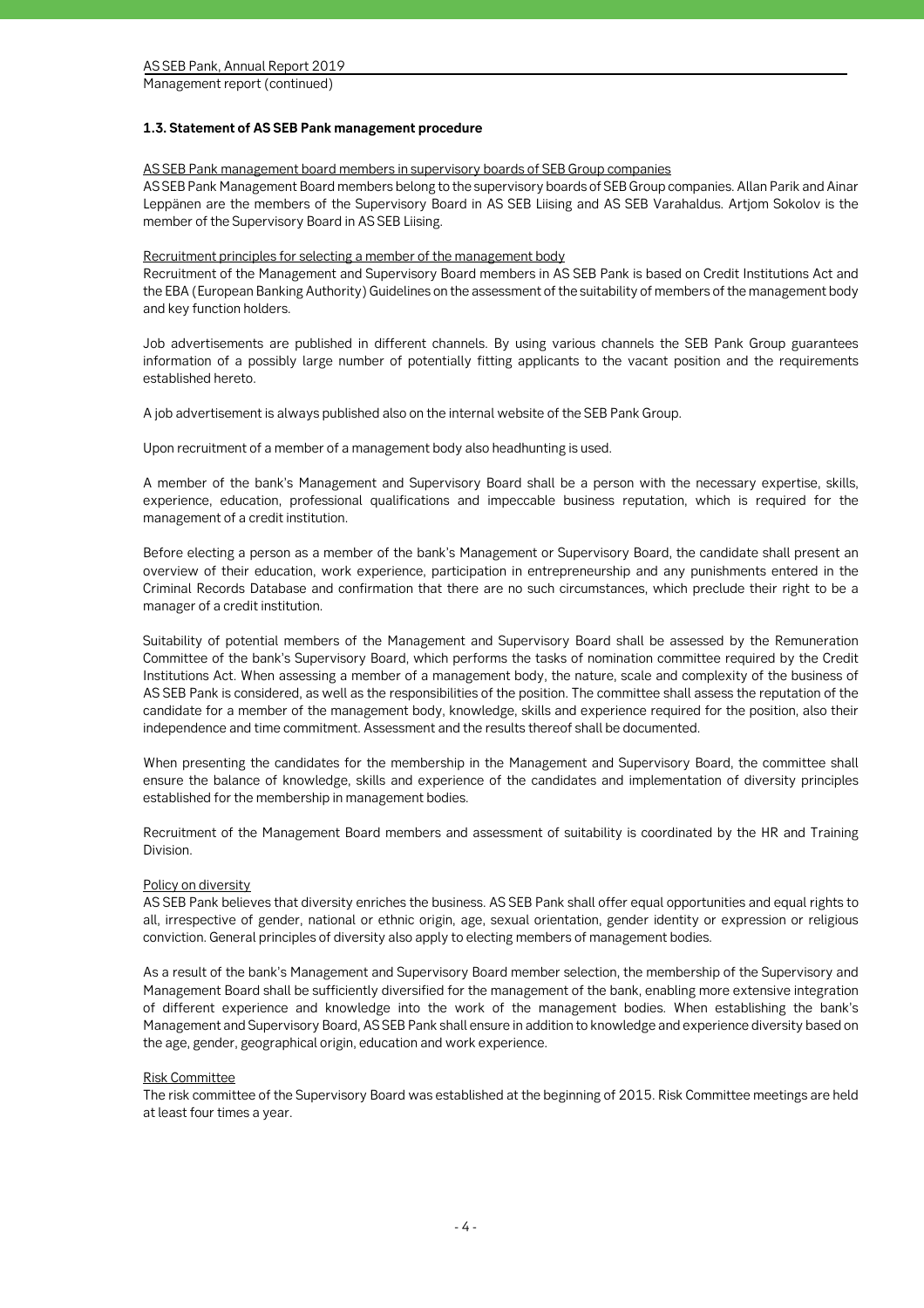Other assurance services provided by the auditorof the Group

During 2019, the auditor of the Group has provided other assurance services which are required to be performed by auditors according to Credit Institutions Act, Securities Market Act and Investment Funds Act and other advisory services permitted according to the Auditors Activities Act of the Republic of Estonia.

# **1.4. Strategy and organisation**

The 100% owner of AS SEB Pank is the publicly traded parent company Skandinaviska Enskilda Banken AB (publ), which is the parent company of SEB Group, a Nordic provider of financial services with a long history. SEB Group is a leading Nordic financial services group. SEB Group has around 15,000 employees.

SEB is the bank of choice for large corporations and financial institutions in Sweden and holds a forefront position in providing corporate services in Norway, Denmark, Finland and the United Kingdom. SEB provides universal banking services in Sweden, Estonia, Latvia and Lithuania. In Germany, the operations have a strong focus on corporate and investment banking based on a full-service offering to corporations, institutional customers and internationally operating real estate investors. SEB is well positioned to serve corporate customers from the Nordic countries, the United Kingdom and Germany around the globe, with offices in international financial centres such as New York and London, in Asia via offices in Shanghai, Beijing, Hong Kong and Singapore. SEB's international network is also highly instrumental in offering global financial institutions access to investment opportunities in Nordic assets – an area in which SEB is the leader.

AS SEB Pank is an Estonian financial group belonging to SEB Group, which provides services to private persons, companies, and the public sector. SEB believes that entrepreneurial minds and innovative companies are the key in creating a better world. SEB's vision is to deliver world-class service to its customers. SEB strives for its customers to be perceived us as knowledge-sharing, having a deep understanding of their needs, being proactive and making their lives easier.

The more than 748,200 customers of SEB Pank Group are served by 1,019 employees. The customers are served through many different channels such as 18 branch offices; 229 ATMs; 10,123 POS-terminals. There are more than 519,900 debit and credit cards in use. In addition, over 71% of our customers use internet bank services.

# **2. Highlights**

#### Corporate clients

Lending activity in 2019 had a rather stable growth through the entire year and was broad-based across the wide spectrum of sectors. Investment activity and sentiment of companies was a bit milder than a year ago, but still resulted in healthy growth in the bank's financing portfolio. Also, the consolidation of banking landscape in Estonia that started couple of years ago continued triggering business clients of other banks to seek for new home banks, and that opened up new client relationship possibilities for SEB.

In total, SEB's financing portfolio of large corporate customers **increased strongly** – by 16%, compared to 2018.

SEB continued its tradition and for the sixth year in a row, organised the **CFO Forum** for the CFOs of large corporations, and conducted an annual survey among CFOs of large Baltic corporations to identify their strategic issues on their business agenda as well as challenges for the next year.

Seeing that corporate sustainability, which comprises, *inter alia,* environmental, social and ethical aspects of conducting business, is becoming more and more important for the society in general, SEB has brought into its client relationship interactions also intensive dialogues around these issues and has taken on the role to help its clients to navigate in the evolving corporate sustainability topic.

#### Small and Medium Enterprises

Clients are more actively using the the digital services of the bank. Good examples from 2019: the remote opening of SME accounts increased **by 9% year over year**. Corporate customers can meet with their client executives via video meeting.

More and more of SEB's corporate customers enter the Internet Bank via smart devices, which is why the bank opened a **mobile application for business customers**. According to Ainar Leppänen, Head of Retail Banking of SEB, customers can see the balances and bank statements of their euro accounts in the upgraded application, make transfers in euros, confirm payments, and find information on bank offices or ATMs through the mobile application.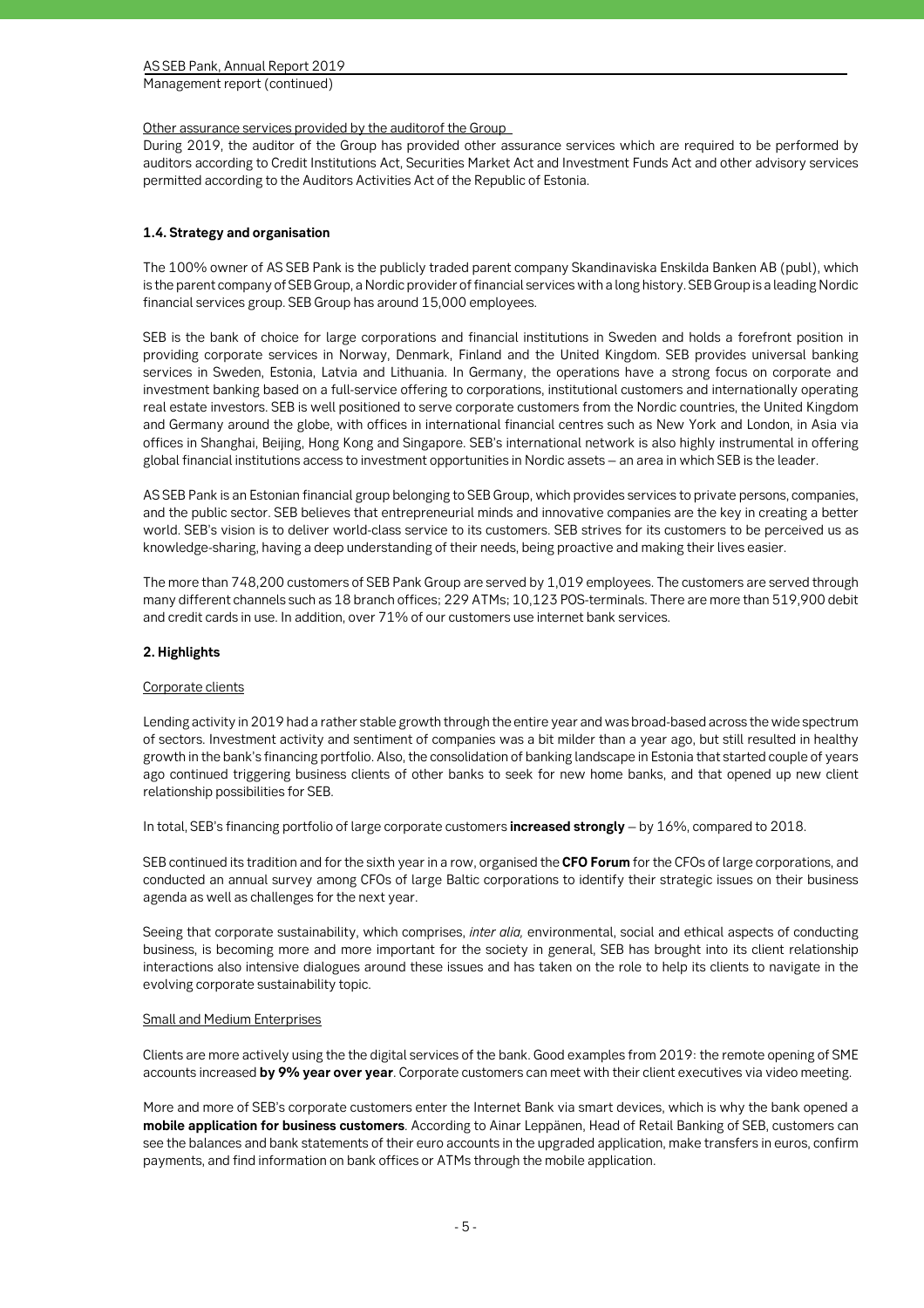**The fifth and sixth Growth Programme took place; altogether 44 ideas were developed in the SEB Innovation Centre** in 2019. Allan Parik, Chairman of the Management Board of SEB, said that the innovation centre is one of the ways of how SEB has taken on the role of an active leader in developing and supporting Estonia's economic life. The opening of the innovation centre in Tallinn was mainly triggered by the wish to help business clients advance their operations, improve their competitiveness, and thereby contribute even more to Estonia's economic growth. According to Parik, one should also definitely not underestimate the events and training offered by the innovation centre, targeted at private clients and students, which have quickly gained popularity.

**SEB's robot makes enterprises grow**. **Growby** is a solution based on artificial intelligence and machine learning, which learns from the experience of enterprises and knows how to transmit the gathered knowledge to other enterprises. By means of machine learning, the robot brings together the most innovative and fast-growing experience of enterprises, as well as the experience which has been acquired during the SEB Growth Programme, in which 20 Estonian enterprises from different areas took part.

SEB's new service provides momentum for the **creation of innovative financial solutions**. SEB Internet Bank provides an overview of the clients' SEB, LHV, Citadele and Swedbank accounts throughout the Baltics. SEB private and corporate clients can now add the information of their SEB and Swedbank accounts in all three Baltic states to their Internet Bank. The update provides an opportunity to view one's account balance and statements in SEB Internet Bank.

Over two years ago, SEB opened the **e-learning programme e-Academy** at http://eakadeemia.seb.ee/, which contributes to the quicker growth of start-ups and small enterprises. This is SEB's biggest Baltic project that targets start-ups.

Different events have been arranged for SME customers: the Markets and Transaction Service Products Morning for clients; the Macro Morning Seminar for SME-s; e-Academy live seminars; Housing Association's seminars.

In December, the survey **Baltic Business Outlook** in the SME field was conducted in three Baltic countries. More than 5,000 respondents took part in the survey and SEB will introduce the results of Estonia, Latvia, and Lithuania in the first quarter of 2020.

SEB and **EveryPay signed a cooperation agreement** to provide the bank's business customers with a new level of **accepting online card payments**. Artjom Sokolov, Head of Corporate Banking of SEB, said that SEB is happy to cooperate with an Estonian company, together with whom the bank can provide its business clients a modern solution for servicing their clients around the world.

**SEB will invest in 10–20 Baltic start-ups** over the next five years, and the investment per one start-up will generally be between 50,000 and 200,000 euros. SEB's funding is intended for start-ups in the field of financial services as well as for companies whose ideas have potential in the financial sector and who provide, for example, automation, machine learning, or artificial intelligence solutions.

SEB launched new programme to open further opportunities for Baltic fintechs. SEB, in cooperation with Mastercard and NFT Ventures, is about to launch the Lighthouse programme in Estonia. Designed for smart fintechs, the programme allows to further develop products and enhance cooperation with banks and investors. The Lighthouse programme was launched in autumn 2018 in Vilnius, Stockholm and Helsinki.

#### Private clients

One of the biggest highlights of 2019 for the Estonian private client segment is the **increase in the number of clients for whom SEB is the home bank** – over 2,500 over the year. Along with the stable economic growth and increase in the population's income, SEB Estonia did a great job in on-boarding new clients, service personalisation, and the development of the best product offers on the Estonian market.

In February 2019, in accordance with the timeframes of the European Commission, SEB Estonia **phased out the use of code cards**, finalising the large amount of work done in this field throughout 2018. Over the last two years, the bank organised a widespread informative campaign to attract its clients to use more secure and contemporary authentication solutions. In Estonia, four different possibilities were offered to the clients and, at the end of 2019, the most popular solutions were the ID-card (34% of users) and Smart-ID, a solution developed jointly by SEB, Swedbank, and Telia (32% of all clients).

SEB's new client solutions, such as **the mobile app, instant payments, Smart-ID, and video meetings**, are gaining popularity among clients. The mobile app, which was made available also to business clients last year, gained up to 4,000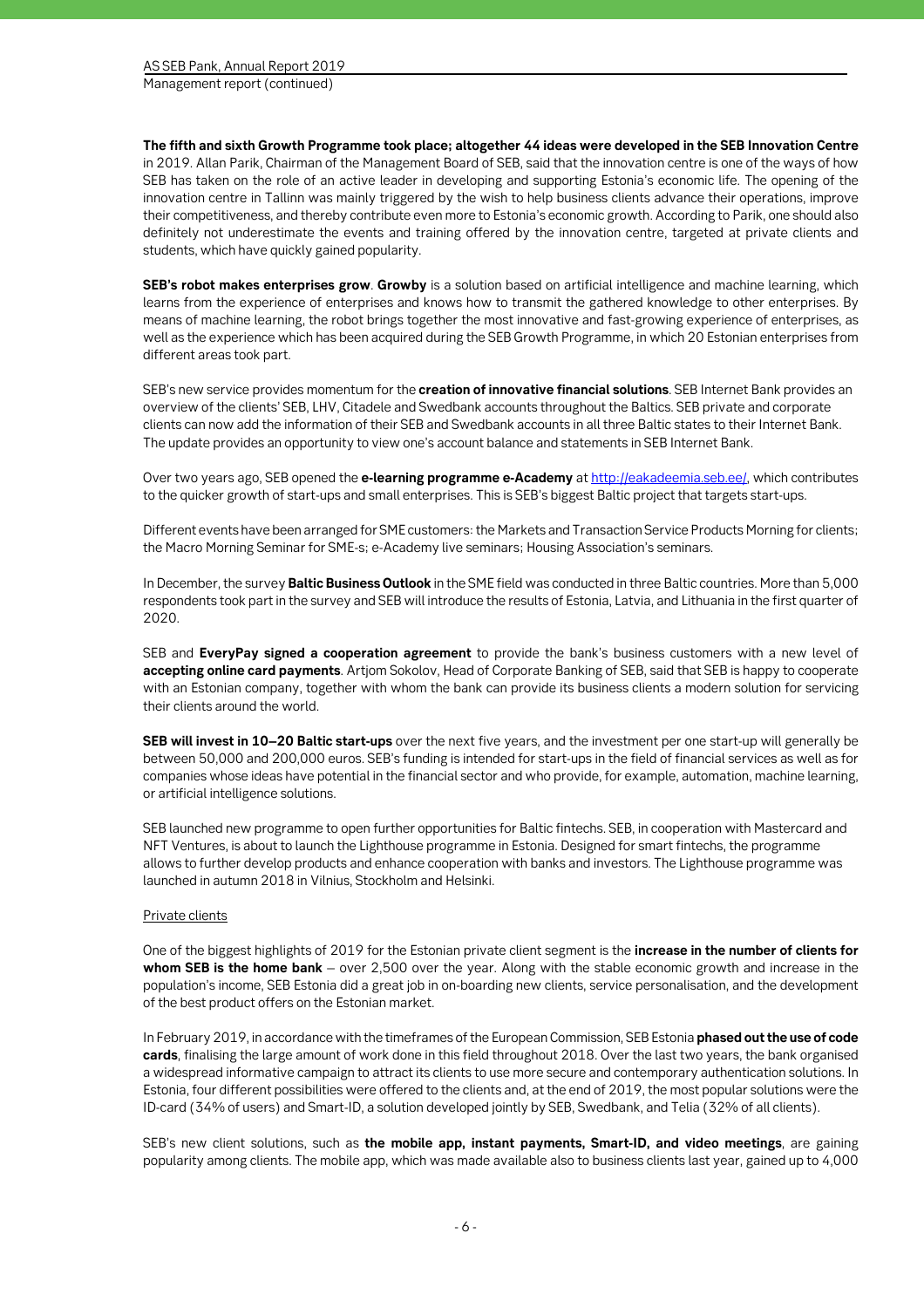clients monthly, achieving by the end of 2019 a record number of 140,000 users. New features and developments also supported mobile app' popularity.

The boost of digital services was supported throughout the year by **marketing and communications activities,** achieving a significant 58% of digital sales by the end of the year**.** 

In summer 2019, the new **SEB summer internship programme - YouthLAB** - was re-launched, attracting almost 240 young people to the bank. The programme was based on the innovative start-up work processes, while the aim for the interns was to create banking for themselves. While spending their summer in SEB, one group of interns launched their video blog, supported with a communication campaign and blogging, to widen the positive publicity and attention of the project. At the end of the internship period, every 4<sup>th</sup> intern stayed at work in SEB, supporting the young talents' development program.

As one of the key development goals, **the investment sphere** gained a lot of attention. Investment seminars held in spring and autumn of 2019 gained big coverage and popularity all over Estonia, and not only in the biggest cities like Tallinn and Tartu. On the basis of the video material, SEB produced its investment lectures disseminated through its online Financial Literacy studies. A new media format– 'Investment Minutes', launched in 2018, prolonged its development, helping SEB to achieve the second/third place in overall media reach on investment topics.

In 2019, in co-operation with Estonia's own kid brand, the cartoon and entertainment park Lottemaa, **SEB continued its support to the kids' inventing contest**. In 2019, the marketing and communication activities regarding the contest surpassed the reach of 300,000. In 2019, the third contest was launched attracting a few hundreds of inventions. The aim of SEB concerning this initiative is to strengthen the bank's brand awareness among kids and their parents and to support the popularity of innovation and entrepreneurship values among children.

SEB pays a lot of attention to **sharing its expertise in the field of financial literacy**. In 2019, the bank continued on its own initiative the voluntary financial literacy lessons, supporting also Estonian Banking Association with voluntary teachers, who gave lessons all over Estonia and renewed its online financial literacy education materials. A traditional event of SEB and Estonian Banking Association: Estonian online- financial literacy lesson - also took place on May 31<sup>st</sup>, engaging tens of schools and classes all over the state.

In 2019, the bank launched co-operation with the state's oldest university, the **University of Tartu and its subsidiary Science School** responsible for the additional education of youngsters, who want to get more of school education. The aim of **SEB is to support its brand awareness among the youngsters, support the Science School in digitalisation and renewal of its materials** and also to allocate marketing support to the institution in order to widen its popularity among all Estonian schools and pupils. Together with the Science School, SEB developed a new online educational platform for Estonian school pupils. The new platform is offering online courses and quizzes with a future plan to enlarge the number of courses up to 50 and quizzes in 5 different disciplines; additional information on the new platform is available at https://eoppekeskus.ee/.

#### **Organisation**

#### **In 2019, AS SEB Pank received several awards and recognitions:**

- Global Finance: Best Bank in Estonia
- Responsible Business index: Gold Label
- Global Finance: The Best Sub-custodian Bank in Estonia
- Estonian Human Resource Management Association PARE: The Best HR project "Digital Academy"
- Mystery shopping survey by DIVE Group: 2<sup>nd</sup> place in customer service in Estonia
- Global Finance: The Best Digital Bank in Estonia
- SEB Estonia was one of the finalists for the title "Estonian Dream Employer"
- Estonian Chamber of Commerce and industry:  $3<sup>rd</sup>$  place in the Estonian Companies' Competitiveness Ranking among financial intermediaries

#### Social responsibility and sponsorship

SEB was recognised with a **gold badge** at the Responsible Business Awards Gala. SEB had the honour of being awarded with a gold badge for the first time.

AS SEB Pank has set an objective to become the **best advisory bank** in the Baltic countries, which for customers means advisory services and the sharing of financial literacy. In 2019, certain actions took place to achieve this aim.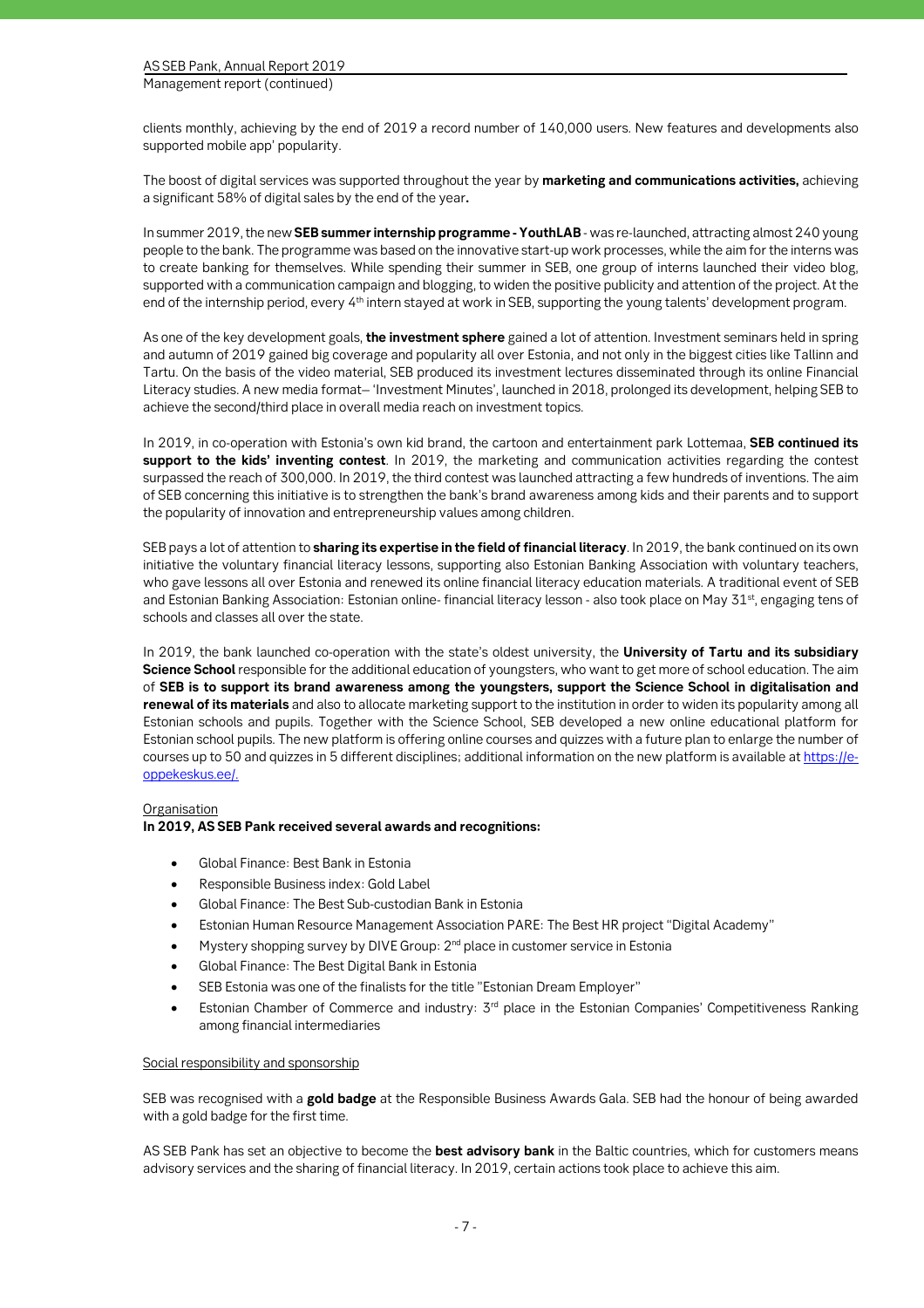**SEB was the first among Estonian banks, to start addressing the topic of sustainable investments (Ethical and Sustainable Funds and Investments)** in 2019, opening to media and wider audience the main principles of sustainable investments and SEB's main indicators in this sphere. Being devoted to the sustainability topics, SEB will continue this communication work and engage its clients in the discussions on critical environmental, sustainability and ethical investment topics.

SEB's main youth channel, launched in 2018, the **Instagram account, reached a meaningful level of 2,000-followers,** engaging the youth through financial literacy, innovation and entrepreneurship values. The top topics for SEB Instagram channel through the year were also environment, sustainability and investments, for which numerous Estonian influencers were attracted as SEB's ambassadors.

Corporate sustainability is important for SEB. We organise **meetings on sustainability with corporate customers and suppliers**. By advising customers, we offer them added value on how to act sustainably in the market.

SEB Group prepares SEB's sustainability report, which is available on their website at http://www.sebgroup.com. AS SEB Pank Group provides input to that report as a member of the SEB Group. AS SEB Pank Group's approach to corporate sustainability is available on their website at http://www.seb.ee.

SEB organises a seminar-workshop **InnovationLab for SMEs**, who are interested in expanding to new markets and increasing their sales through innovation.

SEB organises seminars for **start-ups and social enterprises** at the SEB Innovation Centre.

SEB prepares **regular economic surveys** to spread knowledge about economics: Nordic Outlook, RRI, Baltic Business Outlook, CFO survey, SEB Investment Outlook.

Making a sustainable impact on our communities:

- SEB is a member of the Board of Responsible Business Forum Estonia (RBF Estonia);
- SEB is a member of the Council of the Estonian Chamber of Commerce and Industry, 'a network of entrepreneurship';
- SEB is a member of the Swedish Chamber of Commerce, a network of entrepreneurship
- SEB is a member of the Estonian Diversity Charter.

AS SEB Pank made a contribution to the society:

• AS SEB Pank contributed to the **development of young tennis players** of Estonia, supporting the Estonian Tennis Association and the SEB Tallink Tennis Team.

• As a gold sponsor of the **Estonian National Opera**, AS SEB Pank contributed to the future of opera in 2019, issuing the seventh public award to one female and one male soloist, who were chosen by the audience. Around 3,000 people voted.

Activities of SEB are targeted at the sustainable development of the society and our objective is to contribute to the future through supporting children, entrepreneurial studies, sports, and culture.

In 2019, AS SEB Pank supported the **Ajujaht** and **Junior Achievement** activities.

AS SEB Pank supports the leading business competition in Estonia called 'Ajujaht' (Brain Hunt), the objective of which is to promote the establishment of new knowledge-based companies and improve the business skills of young entrepreneurs. For the second year in a row, SEB handed out a special award for the best social enterprise during 'Ajujaht'.

In cooperation with Junior Achievement Estonia, SEB contributed to the development of entrepreneurship among Estonian youngsters. SEB supported the student enterprise and mini enterprise programmes at basic schools and upper secondary schools of Estonia.

In 2019, AS SEB Pank supported the activity of **MTÜ SEB Heategevusfond** (Charity Fund), the objective of which is to improve the well-being of children without parental care.

In 2019, **various scholarships were granted**, such as the study scholarship and scholarships for young mothers and for hobbies. In addition, a Christmas tree project was held for 800 children in orphanages, organising Christmas presents for everyone. During the year of 2019, more than 30 special events were organised. The number of children participating in the events was over 1,000.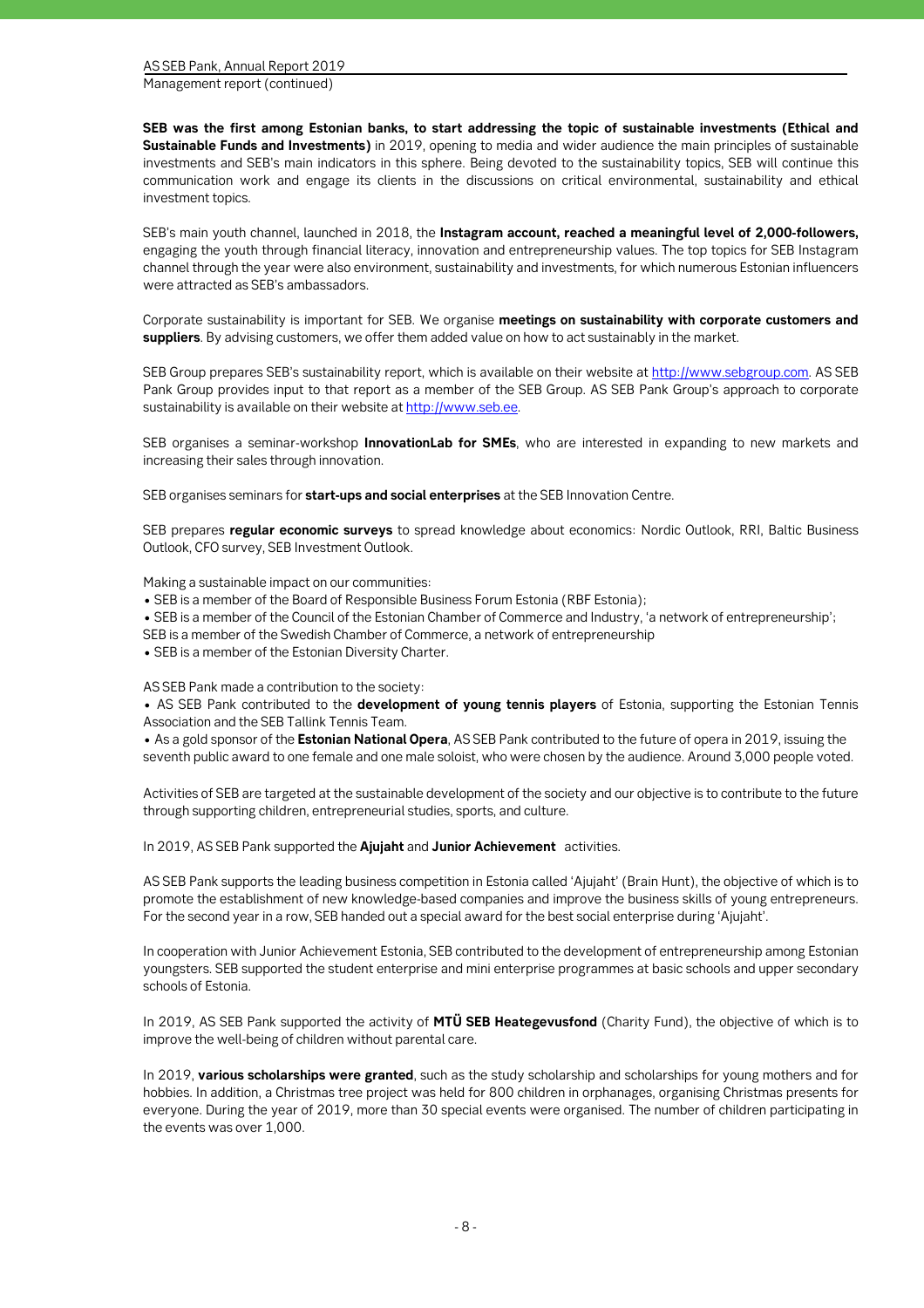#### **3. SEB Pank Group information on the remuneration policy and its implementation**

SEB Pank Group has an approved remuneration policy, which is aligned with the remuneration policy of the AS SEB Pank´s shareholder Skandinaviska Enskilda Banken AB (publ).

SEB Pank Group vision is to deliver world-class service to our customers. To drive and support the achievement of this vision, it is of vital importance that SEB Pank Group is able to attract, retain, develop and motivate the right talents. The Remuneration Policy of SEB Pank Group provides a framework for rewarding sustainable long-term value creation in line with shareholders' interest. It is based on the efficient performance culture in combination with sound risk management, also taking into account sufficient capital and the necessary liquidity. SEB Pank Group believes in and promotes a sound and dynamic performance culture as a means for achieving long-term success and encourages performance and the right behaviours. Further, the Remuneration Policy shall prevent the risk that the remuneration models drive excessive risktaking or conflicts of interest detriment to the best interest of SEB Pank Group clients. A cornerstone in the performance culture is the performance management process with transparent and aligned target setting, evaluation and rewards.

### **Information concerning the decision-making process used for determining the remuneration policy, including information on the remuneration committee (composition and mandate)**

The Remuneration Policy was adopted by the Supervisory Board of AS SEB Pank on 18 January 2019. All of the SEB Pank Group companies have implemented the remuneration policy requirements. When developing the remuneration policy, no external advisers were engaged.

The Head of HR and Training Division conducts a yearly review of the Remuneration Policy and after having consulted the heads of the AS SEB Pank control functions will propose amendments to the policy, if necessary. The Head of HR and Training Division presents the proposal to the Remuneration Committee and the Management Board, who shall forward the policy to the Supervisory Board for approval.

#### **Remuneration and human resources commitee**

The SEB Group Remuneration and Human Resources Committee is responsible for monitoring the remuneration policy and remuneration practice within the SEB Group, which includes SEB Pank Group.

AS SEB Pank has established a Remuneration Committee. The Remuneration Committee is responsible for the preparation of decisions regarding remuneration and for the assessment of their effect on the risk management of SEB Pank Group. When preparing the decisions regarding remuneration, the Remuneration Committee takes into account the long-term interests of shareholders, investors and other stakeholders of the credit institution. The chairman and the members of the Remuneration Committee do not perform any executive functions in SEB Pank Group.

The membership candidates of the Remuneration Committee are approved by the supervisory council of the AS SEB Pank. The chairman or members of the Remuneration Committee may not be persons related to the AS SEB Pank or its subsidiary companies by labour relations. Addition, members of the AS SEB Pank management board may not be elected to be the chairman or members of the Remuneration Committee.

None of the members of the Remuneration Committee have shares in the AS SEB Pank.

Members of the Remuneration and Human Resources Committee are:

#### **Mats Torstendahl**

Skandinaviska Enskilda Banken AB (publ) Executive Vice President, Head of Corporate & Private Customers.

#### **Riho Unt**

Skandinaviska Enskilda Banken AB (publ) Head of Baltic Division.

#### **Juha Kotajoki**

Member of the Supervisory Board of AS SEB Pank.

#### **Information on the relation between the remuneration and performance**

In SEB Pank Group, financial performance is measured on group, divisional and business unit level. Skandinaviska Enskilda Banken AB (publ) has an established model for calculating the risk capital and allocating it into business. The allocation of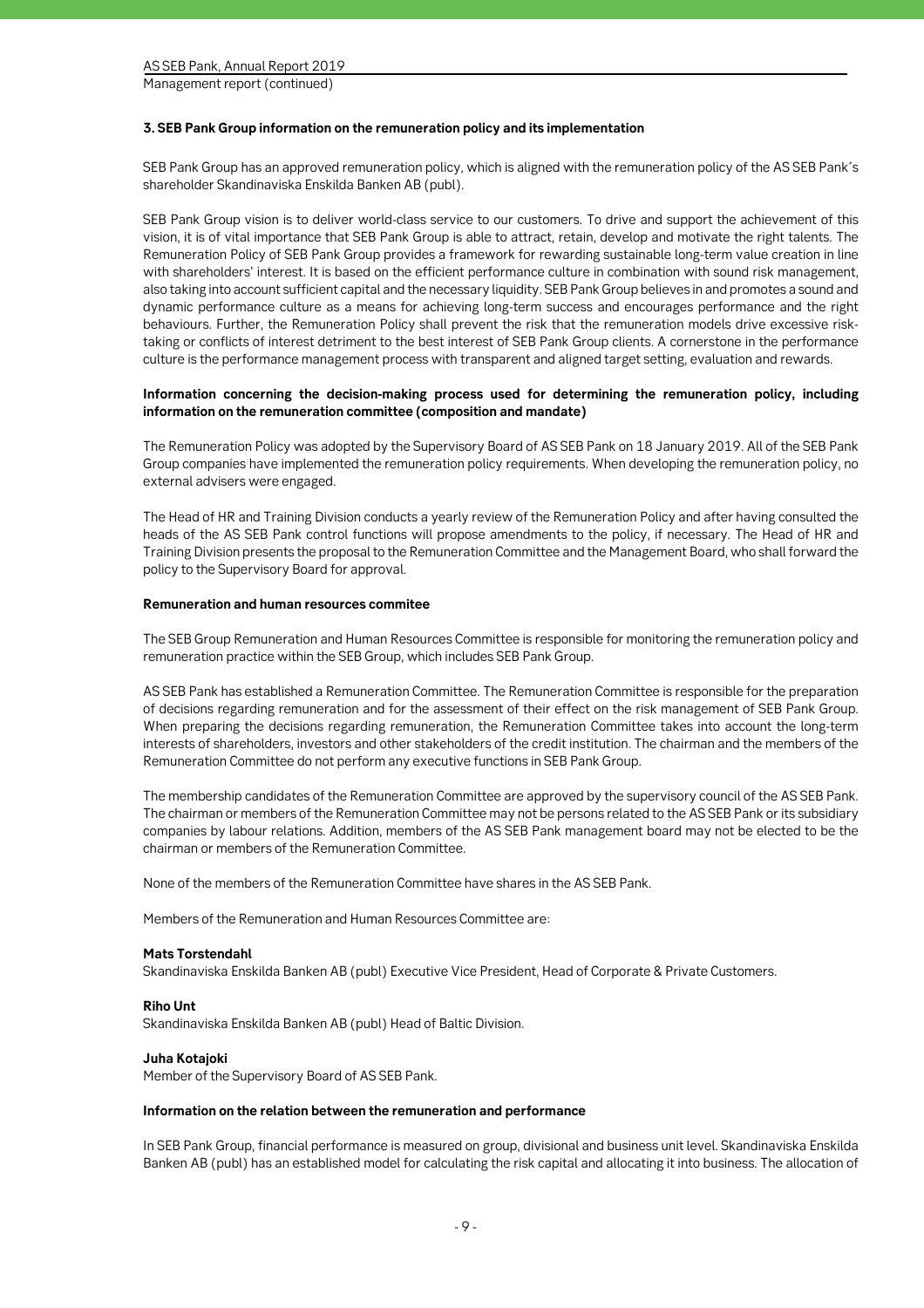Management report (continued)

risk capital reflects the risk exposure of each line of business. The risk adjustment of financial performance is based on this allocation model, further the competitive situation and estimated current and future risks are taken into account. Individual performance and behaviour are also important parameters in the remuneration model. Skandinaviska Enskilda Banken AB (publ) has a group wide process for evaluating and documenting the performance and behaviour of each employee, in which setting and evaluating qualitative as well as quantitative individual targets is of major importance.

Individual performance is evaluated based on the financial and non-financial indicators within the SEB Pank Group target areas derived from the applicable business plan and the ambition to deliver world-class service to our customers. Individual behaviour is evaluated based on the SEB Pank Group core values as a starting point.

#### **The most important design characteristics of the remuneration system, including information on the criteria used for performance measurement and adjustment, deferral policy and vesting criteria**

SEB Pank Group employees' remuneration consist of the following three elements:

- base pay (monthly fixed salary);
- variable remuneration:
	- o All Employee Programme (AEP);
	- o short-term cash-based incentive (STI);
	- o one-off bonuses;
- employer's pension and other benefits.

In addition to SEB Pank Group variable pay and benefits, the employees may get involved in the Skandinaviska Enskilda Banken AB (publ) offered variable pay programmes in accordance with their terms and conditions (such as long-term equity-based incentive programmes - LTI).

**Base pay** – the wages established in an employee's labour contract.

**Variable remuneration** – a mean to drive the performance and behaviour and motivate the employee and reward their performance in creating the shareholder value. At SEB Pank Group, the variable pay-outs are determined by operational performance as well as the related risks. Variable pay models can be long-term as well as short-term and be based on collective as well as on individual performance.

 **SEB's All Employee Programme (AEP)** is a SEB Group-wide profit sharing programme that encourages a holistic perspective of SEB and has a strong connection to the long-term performance and the interests of shareholders of Skandinaviska Enskilda Banken AB (publ). If payment of the AEP outcome is decided, all employees of the SEB Group companies shall be entitled to participate in the programme according to AEP Terms and Conditions. Skandinaviska Enskilda Banken AB (publ) establishes the country-based AEP Terms and Conditions each year for the specific financial year. The AEP outcome is set by the SEB Pank Remuneration Committee based on the decisions of the Annual General Meeting of Skandinaviska Enskilda Banken AB (publ) and the Skandinaviska Enskilda Banken AB (publ) Remuneration Committee.

**Employer's pension and other benefits** – the purpose of other benefits in SEB Pank Group is to make SEB attractive employer and secure long-term commitment of the employees. Other benefits are cash-based and non-cash based.

The remuneration policy establishes that principles for the determination and payment of variable remuneration to risk-takers must be in line with the SEB Pank Group long-term continued activities interests, business strategy, objectives, values, would encourage reliable and effective risk management, and would not encourage to take risk that is excessive and unacceptable to the SEB Pank Group.

Variable remuneration to the SEB Pank Group employees whose professional activities and/or decisions taken may have a significant impact on the risks assumed by the SEB Pank Group is established according to the impact of their decisions on risk. In accordance with the law, AS SEB Pank has defined the so-called "Identified Staff":

- senior management (including members of Management Board);
- responsible persons within control functions;
	- risk takers; i.e. employees having material impact on the risk profile of the credit institution (taking decisions that have an effect on the bank's the risk positions), incl. risk managers;
- employees within the same remuneration bracket as members of the Management Board.

The special requirements for payment of variable remuneration applied to the Group's Identified Staff are set in the Remuneration Policy.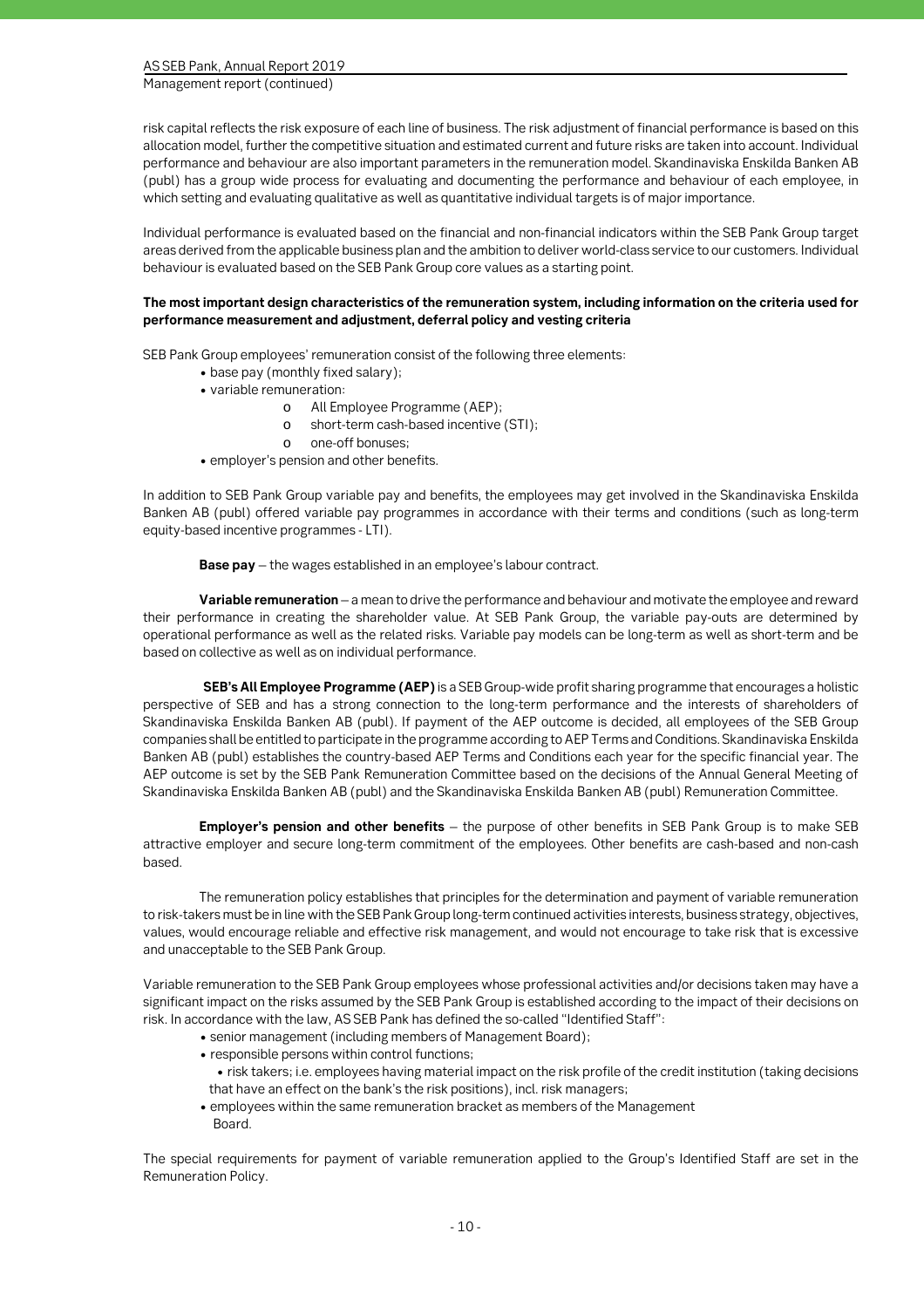Identified Staff´s certain part of variable pay is deferred for three to five years in order to evaluate the operational performance used in determining the variable pay, as well as the sustainability thereof and any risks associated with it. The deferred portion is allocated during the entire deferral period, and its payment is started no earlier than after expiry of 1 year of the date of the employee's performance appraisal and is paid no more often than once a year.

The AS SEB Pank Supervisory Board approves the Identified Staff List twice a year according to the Management Board's proposal. Changes in the list are made more frequently, when the employees or the organisational structure of the SEB Group company changes. The Identified Staff List is coordinated with the Risk Control and Compliance department before approval.

Based on Credit Institutions Act, Article 57', subsection 2, considering the nature, scope and complexity of the AS SEB Pank business operations and the fact that for practical reasons it was not considered possible to develop a programme for issuing the shares of AS SEB Pank (the 100% owner of the shares of which is Skandinaviska Enskilda Banken AB (publ)) to the AS SEB Pank employees, the SEB Pank Group has decided not to implement payment of variable pay in the form of the shares of a credit institution, stock options or other similar rights and establish the following procedure for the payment of variable pay.

For employees in categories referred to as Identified Staff, with an annual variable pay of:

a) 10,000 euros or more and;

b) exceeding 40% of employee's total compensation annually (not applied to employees included in Skandinaviska Enskilda Banken AB (publ)'s Identified Staff List, as defined by Skandinaviska Enskilda Banken AB (publ)'s remuneration policy), are subject to a deferral of the variable pay, the deferral is at least 40% of employee's total annual variable pay. AS SEB Pank has defined 68 employees as Identified Staff, including the Management Board members.

The long-term share-based variable pay system, established in the SEB Group, is a programme based on the shares of Skandinaviska Enskilda Banken AB (publ), established throughout the SEB Group and is applicable to the selected managers and key employees. AS SEB Pank Management Board shall decide on who are the key employees and Remuneration Committee will approve the decision.

# **The ratios between fixed and variable remuneration**

SEB Pank Group provides a sound balance between fixed and variable pay and aligns the pay-out horizon of variable pay with the risk horizon. This implies that certain maximum levels and deferral arrangements apply for Identified Staff upon remuneration. Variable pay may not exceed 100% of annual base salary.

# **Information on the performance criteria on which the entitlement to shares, options or variable components of remuneration is based**

SEB Pank Group reserves the right to withhold a part of or the whole variable payment or reduce its amount or demand partial or full repayment of the disbursed variable pay following the evaluation of the performance in the accounting year, should the performance of SEB Pank Group fall short of the set business targets.

SEB Pank Group believes in encouraging strong performance, desired behaviours and balanced risk-taking. Variable pay aims to drive and reward performance and behaviours that create short and long term shareholder value, and is also an important method for achieving flexible labour costs. At SEB Pank Group, the variable pay-outs are determined considering operational performance as well as risks.

All pay outs are subject to risk adjustment which might reduce the final pay-out of the deferred amount. SEB Pank Group implementation of the current regulations on risk adjustment of variable compensation stipulates that the deferred amount may be disbursed taking into account the following terms:

sustainability of the AS SEB Pank and/or the SEB Pank Group's financial standing;

implemented annual objectives of an employee and adherence to the requirements of the internal legal acts.

The above-indicated terms are assessed prior to the disbursement of each deferred portion of the variable remuneration.

#### **General quantitative information on remuneration 2019**

Comments and definitions on tables below:

- All amounts are presented excluding employer's social tax costs
- Number of employees are defined as at date 31 December 2019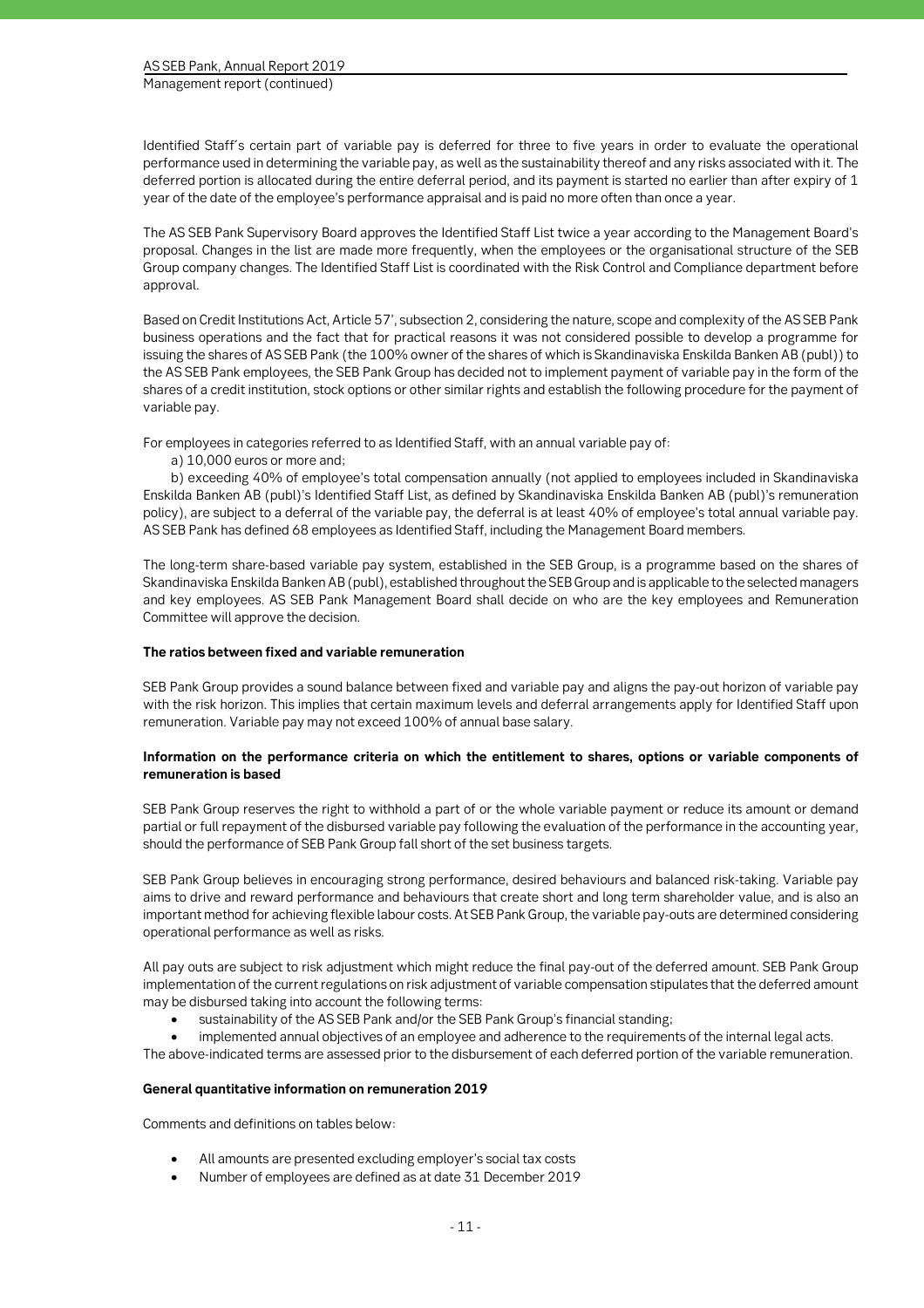Management report (continued)

- Table Remuneration General quantitative information on remuneration (fixed remuneration, variable pay, deferred, severance pay, etc.) to employees of SEB Pank Group, distributed by board members, specially regulated staff
- Table Remuneration by divisions General quantitative information on remuneration of SEB Pank Group by business area

### **Remuneration**

(millions of EUR)

|                                                                        | Remuneration |                               |                 |       | Number of employees |                        |                 |            |
|------------------------------------------------------------------------|--------------|-------------------------------|-----------------|-------|---------------------|------------------------|-----------------|------------|
| 2019                                                                   |              | <b>Specially</b><br>regulated | Other           |       |                     | Specially<br>regulated | Other           |            |
|                                                                        | Board*       |                               | staff employees | Total | Board*              |                        | staff employees | Total      |
| Fixed remuneration                                                     | 1.0          | 3.9                           | 22.4            | 27.3  | 13                  | 68                     | 1,024           | $1,105$ ** |
| Variable Pay                                                           | 0.2          | 0.5                           | 2.7             | 3.4   | 9                   | 61                     | 954             | 1,024      |
| whereof:                                                               |              |                               |                 |       |                     |                        |                 |            |
| Short-term cash-based (incl.AEP)*****                                  | 0.0          | 0.4                           | 2.4             | 2.8   |                     |                        |                 |            |
| Long-term equity-based                                                 | 0.2          | 0.1                           | 0.3             | 0.6   |                     |                        |                 |            |
| Ratio between fixed and variable remuneration                          | 18%          | 13%                           | 12%             | 12%   |                     |                        |                 |            |
| Deferred variable pay                                                  | 0.2          | 0.3                           | 1.4             | 1.9   |                     |                        |                 |            |
| Accrued and paid remuneration                                          | 1.2          | 4.7                           | 26.2            | 32.1  |                     |                        |                 |            |
| Amounts of outstanding deferred remuneration - vested<br>amount*****   | 0.1          | 0.1                           | 0.1             | 0.3   |                     |                        |                 |            |
| Amounts of outstanding deferred remuneration - unvested<br>amount***** | 0.0          | 0.1                           | 0.1             | 0.2   |                     |                        |                 |            |
| Severance pay ***                                                      |              |                               |                 | 0.1   |                     |                        |                 | 14         |
| Agreed but not yet paid severance pay                                  |              |                               |                 |       |                     |                        |                 |            |

\* board members of the bank and subsidiaries

\*\* 86 of them are non-active employees

\*\*\* Highest single amount was 10,934 euros

\*\*\*\* AEP = All Employee Program

\*\*\*\*\* Only LTI

|                                                                        | Remuneration |                        |                          | Number of employees |        |                        |                          |            |
|------------------------------------------------------------------------|--------------|------------------------|--------------------------|---------------------|--------|------------------------|--------------------------|------------|
| 2018                                                                   | Board*       | Specially<br>regulated | Other<br>staff employees | Total               | Board* | Specially<br>regulated | Other<br>staff employees | Total      |
| Fixed remuneration                                                     | 0.9          | 3.8                    | 20.9                     | 25.6                | 13     | 70                     | 1,021                    | $1,104$ ** |
| Variable Pay                                                           | 0.3          | 0.5                    | 2.2                      | 3.0                 | 8      | 61                     | 974                      | 1,043      |
| whereof:                                                               |              |                        |                          |                     |        |                        |                          |            |
| Short-term cash-based (incl.AEP)*****                                  | 0.0          | 0.3                    | 2.0                      | 2.3                 |        |                        |                          |            |
| Long-term equity-based                                                 | 0.3          | 0.2                    | 0.2                      | 0.7                 |        |                        |                          |            |
| Ratio between fixed and variable remuneration                          | 32%          | 14%                    | 11%                      | 12%                 |        |                        |                          |            |
| Deferred variable pay                                                  | 0.3          | 0.4                    | 1.2                      | 1.9                 |        |                        |                          |            |
| Accrued and paid remuneration                                          | 1.2          | 4.5                    | 24.2                     | 29.9                |        |                        |                          |            |
| Amounts of outstanding deferred remuneration - vested<br>amount*****   | 0.1          | 0.1                    | 0.0                      | 0.2                 |        |                        |                          |            |
| Amounts of outstanding deferred remuneration - unvested<br>amount***** | 0.1          | 0.2                    | 0.2                      | 0.5                 |        |                        |                          |            |
| Severance pay ***                                                      |              |                        |                          | 0.2                 |        |                        |                          | 19         |
| Agreed but not yet paid severance pay                                  |              |                        |                          |                     |        |                        |                          |            |

\* board members of the bank and subsidiaries

\*\* 81 of them are non-active employees

\*\*\* Highest single amount was 11,592 euros

\*\*\*\* AEP = All Employee Program

\*\*\*\*\* Only LTI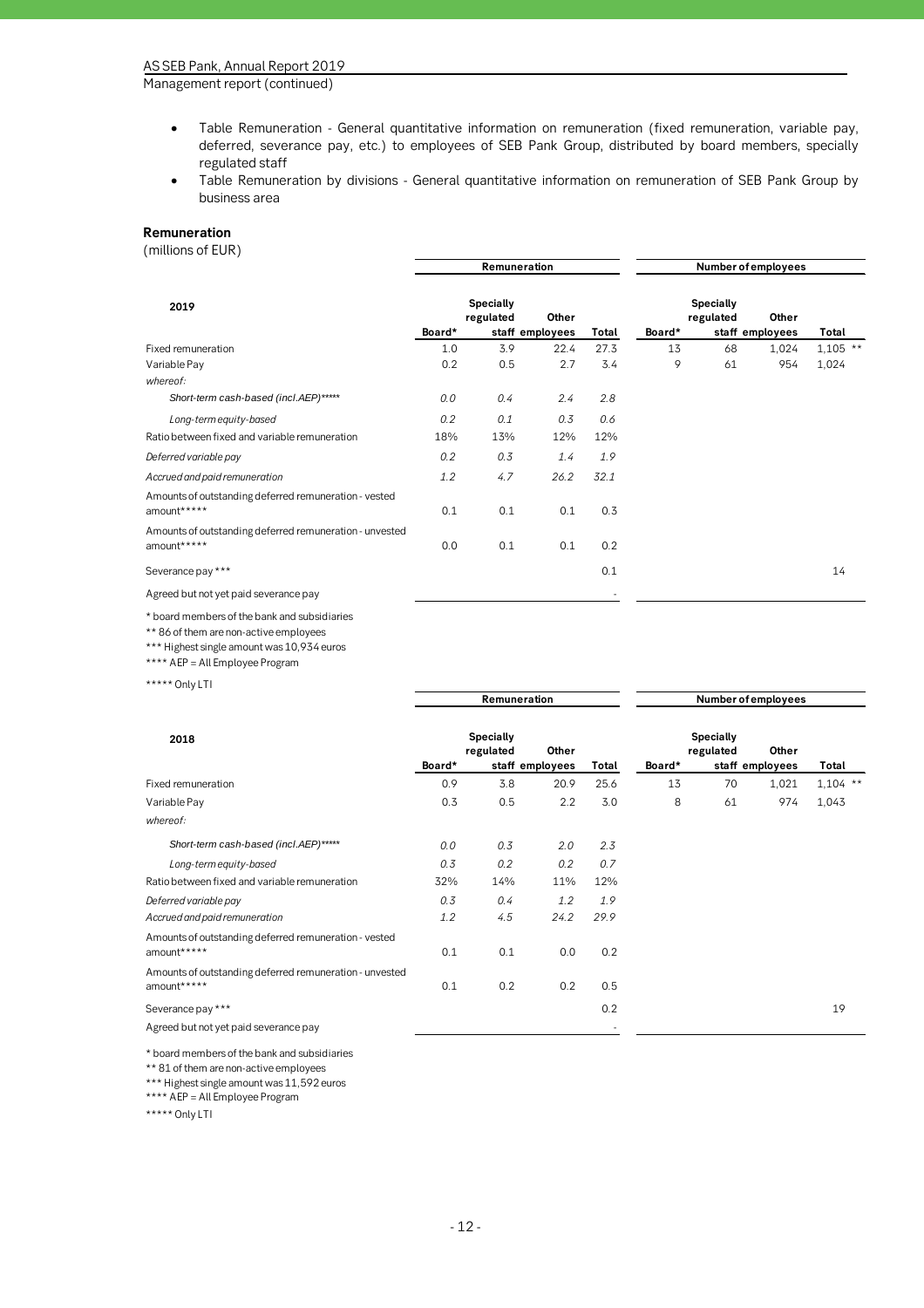#### **Remuneration by divisions**

| 2019      | <b>Fixed remuneration</b> |                    | Variable Pay | <b>Ratio between</b><br>variable and fixed |              |
|-----------|---------------------------|--------------------|--------------|--------------------------------------------|--------------|
|           | Remuneration              | FTE <sub>s</sub> * | Remuneration | FTE <sub>s</sub> *                         | remuneration |
| Corporate | 2.5                       | 75                 | 0.3          | 67                                         | 13%          |
| Retail    | 9.0                       | 523                | 1.0          | 450                                        | 12%          |
| Other     | 15.8                      | 507                | 2.0          | 507                                        | 13%          |
| Total     | 27.3                      | 1,105              | 3.3          | 1.024                                      | 12%          |
|           |                           |                    |              |                                            |              |

| 2018      | <b>Fixed remuneration</b> |         | Variable Pay | Ratio between<br>variable and fixed |              |
|-----------|---------------------------|---------|--------------|-------------------------------------|--------------|
|           | Remuneration              | $FTEs*$ | Remuneration | $FTEs*$                             | remuneration |
| Corporate | 2.6                       |         | 0.3          | 68                                  | 11%          |
| Retail    | 9.1                       | 514     | 0.9          | 452                                 | 10%          |
| Other     | 13.9                      | 513     | 1.8          | 523                                 | 13%          |
| Total     | 25.6                      | 1.104   | 3.0          | 1.043                               | 12%          |

\*Full Time Employees

#### **4. Capital management**

The Group's Capital Policy defines how capital management should support the business goals. Shareholders' return requirement shall be balanced against the capital requirements of the regulators and the equity necessary to conduct the business of the Group.

Asset and Liability Committee (ALCO) and the Chief Financial Officer are responsible for the process linked to overall business planning, to assess capital requirements in relation to the Group's risk profile, and for proposing a strategy for maintaining the desired capital levels. The Group's capitalisation shall be risk-based and built on an assessment of all risks incurred in the Group's business. It shall be forward-looking and aligned with short- and long-term business plans as well as with expected macroeconomic developments. Internal Capital Adequacy Assessment Process (ICAAP) is managed by Treasury.

Together with continuous monitoring, and reporting of the capital adequacy to the Management Board, this ensures that the relationships between shareholders' equity, ICAAP and regulatory based requirements are managed in such a way that the Group does not jeopardise the profitability of the business and the financial strength of the Group.

Capital ratios are the main communication vehicle for capital strength. Good risk management notwithstanding, the Group must keep capital buffers against unexpected losses. In the SEB Group capital is managed centrally, meeting also local requirements as regards statutory and internal capital. Following the SEB Group Capital Policy the parent company shall be promptly arrange for additional capital if SEB Pank requires capital injections to meet the decided level.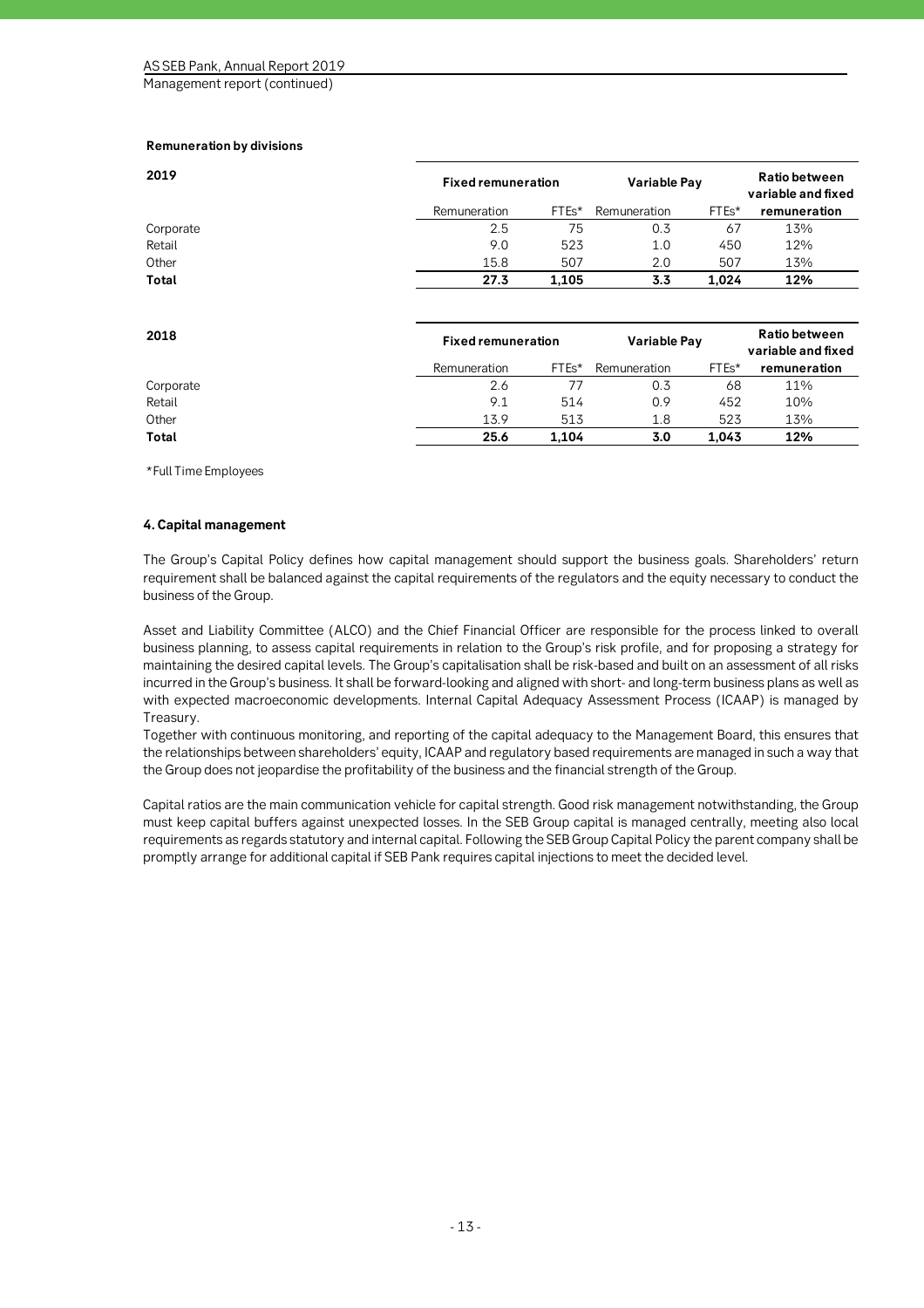Management report (continued)

# **Capital adequacy**

(millions of EUR)

|      | <b>CAPITAL BASE</b>                                                                                     | 31/12/2019      | 31/12/2018      |
|------|---------------------------------------------------------------------------------------------------------|-----------------|-----------------|
|      | <b>OWN FUNDS</b>                                                                                        | 956.6           | 956.7           |
| 1.   | <b>TIER 1 CAPITAL</b>                                                                                   | 956.6           | 956.7           |
| 1.1. | <b>COMMON EQUITY TIER 1 CAPITAL</b>                                                                     | 956.6           | 956.7           |
|      | 1.1.1. Capital instruments eligible as CET1 Capital                                                     | 128.8           | 128.8           |
|      | Paid up capital instruments                                                                             | 42.5            | 42.5            |
|      | Share premium                                                                                           | 86.3            | 86.3            |
|      | 1.1.2. Retained earnings*                                                                               | 821.4           | 822.4           |
|      | 1.1.3. Accumulated other comprehensive income                                                           | 0.0             | 0.0             |
|      | 1.1.4. Other reserves                                                                                   | 19.4            | 19.4            |
|      | 1.1.5. Adjustments to CET1 due to prudential filters                                                    | $-0.9$          | $-0.1$          |
|      | 1.1.6. (-) Intangible assets                                                                            | $-5.1$          | $-4.9$          |
|      | 1.1.7. (-) IRB shortfall of credit risk adjustments to expected losses                                  | $-7.0$          | $-8.9$          |
|      | 1.1.8. Other transitional adjustments to CET1 Capital                                                   | 0.0             | 0.0             |
| 2.   | <b>TIER 2 CAPITAL</b>                                                                                   | 0.0             | 0.0             |
|      | <b>RISK WEIGHTED ASSETS (RWA)</b>                                                                       | 31/12/2019      | 31/12/2018      |
|      | TOTAL RISK EXPOSURE AMOUNT                                                                              | 2,981.2         | 2.616.8         |
|      |                                                                                                         |                 |                 |
| 1.   | RISK WEIGHTED EXPOSURE AMOUNTS FOR CREDIT, COUNTERPARTY CREDIT AND DILUTION RISKS                       |                 |                 |
|      | AND FREE DELIVERIES                                                                                     | 2,693.2         | 2,450.2         |
| 1.1. | Standardised approach (SA)                                                                              | 405.8           | 338.8           |
|      | Central governments or central banks                                                                    | 18.6            | 16.6            |
|      | Regional governments or local authorities                                                               | 24.7            | 16.0            |
|      | Public sector entities<br>Corporates                                                                    | 40.0<br>12.0    | 43.0<br>10.5    |
|      | Retail                                                                                                  | 248.4           | 220.6           |
|      | Secured by mortgages on immovable property                                                              | 0.1             | 0.2             |
|      | Exposures in default                                                                                    | 0.5             | 0.5             |
|      | Collective investments undertakings (CIU)                                                               | 5.6             | 4.4             |
|      | Equity                                                                                                  | 9.4             | 6.6             |
|      | Other items                                                                                             | 46.5            | 20.4            |
| 1.2. | Internal ratings based Approach (IRB)                                                                   | 2,287.4         | 2,111.4         |
|      |                                                                                                         |                 |                 |
|      | 1.2.1. IRB approaches when neither own estimates of LGD nor Conversion Factors are used<br>Institutions | 1,957.8<br>64.2 | 1,808.1<br>69.7 |
|      | Corporates - SME                                                                                        | 770.0           | 719.5           |
|      | Corporates - Specialised Lending                                                                        | 17.1            | 17.1            |
|      | Corporates - Other                                                                                      | 1,106.5         | 1,001.8         |
|      | 1.2.2. IRB approaches when own estimates of LGD and/or Conversion Factors are used                      | 329.6           | 303.3           |
|      | Retail - Secured by real estate SME                                                                     | 10.6            | 8.7             |
|      | Retail - Secured by real estate non-SME                                                                 | 226.6           | 201.7           |
|      | Retail - Other SME                                                                                      | 19.8            | 17.7            |
|      | Retail - Other non-SME                                                                                  | 72.6            | 75.2            |
| 2.   | TOTAL RISK EXPOSURE AMOUNT FOR POSITION, FOREIGN EXCHANGE AND COMMODITIES RISKS                         | 22.2            | 25.7            |
| 3.   | TOTAL RISK EXPOSURE AMOUNT FOR OPERATIONAL RISK (AMA)                                                   | 126.9           | 140.8           |
| 4.   | TOTAL RISK EXPOSURE AMOUNT FOR CREDIT VALUATION ADJUSTMENT                                              | 0.1             | 0.1             |
| 5.   | OTHER RISK EXPOSURE AMOUNTS                                                                             | 138.8           | 0.0             |

\* Prognosis of dividends have been deducted from retained earnings.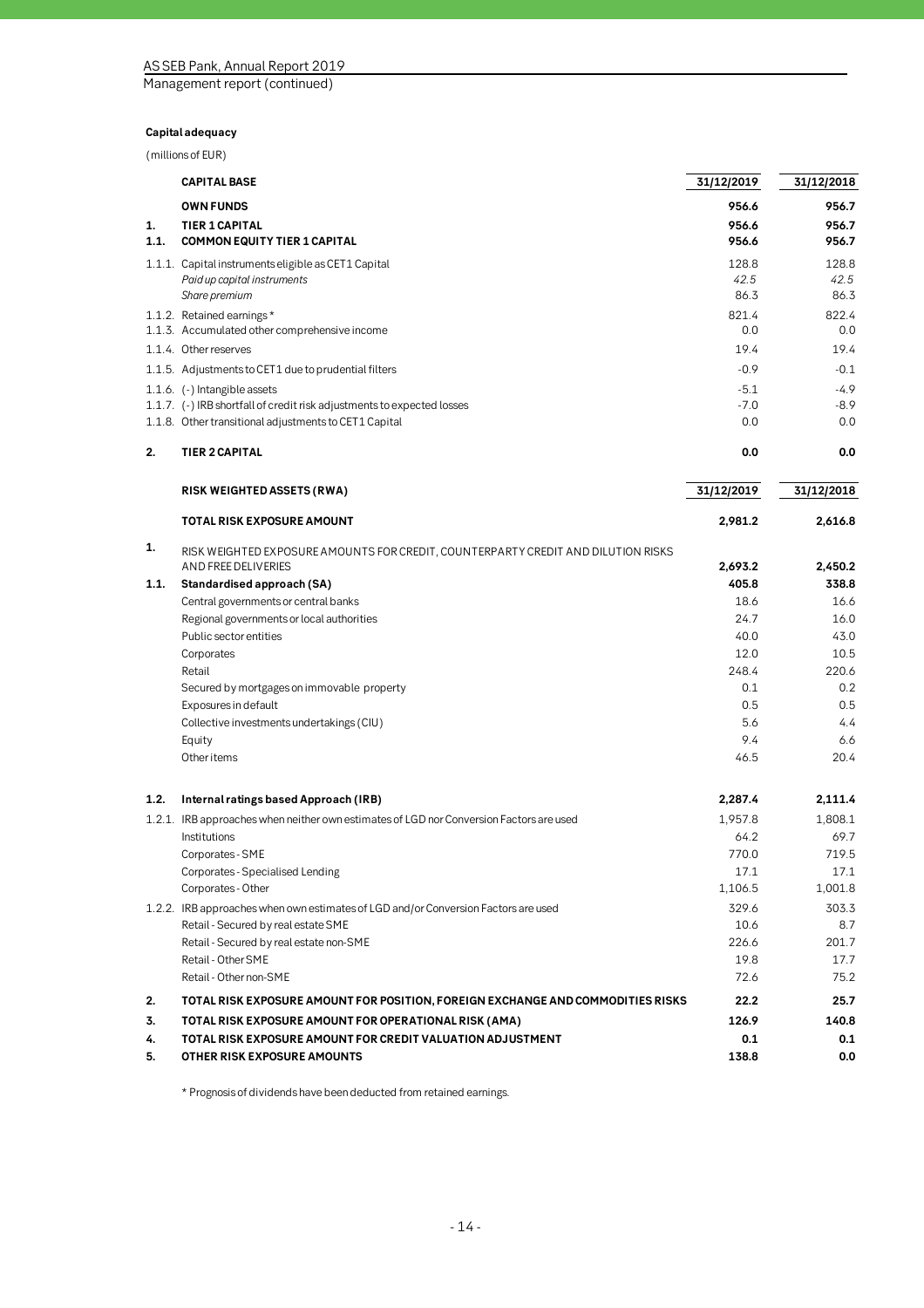Management report (continued)

# **CAPITAL RATIOS**

|                                                                                                                    | 31/12/2019                      | 31/12/2018                      |
|--------------------------------------------------------------------------------------------------------------------|---------------------------------|---------------------------------|
| <b>OWN FUNDS</b>                                                                                                   | 956.6                           | 956.7                           |
| TOTAL RISK EXPOSURE AMOUNT Basel III (without additional risk exposure amount due to application of Basel I floor) | 2.981.2                         | 2.616.8                         |
| Own fund requirement (8%)                                                                                          | 238.5                           | 209.3                           |
| Total capital ratio<br>Tier 1 Capital ratio<br>CET1 Capital ratio<br>Tier 2 Capital ratio                          | 32.1%<br>32.1%<br>32.1%<br>0.0% | 36.6%<br>36.6%<br>36.6%<br>0.0% |

#### **MEMBERS OF CONSOLIDATION GROUP, INCLUDED TO CAPITAL ADEQUACY CALCULATION**

AS SEB Pank AS SEB Liising Group AS SEB Varahaldus

#### **CAPITAL REQUIREMENTS AND BUFFERS**

|                              |                                                                   | 31/12/2019       |                   |                 | 31/12/2018 |                                           |         |
|------------------------------|-------------------------------------------------------------------|------------------|-------------------|-----------------|------------|-------------------------------------------|---------|
| <b>OWN FUNDS</b>             |                                                                   | Total<br>capital | Tier 1<br>capital | CET1<br>capital |            | Total capital Tier 1 capital CET1 capital |         |
| Capital amount               |                                                                   | 956.6            | 956.6             | 956.6           | 956.7      | 956.7                                     | 956.7   |
| Total risk exposure amount * |                                                                   | 2,981.2          | 2,981.2           | 2,981.2         | 2,616.8    | 2,616.8                                   | 2,616.8 |
| Capital adequacy ratio       |                                                                   | 32.1%            | 32.1%             | 32.1%           | 36.6%      | 36.6%                                     | 36.6%   |
|                              | Total capital requirements, incl. buffers                         | 499.4            | 439.7             | 395.0           | 423.9      | 371.6                                     | 332.3   |
|                              |                                                                   | 16.8%            | 14.8%             | 13.3%           | 16.2%      | 14.2%                                     | 12.7%   |
| including:                   |                                                                   |                  |                   |                 |            |                                           |         |
|                              | Base capital requirement                                          | 238.5            | 178.9             | 134.2           | 209.3      | 157.0                                     | 117.8   |
|                              |                                                                   | 8%               | 6%                | 4.5%            | 8%         | 6%                                        | 4.5%    |
|                              | Capital conservation buffer                                       | 74.5             | 74.5              | 74.5            | 65.4       | 65.4                                      | 65.4    |
|                              |                                                                   | 2.5%             | 2.5%              | 2.5%            | 2.5%       | 2.5%                                      | 2.5%    |
|                              | Systemic risk buffer                                              | 29.8             | 29.8              | 29.8            | 26.2       | 26.2                                      | 26.2    |
|                              |                                                                   | 1%               | $1\%$             | $1\%$           | $1\%$      | $1\%$                                     | $1\%$   |
|                              | Other Systemically Important Institution buffer                   | 59.6             | 59.6              | 59.6            | 52.3       | 52.3                                      | 52.3    |
|                              |                                                                   | 2%               | 2%                | 2%              | 2%         | 2%                                        | 2%      |
|                              | Own funds Surplus(+) of total capital requirements, incl. buffers | 457.1            | 516.7             | 561.5           | 532.7      | 585.1                                     | 624.3   |

\* Total risk exposure amount without additional risk exposure amount due to application of Basel I floor

# **LEVERAGE RATIO 31/12/2019 31/12/2018** Exposure measure for leverage ratio calculation  $7,344.0$   $7,148.6$ of which on balance sheet items 6,543.5<br>
of which off balance sheet items 6,543.5<br>
605.1 605.1 605.1 605.1 605.1 605.1 605.1 605.1 605.1 605.1 605.1 605.1 605.1 605.1 605.1 605.1 605.1 605.1 605.1 605.1 605.1 605.1 605.1 6 of which off balance sheet items Leverage ratio 13.0% 13.4%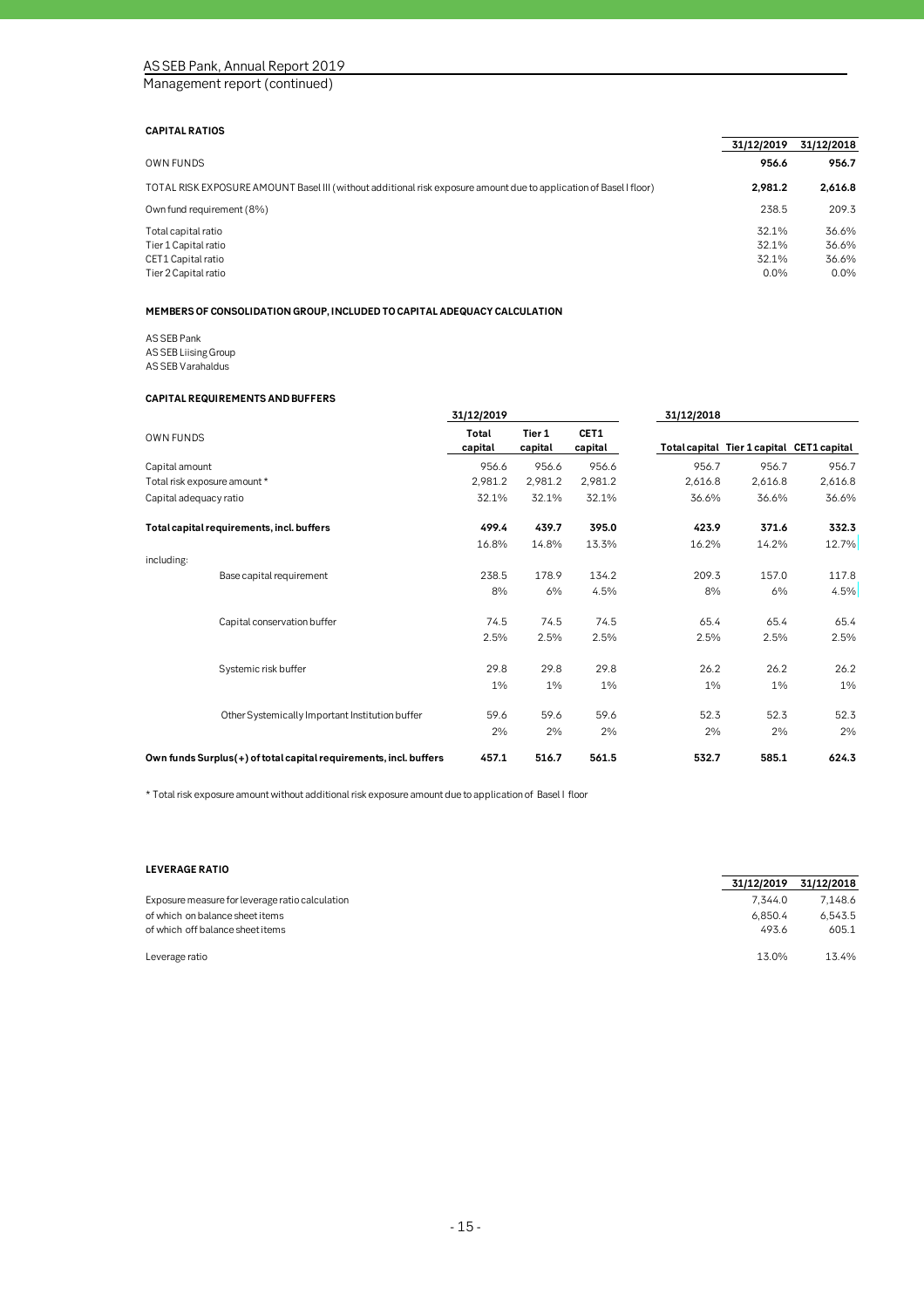Management report (continued)

# **Key figures**

| (millions of EUR) |  |
|-------------------|--|
|-------------------|--|

|                                               | 31/12/2019 | 31/12/2018 |
|-----------------------------------------------|------------|------------|
| Net profit                                    | 100.4      | 63.7       |
| A verage equity                               | 1,050.6    | 1,036.5    |
| Return on equity (ROE), %                     | 9.56       | 6.15       |
| A verage assets                               | 6,710.0    | 6,339.6    |
| Return on assets (ROA), %                     | 1.50       | 1.00       |
| Net interest income                           | 112.4      | 99.7       |
| Average interest earning assets               | 6,601.5    | 6,228.2    |
| Net interest margin (NIM), %                  | 1.70       | 1.60       |
| Credit losses adjusted net interest income    | 116.2      | 98.8       |
| Average interest earning assets               | 6,601.5    | 6,228.2    |
| Credit losses adjusted net interest margin, % | 1.76       | 1.59       |
| Interest income                               | 121.8      | 108.8      |
| A verage interest earning assets              | 6,601.5    | 6,228.2    |
| Yield on interest earning assets, %           | 1.85       | 1.75       |
| Interest expense                              | 9.4        | 9.1        |
| Interest bearing liabilities, average         | 5,539.0    | 5,191.2    |
| Cost of interest bearing liabilities, %       | 0.17       | 0.18       |
| Spread, %                                     | 1.68       | 1.57       |
| Cost / Income ratio, %                        | 34.4       | 36.9       |

#### **Explanations**

Return on equity (ROE) = Net profit/Average equity \* 100 Average equity = (Equity of current year end + Equity of previous year end)/2 Return on assets (ROA) = Net profit/Average assets \* 100 Average assets = (Assets of current year end + Assets of previous year end)/2 Net interest margin (NIM) = Net interest income/Average assets exposed to interest rate risk \* 100 Yield on interest earning assets = Interest income/Average assets exposed to interest rate risk \*100 Cost of interest bearing liabilities = Interest expenses/Average liabilities exposed to interest rate risk \*100 Spread = Yield on interest earning assets - Cost of interest bearing liabilities Cost/Income Ratio = Total Operating Expenses/Total Income \* 100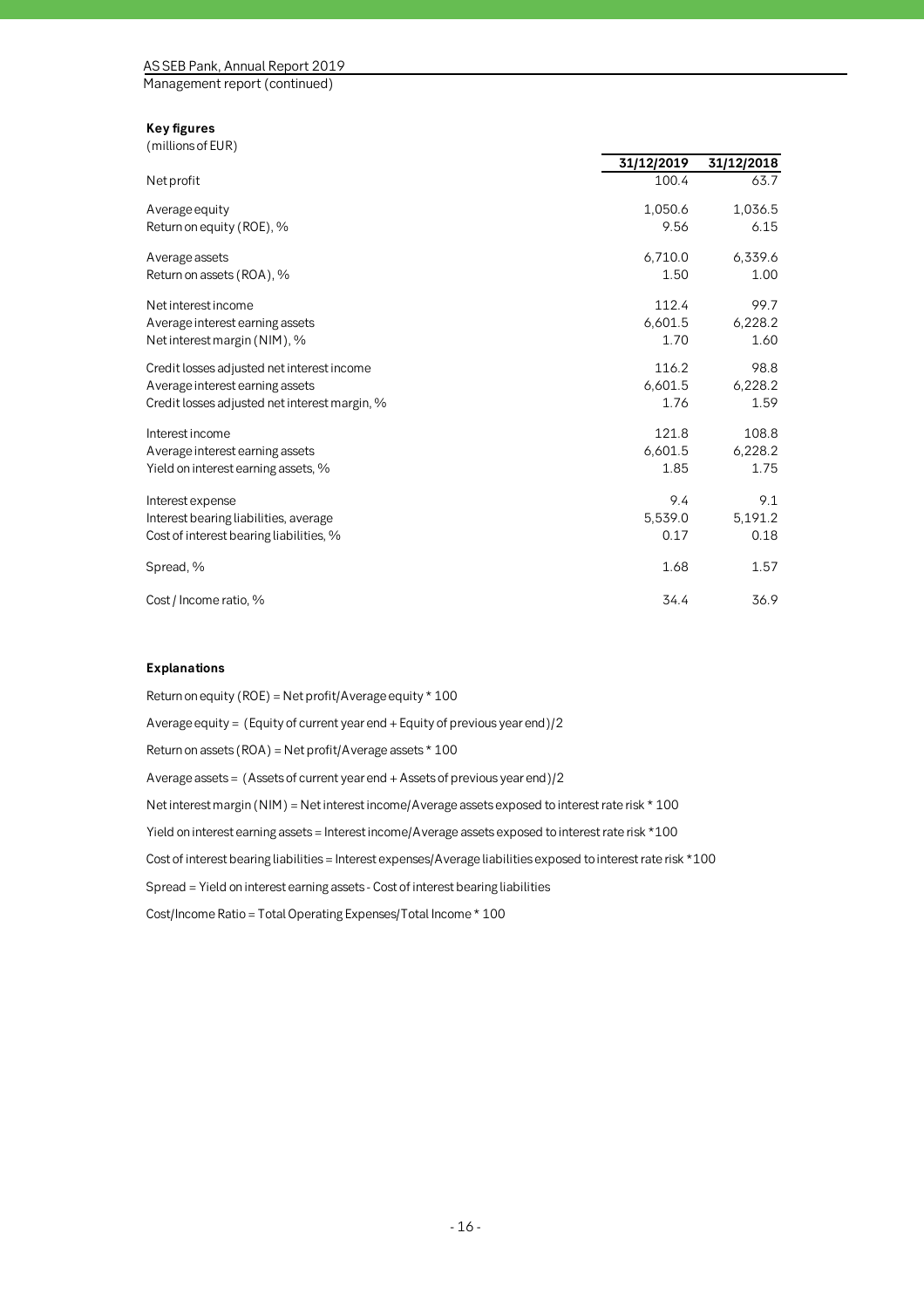Management report (continued)

Assets exposed to interest rate risk: Balances with central bank Loans to credit institutions Loans to the public Debt securities (all without accrued interests)

# Liabilities exposed to interest rate risk:

Deposits from central banks and credit institutions Deposits and borrowings from the public (all without accrued interests)

Total Operating Expenses: Personnel expenses Depreciation, amortization and impairment of tangible and intangible assets Other expenses

Total Income: Net interest income Net fee and commission income Net financial income Gains less losses from investment securities Dividends Profit and loss from investments in associates Other operating income

# **Assets quality**

| (millions of EUR)                                                           | 31/12/2019 | 31/12/2018 |
|-----------------------------------------------------------------------------|------------|------------|
| Total assets                                                                | 6.863.6    | 6.558.2    |
| Overdue loans and receivables                                               | 19.3       | 27.5       |
| Overdue loans and receivables / Total assets, %                             | 0.28       | 0.42       |
| Allowances for losses on amounts due from customers and credit institutions | 199        | 24.1       |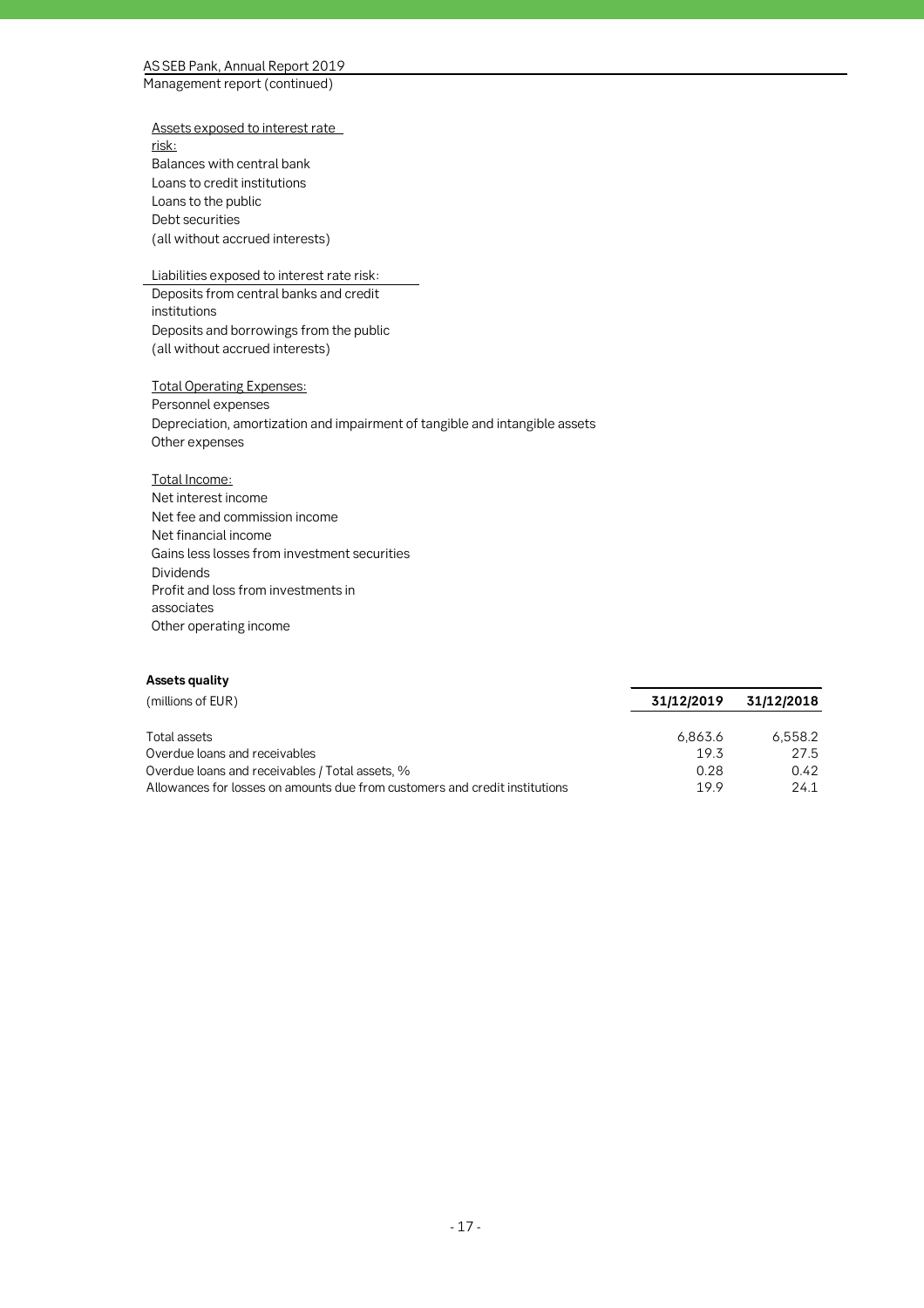# **Consolidated Financial Statements**

| Note     | 2019    | 2018    |
|----------|---------|---------|
| 4        | 121.8   | 108.8   |
| 4        | 101.5   | 90.6    |
| 5        | $-9.4$  | $-9.1$  |
|          | 112.4   | 99.7    |
| 6        | 69.9    | 67.6    |
| 7        | $-19.2$ | $-19.1$ |
|          | 50.7    | 48.5    |
| 8        | 5.4     | 5.8     |
|          | 4.7     | 1.2     |
|          | 0.0     | 0.3     |
| 9        | 0.4     | 0.7     |
|          | 5.1     | 2.2     |
|          | 173.6   | 156.2   |
| 10       | $-42.0$ | $-39.7$ |
| 19,20,21 | $-7.4$  | $-3.5$  |
| 11       | $-10.5$ | $-14.3$ |
|          | $-59.9$ | $-57.5$ |
|          | 113.7   | 98.7    |
| 12       | 3.8     | $-0.9$  |
|          | 117.5   | 97.8    |
| 13       | $-17.1$ | $-34.1$ |
|          |         |         |
|          |         |         |

| (millions of EUR)                       | 2019  | 2018 |
|-----------------------------------------|-------|------|
| Net profit for the year                 | 100.4 | 63.7 |
| Other comprehensive income for the year |       |      |
| Total comprehensive income for the year | 100.4 | 63.7 |

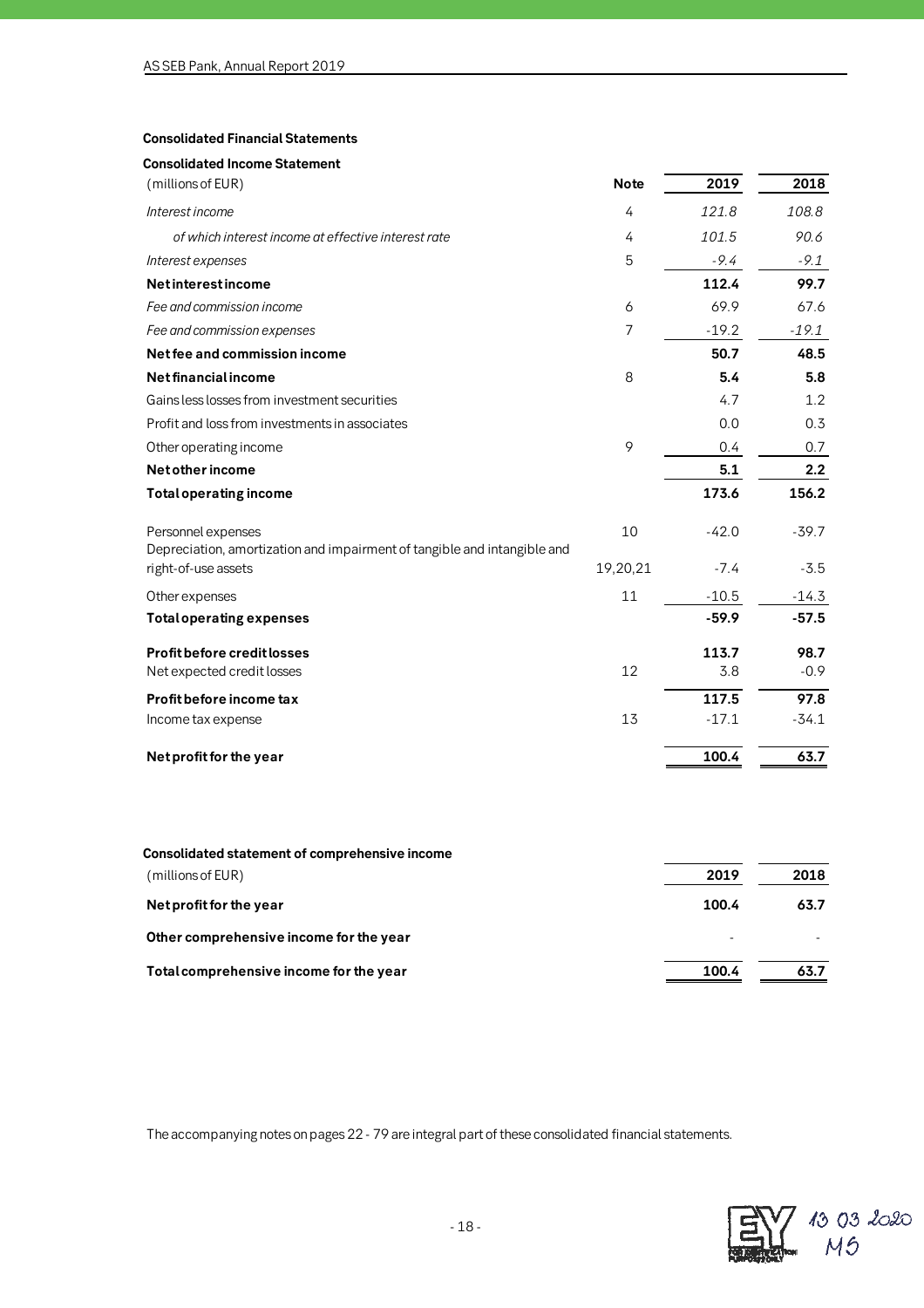| AS SEB Pank, Annual Report 2019 |  |
|---------------------------------|--|
|---------------------------------|--|

Consolidated Financial Statements (continued)

# **Consolidated statement of financial position**

| (millions of EUR)                                   | <b>Note</b> | 31/12/2019 | 31/12/2018 |
|-----------------------------------------------------|-------------|------------|------------|
| <b>Assets</b>                                       |             |            |            |
| Cash and balances with central bank                 | 14          | 844.1      | 1,156.9    |
| Loans to credit institutions                        | 15,16       | 66.0       | 80.4       |
| Loans to the public                                 | 16          | 5,706.9    | 5,153.3    |
| Debt securities                                     | 17          | 159.2      | 109.7      |
| Derivatives                                         | 17          | 6.1        | 6.6        |
| Equity instruments                                  | 17          | 13.4       | 9.9        |
| Investments in associates                           | 18          | 1.4        | 1.4        |
| Intangible assets                                   | 19          | 5.1        | 4.9        |
| Property, plant and equipment                       | 20          | 10.6       | 9.8        |
| Right of use assets                                 | 21          | 20.4       |            |
| Other financial assets                              | 22          | 11.1       | 12.3       |
| Other non-financial assets                          | 23          | 19.4       | 13.0       |
| <b>Total assets</b>                                 |             | 6,863.7    | 6,558.2    |
| <b>Liabilities and equity</b>                       |             |            |            |
| <b>Liabilities</b>                                  |             |            |            |
| Deposits from central banks and credit institutions | 24          | 1,212.3    | 1,022.0    |
| Deposits and borrowings from the public             | 25          | 4,446.1    | 4,399.9    |
| Derivatives                                         | 26          | 7.8        | 6.2        |
| Current income tax liabilities                      | 13          | 6.9        | 10.5       |
| Provisions                                          | 27          | 3.3        | 5.8        |
| Other financial liabilities                         | 28          | 104.1      | 66.0       |
| Other non-financial liabilities                     | 29          | 13.6       | 14.2       |
| <b>Total liabilities</b>                            |             | 5,794.1    | 5,524.6    |
| <b>Equity</b>                                       |             |            |            |
| Share capital                                       | 30          | 42.5       | 42.5       |
| Share premium                                       |             | 86.3       | 86.3       |
| Other reserves                                      | 32          | 19.4       | 19.4       |
| Retained earnings                                   |             | 921.4      | 885.4      |
| <b>Total equity</b>                                 |             | 1,069.6    | 1,033.6    |
| <b>Total liabilities and equity</b>                 |             | 6,863.7    | 6,558.2    |

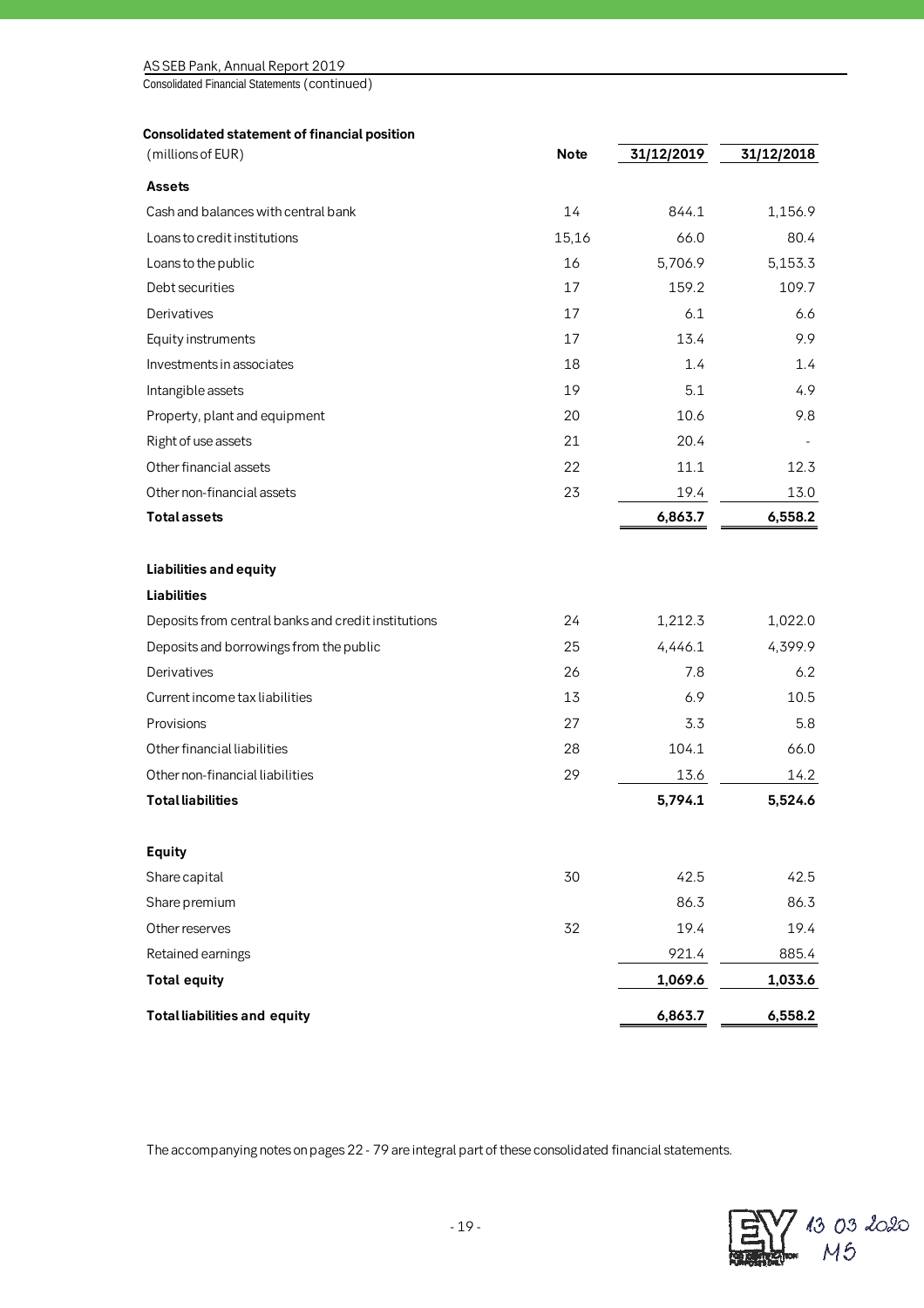Consolidated Financial Statements (continued)

# **Consolidated statement of changes in equity**

(millions of EUR)

|                                           | <b>Share</b> |                          | Other     |                 |         |
|-------------------------------------------|--------------|--------------------------|-----------|-----------------|---------|
|                                           | capital      | <b>Share</b>             | reserves  | <b>Retained</b> | Total   |
|                                           | (Note 30)    | premium                  | (Note 32) | earnings        | equity  |
| Balance at 31 December 2017               | 42.5         | 86.3                     | 21.0      | 892.7           | 1,042.5 |
| Effect of applying IFRS9 *                |              |                          | $-1.6$    | $-1.6$          | $-3.2$  |
| Balance at 01 January 2018                | 42.5         | 86.3                     | 19.4      | 891.1           | 1,039.3 |
| Net profit for the year                   |              |                          |           | 63.7            | 63.7    |
| Total comprehensive income for the period |              |                          |           | 63.7            | 63.7    |
| <b>Dividends</b>                          |              |                          |           | $-70.0$         | $-70.0$ |
| Other                                     |              |                          | ٠         | 0.6             | 0.6     |
| Balance at 31 December 2018               | 42.5         | 86.3                     | 19.4      | 885.4           | 1,033.6 |
|                                           |              |                          |           |                 |         |
| Balance at 31 December 2018               | 42.5         | 86.3                     | 19.4      | 885.4           | 1,033.6 |
| Effect of applying IFRS16 **              |              | $\overline{\phantom{a}}$ | 0.0       | $-2.0$          | $-2.0$  |
| Balance at 01 January 2019                | 42.5         | 86.3                     | 19.4      | 883.4           | 1,031.6 |
| Net profit for the year                   |              | ٠                        | ٠         | 100.4           | 100.4   |
| Total comprehensive income for the period |              |                          |           | 100.4           | 100.4   |
| Dividends                                 |              |                          |           | $-63.0$         | $-63.0$ |
| Other                                     |              |                          |           | 0.6             | 0.6     |
| <b>Balance at 31 December 2019</b>        | 42.5         | 86.3                     | 19.4      | 921.4           | 1,069.6 |

\*IFRS 9 Financial instruments is applied from 1 January 2018

\*\*IFRS 16 Leases agreements is applied from 1 January 2019

Dividends information is presented in Note 31.

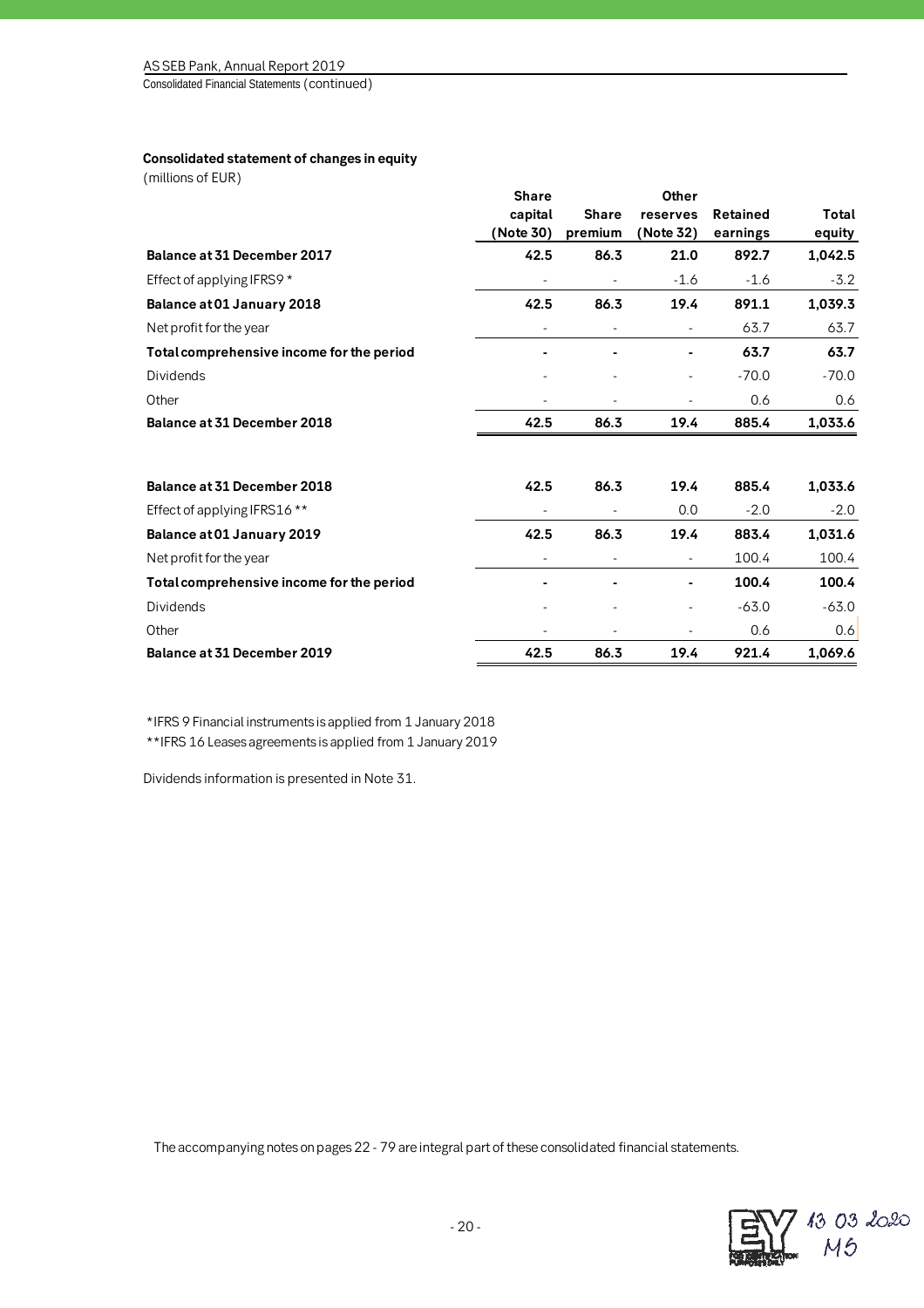Consolidated Financial Statements (continued)

# **Consolidated statement of cash flows**

(millions of EUR)

| <b>Operating activities</b>                                                         | <b>Note</b>    | 2019       | 2018*      |
|-------------------------------------------------------------------------------------|----------------|------------|------------|
| Interest received                                                                   |                | 121.8      | 108.1      |
| Interest paid                                                                       |                | $-9.0$     | $-7.8$     |
| Fee and commission received                                                         | 6              | 69.9       | 67.6       |
| Fee and commission paid                                                             | $\overline{7}$ | $-19.2$    | $-19.1$    |
| Net trading income and other operating income                                       |                | 5.8        | 6.2        |
| Personnel expenses                                                                  |                | $-51.8$    | $-53.2$    |
| Income tax paid                                                                     |                | $-17.1$    | $-34.1$    |
| Net cash from (+) / used in (-) operating activities before change in operating     |                |            |            |
| assets and liabilities                                                              |                | 100.4      | 67.7       |
| Changes in operating assets:                                                        |                |            |            |
| Increase (-) /decrease (+) in mandatory reserve in central bank and loans to credit |                |            |            |
| institutions                                                                        |                | 38.7       | $-13.7$    |
| $Increase(-)/decrease(+)$ in loans to public                                        |                | $-560.7$   | $-423.0$   |
| Increase(-) / decrease (+) in other financial and non-financial assets              |                | $-26.3$    | 18.7       |
| <b>Changes of operating liabilities:</b>                                            |                |            |            |
| Increase (+) / decrease (-) in deposits from central bank and credit institutions   |                | 228.1      | $-205.1$   |
| Increase $(+)$ / decrease $(-)$ in deposits and borrowings from the public          |                | 46.0       | 652.1      |
| Increase $(+)$ / decrease $(-)$ in other liabilities                                |                | $-0.1$     | $-5.4$     |
| Net cash flows from $(+)$ / used in $(-)$ operating activities                      |                | $-173.9$   | 91.3       |
| Investing activities                                                                |                |            |            |
| Net proceeds from debt securities                                                   |                | $-49.4$    | $-20.5$    |
| Net proceeds from investment portfolio securities                                   |                | 1.0        | $-1.2$     |
| Purchase of property, plant and equipment and intangible assets                     | 19,20          | $-10.5$    | $-4.6$     |
| Dividends received                                                                  |                | 0.1        | 0.0        |
| Net cash flows from $(+)$ / used in $(-)$ investing activities                      |                | $-58.8$    | $-26.3$    |
| <b>Financing activities</b>                                                         |                |            |            |
| Dividends paid                                                                      |                | $-63.0$    | $-70.0$    |
| Lease payments                                                                      |                | $-4.9$     |            |
| Net cash flows from $(+)$ / used in $(-)$ financing activities                      |                | $-67.9$    | $-70.0$    |
| Net increase $(+)$ / decrease $(-)$ in cash and cash equivalents                    |                | $-300.6$   | $-5.0$     |
|                                                                                     |                |            |            |
| Cash and cash equivalents at 1 January                                              |                | 1,150.6    | 1,155.6    |
| Changes on cash and cash equivalents                                                |                | -300.6     | -5.0       |
| Cash and cash equivalents at 31 December                                            |                | 850.0      | 1,150.6    |
| Cash and cash equivalents includes:                                                 |                | 31/12/2019 | 31/12/2018 |
| Cash on hand                                                                        |                | 37.8       | 35.9       |
| Balances with the central bank without mandatory reserve                            | 14             | 753.2      | 1,076.8    |
| Demand deposits with credit institutions                                            | 15             | 59.0       | 37.9       |
|                                                                                     |                | 850.0      | 1,150.6    |
|                                                                                     |                |            |            |

\* 2018 information is updated due to adjustment for presentation purposes (Note 36)

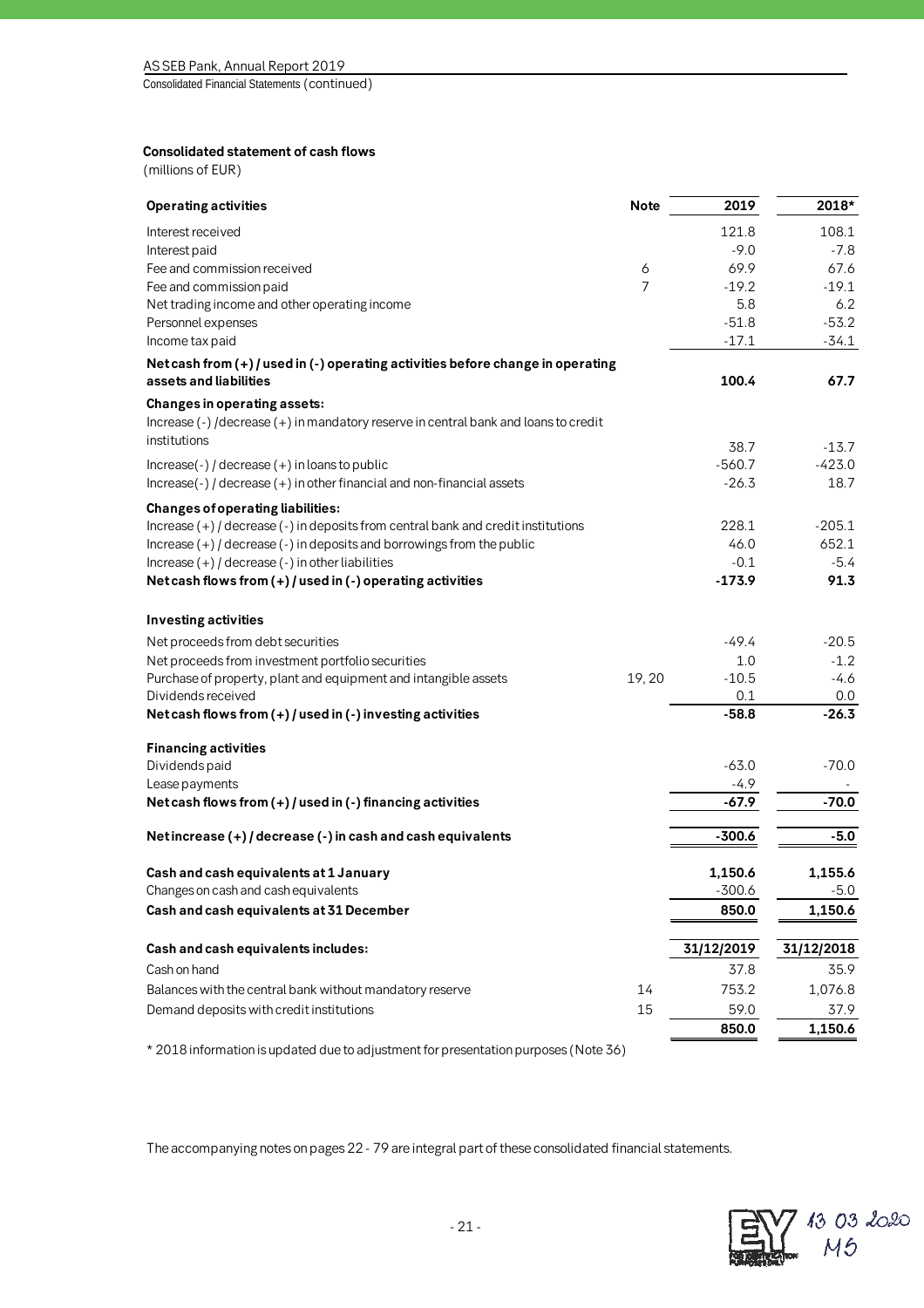# **Notes to Consolidated Financial Statements**

### **Corporate information**

AS SEB Pank (the Bank) is a credit institution registered in Tallinn (Estonia), Tornimäe Street 2. The Bank is registered with registration number 10004252. The Bank and its subsidiaries (the Group) are engaged in banking and financial services business. As of 31 December 2019 the Bank holds investments in the following subsidiaries and associate:

| Company name       | Registry<br>code | Registration<br>date | <b>Address</b>      | Activity                                           | Holding | At an<br>acqui-<br>sition cost<br>(EUR mio) |
|--------------------|------------------|----------------------|---------------------|----------------------------------------------------|---------|---------------------------------------------|
| AS SEB Liising     | 10281767         | 03/10/97             | Tallinn, Tornimäe 2 | Leasing                                            | 100.0%  | 1.8                                         |
| AS Rentacar        | 10303546         | 20/10/97             | Haapsalu, Posti 41  | Leasing                                            | 100.0%  | 0.0                                         |
| AS SEB Varahaldus  | 10035169         | 22/05/96             | Tallinn. Tornimäe 2 | Asset management                                   | 100.0%  | 2.7                                         |
| SK ID Solutions AS | 10747013         | 27/03/01             |                     | Fallinn. Pärnu mnt 141 Data communication services | 25.0%   | 1.0                                         |
|                    |                  |                      |                     |                                                    |         | 5.5                                         |

The sole shareholder of the Bank is Skandinaviska Enskilda Banken AB (publ) (SEB Group), who is also the ultimate controlling party, registered in Sweden (Note 30).

These consolidated financial statements for the year ended 31 December 2019 have been approved by the Management Board on 13th March 2020 and are subject to approval by the ultimate shareholder.

# **1. Significant accounting policies**

#### 1.1. Statement of compliance

These consolidated financial statements of SEB Pank Group (the Group) are prepared in accordance with International Financial Reporting Standards (IFRS) as adopted by the European Union.

# 1.2. Basis of preparation

These financial statements are prepared on historical cost basis, except for the certain financial assets and liabilities (including derivative instruments) measured at fair value. The accounting policies used in the preparation of the financial statements for the year ended 31 December 2019 are consistent with those used in the annual financial statements for the year ended 31 December 2018, apart from the accounting policy changes resulting from the adoption of IFRS 16 that is effective from 1 January 2019.

Liquidity securities were adjusted for presentation purposes in Consolidated and Bank's standalone statements of cash flows, where they were excluded from "Cash and cash equivalents". Comparable data of 2018 are adjusted respectively (see Note 36).

For the convenience of the users, these consolidated financial statements have been presented in million euros, unless stated otherwise.

# 1.3. Consolidation

The subsidiaries being consolidated are listed under "Corporate information". Investments in subsidiaries and associates in the Bank's standalone financial statements (see Note 37) are accounted for using the cost method less impairment and are initially recognized at cost.

#### 1.3.1. Subsidiaries

These financial statements combine the financial statements of the parent company and its subsidiaries. Subsidiaries are companies, over which the Group has control. The Group controls an entity when it is exposed to, or has rights to, variable returns from its involvement and has the ability to use its power to affect the amount of the returns. Control is deemed to exist when the parent company (i) has power to direct relevant activities of the investee that significantly affect their returns, (ii) has exposure or rights to variable returns from its involvement with the investees, and (iii) has the ability to use its power over the investees to affect the amount of investor's returns.

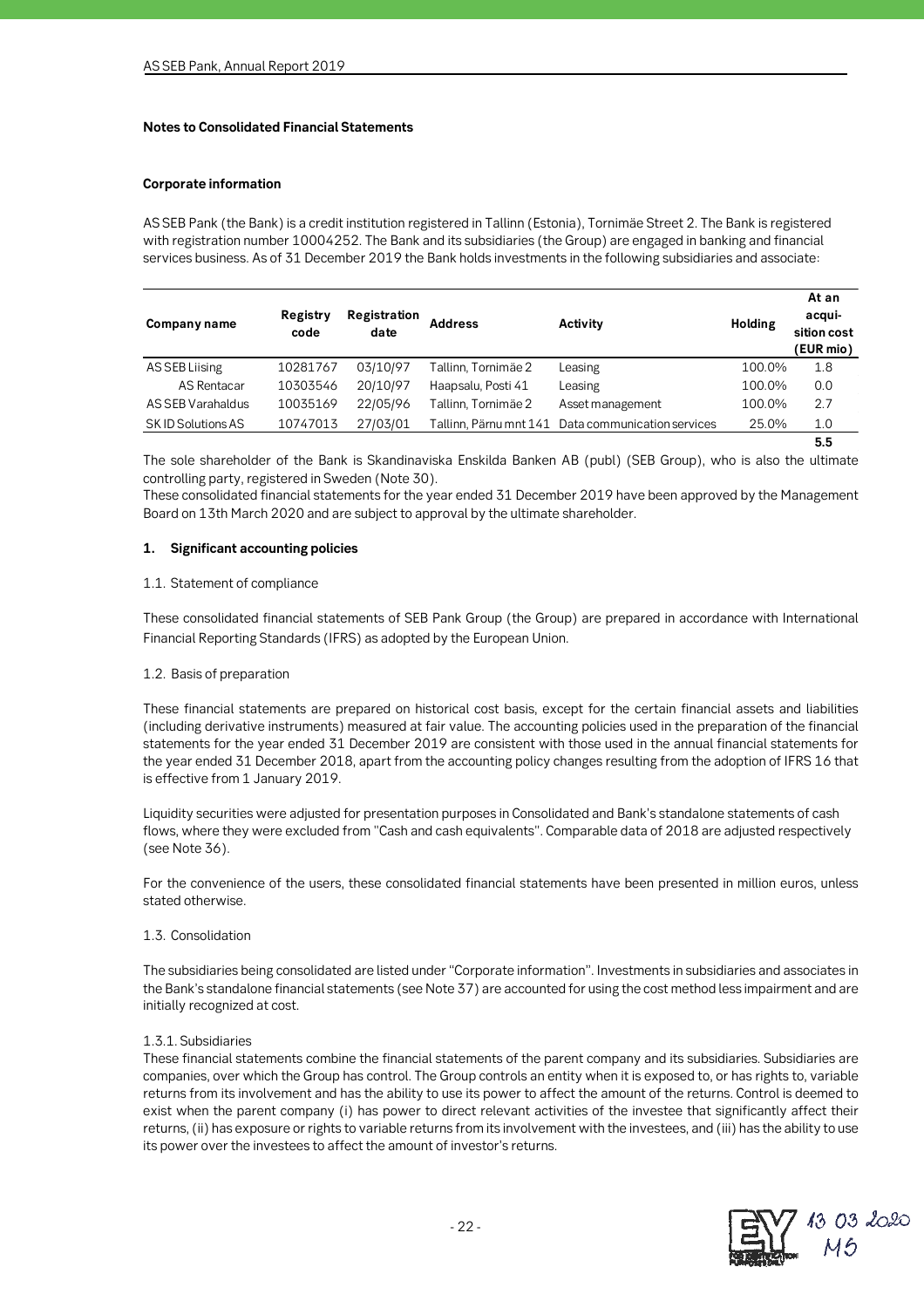Notes to Consolidated Financial Statements (continued) Significant accounting policies (continued)

The financial statements of the parent company and the consolidated subsidiaries refer to the same period and have been drawn up according to the accounting policies applicable to the Group. A subsidiary is included in the consolidated accounts from the time of acquisition, being the date when the parent company gains control over the subsidiary. The subsidiary is included in the consolidated accounts until the date when control over the company ceases to exist.

The consolidated accounts are prepared in accordance with the acquisition method. The acquisition value is measured as the fair value of the assets given, equity instruments issued and liabilities incurred or assumed. The identifiable assets acquired and the liabilities and contingent liabilities assumed in a business combination are measured initially at their fair values on acquisition date, irrespective of the extent of any non-controlling interest. Intra-group transactions, balances and unrealised gains and losses on transactions between Group companies are eliminated.

# 1.3.2. Associates

The consolidated accounts also include associated companies that are companies in which the Group has significant influence, but not control. Significant influence means that the Group can participate in the financial and operating policy decisions of the company, whilst not determining or controlling such financial and operating policies. A significant influence is generally deemed to exist if the Group, directly or indirectly, holds between 20 and 50 per cent of the voting rights of an entity.

According to the main principle, associated companies are accounted for using the equity method. This means that the holding is initially reported at its acquisition cost. Associated companies are subsequently carried at a value that corresponds to the Group's share of the net assets.

# 1.4. Foreign currency transactions

The functional and presentation currency of the parent company and subsidiaries is Euro. Foreign currency transactions are translated into the functional currency using the exchange rates of the European Central Bank prevailing at the dates of the transactions. On subsequent balance sheet dates monetary items in foreign currency are translated using the closing rate. Non-monetary items, which are measured in terms of historical cost in foreign currency, are translated using the exchange rate on the date of the transaction. Non-monetary items, which are measured at fair value in a foreign currency, are translated applying the exchange rate of the European Central Bank on the date on which the fair value is determined. Gains and losses arising as a result of exchange rate differences on settlement or translation of monetary items are recognised in profit or loss. Translation differences on non-monetary items, classified as financial assets or financial liabilities at fair value through profit or loss, are included in the change in fair value of those items.

### 1. 5. Cash and cash equivalents

For the purposes of presentation in the cash flow statement, cash and cash equivalents are cash at hand, available for use deposits due from Central Bank and deposits in other credit institutions, which are readily convertible to known amounts of cash and which are subject to insignificant risk of changes in value.

#### 1.6. Financial assets

Financial assets are recognised on the statement of financial position when the Group becomes a party to the contractual provisions of the instrument and are measured at fair value on initial recognition. Transaction costs are included in the fair value on initial recognition except for financial assets at fair value through profit or loss where transaction costs are expensed in profit or loss. Financial assets are derecognised when the rights to receive cash flows have expired, the Group has transferred substantially all risks and rewards and upon substantial modification. Financial assets at fair value are recognised on the statement of financial position on trade date, with exception of loans, which are recognized on settlement date. Financial assets measured at amortised cost are recognised on settlement date.

The Group classifies and subsequently measures its financial assets in the following categories:

- financial instruments at fair value through profit or loss (FVPL);

- amortised cost (AC).

The classification will depend on if the financial asset is a debt instrument, an equity instrument or a derivative.

#### 1.6.1. Debt instruments (Loans and debt securities)

The classification is based on a combination of assessing the business model for managing the financial assets and whether the contractual cash flow characteristics consist of solely payments of principal and interest (SPPI). The business model assessment is performed for homogenous portfolios identified based on how the business is managed in the divisions of the Group. The assessment is based on reasonable scenarios taking into consideration how the portfolio is evaluated and reported to management; the risks affecting the performance of the portfolio and how these risks are managed; how managers are compensated; and the frequency, value and timing of sales including the reasons for the sales. In determining

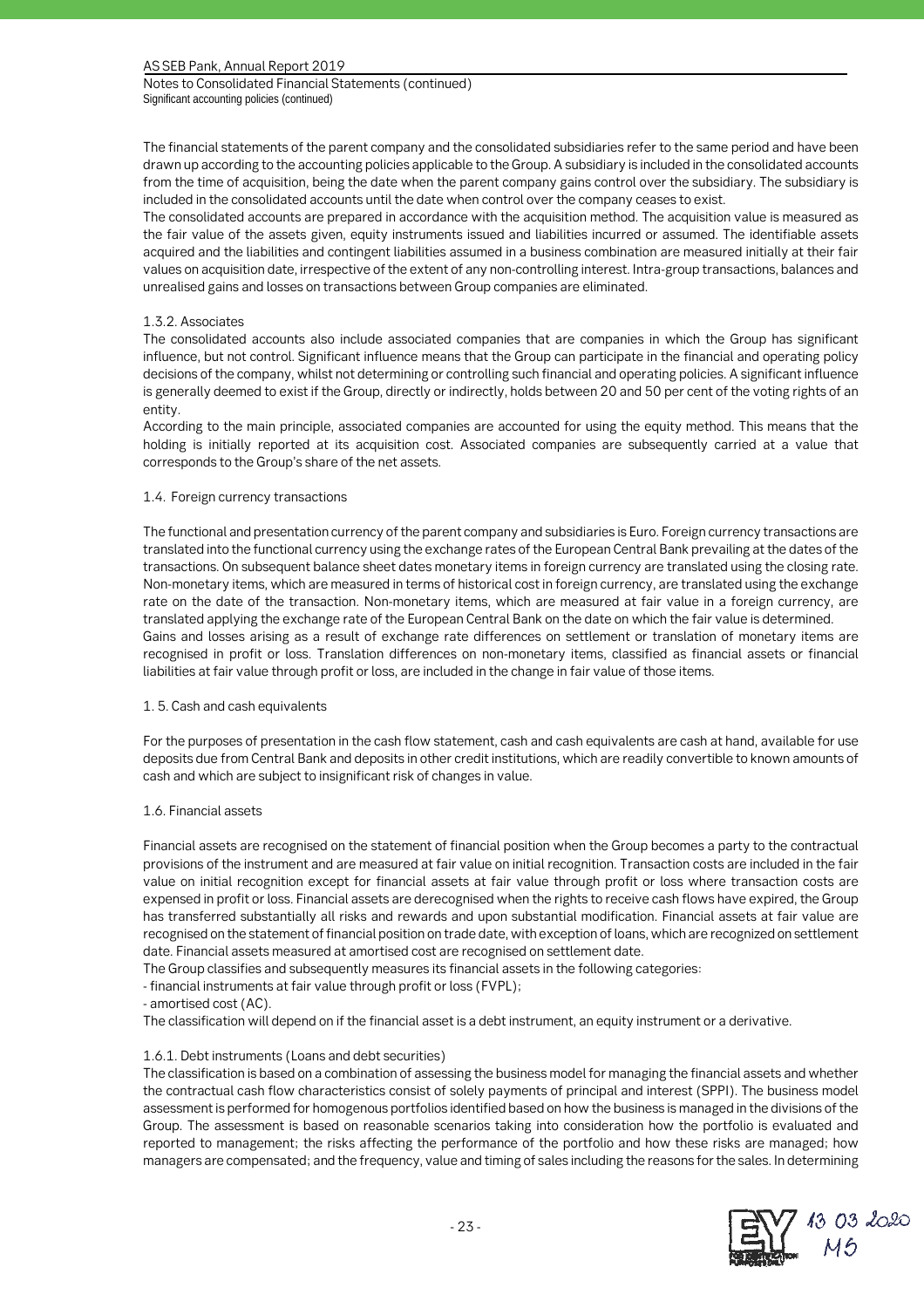Notes to Consolidated Financial Statements (continued) Significant accounting policies (continued)

if the cash flows consist solely of principal and interest, the principal is defined as the fair value of the debt instrument at initial recognition, which can change over the life if there are repayments or capitalisation of interest. Interest cash flows are consistent with components per a basic lending arrangement including consideration for time value of money, credit risk, liquidity risk as well as administrative costs and profit margin. If there are contractual features introducing an exposure to other risks or volatility, it is not considered to consist of solely payments of principal and interest. Debt instruments are presented in the statement of financial position items, "Loans to credit institutions", "Loans to the public" and "Debt securities", and include instruments in the following measurement categories.

*Fair value through profit or loss:* Debt instruments are classified in this category if not meeting the criteria for amortised cost or fair value through other comprehensive income. This is the case if the business model is held for trading; where financial assets are considered held for trading if they are held with the intention to be sold in the short-term and for the purpose of generating profits. Debt instruments are mandatorily measured at fair value through profit or loss if the assets are managed and evaluated on a fair value basis or the assets are held with an intention to sell alternatively if the cash flows do not consist of solely payments of principal and interest. Debt instruments that would otherwise be classified as fair value through other comprehensive income or amortised cost are also included in this category if, upon initial recognition, designated at fair value through profit or loss (fair value option). The fair value option can be applied only in situations where such designation reduces measurement inconsistencies.

*Amortised cost:* Debt instruments are classified in this category if both of the following criteria are met:

(a) the business model objective is to hold assets to collect contractual cash flows; and

(b) the contractual cash flow characteristics consist of solely payments of principal and interest. The gross carrying amount of these assets is measured using the effective interest method and adjusted for expected credit losses.

Financial instruments by measurement category are presented on page 52.

# 1.6.2. Equity instruments

Equity instruments are classified as financial assets at fair value through profit or loss. An irrevocable election can be made on initial recognition to classify equity instruments (not held for trading) at fair value through other comprehensive income.

# 1.6.3. Derivatives

Derivatives are classified as fair value through profit or loss (held for trading) unless designated as hedging instruments.

#### 1.6.4. Modification

The Group may renegotiate loans and modify contractual terms. If the new terms are substantially different from the original terms, the Group derecognises the original financial asset and recognises a new asset. The Group also assesses whether the new financial asset is credit-impaired at initial recognition. If the terms are not substantially different, the modification does not result in derecognition and the Group recalculates the gross carrying amount based on the new cash flows using the original effective interest rate of the financial asset and recognises a modification gain or loss.

# 1.6.5. Write-offs

The Group writes off financial assets, in whole or in part, when it is unlikely to collect debt from the borrower and it can not be recovered from a sale of collateral. Write-offs constitute derecognition event and shall include amounts caused both by reductions of the carrying amount of financial assets recognised directly in profit or loss as well as reductions in the amounts of the allowance accounts for credit losses taken against the carrying amount of financial assets.

The Group may write-off financial assets that are still subject to enforcement activity. The outstanding contractual amounts of such assets written off during the year ended 31 December 2019 was 1.5 million euros (31 December 2018 - 0. 6 million euros). The Group still seeks to recover amounts it is legally owed in full, but which have been partially written off due to no reasonable expectation on full recovery.

#### 1.7. Financial guarantees

Financial guarantees are contracts that require the Group to make specified payments to reimburse the holder for a loss it incurs because a specified debtor fails to make payment when due in accordance with the terms of a debt instrument. Financial guarantee liabilities are initially recognised at their fair value (which most often equals the premium received) and subsequently at the higher of the amount determined in accordance with the expected credit loss model under IFRS 9 *Financial Instruments* and the amount initially recognised less, where appropriate, the cumulative amount of income recognised. The contractual amounts according to financial guarantees are not recognised in the statement of financial position but disclosed as obligations.

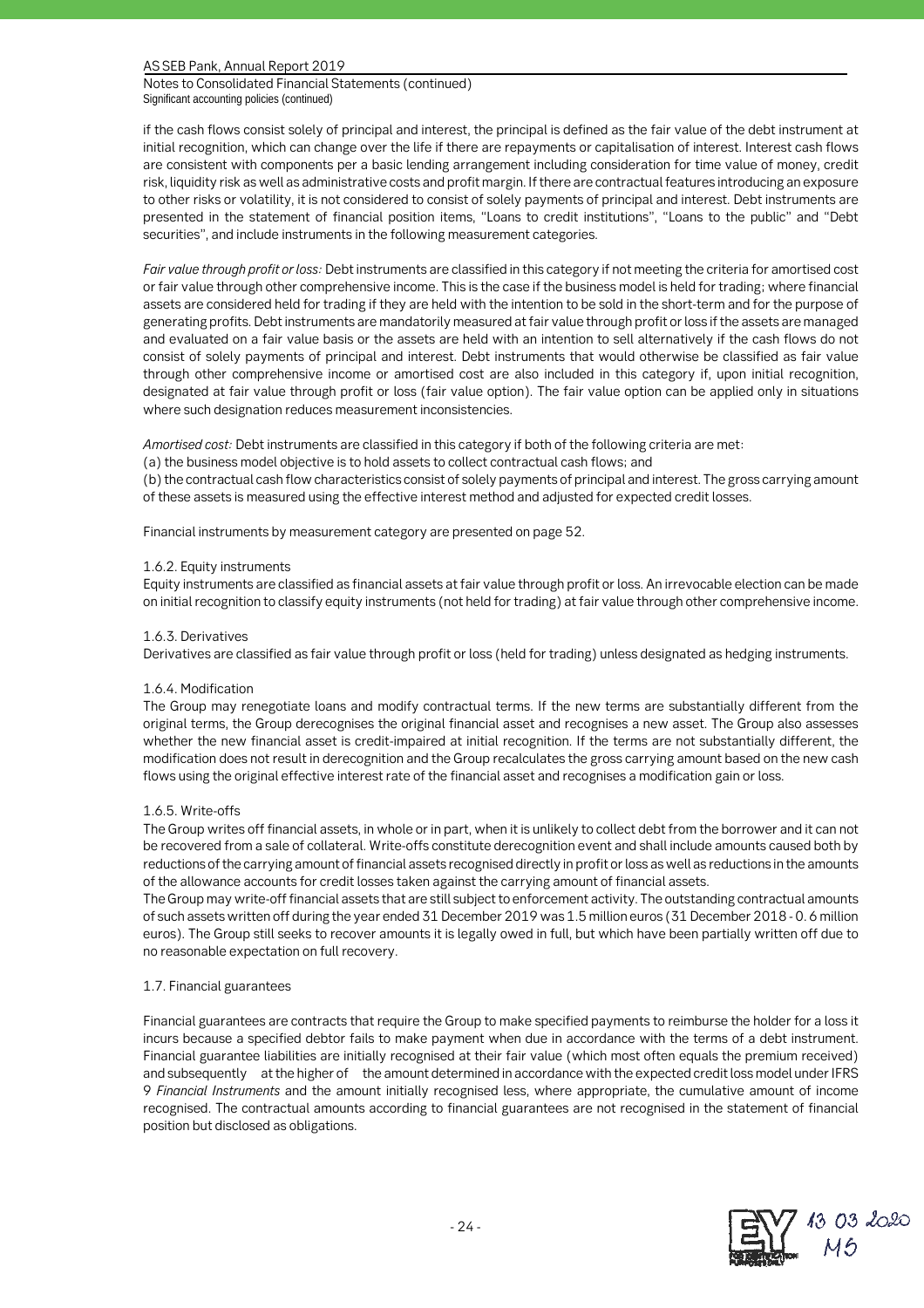Notes to Consolidated Financial Statements (continued) Significant accounting policies (continued)

#### 1.8. Expected credit loss

# 1.8.1. Measurement

The impairment requirements are based on an expected credit loss (ECL) model. The guiding principle of the ECL model is to reflect the general pattern of deterioration or improvement in the credit quality of financial instruments. All financial assets measured at amortised cost, as well as lease receivables, financial guarantees contracts and certain loan commitments are in scope for expected credit loss.

ECLs on financial assets measured at amortised cost and lease receivables are presented as allowances, i.e., as an integral part of the measurement of those assets in the statement of financial position. The allowance reduces the gross carrying amount. ECLs on loan commitments and financial guarantee contracts are presented as provisions, i.e., as a liability, in the statement of financial position. Adjustment to the loss allowance and provision due to changes in ECLs is recognised in the income statement as Net expected credit losses.

The assessment of credit risk, and the estimation of ECL, shall be unbiased and probability-weighted, and shall incorporate all available information which is relevant to the assessment, including information about past events, current conditions and reasonable and supportable forecasts of future events and economic conditions at the reporting date. SEB Group uses both models and expert credit judgement (ECJ) for calculating ECLs.

The ECL model has a three-stage approach based on changes in the credit risk. A 12-month ECL (Stage 1) applies to all items, unless there is a significant increase in credit risk since initial recognition. For items where there is a significant increase in credit risk (Stage 2) or in default (Stage 3), lifetime ECL applies.

# 1.8.2. Significant increase in credit risk

At the end of each reporting period the Group performs an assessment of whether credit risk has increased significantly since initial recognition. The assessment of whether there has been a significant change in credit risk is based on quantitative and qualitative indicators. Both historic and forward-looking information is used in the assessment.

For arrangements with an initial origination date as of 1 January 2018 or later, the primary indicator is changes in lifetime probability of default (PD) by comparing the scenario-weighted annualised lifetime PD at the reporting date with the scenario-weighted annualised lifetime PD at initial recognition. For arrangements with an initial origination date prior to 1 January 2018 changes in Group's and Bank's internal risk classifications since initial origination are used as the primary indicator.

Regardless of the quantitative indicator, a significant increase in credit risk is triggered if the following back-stop indicators occur:

- payments are past due > 30 days but <90 days; or
- financial assets have been classified as watch-listed; or
- financial assets are forborne (where due to the customer's financial difficulties the contractual terms of the loans have been revised and concessions given).

Back-stop indicators normally overlap with the quantitative indicator of significant increase in credit risk.

In case there has been a significant increase in credit risk since initial recognition, an allowance for lifetime ECL shall be recognised and the financial instrument is transferred to Stage 2. The approach is symmetrical, meaning that in subsequent reporting periods, if the credit quality of the financial instrument improves such that there is no longer a significant increase in credit risk since initial recognition, the financial assets move back to Stage 1.

If credit quality of financial instrument deteriorates further, the financial instrument is transferred to Stage 3. Transfer to Stage 3 is triggered if the following indications occur:

- Payments are past due more than 90 days;
- Financial instrument is in default ( $PD = 100\%$ ).

# 1.8.3. Definition of default

Financial instruments in default are in Stage 3. The Group applies a definition of default for accounting purposes that is consistent with how it is defined in the capital requirements regulation, which includes financial assets past due more than 90 days. All financial assets in Stage 3 are considered credit-impaired.

# 1.8.4. Modelling

The ECL is calculated as a function of the probability of default (PD), the exposure at default (EAD) and the loss given default (LGD), as well as the timing of the loss. The Group's IFRS 9 methodology for ECL measurement is based on existing internal rating-based risk models (IRB) to the extent allowed under IFRS 9. As the objectives of these frameworks differ, the manner in which the expected credit losses are calculated also differs and appropriate adjustments are made to the IRB parameters to meet IFRS 9 requirements. Adjustments include the conversion of through-the-cycle and downturn parameters used in IRB risk models to point-in-time parameters used under IFRS 9 that considers forward-looking information.

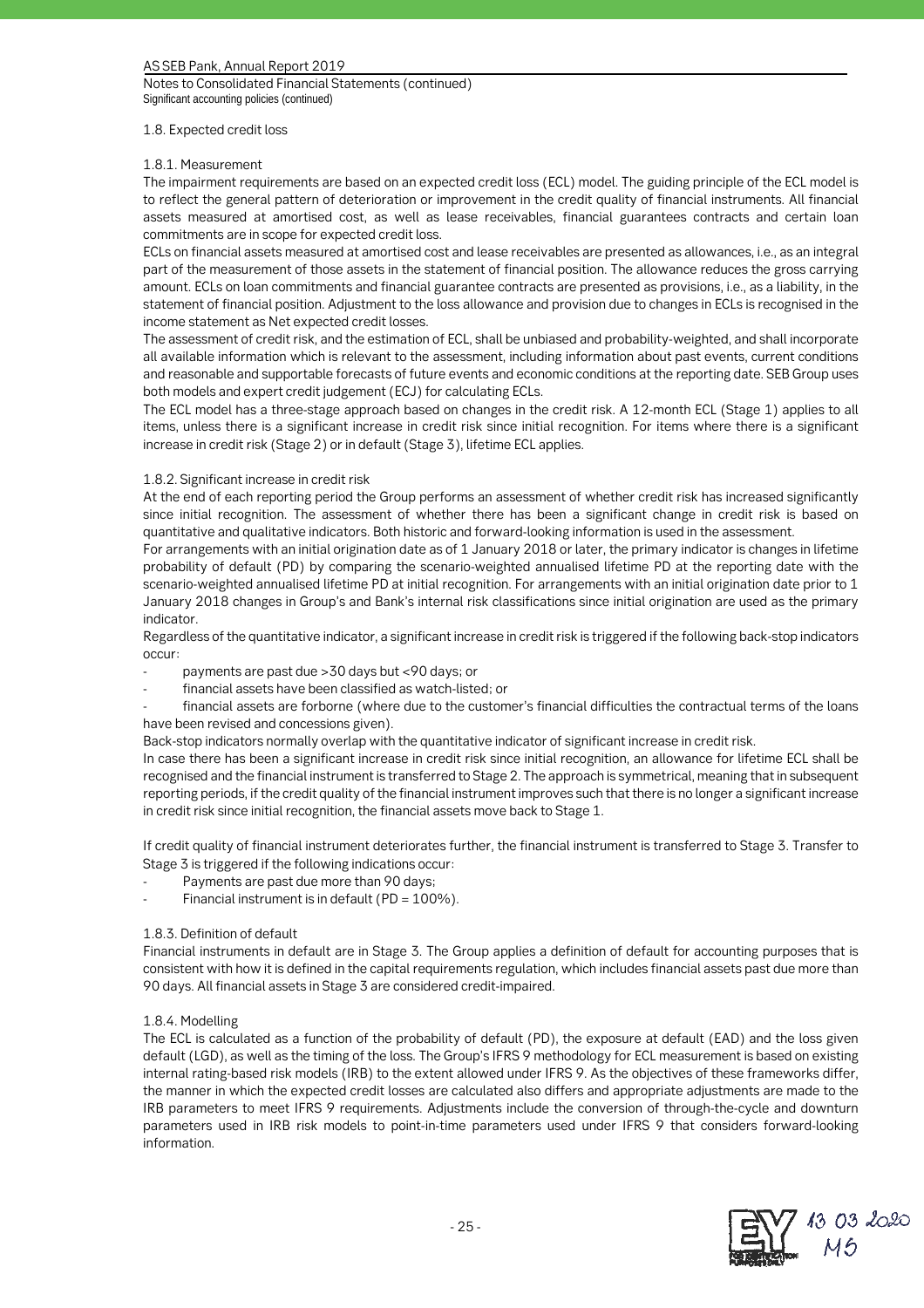Notes to Consolidated Financial Statements (continued) Significant accounting policies (continued)

PD represents the likelihood that a loan will not be repaid and will go into default in either a 12-month or lifetime horizon. The expected PD for each individual instrument incorporates a consideration of past events, current market conditions and reasonable and supportable information about future economic conditions. The Group uses IFRS 9 specific PD models. The models are calibrated based on a combination of geography, assets class and product type. EAD represents an estimate of the outstanding amount of credit exposure at the time a default may occur. For off-balance sheet amounts, EAD includes an estimate of any further amounts to be drawn at the time of default. For IFRS 9, EAD models are adjusted for a 12-month or lifetime horizon. LGD is the amount that may not be recovered in the event of default. LGD takes into consideration the amount and quality of any collateral held held as well as the probability of cure, whereby the borrower repays all his past due obligations on the defaulted loan and recommences contractual repayments. The Group uses existing LGD models adjusted to meet IFRS 9 requirements.

When measuring ECL, the Group uses the maximum contractual period during which the Group is exposed to risk. All contractual terms are considered when determining the expected life, including prepayment options and extension and rollover options. For revolving facilities, such as credit cards, and retail mortgage facilities the expected life is modelled based on historical behaviour. The residual behavioural expected life for such facilities is based on historically observed survival curve and it is affected by the time since origination of the arrangement.

# 1.8.5. Forward-looking information

The SEB Group uses internally developed macroeconomic forecasts as the basis for the forward-looking information incorporated in the ECL measurement. In order to ensure an unbiased estimation of credit losses under IFRS 9, at least three scenarios are used. One of the scenarios is the base case scenario, representing the most likely outcome, which is also applied in the financial planning and budgeting process, while other case scenarios represent more positive or negative outcomes.

The forward-looking scenarios are prepared by SEB Group Economic Research Department. The scenarios are approved by the SEB Group Risk Committee.

A scenario consists of a qualitative description of the macroeconomic development and a quantitative part with forecasts of key macroeconomic variables for three subsequent years, as well as the likelihood of occurrence (scenario- weight). The scenarios are reviewed and updated on a quarterly basis. In case of significant changes in the macroeconomic environment and outlook, the scenarios will be updated more frequently. The base scenario variables are benchmarked to various external sources of similar forward-looking scenarios, e.g. from OECD, IMF, EU and National Statistics Offices.

### 1.8.6. Expert Credit Judgement

The Group uses both models and expert credit judgement (ECJ) in order to determine ECLs. The degree of judgement that is required to estimate ECL depends on the model outcome, materiality and the availability of detailed information. The model provides guidance and transparency as to how economic events could affect the impairment of financial assets. ECJ may be applied to the modelled outcome to incorporate an estimated impact of factors not captured by the model. Such judgemental adjustment to the model-generated ECLs may be applied to significant exposures at a counterparty level. The adjustments are decided by the relevant credit committee using the model ECLs as guidance. In addition there may be a need for adjustments at a portfolio level, which is decided by the SEB Group Risk Committee and approved by SEB Pank Credit Committee.

# 1.9. Financial liabilities

Financial liabilities are measured at fair value on initial recognition. In case the financial liabilities are measured at fair value through profit or loss, transaction costs directly attributable to the acquisition or the issuance of the financial liability are recognised in profit or loss. For other financial liabilities direct transaction cost are recognised as a deduction from the fair value.

Financial liabilities are derecognised when extinguished, that is, when the obligation is discharged, cancelled or expired.

#### *Financial liabilities at fair value through profit or loss*

Financial liabilities at fair value through profit or loss are classified as held for trading. Financial liabilities held for trading are derivatives not designated as hedging instruments.

#### *Other financial liabilities*

The category other financial liabilities primarily include the Group's short-term and long-term borrowings. After initial recognition other financial liabilities are measured at amortised cost, using the effective interest method. The statement of financial position items "Deposits from central banks and credit institutions", "Deposits and borrowings from the public" and "Other financial liabilities" are included in this category.

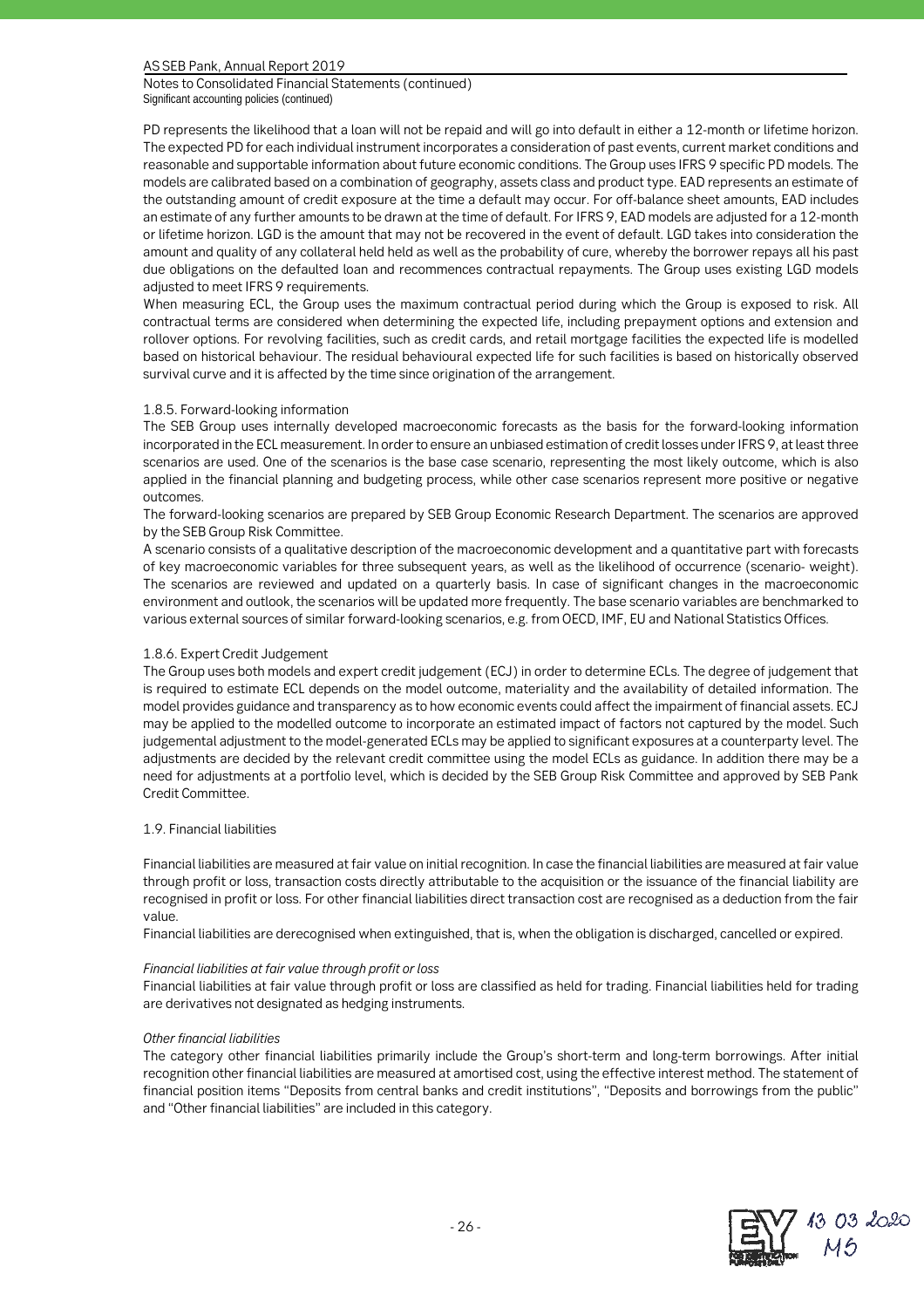Notes to Consolidated Financial Statements (continued) Significant accounting policies (continued)

#### 1.10. Fair value measurement

The objective of the fair value measurement is to arrive at the price at which an orderly transaction would take place between market participants at the measurement date under current market conditions. The best evidence of fair value is a quoted price for the instrument being measured in an actively traded market. Where the market for a financial instrument is not active, fair value is calculated using an established valuation technique. These valuation techniques involve a degree of estimation, the extent of which depends on the instrument's complexity and the availability of market-based data. When valuing financial liabilities at fair value own credit standing is reflected. Given the uncertainty and subjective nature of valuing financial instruments at fair value, it is possible that the outcomes in the next financial year could differ from the assumptions used.

For some of the Group's financial assets and liabilities, especially for certain derivatives, quoted prices are not available, and valuation models are used to estimate fair value. As part of the fair value measurement, valuation adjustments are made when valuing derivative financial instruments, to incorporate counterparty and own credit risk. The methodologies for estimating valuation adjustments are continuously revised as a result of changing market practices in response to regulatory and accounting policy changes, as well as general market developments.

# 1.11. Offsetting financial transactions

Financial assets and liabilities are offset and the net amount reported in the statement of financial position when there is a legal right to offset transactions and an intention to settle net or realise the asset and settle the liability simultaneously.

# 1.12. Property, plant and equipment

Property, plant and equipment are initially recognized at cost, consisting of the purchase price, non-refundable taxes and other direct costs related to taking the asset in to use. Subsequently property, plant and equipment is measured at cost and depreciated according to plan on a straight line basis over the estimated useful life of the asset. The depreciation period for buildings is up to 50 years, for other property, plant and equipment - between 2 and 10 years. Subsequent costs are included in the asset's carrying amount or recognised as a separate asset, as appropriate, only when it is probable that future economic benefits associated with the item will flow to the entity and the cost of the item can be measured reliably. All other repairs and maintenance are charged to the income statement during the reporting period in which they are incurred. Gains and losses on disposals are determined by comparing proceeds with carrying amount and are included in the income statement.

Property, plant and equipment is tested for impairment whenever there is an indication of impairment.

#### 1.13. Intangible assets

Intangible assets are identifiable, non-monetary assets without physical substance. For an intangible asset to be recognised an entity must be able to demonstrate control of the intangible asset, which implies that the entity has the ability to ensure that the future economic benefits flowing from the underlying resource will accrue to the Group. Intangible assets, other than goodwill, are only recognised in the statement of financial position if it is probable that the future economic benefits attributable to the asset will accrue to the Group and if the acquisition cost of the asset can be measured reliably.

Intangible assets are measured initially at acquisition cost, and thereafter at cost less any accumulated amortisation and any accumulated impairment losses.

Intangible assets with finite useful lives, i.e. all intangible assets except goodwill, are amortised on a straight line basis over their useful lives (3 years) and tested for impairment annually and whenever events or changes in circumstances indicate that the carrying amount may not be recoverable. Internally generated intangible assets, such as software development, are amortised over a period of 8 years.

The recoverable amount of an intangible asset is determined if there is indication of a reduction in the value of the asset. An impairment loss is recognised if the carrying amount exceeds the recoverable amount of the asset.

#### 1.14. Impairment of non-financial assets

Assets that are subject to amortisation are reviewed for impairment whenever events or changes in circumstances indicate that the carrying amount may not be recoverable. In such circumstances the recoverable value of the asset is assessed and compared to its carrying value. An impairment loss is recognised for the amount by which the asset's carrying amount exceeds its recoverable amount. The recoverable amount is the higher of an asset's fair value less costs to sell and value in use. For the purposes of assessing impairment, assets are grouped at the lowest levels for which there are separately identifiable cash flows. Non-financial assets other than goodwill that suffered impairment are reviewed for possible reversal of the impairment at each reporting date.

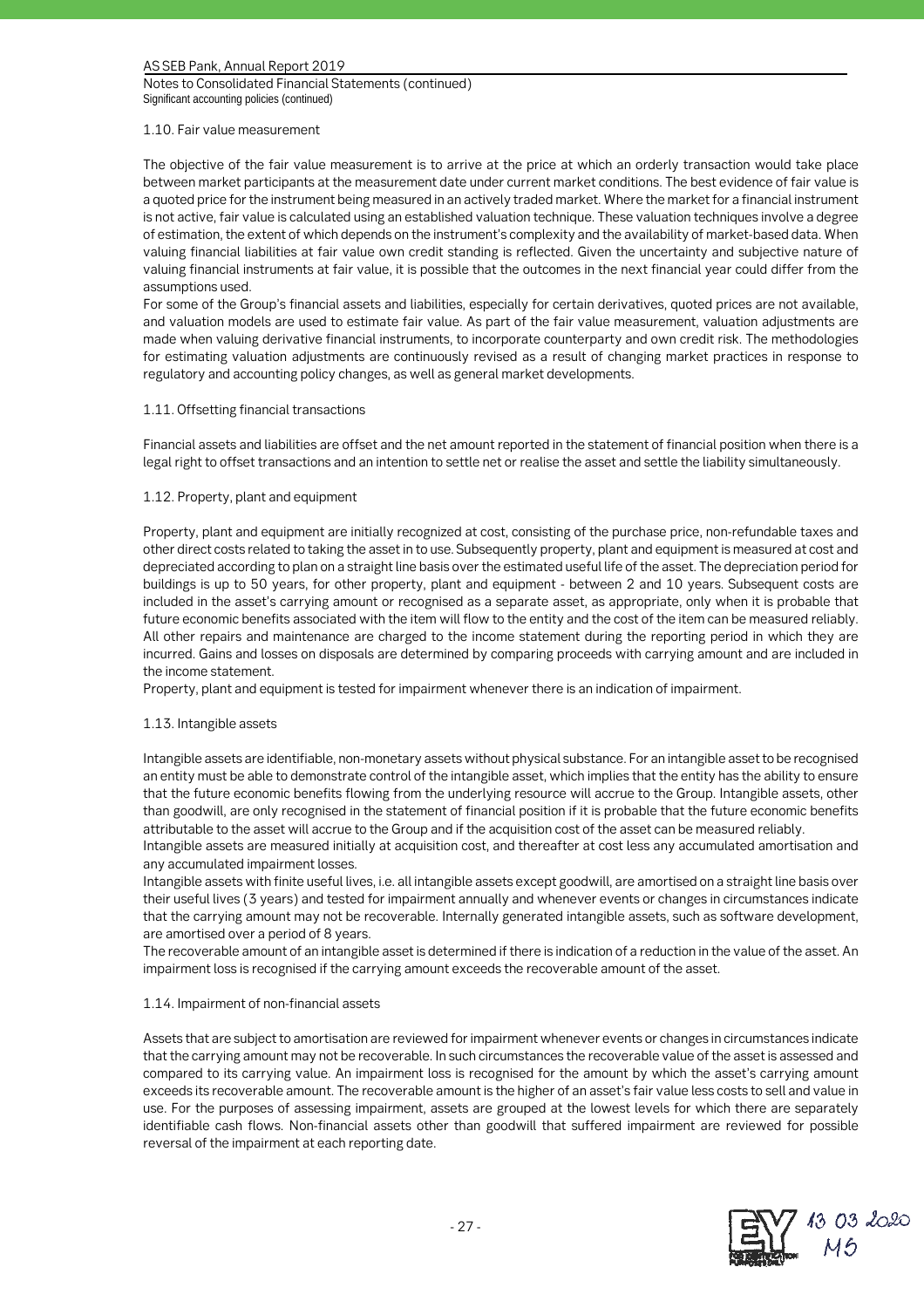Notes to Consolidated Financial Statements (continued) Significant accounting policies (continued)

#### 1.15. Leasing

The Group has applied IFRS 16 *Leases* using the modified retrospective approach and therefore the comparative information has not been restated and continues to be reported under IAS 17 Leases and related interpretations. For more information about the changes and the transitional effects from adopting IFRS 16, see note 1.23.1.

#### 1.15.1. The Group as lessor

The receivables from the financial lease agreements are recognised in net present value of the minimum lease payments, from which the payments of principal received have been deducted, plus unguaranteed residual value at the end of contract. Lease payments collected are allocated between repayment of principal and financial income. Financial income is recognised over the rental period based on the pattern reflecting a constant periodic rate of return on the lessor's net investment in the financial lease. Initial service fees collected at issuance are included into the calculation of effective interest rate and lessor's net investment. Lessor's direct expenses, related to the contract, are part of effective interest rate and are booked as decrease of leasing income over the period of leasing contract. Allowances for lease receivables are presented on the respective line of statement of financial position at negative value.

The lease receivable from the client is recognised in the statement of financial position as of the moment of delivering the assets being the object of the agreement to the client. In case of transactions, in which the assets being the object of the agreement having a long delivery term have not yet been delivered to the client, the payments received from the lessees under these agreements are recognised in the statement of financial position as prepayments of buyers under "Other nonfinancial liabilities". The amounts paid by the leasing firm for the assets under lease agreements not yet delivered are recognised in the statement of financial position as prepayments to suppliers under "Other non-financial assets".

# 1.15.2. The Group as lessee

Leases are recognised as a right-of-use asset and a corresponding liability at the date at which the leased asset is available for use by the Group. Each lease payment is allocated between the liability and finance cost. The finance cost is charged to the income statement over the lease period so as to produce a constant periodic rate of interest on the remaining balance of the liability for each period. The lease payments are discounted using the interest rate implicit in the lease, if that rate can be determined, or the Group's incremental borrowing rate. The right-of-use asset is depreciated over the shorter of the asset's useful life and the lease term on a straight-line basis. The lease payments include fixed payments less any lease incentives receivable and variable lease payments that depend on an index or a rate.

The Group has elected not to recognize right-of-use assets and lease liabilities for short-term leases that have a lease term of 12 months or less and leases for low-value assets. The Group recognizes the lease payments associated with these leases as an expense on a straight-line basis over the lease term.

# 1.15.3. Accounting policies applicable until 31 December 2018 and replaced by IFRS 16

Operating lease payments are recognised in income statement as expense over the rental period on straight line basis. Rental expense is recognised in income statement as "Other expenses".

#### 1.16. Provisions

Provisions are recognised for present obligations arising as consequences of past events where it is more likely than not that a transfer of economic benefit will be necessary to settle the obligation, and it can be reliably estimated.

Provisions are determined by discounting the expected future cash flows at pre-tax rate that reflects current market assessments of the time value of money and, where appropriate, the risks specific to the liability.

Provisions are made for undrawn loan commitments and similar facilities if it is probable that the facility will be drawn by a debtor in financial difficulties. ECLs on loan commitments and financial guarantee contracts are presented as provisions. Provisions and changes in provisions are recognised in the income statement as "Net expected credit losses". Provisions are evaluated at each balance sheet date and are adjusted as necessary.

#### 1.17. Operating income

# 1.17.1. Interest income and interest expenses

The effective interest method is applied to recognise interest income and interest expenses in profit or loss for financial assets and financial liabilities measured at amortised cost.

The effective interest method is a method of calculating the amortised cost of a financial asset or a financial liability and of allocating interest income and interest expenses. The effective interest rate is the rate that discounts estimated future cash

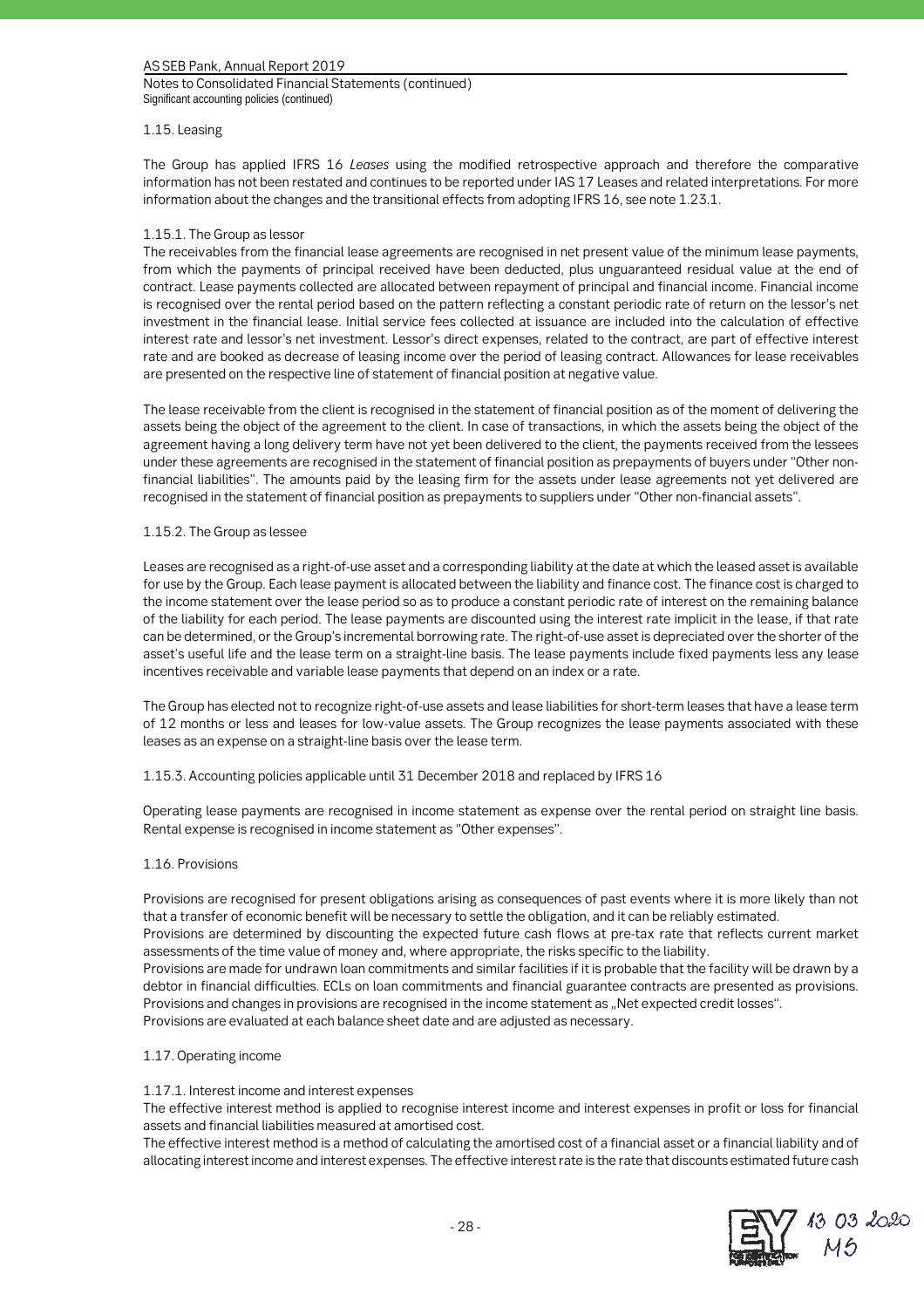Notes to Consolidated Financial Statements (continued) Significant accounting policies (continued)

payments or receipts through the expected life of the financial instrument to the net carrying amount of the financial instrument.The calculation of the effective interest rate includes transaction costs, fees to be received and paid that are an integral part of the effective interest rate. However, expected credit losses are not taken into account.

If a financial asset subsequently has become credit impaired the interest income is recognised applying the effective interest rate to the amortised cost, i.e. gross carrying amount adjusted for the loss allowance. In case a financial asset is credit-impaired at initial recognition, the expected credit losses are included in the estimated cash flows to calculate a credit adjusted effective interest rate which then is applied to recognise the interest income.

# 1.17.2 Fee and commission income

The recognition of revenue from contracts with customers is reported as fee and commission income. The Group recognises revenue when it transfers control over a service to a customer. This does not apply for revenue from leasing contracts or financial instruments and other contractual obligations within the scope of IFRS 9 Financial Instruments.

Fees that are included in the calculation of the effective interest rate of a financial instrument measured at amortised cost, such as loan origination fees, are allocated over the expected tenor of the instrument applying the effective interest method and presented in "Net interest income".

Fee and commission income is recognised to depict the transfer of promised services to the customers in an amount that reflects the consideration to which SEB expects to be entitled in exchange for the service. The major types of fees are described below.

Fee and commission income for payment cards, current account services, payments is recognised as revenue at a point of time or over the period in which services are provided, depending on the service provided to the client. There is neither significant variable consideration included in the transaction price, which could be subject to reversal in the future, nor separate performance obligations, which should be distinct.

Fee and commission income for asset custody and asset management to customers is recognised as revenue over the period in which the services are provided. Performance based fees are recognised when it is highly probable that a significant reversal of recognised revenue will not occur, which is when the performance criteria are fulfilled. Fee and commission income from loan syndications in which SEB acts as arranger are recognised as income when the syndication is completed and the Group has retained no part of the loan or retained a part of the loan at the same effective interest rate as other participants. Brokerage fees, commission and fees from negotiating a transaction for a third party, such as arrangement of acquisitions or purchase or sale of a business, are recognised on completion of the transaction. Expenses that are directly related to the generation of fee and commission income are recognised under "Fee and commission expenses".

#### 1.17.3. Net financial income

Gains and losses arising from changes in fair value of financial assets and liabilities measured at fair value through profit or loss are reported in the income statement on an ongoing basis under "Net financial income".

#### 1.17.4. Dividend income

Dividends are recognised when the entity's right to receive payment is established.

#### 1.18. Employee benefits

# 1.18.1. Short-term benefits

Liabilities for wages and salaries, including non-monetary benefits, annual leave and accumulating sick leave that are expected to be settled wholly within 12 months after the end of the period in which the employees render the related service are recognised in respect of employees' services up to the end of the reporting period and are measured at the amounts expected to be paid when the liabilities are settled. The liabilities are presented as "Other non-financial liabilities" in the statement of financial position.

# 1.18.2. Termination benefits

Termination benefits are payable whenever an employee's employment is terminated before the normal retirement date or whenever an employee accepts voluntary redundancy in exchange for these benefits. The Group recognizes termination benefits when it is demonstrably committed to either terminate the employment of current employees according to a detailed formal plan without possibility of withdrawal or to provide termination benefits as a result of an offer made to encourage voluntary redundancy.

#### 1.18.3. Defined contribution plans or insurance contracts

The Group is paying into the defined contribution plans, pension funds or life insurance contracts on behalf of its employees. A defined contribution plan is a pension plan where the Group pays a contribution to a current account of AS

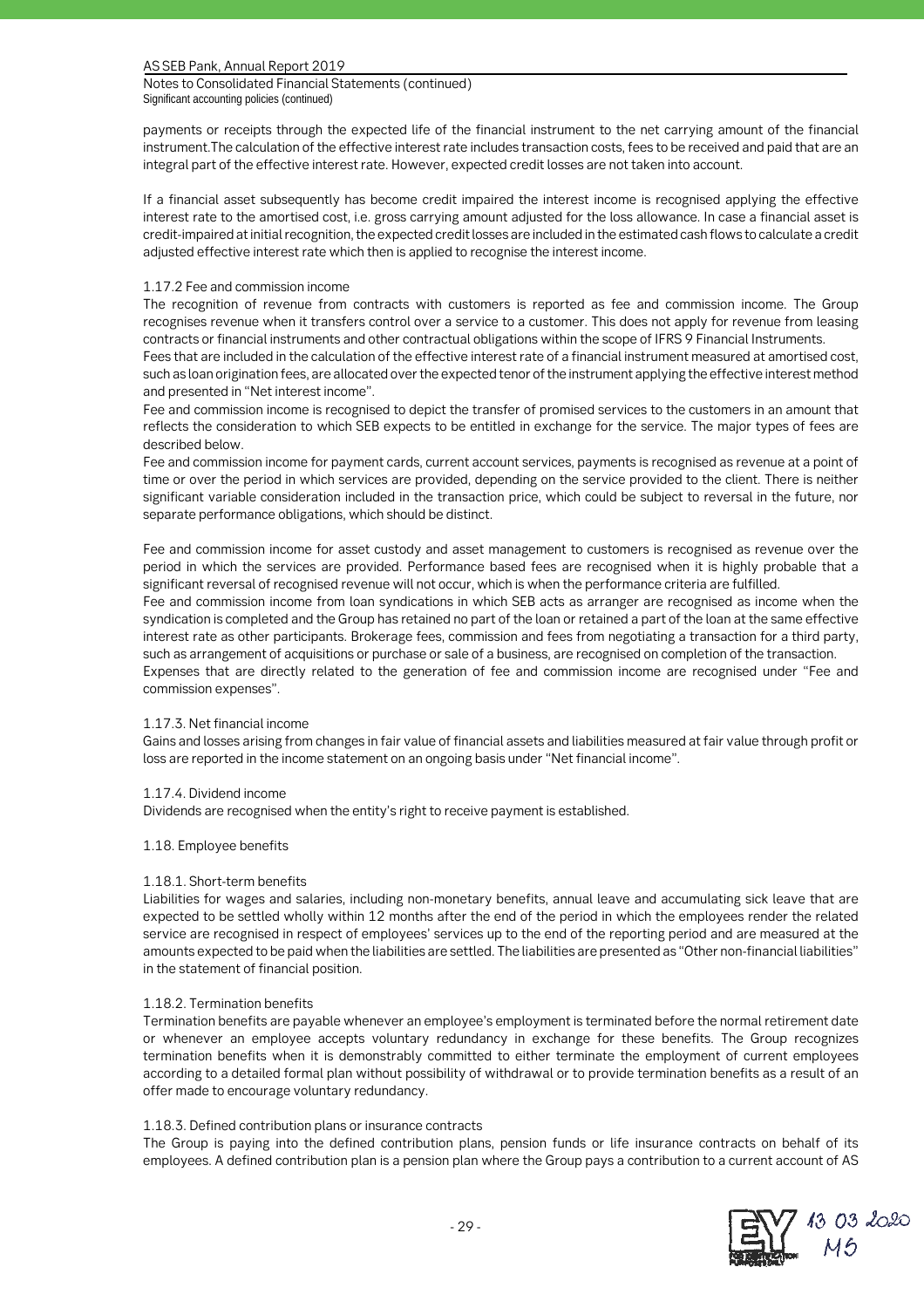Notes to Consolidated Financial Statements (continued) Significant accounting policies (continued)

Pensionikeskus, if the employee's pension assets are being accumulated by acquisition of units in an AS SEB Varahaldus pension fund, and has no further obligation once the contribution is paid. Pension costs for defined contribution pension plans and life insurance premiums are recognised as an expense during the period the employees carry out the service to which the payment relates.

# 1.19. Share-based payments

The Group operates few of share-based incentive programmes based on Skandinaviska Enskilda Banken AB (publ) shares, under which it awards SEB equity instruments to its employees. Only key persons can participate in those programmes. The programmes, referred to above, are the Share Deferral Programme (SDP) and Restricted Share Programme (RSP). Equitysettled share-based incentive programmes entitle employees to receive SEB equity instruments. Cash-settled share-based incentive programmes entitle employees to receive cash based on the price or value of equity instruments of SEB. Fair value of these rights is determined by using appropriate valuation models, taking into account the terms and conditions of the award and the Group's estimate of the number of rights that will eventually vest, which is reassessed at each reporting date. Social security costs, if applicable, are accounted for over the vesting period and the provision for social security costs is reassessed on each reporting date to ensure that the provision is based on the rights' fair value at the reporting date. The recording of expenses will last until the end of the qualification period of the respective programs.

The cost of equity-settled share-based incentive programmes is measured by reference to the fair value of equity instruments on the date they are granted and recognised as an expense on a straight-line basis over the vesting period with a corresponding increase in equity. The vesting period is the period that the employees have to remain in service in SEB in order for their rights to vest. For cash-settled share-based incentive programmes, the services acquired and liability incurred are measured at the fair value of the liability and recognised as an expense over the vesting period, during which the employees render service. Until settlement, the fair value of the liability is remeasured, with changes in fair value recognised in the income statement.

# 1.20. Taxes

According to the Income Tax Act, the annual profit earned by enterprises is generally not taxed in Estonia and no deferred tax assets or liabilities arise. Instead of taxing the net profit, the distribution of retained earnings is subject to the taxation at the rate of 20/80 on the amount paid out as net dividends. The corporate income tax arising from the payment of dividends is accounted for as an expense in the period when dividends are declared, regardless of the actual payment date or the period for which the dividends are paid. Income tax cost is accounted for only in cases when the taxable event occurs (like payment of dividends and payments decreasing the equity). From 2019, tax rate of 14/86 can be applied to profit distribution. The more beneficial tax rate can be used for profit distribution in the amount of up to the average dividend payment during the three preceding years that were taxed with the tax rate up to 20/80. When calculating the average dividend payment of three preceding years, 2018 was the first year to be taken into account.

Starting from 1 April 2018, the quarterly profits of credit institutions are subject to corporate income tax at the rate of 14%. The tax is payable by the 10th day of the third month of the following quarter. Once the profits are distributed, an additional income tax of up to 6% is further payable, arriving at the total tax rate of up to 20%. The rate of the additional tax depends on the regularity of the dividend payments. If no dividends are paid, the advance tax payments are not refunded. Advance income tax was first time applied to the bank's profit for Q2 2018.

#### 1.21. Fiduciary activities

The Group provides asset management services and offers fund management services. The assets owned by third parties, but managed by the Group, and income arising thereon, are excluded from these financial statements, as they are not assets of the Group. Commissions received from fiduciary activities are shown under "Fee and commission income".

#### 1.22. Share capital and dividends

Ordinary shares are classified as equity. Incremental costs directly attributable to the issue of new shares are shown in equity as a deduction, net of tax, from the proceeds. Any excess of the fair value of consideration received over the par value of shares issued is recorded as share premium in equity. Dividends are recorded in equity in the period in which they are declared. Any dividends declared after the end of the reporting period and before the financial statements are authorised for issue, are disclosed in the subsequent events note.

#### 1.23. New and amended Standards and Interpretations

New International Financial Reporting Standards, amendments to published standards and interpretations by the International Financial Reporting Interpretations Committee.

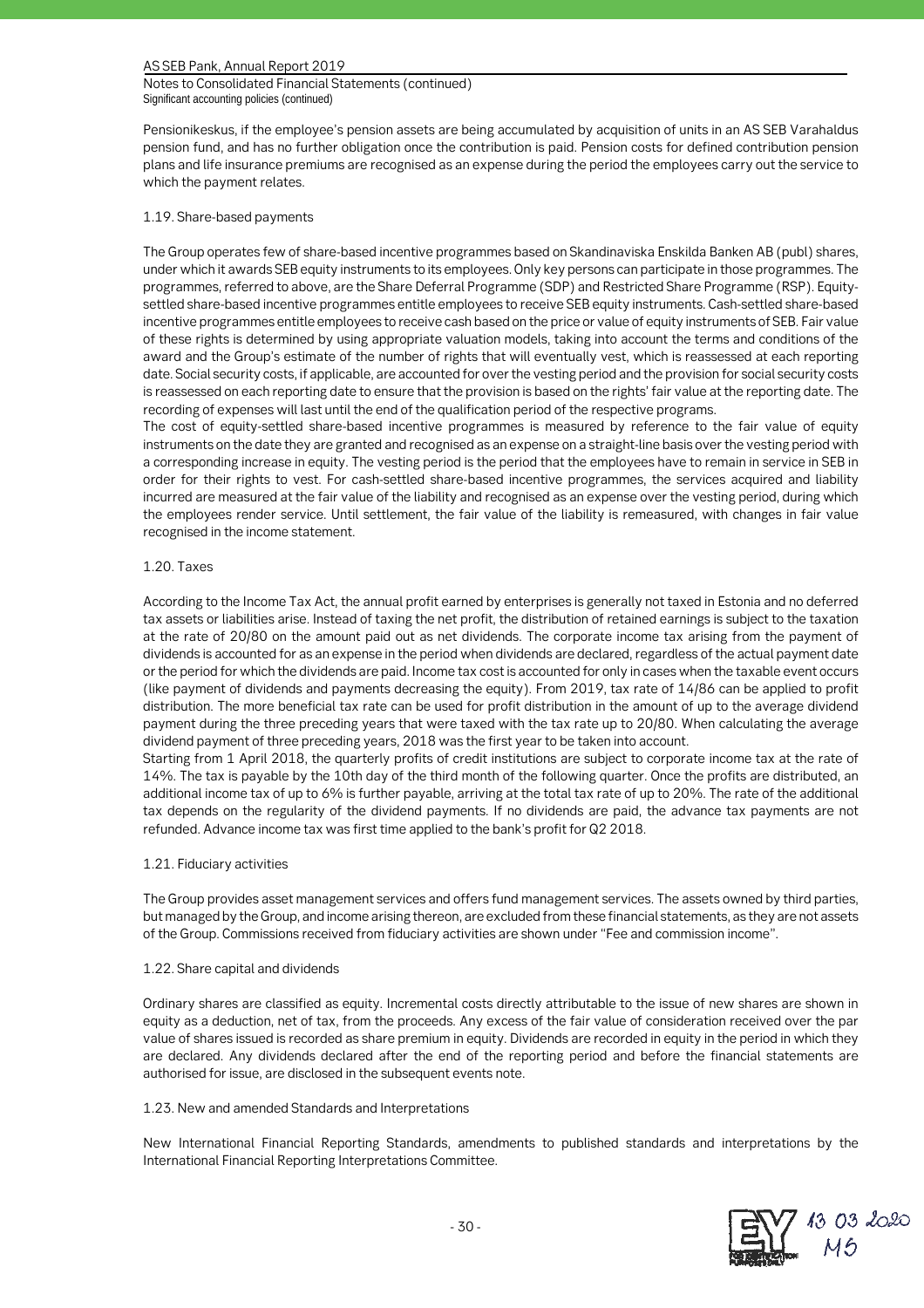Notes to Consolidated Financial Statements (continued) Significant accounting policies (continued)

1.23.1. Adoption of New or Revised Standards and Interpretations

The following new or revised standards and interpretations became effective for the Group from 1 January 2019 that would be expected to have a impact to the Group.

**IFRS 16: Leases** replaces IAS 17 Leases and related interpretations. The standard is effective as from 1 January 2019 and is endorsed by the EU. The new standard significantly changes how SEB as a lessee accounts for leases by introducing a single, on-balance sheet lease accounting model requiring the recognition of lease assets (right-of-use assets) and corresponding lease liabilities. In the income statement, the straight-line operating lease expense is replaced by depreciation of the lease assets and an interest expense on the lease liability. The accounting requirements for lessors are in practice unchanged.

Upon transition to IFRS 16, the group has decided to apply the modified retrospective approach. For the purpose of applying the modified retrospective approach to the leases, the group has elected, lease-by-lease, to measure the right-of-use assets either, (i) to an amount as if the group had applied IFRS 16 since the commencement date using the incremental borrowing rate at the date of initial application or, (ii) to an amount equal to the lease liability. In addition, the group decided to apply the practical expedients to use hindsight when assessing the lease term, not to recognise a right-of-use asset or lease liability to leases for which the lease term ends within 12 months of the date of initial application, not to reassess whether a contract is, or contains, a lease at the date of initial application and not to include assets of low value.

The main impact on the group's financial statements is from the accounting of property leases. There is no significant impact on the income statement, although the presentation in the income statement changes as other expenses will be replaced by depreciation of the right-of-use asset and interest expenses on the lease liability. There is no significant impact on large exposures and capital adequacy.

The new standard also introduces new estimates and judgements that affect the measurement of lease liabilities. SEB measures the lease liability at the commencement date and may be required to revise it, e.g. the assessment of whether an option is reasonably certain to be exercised. As this will increase financial statement volatility, this is revised and monitored by the group continuously.

The tables show the transition effects of IFRS 16 on SEB Pank Group balance sheet reconciling the closing balances under IAS 17 as of 31 December 2018 with the opening balances under IFRS 16 as of 1 January 2019.

# **Impact on assets, liabilities and equity**

| (millions of EUR)                          | Closing<br>balance<br>31 December |                           | Opening<br>balance<br>1 January |
|--------------------------------------------|-----------------------------------|---------------------------|---------------------------------|
|                                            | 2018                              | <b>IFRS 16 transition</b> | 2019                            |
| <b>Assets</b>                              |                                   |                           |                                 |
| Right of use assets                        | 0.0                               | 21.7                      | 21.7                            |
| Other non-financial assets 1)              | 13.0                              | 4.2                       | 17.2                            |
| Net impact on total assets                 |                                   | 25.9                      |                                 |
| Liabilities                                |                                   |                           |                                 |
| Provisions                                 | 5.8                               | $-2.4$                    | 3.4                             |
| 2)<br>Other financial liabilities          | 66.0                              | 30.3                      | 96.3                            |
| Net impact on total liabilities            |                                   | 27.9                      |                                 |
| 3)<br><b>Total equity</b>                  | 1,033.6                           | $-2.0$                    | 1,031.6                         |
| Net impact on total liabilities and equity |                                   | 25.9                      |                                 |

 $1)$  Increase on non-financial assets comes from finance lease receivables

<sup>2)</sup> Increase on other financial liabilities comes from lease liabilities

 $3)$  Decrease on toal equity comes from retained earnings

The difference between right-of use assets and lease liabilities is recognised in retained earnings.

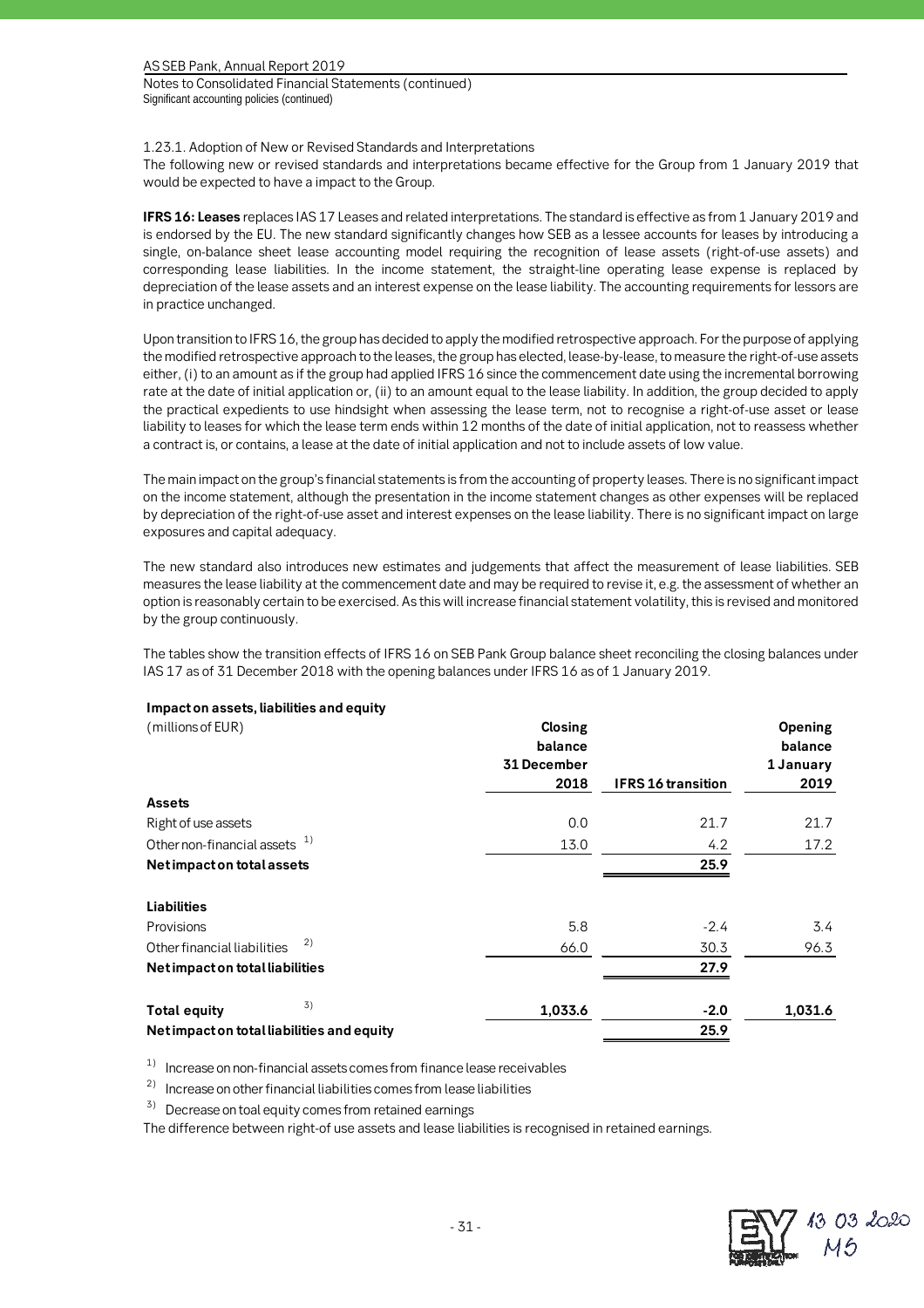AS SEB Pank, Annual Report 2019 Notes to Consolidated Financial Statements (continued) Significant accounting policies (continued)

# **Bridge showing the transition from IAS 17 to IFRS 16 accounting for leases**

(millions of EUR)

| Future minimum payments for operational leases per 31 December 2018                           | 31.5   |  |
|-----------------------------------------------------------------------------------------------|--------|--|
| Discounting                                                                                   | $-0.9$ |  |
| Present value for lease liabilities previously classified as operating leases applying IAS 17 | 30.6   |  |
| Short-term leases expensed on a straight-line basis over the lease term                       |        |  |
| Leases for which the underlying assets is of low-value expensed on a straight-line basis      |        |  |
| Lease liabilities as of 1 January 2019 applying IFRS16                                        | 30.3   |  |

# **IFRS 9: Prepayment features with negative compensation (Amendment)**

The Amendment allows financial assets with prepayment features that permit or require a party to a contract either to pay or receive reasonable compensation for the early termination of the contract (so that, from the perspective of the holder of the asset there may be 'negative compensation'), to be measured at amortized cost or at fair value through other comprehensive income. The group has assessed that there is no a material effect on the financial statements of the Group.

# **IAS 28: Long-term Interests in Associates and Joint Ventures (Amendments)**

The Amendments relate to whether the measurement, in particular impairment requirements, of long- term interests in associates and joint ventures that, in substance, form part of the 'net investment' in the associate or joint venture should be governed by IFRS 9, IAS 28 or a combination of both. The Amendments clarify that an entity applies IFRS 9 Financial Instruments, before it applies IAS 28, to such long-term interests for which the equity method is not applied. In applying IFRS 9, the entity does not take account of any adjustments to the carrying amount of long- term interests that arise from applying IAS 28. The group has assessed that there is no a material effect on the financial statements of the Group.

# **IFRIC INTERPETATION 23: Uncertainty over Income Tax Treatments**

The Interpretation addresses the accounting for income taxes when tax treatments involve uncertainty that affects the application of IAS 12. The Interpretation provides guidance on considering uncertain tax treatments separately or together, examination by tax authorities, the appropriate method to reflect uncertainty and accounting for changes in facts and circumstances. The group has assessed that there is no a material effect on the financial statements of the Group.

# **IAS 19: Plan Amendment, Curtailment or Settlement (Amendments)**

The Amendments require entities to use updated actuarial assumptions to determine current service cost and net interest for the remainder of the annual reporting period after a plan amendment, curtailment or settlement has occurred. The Amendments also clarify how the accounting for a plan amendment, curtailment or settlement affects applying the asset ceiling requirements.The group has assessed that there is no a material effect on the financial statements of the Group.

# **The IASB has issued the Annual Improvements to IFRSs 2015 – 2017 Cycle, which is a collection of amendments to IFRSs.** The group has assessed that there is no a material effect on the financial statements of the Group.

- **IFRS 3 Business Combinations and IFRS 11 Joint Arrangements:** The amendments to IFRS 3 clarify that when an entity obtains control of a business that is a joint operation, it remeasures previously held interests in that business. The amendments to IFRS 11 clarify that when an entity obtains joint control of a business that is a joint operation, the entity does not remeasure previously held interests in that business**.**
- **IAS 12 Income Taxes:** The amendments clarify that the income tax consequences of payments on financial instruments classified as equity should be recognized according to where the past transactions or events that generated distributable profits has been recognized.
- **IAS 23 Borrowing Costs:** The amendments clarify paragraph 14 of the standard that, when a qualifying asset is ready for its intended use or sale, and some of the specific borrowing related to that qualifying asset remains outstanding at that point, that borrowing is to be included in the funds that an entity borrows generally.

There are no other new or revised standards or interpretations that are effective for the first time for the financial year beginning on or after 1 January 2019 that would be expected to have material impact to the Group.

### 1.23.2. New Accounting Pronouncements

Certain new or revised standards and interpretations have been issued that are mandatory for the Group's annual periods beginning on or after 1 January 2020 and which the Group has not early adopted.

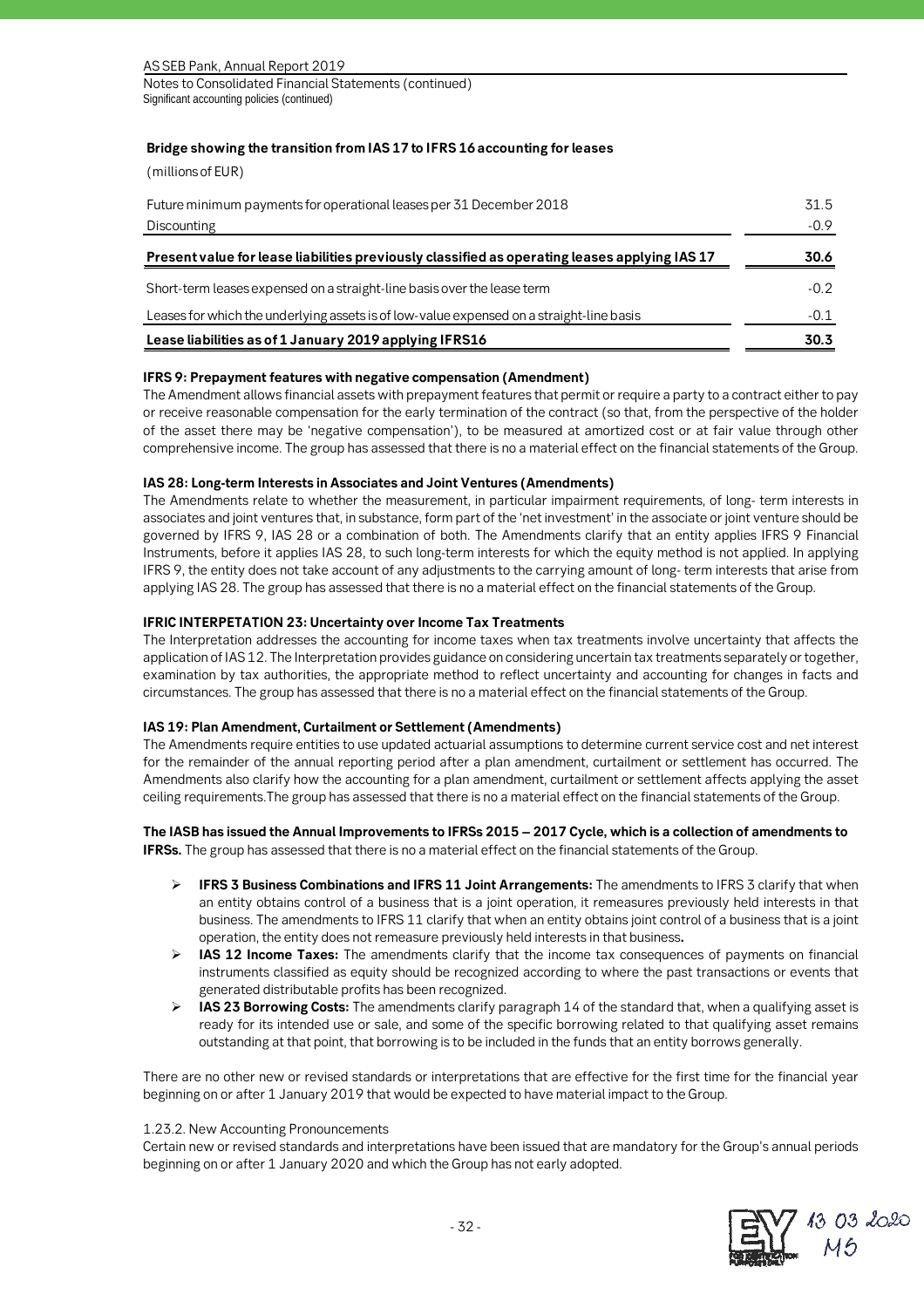Notes to Consolidated Financial Statements (continued) Significant accounting policies (continued)

# **Amendment in IFRS 10 Consolidated Financial Statements and IAS 28 Investments in Associates and Joint Ventures: Sale or Contribution of Assets between an Investor and its Associate or Joint Venture**

The amendments address an acknowledged inconsistency between the requirements in IFRS 10 and those in IAS 28, in dealing with the sale or contribution of assets between an investor and its associate or joint venture. The main consequence of the amendments is that a full gain or loss is recognized when a transaction involves a business (whether it is housed in a subsidiary or not). A partial gain or loss is recognized when a transaction involves assets that do not constitute a business, even if these assets are housed in a subsidiary. In December 2015 the IASB postponed the effective date of this amendment indefinitely pending the outcome of its research project on the equity method of accounting. The amendments have not yet been endorsed by the EU. The group is assessing if there will not be a material effect on the financial statements of the Group.

# **Conceptual Framework in IFRS standards**

The IASB issued the revised Conceptual Framework for Financial Reporting on 29 March 2018. The Conceptual Framework sets out a comprehensive set of concepts for financial reporting, standard setting, guidance for preparers in developing consistent accounting policies and assistance to others in their efforts to understand and interpret the standards. IASB also issued a separate accompanying document, Amendments to References to the Conceptual Framework in IFRS Standards, which sets out the amendments to affected standards in order to update references to the revised Conceptual Framework. Its objective is to support transition to the revised Conceptual Framework for companies that develop accounting policies using the Conceptual Framework when no IFRS Standard applies to a particular transaction. For preparers who develop accounting policies based on the Conceptual Framework, it is effective for annual periods beginning on or after 1 January 2020.

# **IFRS 3: Business Combinations (Amendments)**

The IASB issued amendments in Definition of a Business (Amendments to IFRS 3) aimed at resolving the difficulties that arise when an entity determines whether it has acquired a business or a group of assets. The Amendments are effective for business combinations for which the acquisition date is in the first annual reporting period beginning on or after 1 January 2020 and to asset acquisitions that occur on or after the beginning of that period, with earlier application permitted. These Amendments have not yet been endorsed by the EU. The group is assessing if there will not be a material effect on the financial statements of the Group.

# **IAS 1 Presentation of Financial Statements and IAS 8 Accounting Policies, Changes in Accounting Estimates and Errors: Definition of 'material' (Amendments)**

The Amendments are effective for annual periods beginning on or after 1 January 2020 with earlier application permitted. The Amendments clarify the definition of material and how it should be applied. The new definition states that, 'Information is material if omitting, misstating or obscuring it could reasonably be expected to influence decisions that the primary users of general purpose financial statements make on the basis of those financial statements, which provide financial information about a specific reporting entity'. In addition, the explanations accompanying the definition have been improved. The Amendments also ensure that the definition of material is consistent across all IFRS Standards. The group is assessing if there will not be a material effect on the financial statements of the Group.

#### **Interest Rate Benchmark Reform - IFRS 9, IAS 39 and IFRS 7 (Amendments)**

The amendments are effective for annual periods beginning on or after 1 January 2020 and must be applied retrospectively. Earlier application is permitted. In September 2019, the IASB issued amendments to IFRS 9, IAS 39 and IFRS 7, which concludes phase one of its work to respond to the effects of Interbank Offered Rates (IBOR) reform on financial reporting. Phase two will focus on issues that could affect financial reporting when an existing interest rate benchmark is replaced with a risk-free interest rate (an RFR). The amendments published, deal with issues affecting financial reporting in the period before the replacement of an existing interest rate benchmark with an alternative interest rate and address the implications for specific hedge accounting requirements in IFRS 9 Financial Instruments and IAS 39 Financial Instruments: Recognition and Measurement, which require forward-looking analysis. The amendments provided temporary reliefs, applicable to all hedging relationships that are directly affected by the interest rate benchmark reform, which enable hedge accounting to continue during the period of uncertainty before the replacement of an existing interest rate benchmark with an alternative nearly risk-free interest rate. There are also amendments to IFRS 7 Financial Instruments: Disclosures regarding additional disclosures around uncertainty arising from the interest rate benchmark reform. The group has assessed that there will not be a material effect on the financial statements of the Group.

#### **IAS 1 Presentation of Financial Statements: Classification of Liabilities as Current or Non-current (Amendments)**

The amendments are effective for annual reporting periods beginning on or after January 1, 2022 with earlier application permitted. The amendments aim to promote consistency in applying the requirements by helping companies determine whether, in the statement of financial position, debt and other liabilities with an uncertain settlement date should be classified as current or non-current. The amendments affect the presentation of liabilities in the statement of financial

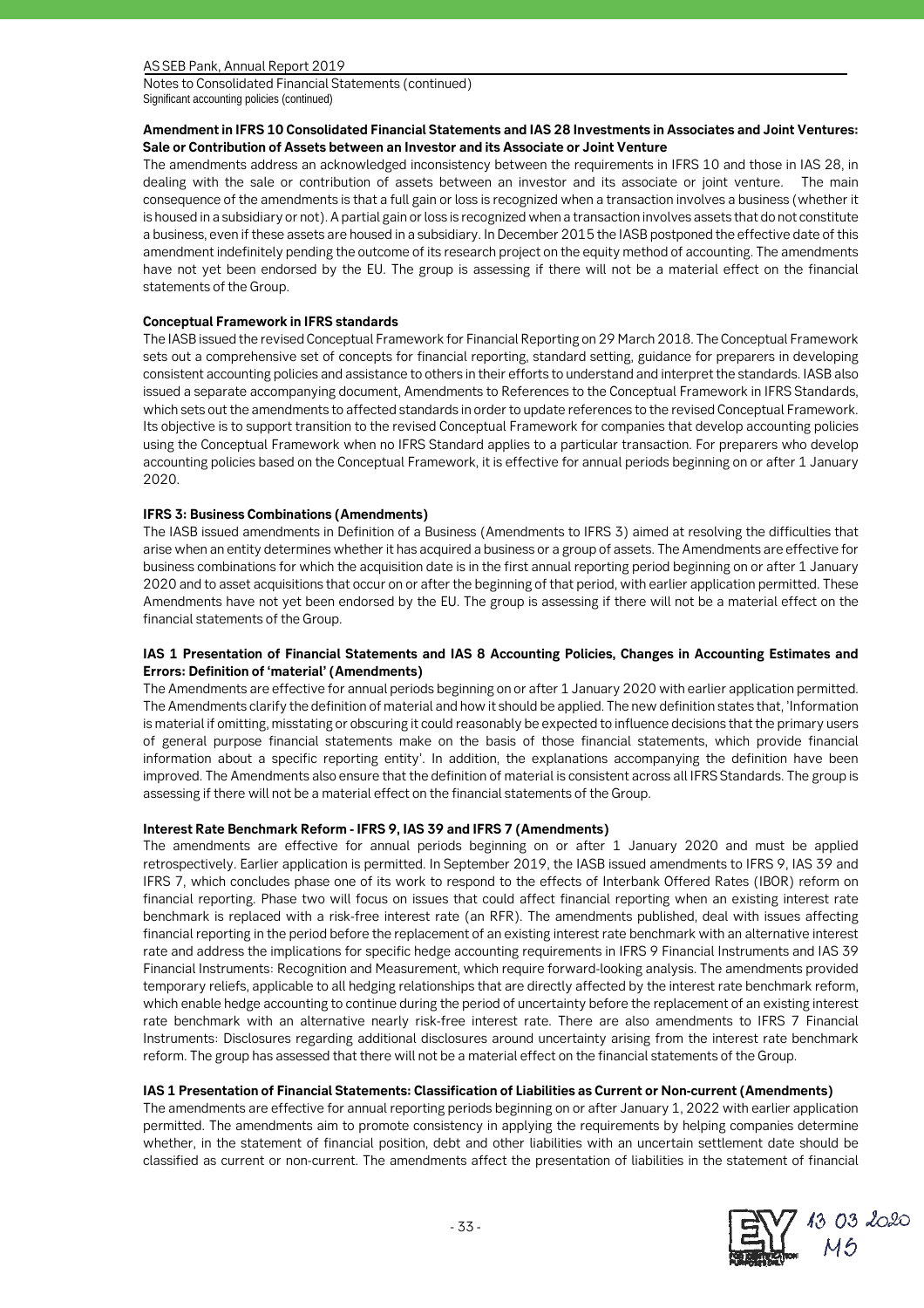Notes to Consolidated Financial Statements (continued) Significant accounting policies (continued)

position and do not change existing requirements around measurement or timing of recognition of any asset, liability, income or expenses, nor the information that entities disclose about those items. Also, the amendments clarify the classification requirements for debt which may be settled by the company issuing own equity instruments. These Amendments have not yet been endorsed by the EU. The group is assessing if there will not be a material effect on the financial statements of the Group.

There are no other new or revised standards or interpretations that are not yet effective that would be expected to have a material impact on the Group.

1.24 Critical accounting estimates and judgements in applying accounting policies

#### 1.24.1. Expected credit loss model

When calculating expected credit loss (ECL) there are a number of key concepts that require a high level of judgement. Estimating expected credit loss is, by its very nature, uncertain and the accuracy of these estimates depends on many factors, e.g. macroeconomic forecasts and involves complex modelling and judgements. The assessment of significant increase in credit risk is a new concept under IFRS 9 Financial Instruments and will require significant judgement. At the end of each reporting period the Group shall perform an assessment of whether credit risk has increased significantly since initial recognition by considering the change in the risk of default occurring over the remaining life of the financial instrument, using key risk indicators that are used in the Group's existing risk management processes. Another area requiring significant judgement is the incorporation of forward-looking information and macroeconomic scenarios. IFRS 9 requires an unbiased and probability-weighted estimate of credit losses by evaluating a range of possible outcomes that incorporates forecasts of future economic conditions. SEB Group uses internally developed macroeconomic forecasts as the basis for the forward-looking information in the ECL measurement. SEB Group uses both models and expert credit judgement (ECJ) in order to determine ECLs. The objective of applying ECJ is to incorporate the estimated impact of factors not captured in the modelled ECL. The degree of judgement that is required to estimate expected credit losses depends on the outcome from calculations, materiality and the availability of detailed information. The models, assessment and assumptions are regularly reviewed by the risk organization of the SEB Group and approved by the SEB Group Risk Committee. Further information can be found on page 38 -39.

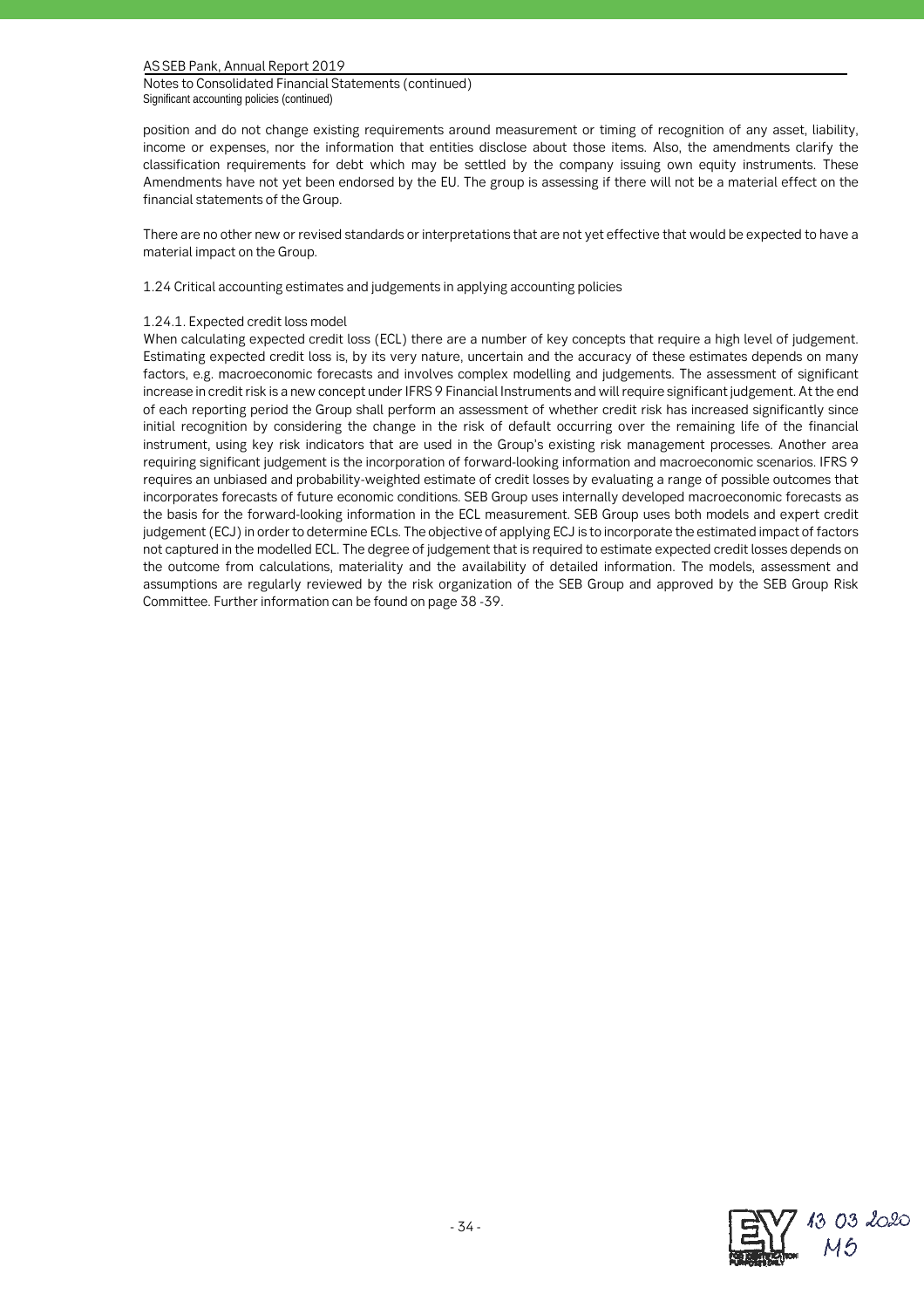#### Notes to Consolidated Financial Statements (continued)

# **2. Risk policy and management**

# **2.1. Risk policy and structure**

SEB Pank Group defines risk as the possibility of a negative deviation from an expected financial outcome. SEB Pank Group's profitability is directly dependent upon its ability to evaluate, manage and price the risks encountered, while maintaining an adequate capital and liquidity position to meet unforeseen events. The Supervisory Board is responsible for setting the maximum acceptable levels of risks to be taken by the bank. The risk tolerance statements conveys the direction and level of risk, funding structure, and necessary liquidity and capital buffers.

SEB Pank Group's main risk is credit risk. Other risks include market risk, operational risk, business risk, and liquidity risk. In order to cover the risks, SEB Pank Group holds a capital buffer and liquidity reserves in case of unforeseen events. SEB Pank Group strives to continuously identify and manage risks in its operations, both existing and emerging risks, in a designated risk management process. The aggregate risk profile of SEB Pank Group is regularly monitored and reported to the management bodies. In the annual capital adequacy process, the capital needs are evaluated based on the risk profile and future business strategy, taking into consideration the financial stability requirements of the regulators, debt investors, business counterparties and shareholders 'required rate of return.

# **RISK PROFILE**

| <b>Risk type</b>                                     | <b>SEB Pank Group shall</b>                                                                                                                                                                                                           | 2019 development and positions                                                                                                                                                                                                                                                                                                                                                  |
|------------------------------------------------------|---------------------------------------------------------------------------------------------------------------------------------------------------------------------------------------------------------------------------------------|---------------------------------------------------------------------------------------------------------------------------------------------------------------------------------------------------------------------------------------------------------------------------------------------------------------------------------------------------------------------------------|
| <b>Credit risk and</b><br>asset quality              | Have a robust credit culture based on<br>long term relationships, knowledge about<br>the customers and focus on their<br>repayment ability. This will lead to a high<br>quality credit portfolio.                                     | · SEB Pank Group has a well-balanced credit<br>portfolio with main exposure to corporates and<br>households in Estonia.<br>• Asset quality remains strong with low credit losses.                                                                                                                                                                                               |
| <b>Marketrisk</b>                                    | Achieve low earnings volatility by<br>generating revenues based on customer-<br>driven business.                                                                                                                                      | • Market risk arises in SEB's customer-driven trading<br>activity and its liquidity portfolio. Generally, SEB Pank<br>Group's market risk is low.<br>· Interest rate risk arises due to mismatches in rates and<br>maturities in the bank's assets and liabilities, and is<br>managed by the Treasury function.                                                                 |
| <b>Operational</b><br>and<br>reputational<br>risk    | Strive to mitigate operational risks in<br>all business activities and maintain the<br>bank's reputation.                                                                                                                             | • Continuously working to maintain an effective internal<br>control framework and ensure a structured and<br>consistent usage of risk mitigating tools and processes<br>for all identified operational risks.<br>• Managing and mitigating cyber and information risks<br>are key priorities to ensure secure and available<br>information, services and products for customers |
| <b>Liquidity and</b><br>funding risk                 | Have a soundly structured liquidity<br>position and sufficient liquid reserves to<br>meet potential net outflows in a stressed<br>scenario.                                                                                           | • Strong liquidity position, large buffers above<br>regulatory ratios<br>• SEB Pank Group's primary funding sources are<br>customer deposits and wholesale funding.                                                                                                                                                                                                             |
| <b>Aggregated</b><br>risk and<br>capital<br>adequacy | Maintain satisfactory capital strength<br>in order to sustain aggregated risks,<br>and guarantee the bank's long-term<br>survival and its position as a financial<br>counterparty, while operating within<br>regulatory requirements. | • SEB is strongly capitalised in relation to regulatory<br>capital requirements.<br>. The aim is to hold a capital adequacy buffer of around<br>100 basis points above the regulatory requirement.                                                                                                                                                                              |

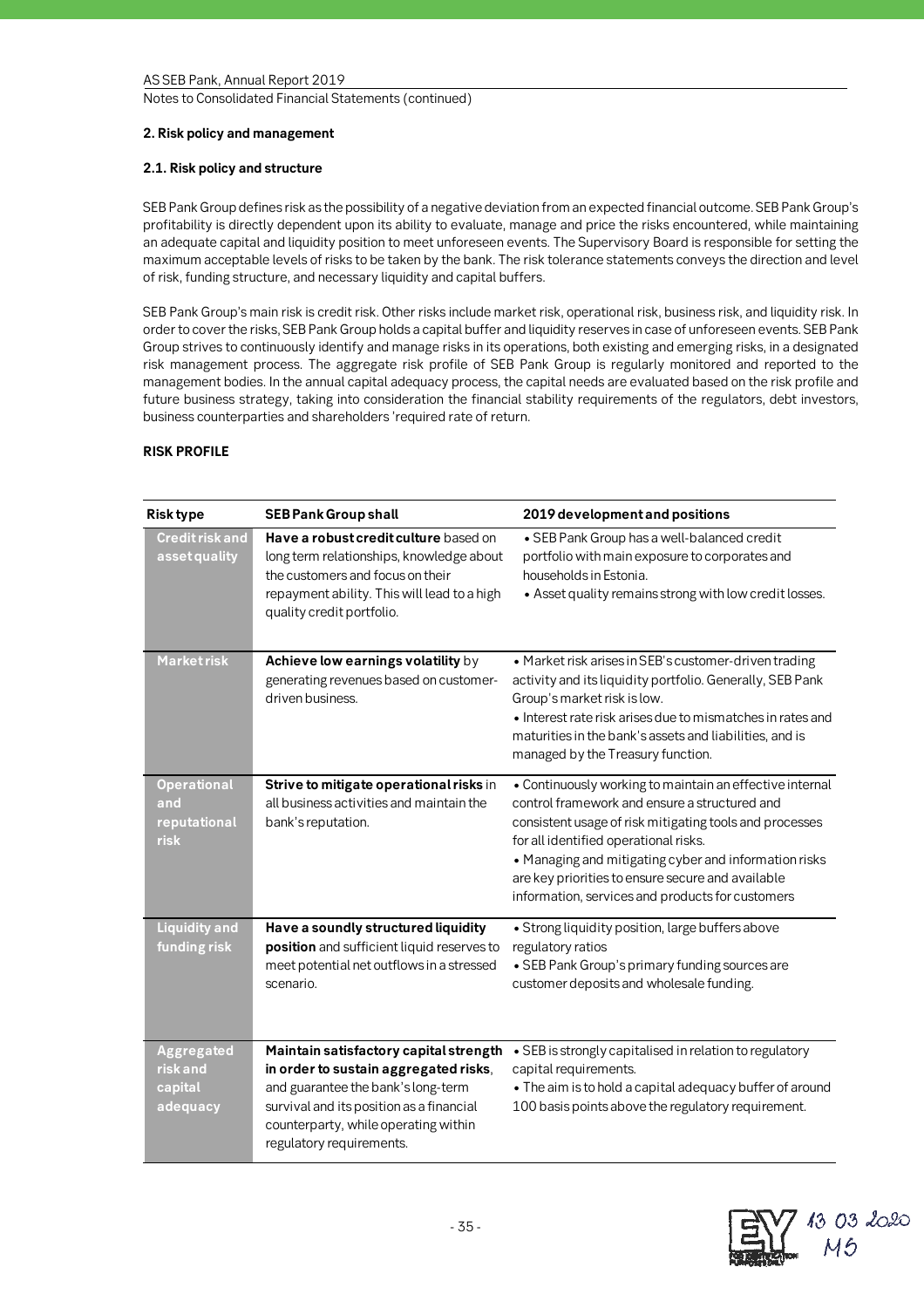Notes to Consolidated Financial Statements (continued) Risk policy and management (continued)

## **2.2. Credit risk**

### **Definition**

Credit risk is the risk of loss due to the failure of an obligor to fulfil its obligations towards SEB Pank Group. The definition also comprises counterparty risk derived from the trading operations, country risk, settlement risk, and credit concentration risk.

Credit risk is the main risk in SEB Pank Group, which arises in the lending and commitments to customers, including corporates, financial institutions, public sector entities and private individuals. This is referred to as the credit portfolio. SEB Pank Group's total credit exposure consists of the credit portfolio as well as debt instruments.

### Risk management

### *Credit policies and approval process*

The main principle in SEB Pank Group's credit policy is that all lending is based on credit analysis and is proportionate to the customer's cash flow and ability to repay. The customer shall be known by the bank and the purpose of the loan shall be fully understood. The business units take full responsibility of the credit risk until repayment.

A credit approval is based on an evaluation of the customer's creditworthiness and type of credit. Relevant factors include the customer's current and anticipated financial position and protection provided by covenants and collateral. A credit approval takes the proposed transaction into account as well as the customer's total business with the bank. The credit decision also includes a risk classification of the customer based on this analysis. The process differs depending on the type of customer (e.g., retail, corporate or institutional), risk level, and size and type of transaction. For larger corporate customers, independent and professional credit analysis is particularly important, and decisions are mostly taken by a credit committee. For households and small businesses, the credit approval is often based on credit scoring models. Deciding on the risk taking is performed collegially by credit committees or by the authorised persons in accordance with the decision-making limits established by the bank's management.

SEB Pank Group's credit policies reflect the SEB Pank Group's approach to sustainability as described in the Corporate Sustainability Policy, the Environmental Policy, the Human Rights Policy, and the Credit Policy on Corporate Sustainability. Position statements on climate change, child labour and access to fresh water as well as number of industry sector policies shall be considered in the credit granting process and are also used in customer dialogues. Environmental, social and governance risks shall be considered in the credit analysis.

### *Risk mitigation*

In order to reduce the credit risk, a number of credit risk mitigation techniques are used. The method used depends on its suitability for the product and the customer in question, its legal enforceability, and on SEB's experience and capacity to manage and control the particular technique. The most important credit risk mitigation techniques are collateral pledges and guarantees. The most common types of pledges are real estate, floating charges (commercial pledge – account receivables, inventories, machinery and equipment) and financial securities. The main guarantors are state, municipalities and credit institutions whose creditworthiness is assessed by the same methods and the frequency as the same customer group borrowers creditworthiness. For large corporate customers, credit risk is often mitigated by the use of covenants. In the trading operations, daily margin arrangements are frequently used to mitigate net open counterparty exposures at any point in time.

SEB Pank Group's policies regarding obtaining collateral have not significantly changed during the reporting period and there has been no significant change in the overall quality of the collateral held by SEB Pank Group since the prior period.

### *Limits and monitoring*

To manage the credit risk for individual customers or customer groups, a limit is established that reflects the maximum exposure that SEB Pank Group is willing to accept.

SEB Pank Group continuously reviews the quality of its credit exposures. All limits and risk classes are reviewed at least annually by a credit approval body (a credit committee consisting of at least two bank officers as authorised by the Credit Instruction, adopted by the Management Board).

For regular monitoring of private individuals and small businesses - retail portfolio - the behavioural scoring models are in use. The models are based on the application scoring models used in loans analysis process. Client executives have an

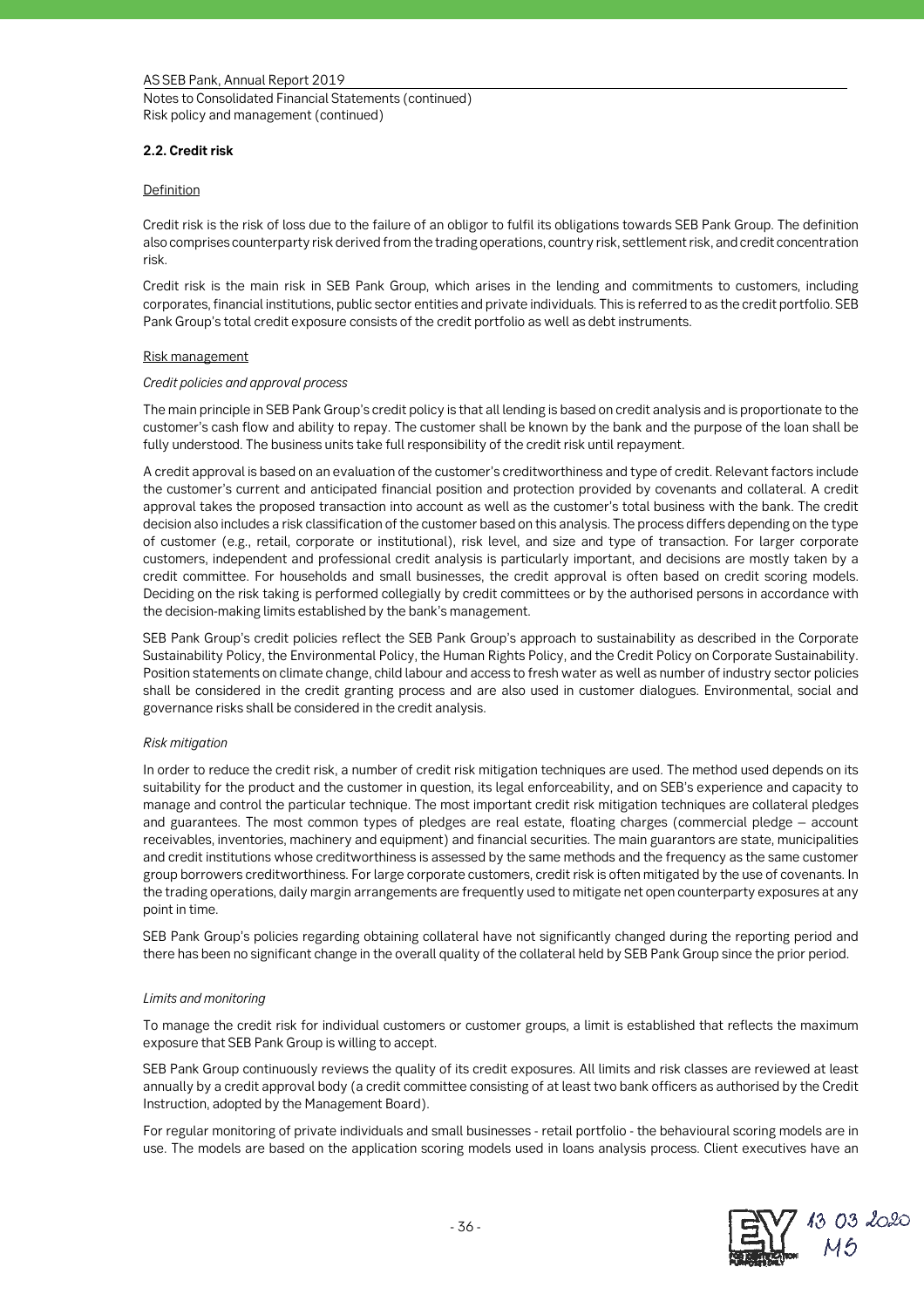Notes to Consolidated Financial Statements (continued) Risk policy and management (continued)

obligation to update financials of small businesses at least once a year. Behavioural score is calculated monthly for all private individuals and small businesses loans.

Client executives have an obligation to review collateral values at least once a year and update if necessary. Non-retail collateral values are normally reviewed by credit committees in the process of customer annual review. Collateral values of living spaces and land are being adjusted with indexes calculated in-house based on transaction statistics of Estonian Land Board.

Weak or impaired exposures are subject to more frequent reviews. The objective is to identify credit exposures with an elevated risk of loss at an early stage and to work together with the customer towards a solution that enables the customer to meet its financial obligations and SEB Pank Group to avoid or limit credit losses. Problem exposures and recovering written-off loans are handled by Special Credit Management Division by using several methods: negotiations with clients, rehabilitation, execution, bankruptcy proceedings. Special Credit Management Division specialists are involved with problem loans (or potential problem loans) at the early stage to ensure most valuable outcome for both the client and the bank.

Allowances are made for expected credit losses of financial assets in scope of the accounting standard IFRS 9 Financial Instruments. The guiding principle of the expected credit loss model is to reflect the general pattern of deterioration or improvement in the credit quality of the assets.

Loans where the contractual terms have been amended in favour of the customer due to financial difficulties are referred to as forborne loans. Forbearance measures range from amortisation holidays (the most common measure) to refinancing with new terms and debt forgiveness. A relevant credit approval body shall approve the forbearance measures as well as the classification of the loan as being forborne or not.

### *Credit portfolio analysis and stress tests*

The risk organisation regularly reviews and assesses the aggregate credit portfolio based on industry, geography, risk class, product type, size and other parameters. Risk concentrations in geographic and industry sectors as well as in large single names are thoroughly analysed, both in respect of direct and indirect exposures and in the form of collateral, guarantees and credit derivatives.

Stress tests of the credit portfolio, including reverse stress tests, are performed regularly as a part of SEB Pank Group's annual internal capital adequacy assessment process. Specific analyses and stress tests of certain sectors or sub-portfolios are performed as required.

### Risk measurement

Credit risk is measured for all exposures, both in the banking book and the trading book.

SEB Pank Group divides loan portfolio into two broad segments:

1) non-retail portfolio including loans to legal entities belonging to counterparty group's with credit risk assumed by SEB Pank Group exceeding 500,000 euros (2018: 500,000 euros); and

2) retail portfolio consisting of small businesses' and private individuals' sub-segments.

An internal ratings-based (IRB) risk classification system approved by the regulator is used for the majority of the bank's portfolios and reflects the risk of default on payment obligations. SEB Pank Group received approval for a significant amendment of its risk classification system for the non-retail portfolio in January 2019.

For significant corporate portfolios, the risk classification system contains specific rating tools and PD (probability of default) scales. Larger and mid-sized counterparties are measured on a risk class scale of 1–16, while Small and Mediumsized Enterprises (SMEs) are measured on a scale of 1–12. According to the previously used risk classification system also Small and Medium-sized Enterprises (SMEs) were measured on a scale of 1–16 as described in previous year's annual report. Defaulted counterparties are given the highest risk class, and the three risk classes prior to default are defined as "watch list". For each risk class scale, SEB makes individual one-year, through-the-cycle probability of default estimates, which are based on more than 20 years of internal and external data.

For private individuals and small businesses, SEB Pank Group uses credit scoring systems to estimate PD for the customer. The scoring model for small businesses considers financial condition based on last two annual reports, credit history with the bank and based on external credit history register, experience of the customer. The outcome of the scoring model is credit score, expressing risk level and determining decision-making level. Depending on the score clients are divided into quality classes A, B, C and D, where A is the best and D is the worst quality class. Customers with insufficient information for score calculation are included to the worst quality class.

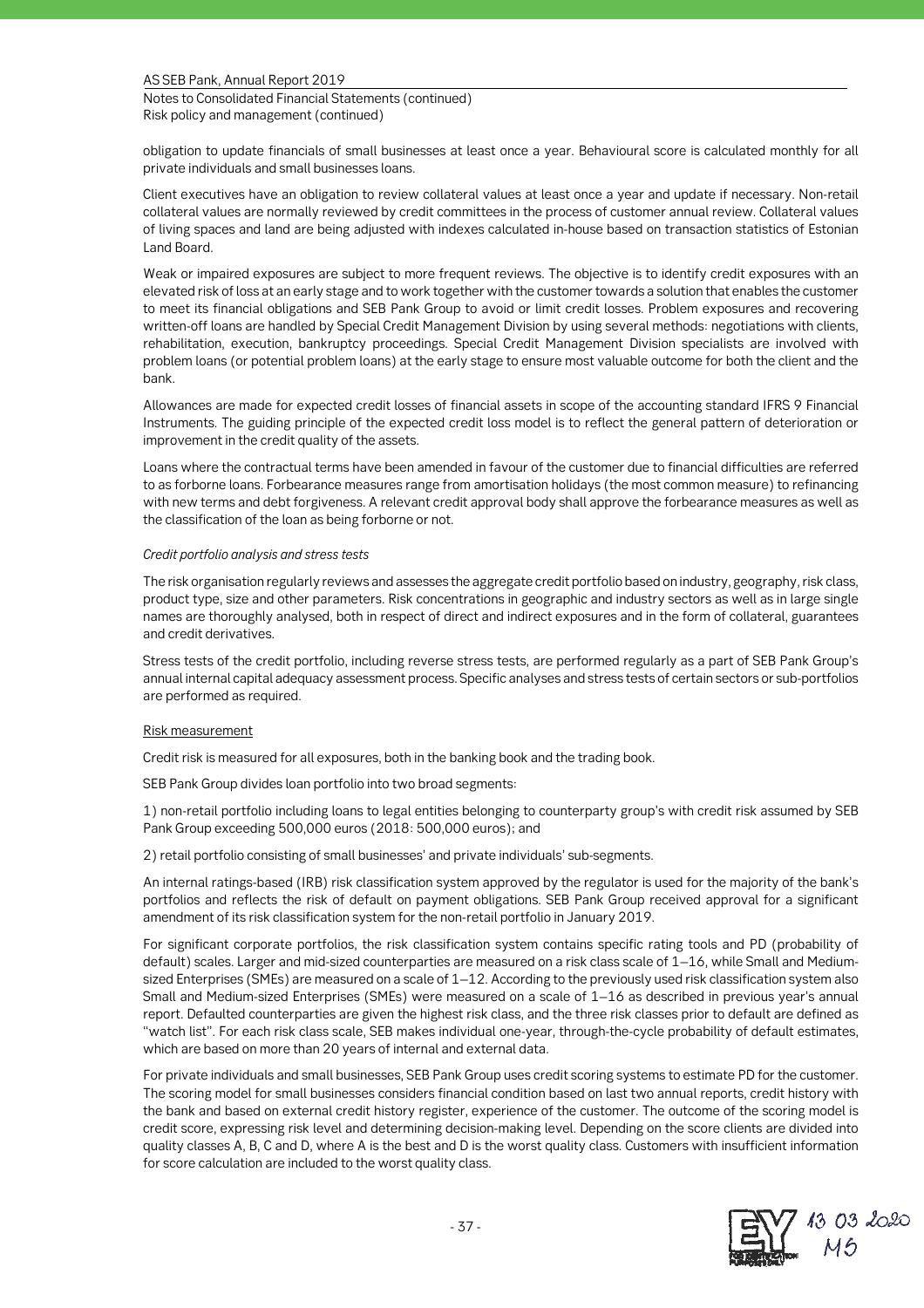Notes to Consolidated Financial Statements (continued) Risk policy and management (continued)

In analysing loans to private individuals the credit scoring and left-to-live model (this measures the customer's ability to service the loan taking into account net income and cost of living) is used. The output of the model is credit score. Based on the score the clients are divided into quality classes A, B, C, and D, where A is the best and D is the worst quality class.

#### Counterparty risk in derivative contracts

SEB Pank Group enters into derivatives contracts primarily to support customers in the management of their financial exposures and then normally manages the resulting positions by entering offsetting contracts with the parent company.

Counterparty credit risk in derivative contracts is the risk of a counterparty not living up to its contractual obligations where SEB Pank Group has a claim on the counterparty. The claim on the counterparty corresponds to a net positive exposure in favour of SEB Pank Group. Since the market value of a derivative fluctuates during the term to maturity, the uncertainty of future market conditions must be taken into account and a credit risk equivalent is calculated.

Credit risk related to derivatives is handled in Note 3. Fair value of financial assets and liabilities. So in Credit risk chapter we concentrate on credit risk arising from loans and receivables from customers and credit institutions (other credit institutions).

Counterparty risk in derivative contracts affects the profit and loss through credit/debit valuation adjustments (CVA/DVA) reflecting the credit risk associated with derivative positions. These adjustments depend on market risk factors such as interest rate, foreign exchange rates and credit spreads.

### **Key macroeconomic variable assumptions for calculating ECL allowances**

SEB Pank Group uses internally developed macroeconomic forecasts as the basis for the forward-looking information incorporated in the ECL measurement. In order to ensure an unbiased estimation of credit losses under IFRS 9, at least three scenarios are used. One of the scenarios is the base case scenario, representing the most likely outcome, which is also applied in the financial planning and budgeting process, while the other case scenarios represent more positive or negative outcomes. The probability weights assigned to each scenario are determined using a combination of statistical analysis and expert judgment. The scenarios are reviewed four times a year, or more frequently when appropriate due to rapid developments. The most significant macroeconomic variable assumptions of the Base scenario used as of 31 December 2019, are set out below. Individual scenarios for SEB's home markets are used.

|                                          | 2019 | 2020 | 2021 | 2022 |
|------------------------------------------|------|------|------|------|
| Domestic GDP growth                      | 3.2% | 2,0% | 2,6% | 2,5% |
| Real estate price growth                 | 3.0% | 3.0% | 2,0% | 2,5% |
| Unemployment rate                        | 5.3% | 5,8% | 6,4% | 6,2% |
| Household consumption expenditure growth | 3.5% | 2,8% | 4,8% | 3,0% |
| Residential real estate price growth     | 5.0% | 3.0% | 2,0% | 3,0% |
| Nominal wage growth                      | 7.6% | 6.0% | 5.4% | 5,0% |
| Inflation rate                           | 2,3% | 2.0% | 2.2% | 2,0% |

The most significant assumptions affecting the ECL allowance of the non-retail, retail corporates and private individuals portfolios, respectively, are as follows:

| Non-retail and retail corporates portfolios:  |                                                                    |
|-----------------------------------------------|--------------------------------------------------------------------|
| $(i)$ GDP                                     | impact on companies' performance                                   |
| (ii) Commercial real estate price development | impact on collateral valuations                                    |
| Private individuals portfolios:               |                                                                    |
| (i) Unemployment rate                         | impact on borrowers' ability to meet their contractual repayments  |
| (ii) Household consumption expenditure growth | impact on borrowers' ability to meet their contractual obligations |
| (iii) Residential real estate price growth    | impact on mortgage collateral valuations                           |

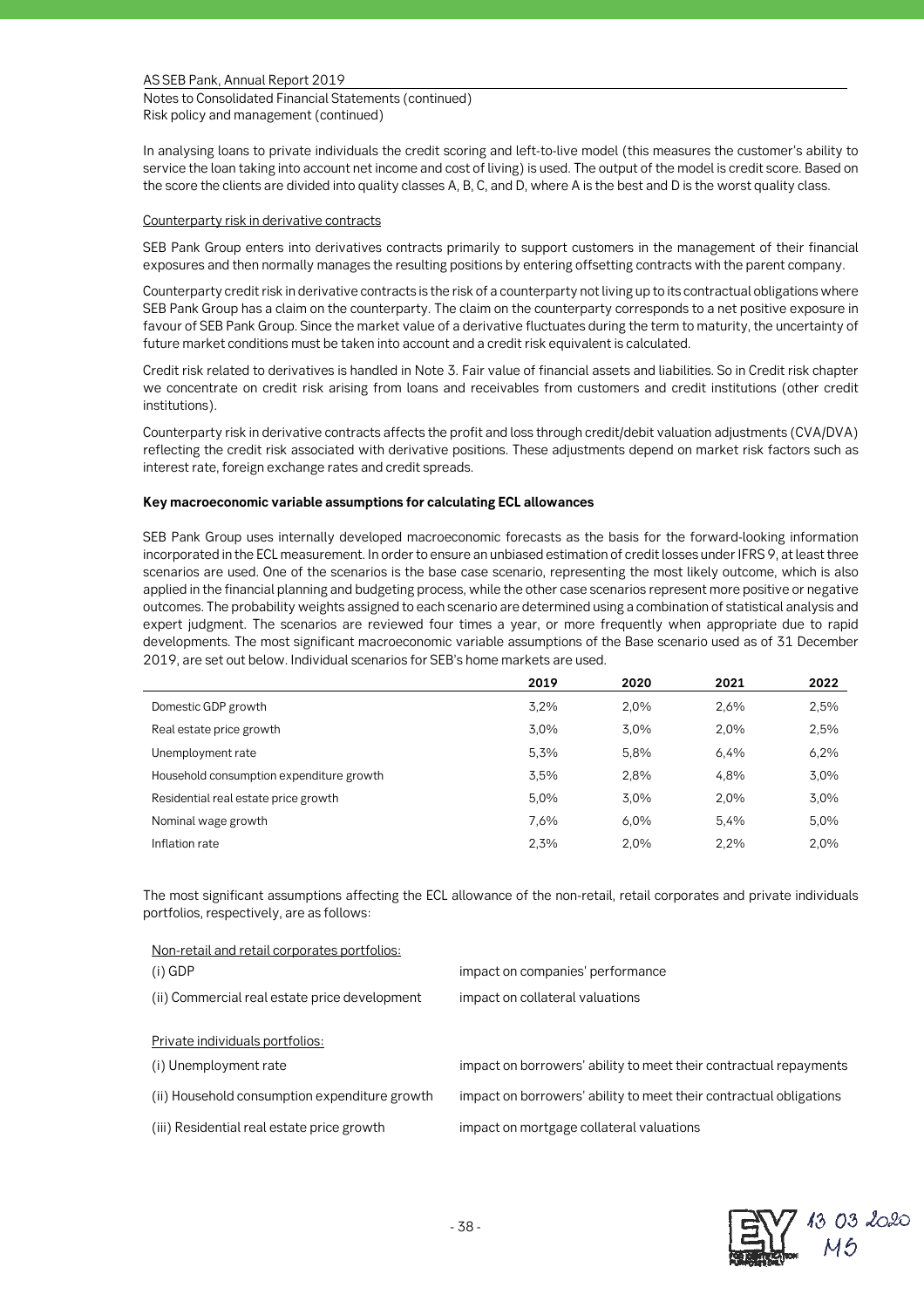Notes to Consolidated Financial Statements (continued) Risk policy and management (continued)

As of 31 December 2019, the probability of the negative scenario was estimated to 20-25 % and the probability of the positive scenario was 17 %. As of 31 December 2018, the probability of the negative scenario was estimated to 20-25 % and the probability of the positive scenario was 15 %.

## **Sensitivity analysis of macroeconomic assumptions**

In general, a worsening of the outlook on forecasted macroeconomic variables for each scenario or an increase in the probability of the negative scenario occurring will both increase the number of loans migrating from Stage 1 to Stage 2 and increase the estimated ECL allowances. On the other hand, an improvement in the outlook on forecasted macroeconomic variables or an increase in the probability of the positive scenario occurring will have the opposite positive impact.

Should the positive and negative scenarios be assigned 100 % probability of occurring, the model calculated ECL allowances would decrease by 4 % and increase by 6 %, respectively compared to the weighted scenario.

| (millions of EUR) | <b>ECL allowances resulting from</b><br>scenario | Difference from the probability<br>weighted ECL allowances, % |
|-------------------|--------------------------------------------------|---------------------------------------------------------------|
| Negative scenario | 21.4                                             | 6%                                                            |
| Positive scenario | 19.4                                             | $-4%$                                                         |

## **Key assumptions for triggering significant increase in credit risk (SICR)**

For arrangements with initial origination date as of 1 January 2018 or later, the primary indicator is changes in lifetime probability of default (PD) by comparing the scenario weighted annualised lifetime PD at the reporting date with the scenario weighted annualised lifetime PD at initial recognition. For arrangements with an initial origination date prior to 1 January 2018 changes in SEB internal risk classification since initial origination are used as the primary indicator.

## **Quantitative measures for triggering significant increase in credit risk (SICR)**

|                     | For arrangements originated prior<br>to 1 January 2018 | For arrangements originated on or<br>after 1 January 2018             |
|---------------------|--------------------------------------------------------|-----------------------------------------------------------------------|
| Watch list          | 1)                                                     | 1)                                                                    |
| Investment grade    | 2-7 grades                                             | Annualised lifetime PD increase by<br>$200\%$ and $> 50$ basis points |
| Standard monitoring | 1 - 2 grades                                           |                                                                       |

1) Placement of a financial asset on watch list automatically classifies it as a significant increase in credit risk and places it in Stage 2.

Regardless of the quantitative indicator, a significant increase in credit risk is triggered if the following back-stop indicators occur:

- payments are past due >30 days but < 90 days, or

.

- financial assets are forborne (where due to the customer's financial difficulties the contractual terms of the loans have been revised and concessions given).

Back stop indicators normally overlap with the quantitative indicator of significant increase in credit risk.

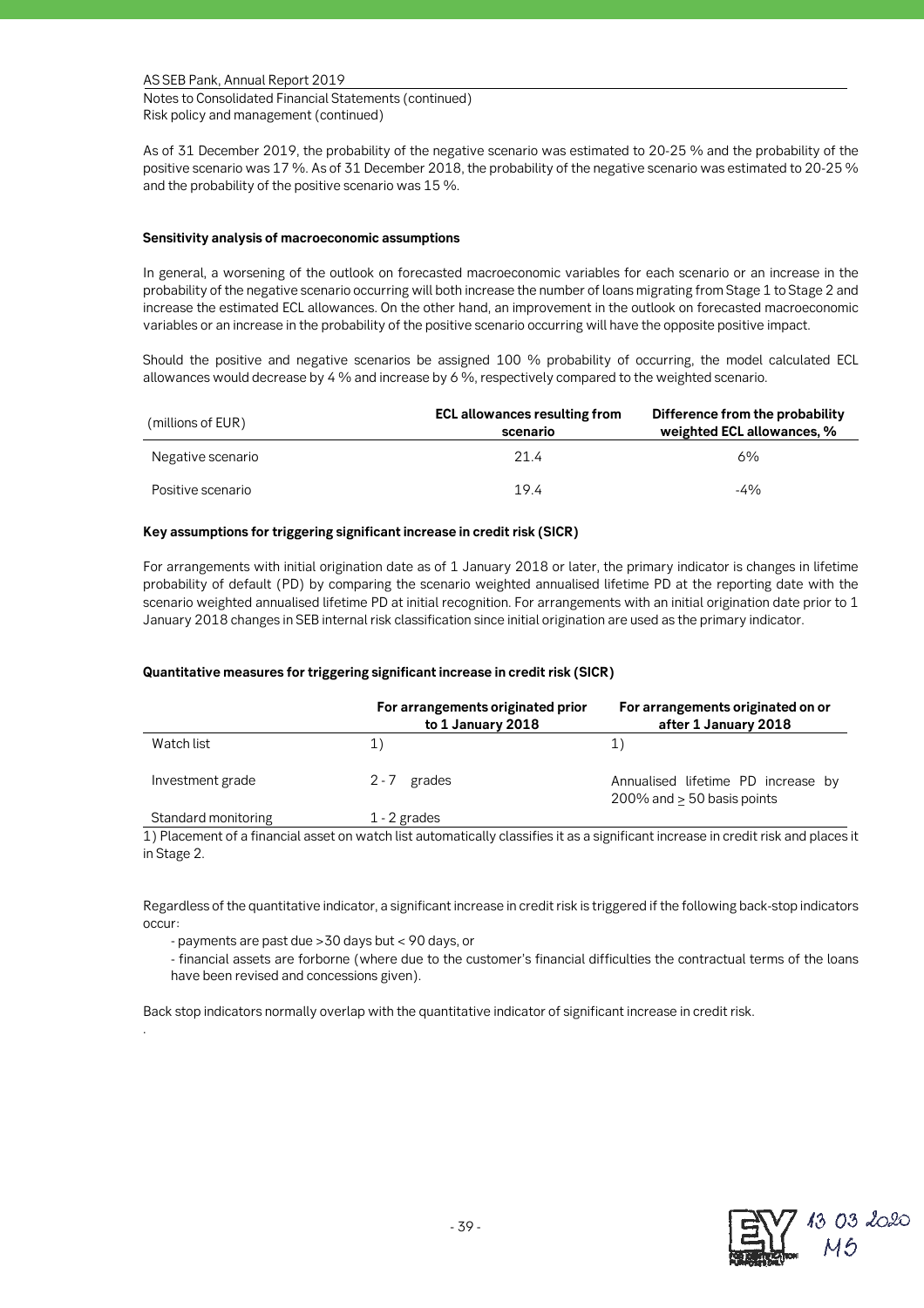Notes to Consolidated Financial Statements (continued)

Risk policy and management (continued)

## **Concentration of financial assets and liabilities by economic sector**

(millions of EUR)

|                                              | In the statement of financial position                                                          |                   |                           |  |  |  |
|----------------------------------------------|-------------------------------------------------------------------------------------------------|-------------------|---------------------------|--|--|--|
| Balance at 31 December 2019                  | Cash and balances with<br>central bank, loans to<br>credit institutions,<br>loans to the public | <b>Securities</b> | Contingent<br>liabilities |  |  |  |
| Finance                                      | 938.2                                                                                           | 13.7              | 43.4                      |  |  |  |
| Real estate                                  | 846.4                                                                                           |                   | 54.8                      |  |  |  |
| Trading                                      | 446.6                                                                                           | 0.0               | 181.8                     |  |  |  |
| Industry                                     | 408.7                                                                                           | 0.0               | 159.1                     |  |  |  |
| Energy, gas and steam plants                 | 309.2                                                                                           |                   | 126.7                     |  |  |  |
| Agriculture, fishing, forestry               | 216.4                                                                                           |                   | 10.2                      |  |  |  |
| Transport                                    | 199.5                                                                                           | 0.0               | 62.3                      |  |  |  |
| Government and state defence                 | 172.8                                                                                           | 159.2             | 51.3                      |  |  |  |
| Professional, science and technical work     | 57.9                                                                                            |                   | 17.3                      |  |  |  |
| Administration and assistance                | 56.1                                                                                            |                   | 7.2                       |  |  |  |
| Mining                                       | 50.9                                                                                            |                   | 1.6                       |  |  |  |
| Construction                                 | 50.8                                                                                            |                   | 107.6                     |  |  |  |
| Hotels, restaurants                          | 49.3                                                                                            |                   | 0.8                       |  |  |  |
| Water supply, canalisation, waste management | 34.1                                                                                            | 0.0               | 24.9                      |  |  |  |
| Health services, social work                 | 33.1                                                                                            |                   | 10.9                      |  |  |  |
| Information and telecommunication            | 14.9                                                                                            | 1.1               | 4.8                       |  |  |  |
| Art, show business, leisure                  | 13.0                                                                                            |                   | 5.6                       |  |  |  |
| Other government and social services         | 6.4                                                                                             | 0.0               | 0.5                       |  |  |  |
| Education                                    | 5.3                                                                                             |                   | 5.8                       |  |  |  |
| Private individuals                          | 2,727.3                                                                                         |                   | 123.8                     |  |  |  |
| Derivatives                                  | 0.0                                                                                             | 6.1               |                           |  |  |  |
| Allowances                                   | $-19.9$                                                                                         |                   |                           |  |  |  |
| Total                                        | 6,617.0                                                                                         | 180.1             | 1,000.4                   |  |  |  |

**Concentration of financial assets and liabilities by economic sector**

#### **In the statement of financial position**

| Balance at 31 December 2018                  | Cash and balances with<br>central bank, loans to<br>credit institutions,<br>loans to the public | <b>Securities</b> | Contingent<br>liabilities |
|----------------------------------------------|-------------------------------------------------------------------------------------------------|-------------------|---------------------------|
| Finance                                      | 1,291.7                                                                                         | 10.2              | 64.8                      |
| Real estate                                  | 807.2                                                                                           |                   | 115.3                     |
| Trading                                      | 413.9                                                                                           | 0.1               | 182.9                     |
| Industry                                     | 412.5                                                                                           |                   | 127.1                     |
| Energy, gas and steam plants                 | 122.1                                                                                           |                   | 337.3                     |
| Agriculture, fishing, forestry               | 191.8                                                                                           | 0.0               | 9.5                       |
| Transport                                    | 173.0                                                                                           | 0.0               | 75.2                      |
| Government and state defence                 | 136.0                                                                                           | 109.7             | 32.7                      |
| Professional, science and technical work     | 51.2                                                                                            |                   | 14.5                      |
| Administration and assistance                | 55.2                                                                                            |                   | 7.4                       |
| Mining                                       | 52.5                                                                                            |                   | 7.5                       |
| Construction                                 | 43.6                                                                                            |                   | 96.0                      |
| Hotels, restaurants                          | 49.0                                                                                            |                   | 0.7                       |
| Water supply, canalisation, waste management | 12.5                                                                                            |                   | 7.6                       |
| Health services, social work                 | 36.9                                                                                            |                   | 7.2                       |
| Information and telecommunication            | 22.2                                                                                            | 1.0               | 4.4                       |
| Art, show business, leisure                  | 10.3                                                                                            |                   | 1.8                       |
| Other government and social services         | 6.1                                                                                             |                   | 0.5                       |
| Education                                    | 5.5                                                                                             |                   | 7.3                       |
| Private individuals                          | 2,521.4                                                                                         |                   | 113.5                     |
| Derivatives                                  |                                                                                                 | 6.6               |                           |
| Allowances                                   | $-24.0$                                                                                         |                   |                           |
| Total                                        | 6.390.6                                                                                         | 127.6             | 1,213.2                   |

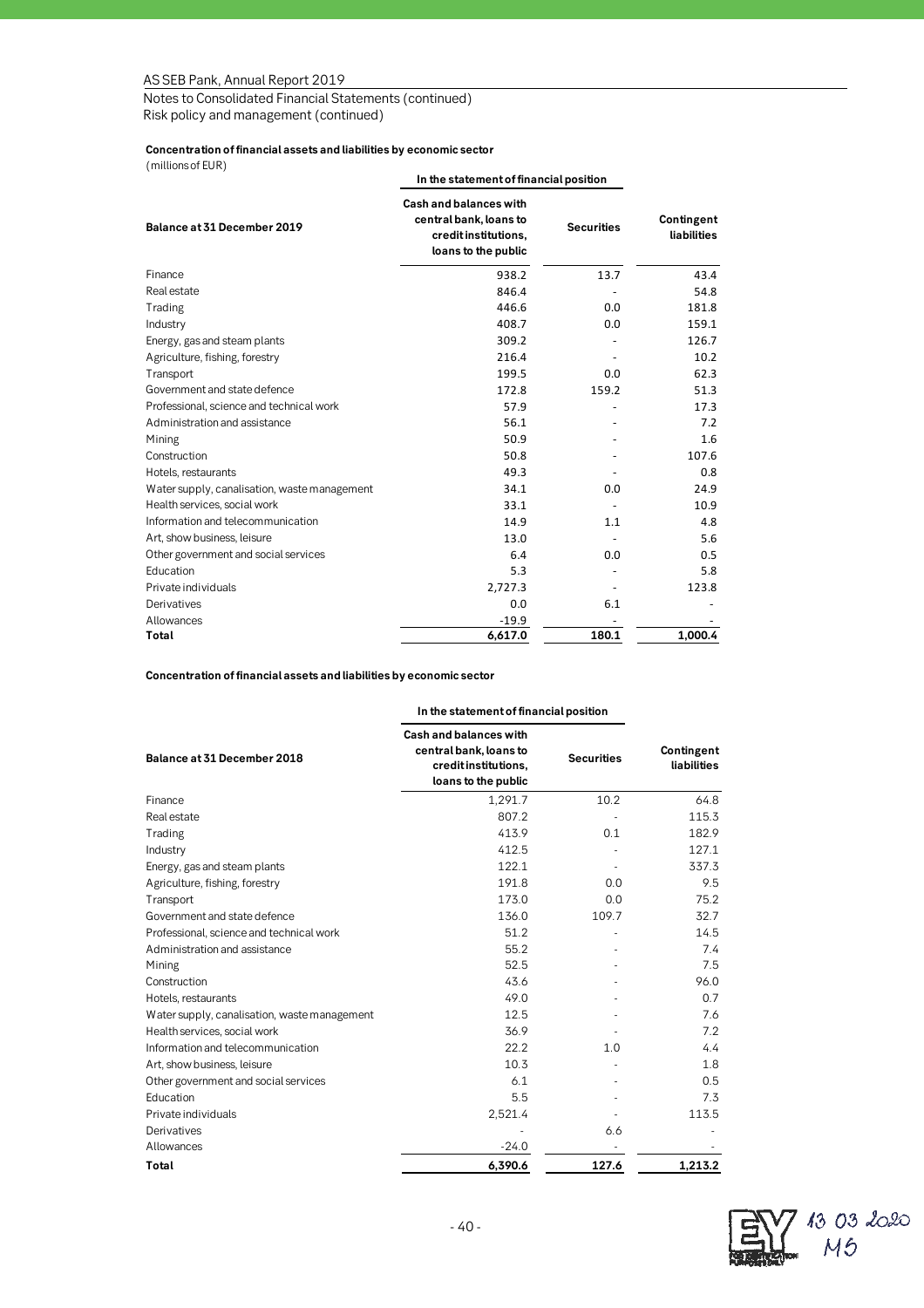Notes to Consolidated Financial Statements (continued) Risk policy and management (continued)

| Large exposures                                       |                   | 31/12/2019              |                   | 31/12/2018              |
|-------------------------------------------------------|-------------------|-------------------------|-------------------|-------------------------|
| (millions of EUR)                                     | Number/<br>Amount | % from net<br>own funds | Number/<br>Amount | % from net<br>own funds |
| Number of customers with large exposures              | 5.0               |                         | 5.0               |                         |
| Due from customers with large exposures (EUR mio)     | 456.2             | 47.69                   | 497.1             | 51.96                   |
|                                                       | 457.2             | 47.79                   | 497.7             | 52.02                   |
| Own funds included in calculation of capital adequacy | 956.6             |                         | 956.7             |                         |

Large exposures contain due from central bank, credit institutions or customers (loans, interests, securities) and offbalance sheet commitments to central bank, credit institutions or customers, which may turn into claims. The following is deducted from large exposures:

- claims to the parent company of the bank and their subsidiaries which are under the consolidated supervision of financial inspections of concerned states;

- state guaranteed study loans (credit risk 0%);

- due from central bank, central government and government authorities, which belong to a group with credit risk considered at 0%.

Large credit risk exposure is defined by the Regulation No 575/2013 of the European Parliament and of the Council and is the total exposure of one party or related parties to the group which exceeds 10% of the group's net own funds, 95.7 million euros as at 31 December 2019 (95.7 million euros as at 31 December 2018), see Net own funds on page 14. All instruments where credit risk may arise to the group are taken into consideration. The limit of the total exposure of one party or related parties is 25%. Total exposure of any group of related parties did not exceed the regulatory limit of 25% in SEB Pank Group.

## **Maximum exposure to credit risk before collateral held or other enhancements**

| (millions of EUR)                                           |            |            |
|-------------------------------------------------------------|------------|------------|
|                                                             | 31/12/2019 | 31/12/2018 |
| <b>Subject to ECL allowances:</b>                           |            |            |
| Balances with central bank                                  | 806.3      | 1,121.0    |
| Loans to credit institutions                                | 66.0       | 80.4       |
| Loans to the public                                         | 5,706.9    | 5,153.3    |
| Corporates                                                  | 2,782.6    | 2,470.8    |
| Public sector                                               | 206.4      | 172.7      |
| Mortgage                                                    | 2,367.8    | 2,181.4    |
| Other loans to Private individuals                          | 350.1      | 328.4      |
| Other financial assets                                      | 11.1       | 12.3       |
| <b>Not subject to ECL allowances:</b>                       |            |            |
| Debt securities                                             | 159.2      | 109.7      |
| Derivatives                                                 | 6.2        | 6.7        |
| Equity instruments                                          | 13.3       | 9.8        |
| Exposures related to off-balance sheet items and guarantees | 1,000.4    | 1,213.2    |
| Maximum exposure                                            | 7,769.4    | 7,706.4    |

### **2.3. Liquidity risk**

## Definition

Liquidity risk is the risk that SEB Pank Group is unable to refinance its existing assets or is unable to meet the demand for additional liquidity. Liquidity risk also entails the risk that SEB Pank Group is forced to borrow at unfavourable rates or is forced to sell assets at a loss in order to meet its payment commitments.

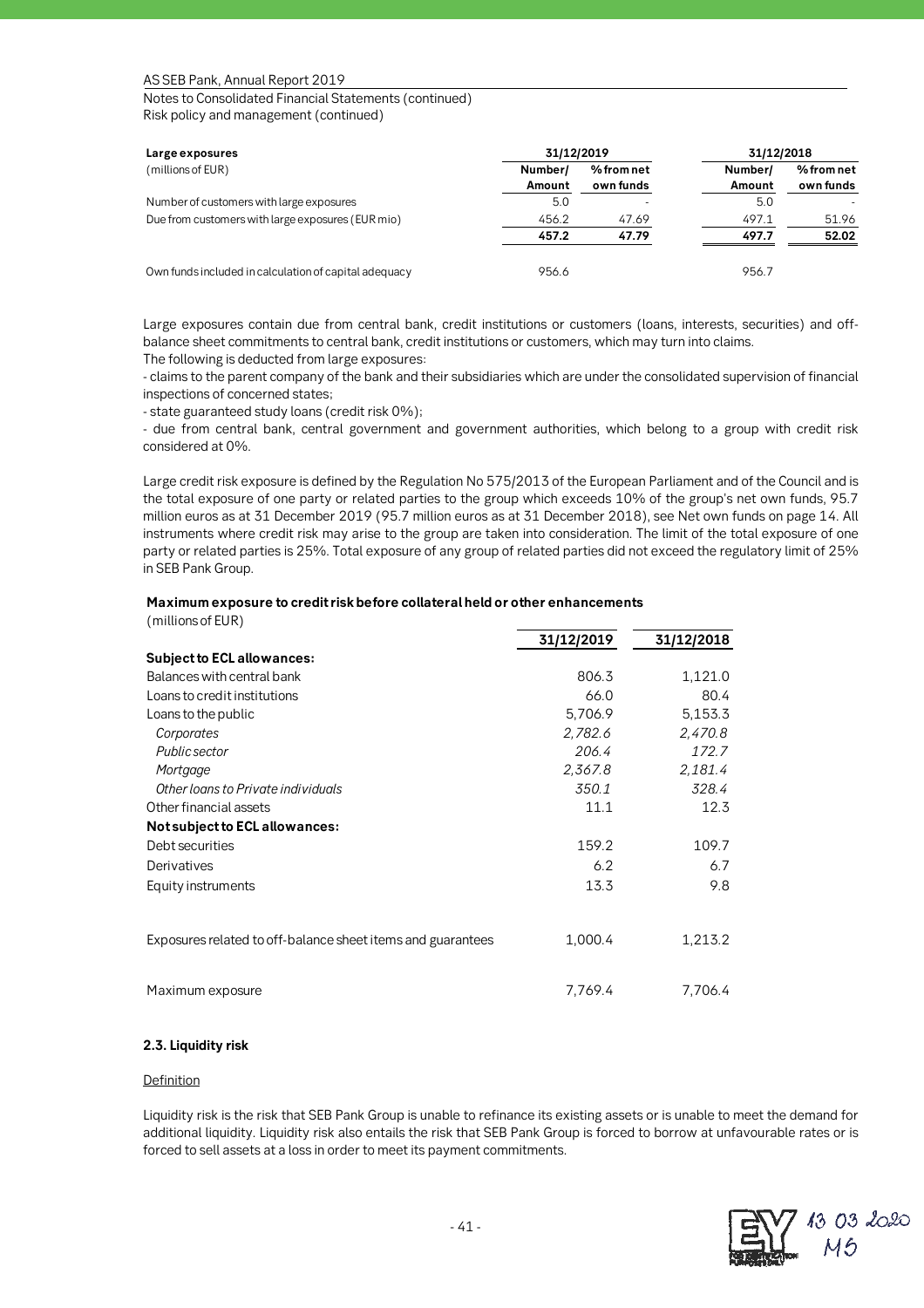Notes to Consolidated Financial Statements (continued) Risk policy and management (continued)

## Liquidity management and risk measurement

The Supervisory Board has established a comprehensive framework for managing SEB Pank Group's liquidity requirements and risks in the short- and long-term. The aim of SEB Pank Group's liquidity risk management is to ensure that SEB Pank Group has a controlled liquidity risk situation, with adequate volumes of liquid assets to meet its liquidity requirements in all foreseeable circumstances, without incurring substantial cost.

The liquidity risk is managed through the limits set by the Management Board. The treasury function has the overall responsibility for liquidity management and funding. Risk department measures limit utilisation based on different market conditions and liquidity stress tests on a daily basis. The liquidity risk position is reported at least monthly to ALCO and quarterly to the Risk Committee of the Supervisory Board.

Liquidity management and the structuring of the balance sheet from a liquidity point of view are built on three basic perspectives:

- (i) the structural liquidity perspective, in which stable funding is put in relation to illiquid assets;
- (ii) SEB Pank Group's tolerance for short-term stress in the form of a shutdown of the wholesale and interbank funding markets (wholesale funding dependence); and,
- (iii) SEB Pank Group's tolerance to a severe stress scenario (survival horizon) where, in addition to a shutdown of the funding market, the bank experiences a severe outflow of deposits.

## *Structural liquidity risk*

In order to maintain a sound structural liquidity position, the structure of the liabilitiy side should be based on the composition of assets. The more long-term lending and other illiquid assets, the more stable funding is required. In SEB Pank Group, this is measured as the Core Gap ratio, which is conceptually equivalent to the Net Stable Funding Ratio (NSFR), i.e., a ratio between stable funding (over 1 year maturity) and illiquid assets (over 1 year maturity). The difference between the internal Core Gap ratio and the external NSFR is that the Core Gap ratio is calculated on a more detailed level based on internal statistics, which results in different weightings of available and required stable funding.

## *Wholesale funding dependence*

SEB Pank Group wholesale funding dependence monitoring is primarily performed through the core loan to deposit ratio, which expresses to what extent loans are funded with customer deposits and thereby the Bank's dependence on wholesale funding. Loan to deposit ratio is calculated by dividing the bank's total loans to the public by its total deposits from the public. A ratio above 100% means that lending to the public is not being fully financed by deposits from the public and the bank needs other types of funding (typically wholesale funding).

### *Stressed survival horizon*

Severe stress can be modelled by combining assumptions of a wholesale funding market shutdown with assumptions of deposit outflows, drawdowns on commitments, etc. The outcome is captured by the regulatory defined Liquidity Coverage Ratio (LCR) where, in a stressed scenario, modelled net outflows during a 30-day period are related to the amount of total liquid assets. SEB Pank Group also measures the time it would take for the liquid assets to be depleted in a severely stressed scenario, expressed as the stressed survival horizon.

### *Internal liquidity adequacy assessment process*

Liquidity risk is not primarily mitigated by capital. However, there are strong links between a bank's capital and liquidity position. Hence, an internal liquidity adequacy assessment process (ILAAP) complements the Internal Capital Adequacy Assessment Process (ICAAP). The ILAAP is designed to identify potential gaps against SEB Pank Group's long-term desired level of liquidity adequacy, taking into account that effective liquidity management is a continuous process.

# **Liquidity risk management**

| measures |  |
|----------|--|
|          |  |

|                          | 31/12/2019 31/12/2018 |      |
|--------------------------|-----------------------|------|
| Core Gap ratio           | 105%                  | 107% |
| Loan to deposit ratio    | 129%                  | 118% |
| Liquidity Coverage ratio | 148%                  | 172% |

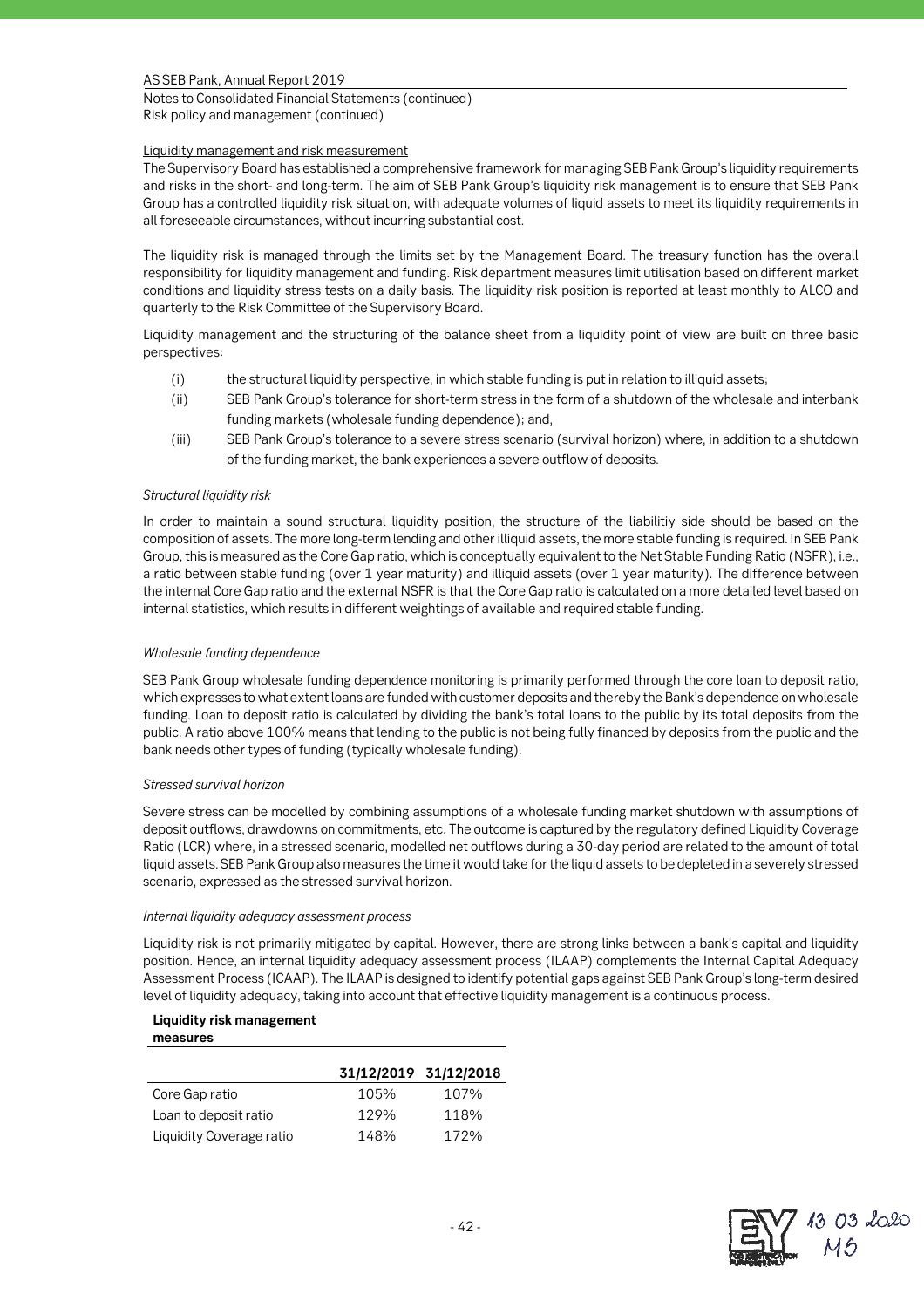Notes to Consolidated Financial Statements (continued) Risk policy and management (continued)

Retail deposits, which are stable to large extent, are the most important financing source for SEB Pank Group. Belonging to the international banking group gives SEB Pank Group additional assurance to manage long-term liquidity. Liquidity is managed in co-operation with SEB Group Treasury. Through the parent company SEB Pank Group has better access to the international money markets than on individual basis.

Next table presents the cash flows payable by SEB Pank Group under non-derivative financial liabilities by remaining contractual maturity as of 31 December 2019. The amounts disclosed in the table are the contractual undiscounted cash flows.

## **Liquidity risk (by remaining maturity)**

(millions of EUR)

|                                                         |           |                          |          |             |                          |         | Carrying value  |
|---------------------------------------------------------|-----------|--------------------------|----------|-------------|--------------------------|---------|-----------------|
| Balance at 31 December 2019                             |           |                          |          |             |                          |         | in statement of |
|                                                         |           | Up to 3                  | $3 - 12$ |             | Over 5                   |         | financial       |
|                                                         | On demand | months                   | months   | $1-5$ years | years                    | Total   | position        |
| Cash and balances with central bank                     | 844.1     |                          |          |             | ٠                        | 844.1   | 844.1           |
| Debt securities                                         | 0.0       | 108.1                    | 0.4      | 64.6        | $\overline{\phantom{a}}$ | 173.1   | 159.2           |
| Total assets used for liquidity management              | 844.1     | 108.1                    | 0.4      | 64.6        | ٠                        | 1.017.2 | 1,003.3         |
| Deposits from central banks and credit institutions     | 41.7      | 0.6                      | 251.1    | 924.0       | $\overline{\phantom{a}}$ | 1.217.4 | 1,212.3         |
| Deposits and borrowings from the public                 | 4,258.8   | 23.2                     | 84.0     | 74.6        | 8.4                      | 4.449.0 | 4,446.1         |
| Other financial liabilities                             | 75.2      | 4.5                      | 11.5     | 10.7        | 2.2                      | 104.1   | 104.1           |
| of which lease liabilities                              |           | 4.5                      | 11.5     | 10.7        | 2.2                      | 28.9    | 28.9            |
| Total undiscounted non-derivative financial liabilities | 4,375.7   | 28.3                     | 346.6    | 1,009.3     | 10.6                     | 5,770.5 | 5,762.5         |
| Irrevocable off-balance sheet commitments               | 1,000.4   | $\overline{\phantom{a}}$ |          |             | ٠                        | 1,000.4 |                 |
|                                                         |           |                          |          |             |                          |         | Carrying value  |

| Balance at 31 December 2018                             |           |                          |          |             |                          |         | in statement of |
|---------------------------------------------------------|-----------|--------------------------|----------|-------------|--------------------------|---------|-----------------|
|                                                         |           | Up to 3                  | $3 - 12$ |             | Over 5                   |         | financial       |
|                                                         | On demand | months                   | months   | $1-5$ years | years                    | Total   | position        |
| Cash and balances with central bank                     | 1.156.9   |                          |          |             | $\overline{\phantom{a}}$ | 1,156.9 | 1,156.9         |
| Debt securities                                         | 0.0       | 3.3                      | 3.3      | 118.9       | $\overline{\phantom{a}}$ | 125.5   | 109.7           |
| Total assets used for liquidity management              | 1,156.9   | 3.3                      | 3.3      | 118.9       |                          | 1,282.4 | 1,266.6         |
| Deposits from central banks and credit institutions     | 56.9      | 0.6                      | 195.5    | 756.9       | 15.1                     | 1.025.0 | 1.022.0         |
| Deposits and borrowings from the public                 | 4.194.7   | 26.4                     | 111.0    | 59.6        | 11.6                     | 4.403.3 | 4.399.9         |
| Other financial liabilities                             | 66.0      | $\overline{\phantom{a}}$ |          | $\sim$      | ٠                        | 66.0    | 66.0            |
| of which lease liabilities                              |           |                          |          |             |                          |         |                 |
| Total undiscounted non-derivative financial liabilities | 4.317.6   | 27.0                     | 306.5    | 816.5       | 26.7                     | 5.494.3 | 5,487.9         |
|                                                         |           |                          |          |             |                          |         |                 |
| Irrevocable off-balance sheet commitments               | 1.213.2   |                          |          |             | $\overline{\phantom{a}}$ | 1.213.2 |                 |

Next table presents undiscounted derivative instruments analysis for the SEB Pank Group as of 31 December 2019. Grosssettled derivatives are included in the analysis whether their fair value is negative or positive at balance sheet date. Pay leg of such derivatives is presented as outflow and receive leg as inflow.

#### **Gross settled derivatives**

|                             |           |         |          |           |        |          | Carrying value                    |
|-----------------------------|-----------|---------|----------|-----------|--------|----------|-----------------------------------|
| Balance at 31 December 2019 |           |         |          |           |        |          | in statement of                   |
|                             |           | Up to 3 | $3 - 12$ |           | Over 5 |          | financial                         |
|                             | On demand | months  | months   | 1-5 vears | years  | Total    | position                          |
| Derivatives inflows         | $-183.4$  | $-51.8$ | $-4.8$   | $-2.4$    | $-0.3$ | $-242.7$ | $-6.1$                            |
| Derivatives outflows        | 183.7     | 52.5    | 5.0      | 3.0       | 0.3    | 244.5    | 7.8                               |
|                             |           |         |          |           |        |          | Carrying value<br>in statement of |
| Balance at 31 December 2018 |           | Up to 3 | $3 - 12$ |           | Over 5 |          | financial                         |
|                             | On demand | months  | months   | 1-5 years | years  | Total    | position                          |
| Derivatives inflows         | $-182.4$  | $-17.9$ | $-4.8$   | $-3.1$    | $-0.5$ | $-208.7$ | $-6.6$                            |
| Derivatives outflows        | 182.3     | 18.1    | 5.8      | 4.2       | 0.5    | 210.9    | 6.2                               |

Assets available to meet these liabilities include cash, central bank balances, loans and advances to credit institutions and loans and advances to customers. In the normal course of business, a proportion of customer loans contractually repayable within one year will be extended. SEB Pank Group would also be able to meet unexpected net cash outflows by selling securities. Reporting date spot rate of European Central Bank is used for assets / liabilities in foreign currencies.

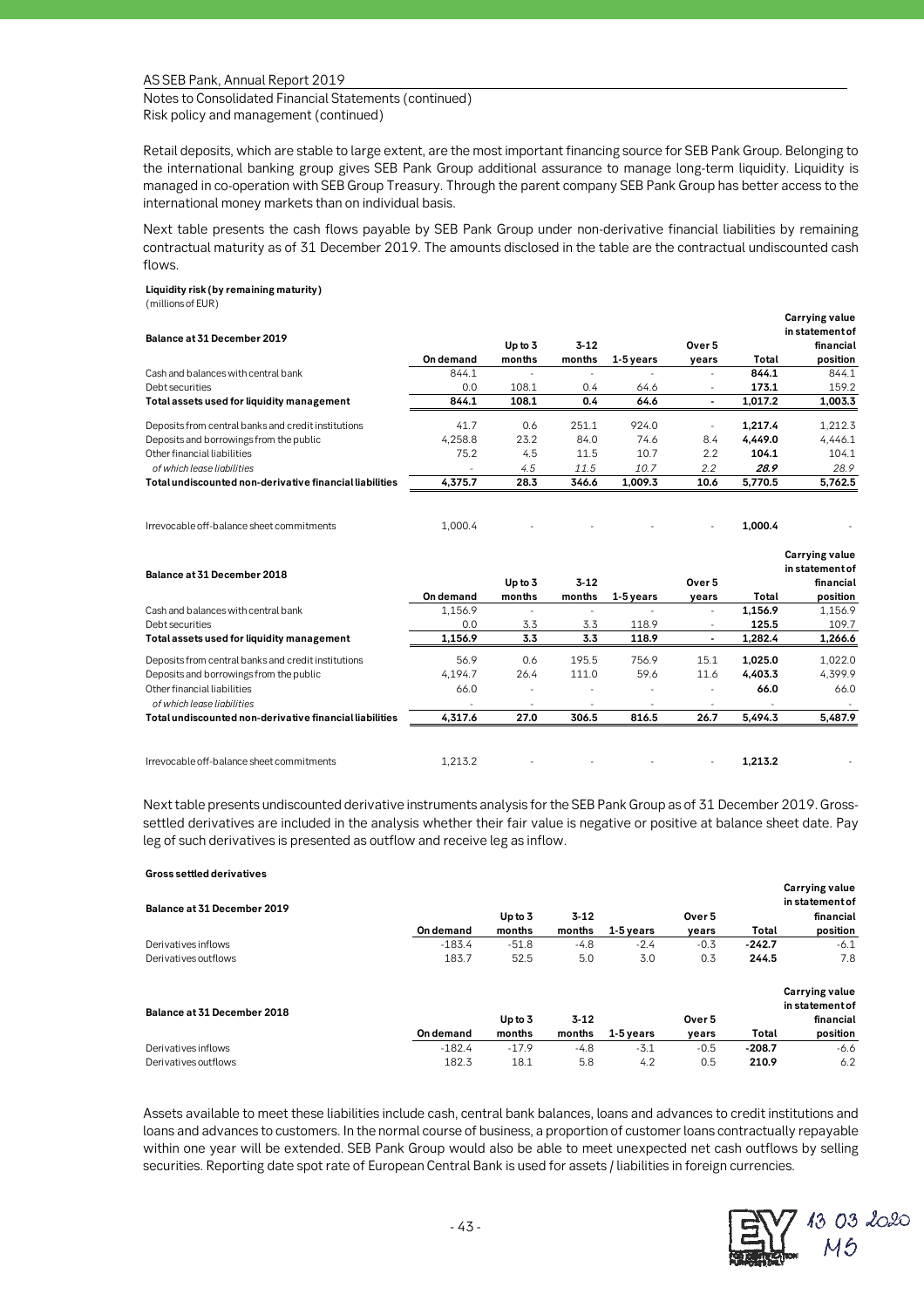Notes to Consolidated Financial Statements (continued) Risk policy and management (continued)

## **2.4. Market risk**

### **Definition**

Market risk is the risk of losses in balance sheet positions and obligations, arising from adverse movements in market prices. Market risk can arise from changes in interest rates, foreign exchange rates, credit spreads, commodity and equity prices, implied volatilities, inflation and market liquidity. A clear distinction is made between market risks related to trading activity, i.e., trading book risks, and structural market and net interest income risks, i.e., banking book risks. Whereas positions in the trading book are held with a trading intent and under a daily mark-to-market regime, positions in the banking book do not have a trading intent and are typically held at amortised cost.

## Risk management

Market risks in the trading book arises from bank's customer-driven trading activities. Market risk also arises in the form of interest rate risk in the banking book as a result of balance sheet mismatches in currencies, interest terms and interest rate periods. The treasury function has overall responsibility for managing these risks. The risk is managed by setting the proper risk management framework, daily monitoring and follow up on utilization levels and actions taken if the utilization is too high. The treasury function also manages a liquidity portfolio, which is part of bank's liquidity reserve. The market risk from the liquidity portfolio comes from credit spread risk and interest rate risk in pledgeable and highly liquid bonds.

Bank's risk appetite is defined in the Tolerance statement. Management defines how much market risk is acceptable by setting the overall market risk limits and general instructions as part of bank's risk appetite. Risk Committee of the Supervisory Board sets tolerance levels within given market risk limits.

SEB Pank Group measures the risks using different methods of risk valuation and management pursuant to the type of risk. Important role in risk prevention is diversification of risk assets and limitation for trading positions.

The risk organisation measures, follows up and reports the market risk taken by the various units within the SEB Pank Group on a daily basis. The risk control function monitors limit compliance and market prices at closing as well as valuation standards and the introduction of new products. Market risks are reported at least on a quarterly basis to the ALCO and to the Risk Committee of the Supervisory Board.

## Risk measurement

When assessing the market risk exposure, SEB Pank Group uses measures that capture losses under normal and stressed market conditions. Market risks under normal market circumstances are measured using Value at Risk (VaR) as well as specific measures that are relevant for the various risk types. These measures are complemented by stress tests and scenario analyses, in which potential losses under extreme market conditions are estimated. Since no measurement method can cover all risks at all times, several approaches are used, and the results are assessed based on judgment and experience.

### *Value at Risk and Stressed Value at Risk*

VaR expresses the maximum potential loss that could arise during a certain time period with a given degree of probability. SEB Pank Group uses a historical simulation VaR model with a ten-day time horizon and 99 per cent confidence interval to measure, limit and report VaR. The model aggregates market risk exposure for all risk types and covers a wide range of risk factors in all asset classes. SEB Pank Group also uses a stressed VaR measure, where VaR is calculated for the current portfolio using market data from a historic, turbulent time period covering the Lehman Brothers' default. The VaR model is subject to validation using back-testing analysis.

A limitation of SEB Pank Group's VaR model is that it uses historical data to estimate potential market changes. As such it may not predict all outcomes, especially in a rapidly changing market. Also, VaR does not take into account any actions to reduce risk as the model assumes that the portfolio is unchanged.

### **Value at Risk assessment results on total portfolios positions**

(millions of EUR)

|                                      | 31/12/2019 | 31/12/2018 |
|--------------------------------------|------------|------------|
| Interest rate risk (stand-alone)     | 0.5        | 0.3        |
| Credit spread risk (stand alone)     | 0.0        | 0.0        |
| Foreign excchange risk (stand alone) | 0.0        | 0.0        |
| Equity price risk (stand alone)      | 0.8        | 0.7        |
| Diversification effect               | $-0.3$     | $-0.3$     |
| Total                                | 1.0        | 0.7        |

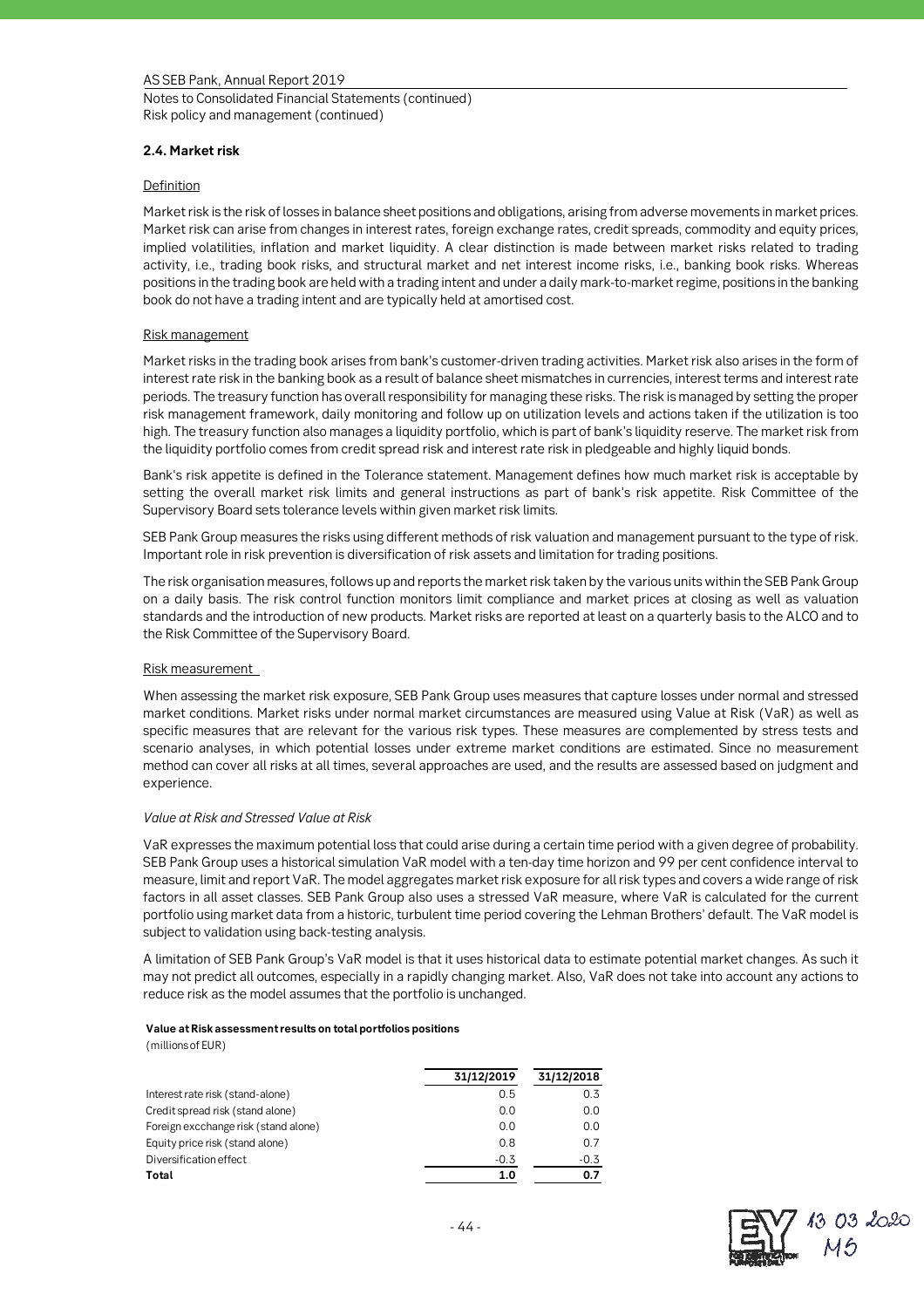Notes to Consolidated Financial Statements (continued) Risk policy and management (continued)

## *Scenario analysis and Stress tests*

Scenario analysis and stress tests are a key part of the risk management framework, complementing the VaR measure. In particular, they test the portfolios using scenarios other than those available in the VaR simulation window, and cover longer time horizons. SEB Pank Group stresses its portfolios by applying extreme movements in market factors which have been observed in the past (historical scenarios) as well as extreme movements that could potentially happen in the future (hypothetical or forward-looking scenarios).

This type of analysis provides management with a view on the potential impact that large market moves in individual risk factors, as well as broader market scenarios, could have on a portfolio.

## *Specific risk measures*

VaR and stress tests are complemented by specific risk measures including Delta 1% and Net Interest Income (NII) sensitivity for interest risk, and single and aggregated FX for currency risk.

In addition, all units that handle risk for financial instruments valued at market are limited by a stop-loss limit. The stop-loss limit indicates the maximum loss a unit can incur before mitigating actions are taken.

## **2.4.1. Foreign exchange risk**

Foreign exchange risk arises both through the SEB Pank Group's foreign exchange trading and because SEB Pank Group's activities are carried out in various currencies. SEB Pank Group's main objective for taking foreign exchange risk is to facilitate smooth foreign exchange trading for its customers and to manage the flows from customers' deals effectively. Together with the customers' deals related flows SEB Pank Group manages the structural foreign exchange risk inherent in the structure of the balance sheet and earnings.

Market risks arising from the foreign exchange positions are measured internally within the overall VaR framework. As a complement ALCO has set limits for open foreign currency positions by individual currencies and also on an aggregated level as a sum of long or short positions, depending of which one is higher on absolute terms. Management of open foreign currency positions is the responsibility of the Markets department, analysis and limit follow-up is performed by the Risk department.

The table below summarises SEB Pank Group's exposure to foreign currency exchange rate risk at the reporting date.

### **Currency position**

(millions of EUR)

|                               |         | 31/12/2019      |               |            |                 | 31/12/2018    |
|-------------------------------|---------|-----------------|---------------|------------|-----------------|---------------|
|                               |         |                 | Percentage of |            |                 | Percentage of |
|                               | Rates   | <b>Position</b> | capital       | Rates      | <b>Position</b> | capital       |
| Swedish krona (SEK)           | 10.4468 | $-1.5$          | $-0.2$        | 10.2548    | 1.0             | 0.1           |
| The remaining long positions  | N/A     | 5.9             | 0.6           | N/A        | 5.0             | 0.5           |
| The remaining short positions | N/A     | $-2.7$          | -0.3          | N/A        | $-0.4$          | 0.0           |
| Open position                 | N/A     | 1.7             | 0.2           | <b>N/A</b> | 5.6             | 0.6           |

Net currency position was under 2% level of net own funds, 19.3 million euros as at 31.12.2019 (19.1 million euros as at 31.12.2018).

### **2.4.2. Interest rate risk**

Interest rate risk refers to the risk that the value of SEB Pank Group's assets, liabilities and interest-related derivatives will be negatively affected by changes in interest rates or other relevant risk factors.

The majority of SEB Pank Group's interest rate risks are structural and arise within the banking operations when there is a mismatch between the interest fixing periods of assets and liabilities, including derivatives.

SEB Pank Group uses Delta 1% methodology for measuring the assets-liability mismatch risk, arising from the structure of Assets exposed to interest rate risk (Financial Assets) and Liabilities exposed to interest rate risk (Financial Liabilities) to reflect change in economic value due to change in interest rates. Delta 1% is defined as the change in market value arising from an adverse one percentage unit parallel shift in all interest rates in each currency. Delta 1% method enables to effectively measure the impact of interest rate changes to Assets exposed to interest rate risk and Liabilities exposed to interest rate risk. Delta 1% should be kept within the limit set by the Management Board.

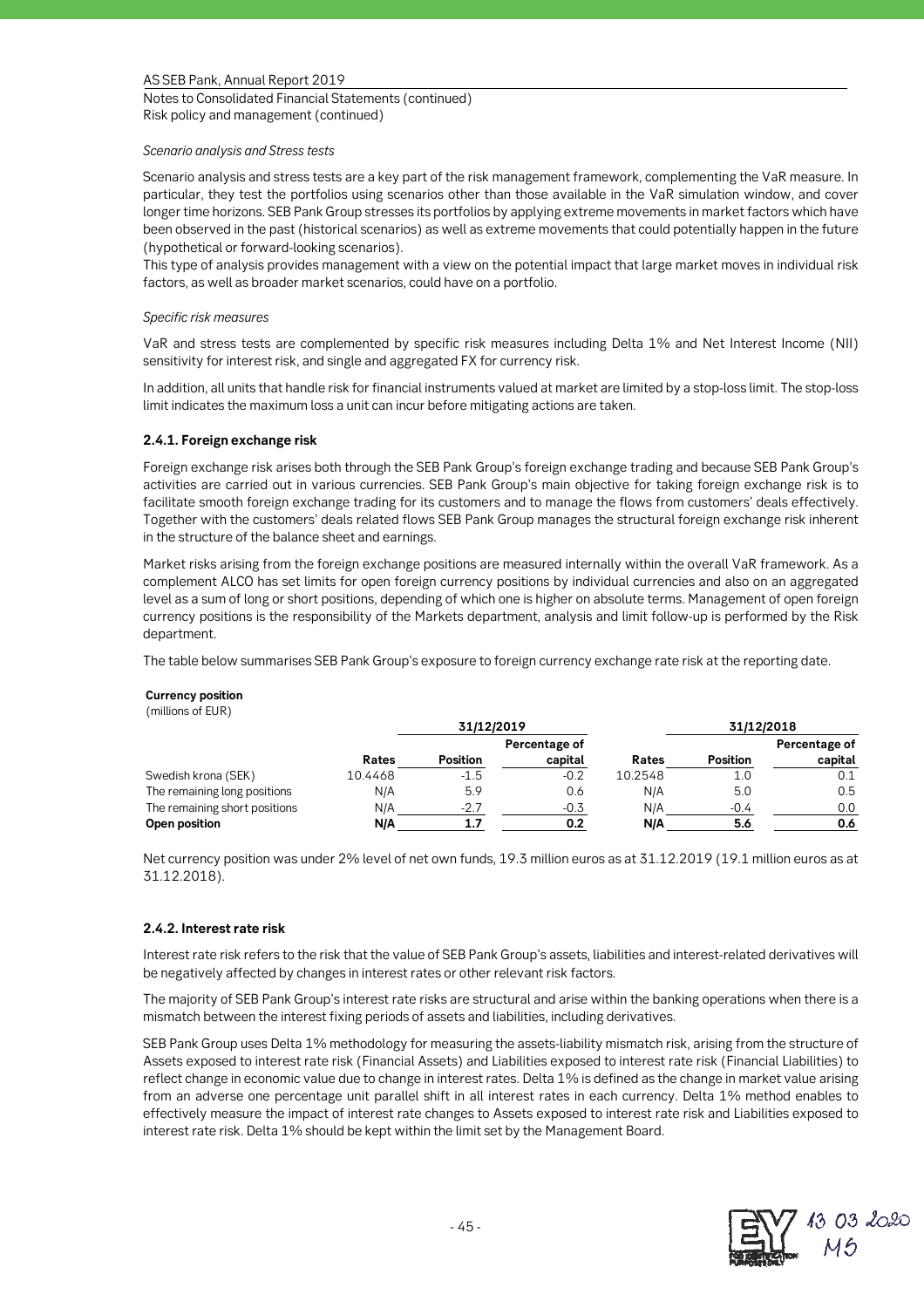Notes to Consolidated Financial Statements (continued) Risk policy and management (continued)

SEB Pank Group also uses NII sensitivity metrics to reflect change in the net interest rate due to the change of interest rates. For 2019 NII sensitivity was defined as change in value of annual Net Interest Income per 200 bps parallel shift of interest rates. NII sensitivity metrics methodology remains under development by SEB Pank Group. SEB Pank Group does not have a limit on NII sensitivity, but instead a risk tolerance measure relative to REA is established by the Risk Committee of the Supervisory Board.

Daily management of interest rate risk is the responsibility of the Treasury department, and measuring and analysing that of the Risk department.

| Interest rate sensitivity | 31/12/2019 | 31/12/2018 |
|---------------------------|------------|------------|
| (millions of EUR)         |            |            |
|                           |            |            |

Net effect on the economic value of equity (delta 1%) -12.1 -10.4

SEB Pank Group NetDelta 1% has been negative which means that the average duration of Assets exposed to interest rate risk is higher than average duration of Liabilities exposed to interest rate risk and SEB Pank Group is more exposed to interest rate increase. The biggest contributors to the Delta 1% figure are loans from the asset side and deposits and funding from the parent company from the liabilities side which balance the mismatch from loans. Further information on interest rate sensitivity can be found through table below "Exposure to interest rate risk by interest fixation period". It includes SEB Pank Group's financial assets and liabilities at carrying amounts, categorised by the earlier of contractual repricing or maturity date.

#### **Exposure to interest rate risk by interest fixation period**

(millions of EUR)

The table does not include the liabilities from factoring, commissions for loans and accrued interests.

| Balance at 31 December 2019                         |            | $1 - 3$ | $3 - 6$ | $6 - 12$ | $1 - 5$ | Over 5                   |         |
|-----------------------------------------------------|------------|---------|---------|----------|---------|--------------------------|---------|
|                                                     | <1 month   | months  | months  | months   | years   | years                    | Total   |
| <b>Financial assets</b>                             |            |         |         |          |         |                          |         |
| Balances with central bank                          | 806.4      |         |         |          |         |                          | 806.4   |
| Loans to credit institutions                        | 65.9       |         |         |          |         | $\overline{\phantom{a}}$ | 65.9    |
| Loans to the public                                 | 1,392.2    | 1,708.9 | 2,228.0 | 62.0     | 235.5   | 85.4                     | 5,712.0 |
| <b>Total financial assets</b>                       | 2.264.5    | 1.708.9 | 2,228.0 | 62.0     | 235.5   | 85.4                     | 6,584.3 |
| Deposits from central banks and credit institutions | 291.9      | 525.5   | 217.8   | 131.5    | 45.3    | $\overline{\phantom{a}}$ | 1,212.0 |
| Deposits and borrowings from the public             | 4,266.9    | 23.1    | 40.5    | 42.9     | 71.6    | 0.1                      | 4,445.1 |
| <b>Total financial liabilities</b>                  | 4.558.8    | 548.6   | 258.3   | 174.4    | 116.9   | 0                        | 5,657.1 |
| Total interest repricing gap of on-balance sheet    |            |         |         |          |         |                          |         |
| position                                            | $-2,294.3$ | 1,160.3 | 1,969.7 | $-112.4$ | 118.6   | 85.3                     | 927.2   |
| Derivative assets                                   | 171.6      | 19.0    | 4.8     | 1.1      | 2.3     | 0.3                      | 199.1   |
| Derivative liabilities                              | 172.1      | 19.7    | 4.8     | 1.2      | 2.8     | 0.3                      | 200.9   |
| Total interest repricing gap                        | $-2,294.8$ | 1,159.6 | 1,969.7 | $-112.5$ | 118.1   | 85.3                     | 925.4   |
|                                                     |            |         |         |          |         |                          |         |
| Balance at 31 December 2018                         |            | $1 - 3$ | $3 - 6$ | $6 - 12$ | $1 - 5$ | Over 5                   |         |
|                                                     | < 1 month  | months  | months  | months   | years   | years                    | Total   |
| <b>Financial assets</b>                             |            |         |         |          |         |                          |         |
| Balances with central bank                          | 1,121.1    |         |         |          |         |                          | 1,121.1 |
| Loans to credit institutions                        | 47.7       | 3.8     | 0.2     | 28.5     |         |                          | 80.2    |
| Loans to the public                                 | 1,309.1    | 1.621.7 | 1.818.0 | 49.1     | 257.4   | 102.1                    | 5,157.4 |

| Total financial assets                              | 2.477.9    | 1.625.5 | 1.818.2 | 77.6     | 257.4 | 102.1 | 6.358.7 |
|-----------------------------------------------------|------------|---------|---------|----------|-------|-------|---------|
| Deposits from central banks and credit institutions | 506.9      | 200.5   | 15.8    | 178.2    | 105.3 | 15.0  | 1.021.7 |
| Deposits and borrowings from the public             | 4.203.0    | 26.2    | 35.2    | 74.8     | 57.6  | 2.3   | 4.399.1 |
| <b>Total financial liabilities</b>                  | 4.709.9    | 226.7   | 51.0    | 253.0    | 162.9 | 17.3  | 5.420.8 |
| Total interest repricing gap of on-balance sheet    |            |         |         |          |       |       |         |
| position                                            | $-2.232.0$ | 1.398.8 | 1.767.2 | $-175.4$ | 94.5  | 84.8  | 937.9   |
| Derivative assets                                   | 163.3      | 12.5    | 2.3     | 0.9      | 2.9   | 0.5   | 182.4   |

Derivative liabilities 163.2 12.8 2.3 1.9 4.0 0.5 **184.7 Total interest repricing gap -2,231.9 1,398.5 1,767.2 -176.4 93.4 84.8 935.6**

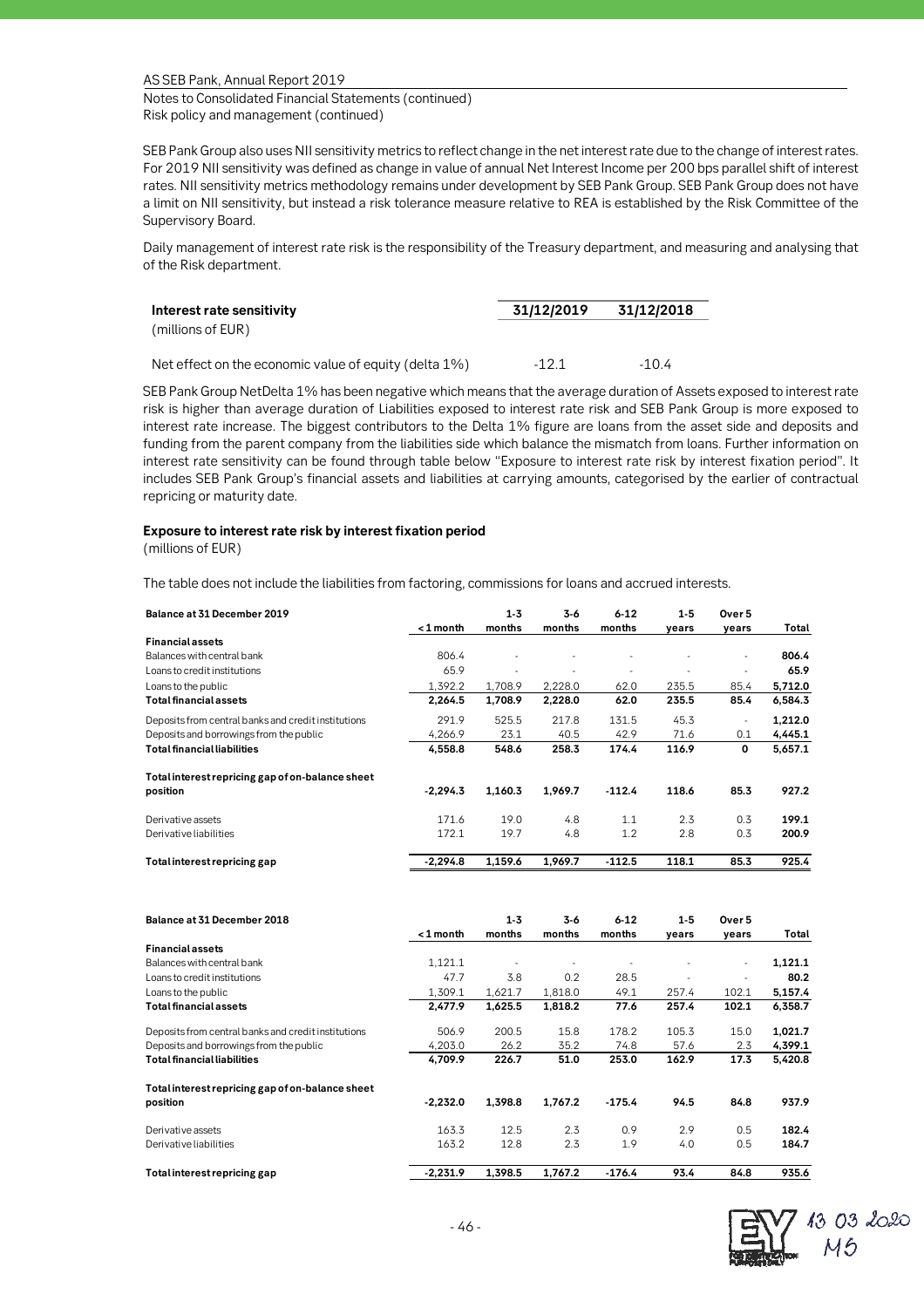Notes to Consolidated Financial Statements (continued) Risk policy and management (continued)

## **2.4.3. Equity price risk**

Equity price risk arises within market making and trading in equities and related instruments.

Market risk is measured using VaR model. Most of the reported VaR exposure in equities arises from banking book position in strategic investments. Average 10-day VaR in trading book equity portfolio was 0.002 million euros during 2019 (0.004 million euros during 2018). Trading portfolio size is internally limited by nominal limits and market risk (VaR) limit.

## **2.5. Operational risk**

## **Definition**

Operational risk is the risk of loss resulting from inadequate or failed internal processes, people and systems (e.g., breakdown of IT systems, mistakes, fraud, other deficiencies in internal control) or from external events (natural disasters, external crime, etc.). The definition includes conduct, compliance, legal and financial reporting, information-, cyber- and physical security, and venture execution risk, but excludes strategic and reputational risk.

## Risk management

Operational risk is inherent in all of SEB Pank Group's operations and the responsibility to manage operational risks rests with all managers throughout the bank. SEB Pank Group aims to maintain a sound risk culture with low operational risk and loss level through an effective internal control environment by ensuring a structured and consistent usage of risk mitigating tools and processes.

All new or changed products, processes and/or systems as well as reorganisations are evaluated in a group-common New Product Approval Process (NPAP). The aim is to identify potential operational risks and ensure that proactive measures are taken to protect SEB Pank Group from entering into unintended risk-taking that cannot be immediately managed by the organisation. The process is also used for yearly reviews of significant outsourcing arrangements in SEB Pank Group.

All business units with significant risk embedded in their operations shall regularly complete Risk and Control Self-Assessments (RCSA) according to a group-wide methodology. The assessments are designed to identify and mitigate significant operational risks embedded in SEB Pank Group's various business and support processes. There is comprehensive participation by each business unit throughout the organisation. The RCSA framework is used to analyse SEB Pank Group's operational risk profile and help achieve operational excellence and high performance.

SEB Pank Group ensures that the organisation is prepared to respond to and operate throughout a period of major disruption by identifying critical activities and maintaining updated and tested business continuity plans in a group-wide system for this purpose.

All employees are required to escalate and register risk-related events or incidents so that risks can be properly identified, assessed, monitored, mitigated and reported. SEB Pank Group uses a group-wide IT application to capture risk events and other operational risk data for analysis.

SEB Pank Group conducts regular training and education in key areas, including mandatory training for all staff in general operational risk, information security, fraud prevention, anti-money laundering, know-your-customer procedures, GDPR and and SEB's Code of Business Conduct. SEB Pank Group also has a formal whistle-blower procedure that encourages employees to report improprieties and unethical or illegal conduct.

SEB Pank Group's approach to meet cyber and other security threats is to prioritise technical protection, raise awareness and continuously enhance the cyber risk culture among both employees and customers. Necessary security updates, system upgrades, and implementation of new features and secure measurements are performed on a regular basis. SEB Pank Group continuously works to enhance and improve its already well established processes for mitigating, evaluating and following up on existing and future cyber risks.

The risk department is responsible for measuring and reporting SEB Pank Group's operational risks. Significant incidents and the risk level are analysed and reported monthly to the ALCO and on a quarterly basis to the Management Board and the Risk Committee of the Supervisory Board. In 2019, the total operational losses from operational incidents amounted to 112 thousand euros (2018: 109 thousand euros).

### Risk measurement

SEB Pank Group uses the Advanced Measurement Approach (AMA) to calculate the regulatory capital requirement for operational risk.

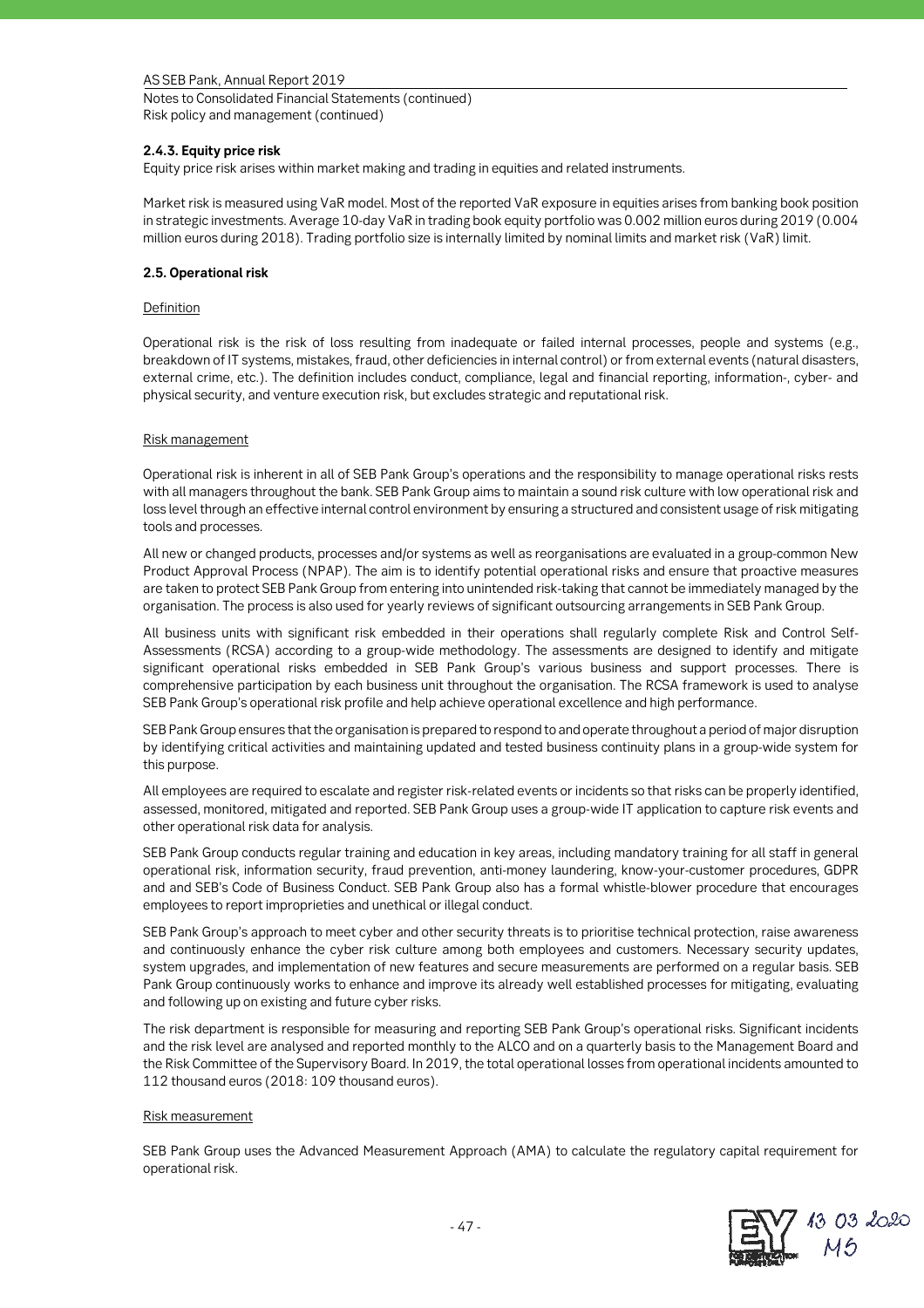## Notes to Consolidated Financial Statements (continued) Risk policy and management (continued)

## **2.6. Capital requirements**

The SEB Pank Group's own funds in amount of 956.6 million euros (2018: 956.7 million euros) consists:

- 1. Tier 1 Capital 956.6 million euros (2018: 956.7 million euros);
- 2. Tier 2 Capital 0.0 million euros (2018: 0.0 million euros).

The Group´s Tier 1 capital consists of the sum of the Common Equity Tier 1 (CET 1) capital, which includes the following items: Capital instruments eligible as CET 1, Retained earnings formally confirmed, Accumulated other comprehensive income, Other reserves and Adjustments.

The Authority requires each bank or banking group to: (a) hold the minimum level of the regulatory capital: net-owners' equity must be over 5 million euros, and (b) maintain a ratio of total regulatory capital to the risk-weighted asset at or above minimum of 8%, Tier 1 capital ratio above minimum 6% and CET 1 capital ratio above minimum 4.5%.

In addition the Authority requires Capital Conservation buffer 2.5%, Systemic risk buffer 1%, Other Systemically Important Institution buffer 2%, Counter-cyclical capital buffer (separately calculated amount).

According to Investment Funds Act, the share capital of a management company shall be equivalent to at least 3 million euros, if the management company manages a mandatory pension fund (AS SEB Varahaldus).

SEB Pank Group is compliant with all capital requirements. The SEB Pank Group have strategies and corresponding procedures in order to continuously maintain an adequate level of own funds on the level of the risks assumed by the Group.

## Internal Capital Adequacy Assessment Process

Internal Capital Adequacy Assessment Process (ICAAP) is part of the SEB Group's ICAAP. The ICAAP is a continuous work process within SEB. Ahead of the annual reporting to the Swedish Finansinspektionen (FI) and to Estonian Financial Supervisory Authorities, a more concentrated ICAAP project starts. The yearly recurring process normally starts during Q4 and ends during the following Q1. Each year's ICAAP planning including deliveries and deadlines is communicated by Group Financial Management to responsible parties in key subsidiaries, including AS SEB Pank. Typically, at the end of January every year the responsible person, Head of Treasury, has to send the first draft of their ICAAP document to Group Financial Management. At the end of February Group Financial Management should receive the final version including comments on issues raised by Group Financial Management.

The ICAAP Framework shall be approved by SEB Pank Management Board (the Management Board) and by the SEB Pank Supervisory Council (Council). ICAAP Framework is revised on a yearly basis. The framework will be maintained by SEB Pank Treasury in coordination with SEB Group Financial Management. Any changes or amendments need to be approved by the Management Board and Council and are to be proposed by SEB Pank Treasury after coordination with SEB Group Financial Management. The focus of SEB Group Financial Management and SEB Group Risk Control lies on methodology, while SEB Pank Treasury focuses on processes, monitoring, reporting and compliance with Estonian regulations.

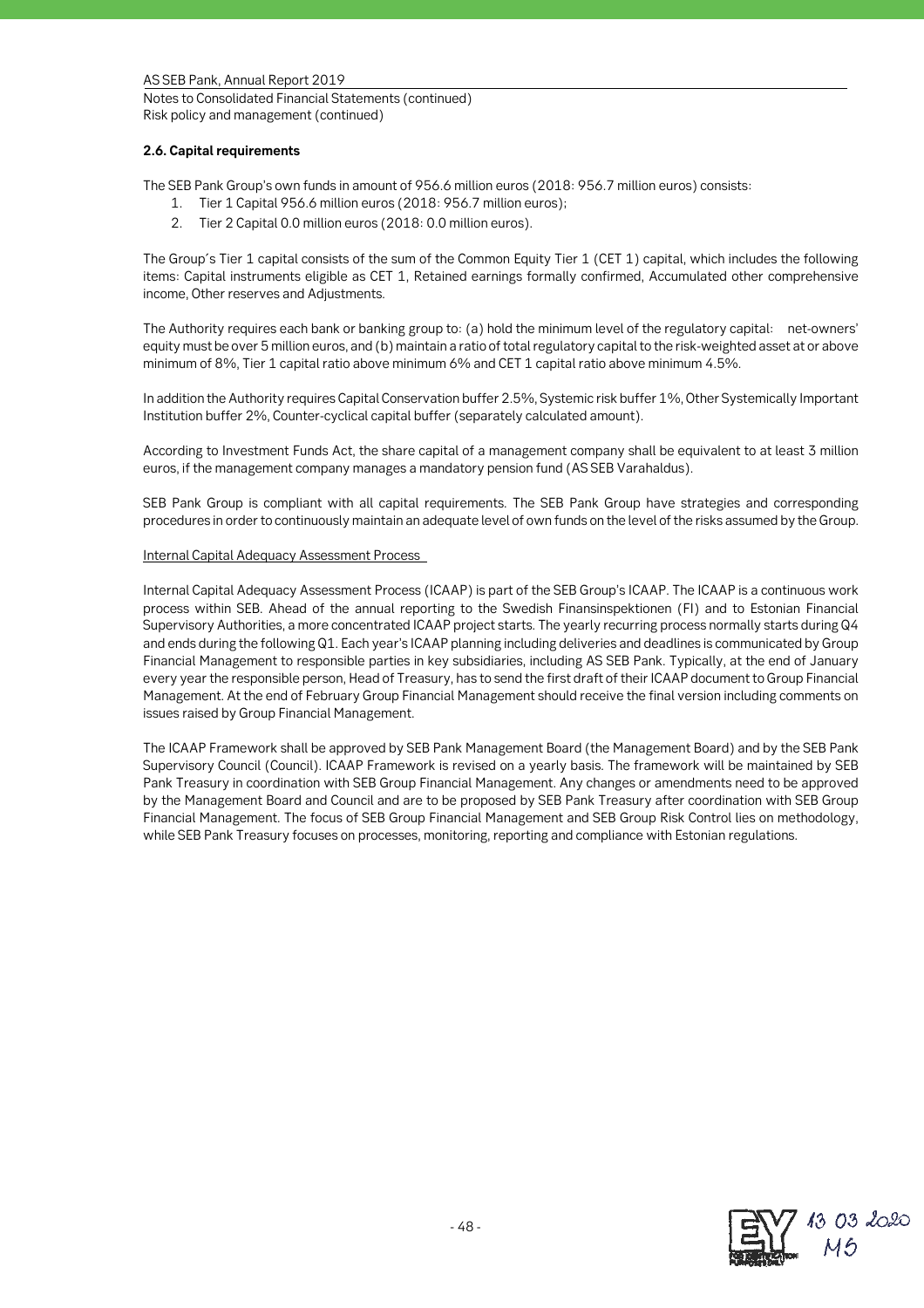## **3. Fair value measurement of assets and liabilities**

The objective of the fair value measurement is to arrive at the price at which an orderly transaction would take place between market participants at the measurement date under current market conditions.

The group has an established control environment for the determination of fair values of financial instruments that includes a review, independent from the business, of valuation models and prices. If the validation principles are not adhered to, exceptions of material and principal importance require approval from respective decision-making bodies.

In order to arrive at the fair value of a financial instrument SEB Pank Group uses different methods; quoted prices in active markets, valuation techniques incorporating observable data and valuation techniques based on internal models. For disclosure purposes, financial instruments carried at fair value are classified in a fair value hierarchy according to the level of market observability of the inputs. Risk control function classifies and continuously reviews the classification of financial instruments in the fair value hierarchy.

An active market is one in which transactions occur with sufficient volume and frequency to provide pricing information on an ongoing basis. The objective is to arrive at a price at which a transaction without modification or repackaging would occur in the principal market for the instrument to which SEB Pank Group has immediate access.

Fair value is generally measured for individual financial instruments, in addition portfolio adjustments are made to cover the credit risk. To reflect counterparty risk and own credit risk in OTC derivatives, adjustments are made based on the net exposure towards each counterpart. These adjustments are calculated on a counterparty level based on estimates of exposure at default, probability of default and recovery rates. Probability of default and recovery rate information is generally sourced from the CDS markets. For counterparties where this information is not available, or considered unreliable due to the nature of the exposure, alternative approaches are taken where the probability of default is based on generic credit indices for specific industry and/or rating.

When valuing financial liabilities at fair value own credit standing is reflected. Fair values of financial assets and liabilities by class can be found on page 52.

## **Level 1: Quoted market prices**

Valuations in Level 1 are determined by reference to unadjusted quoted market prices for identical instruments in active markets where the quoted prices are readily available and the prices represent actual and regularly occurring market transactions on an arm's length basis.

Examples of Level 1 financial instruments are listed equity securities, debt securities, and exchange-traded derivatives. Instruments traded in an active market for which one or more market participants provide a binding price quotation on the balance sheet date are also examples of Level 1 financial instruments.

### **Level 2: Valuation techniques with observable inputs**

In Level 2 valuation techniques, all significant inputs to the valuation models are observable either directly or indirectly. Level 2 valuation techniques include using discounted cash flows, option pricing models, recent transactions and the price of another instrument that is substantially the same.

Examples of observable inputs are foreign currency exchange rates, binding securities price quotations, market interest rates (Libor, etc.), volatilities implied from observable option prices for the same term and actual transactions with one or more external counterparts executed by SEB Pank Group. An input can transfer from being observable to being unobservable during the holding period due to e.g. illiquidity of the instrument. Examples of Level 2 financial instruments are most OTC derivatives such as options and interest rate swaps based on the Libor swap rate or a foreign-denominated yield curve.

### **Level 3: Valuation techniques with significant unobservable inputs**

Level 3 valuation techniques incorporate significant inputs that are unobservable. These techniques are generally based on extrapolating from observable inputs for similar instruments, analysing historical data or other analytical techniques. Examples of Level 3 financial instruments are more complex OTC derivatives, long dated options for which the volatility is extrapolated or derivatives that depend on an unobservable correlation. Other examples are instruments for which there is currently no active market or binding quotes, such as unlisted equity instruments and private equity holdings.

If the fair value of financial instruments includes more than one unobservable input, the unobservable inputs are aggregated in order to determine the classification of the entire instrument. The level in the fair value hierarchy within which a financial instrument is classified is determined on the basis of the lowest level of input that is significant to the fair value in its entirety.

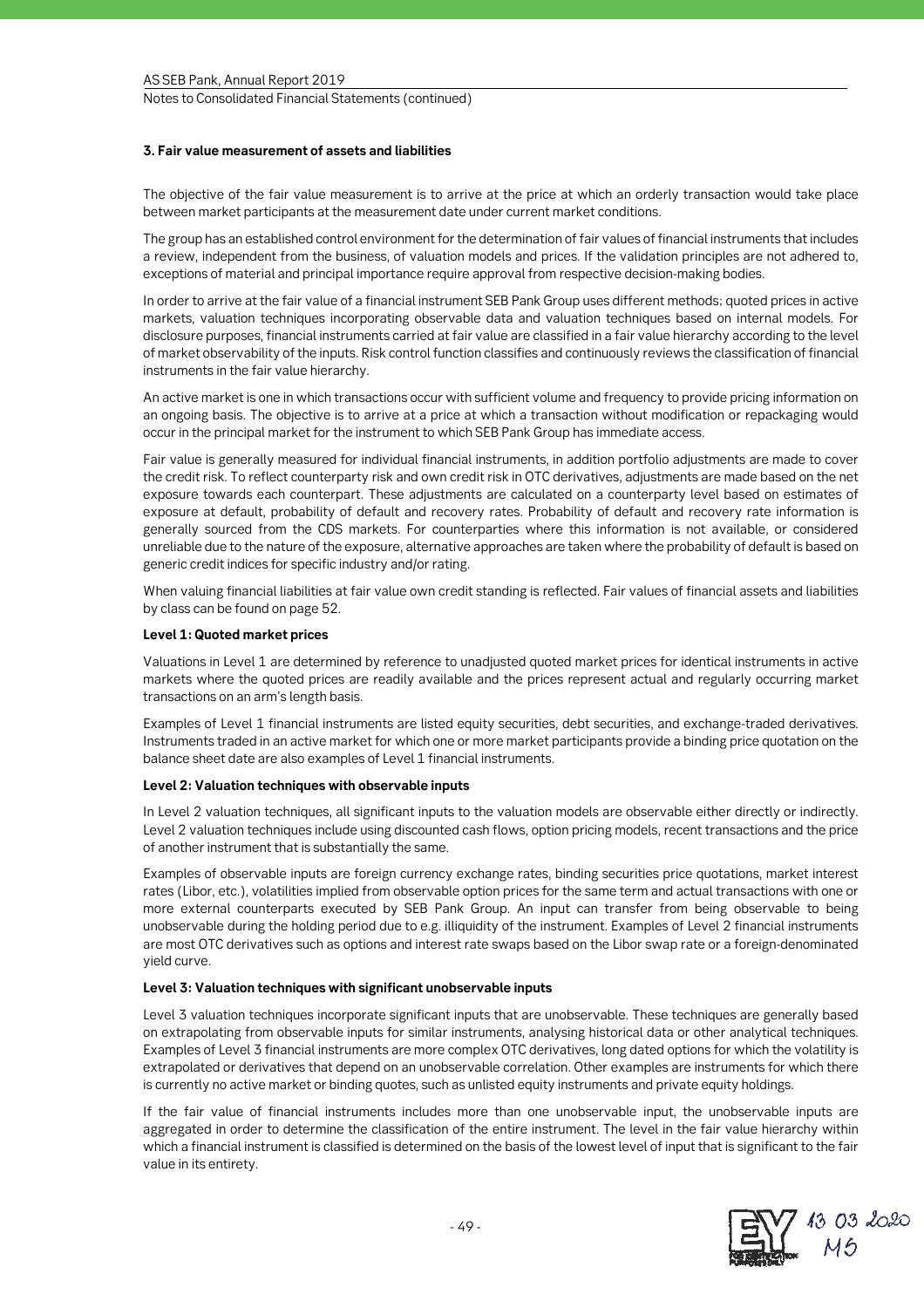Notes to Consolidated Financial Statements (continued) Fair value measurement of assets and liabilities (continued)

The table below summarises the hierarchy of fair value measurement of asset and liabilities presented on the SEB Pank Group's statement of financial position at fair value:

## **Financial instruments measured at fair value**

(millions of EUR)

|                             | Fair value measurement at the end of reporting period based on: |                                                                     |                                                                             |       |  |  |
|-----------------------------|-----------------------------------------------------------------|---------------------------------------------------------------------|-----------------------------------------------------------------------------|-------|--|--|
| Balance at 31 December 2019 | Quoted price in<br>active markets<br>(Level 1)                  | <b>Valuation techniques</b><br>using observable<br>inputs (Level 2) | <b>Valuation techniques</b><br>using non-<br>observable inputs<br>(Level 3) | Total |  |  |
| Debt securities             | 159.2                                                           |                                                                     | ٠                                                                           | 159.2 |  |  |
| Derivatives                 |                                                                 | 6.1                                                                 | ۰                                                                           | 6.1   |  |  |
| Equity instruments          | 5.7                                                             |                                                                     | 7.7                                                                         | 13.4  |  |  |
| <b>Total assets</b>         | 164.9                                                           | 6.1                                                                 | 7.7                                                                         | 178.7 |  |  |
| Liabilities                 |                                                                 |                                                                     |                                                                             |       |  |  |
| <b>Derivatives</b>          |                                                                 | 7.8                                                                 |                                                                             | 7.8   |  |  |
| <b>Total liabilities</b>    |                                                                 | 7.8                                                                 |                                                                             | 7.8   |  |  |

#### **Fair value measurement at the end of reporting period based on:**

| Balance at 31 December 2018 | Quoted price in<br>active markets<br>(Level 1) | <b>Valuation techniques</b><br>using observable<br>inputs (Level 2) | <b>Valuation techniques</b><br>using non-<br>observable inputs<br>(Level 3) | Total |
|-----------------------------|------------------------------------------------|---------------------------------------------------------------------|-----------------------------------------------------------------------------|-------|
| Debt securities             | 109.7                                          | ۰                                                                   | ۰                                                                           | 109.7 |
| Derivatives                 | 0.0                                            | 6.6                                                                 |                                                                             | 6.6   |
| Equity instruments          | 4.5                                            |                                                                     | 5.4                                                                         | 9.9   |
| <b>Total assets</b>         | 114.2                                          | 6.6                                                                 | 5.4                                                                         | 126.2 |
| Liabilities                 |                                                |                                                                     |                                                                             |       |
| Derivatives                 |                                                | 6.2                                                                 |                                                                             | 6.2   |
| <b>Total liabilities</b>    |                                                | 6.2                                                                 |                                                                             | 6.2   |

Transfers between levels may occur when there are indications that market conditions have changed, e.g. a change in liquidity. There have been no transfers between levels during the years 2019 and 2018.

### Fair value of investments

Fair values for investments listed in an active market are based on quoted market prices. If the market for a financial instrument is not active, fair value is established by using valuation techniques based on discounted cash flow analysis, net asset value, valuation with reference to financial instruments that is substantially the same, and valuation with reference to observable market transactions in the same financial instrument.

If the net present value of estimated cash flows differs by +/-5% while other factors are unchanged the change in fair value of the material level 3 instruments for the SEB Pank Group would be estimated higher or lower by EUR 385 thousand (2018: EUR 265 thousand).

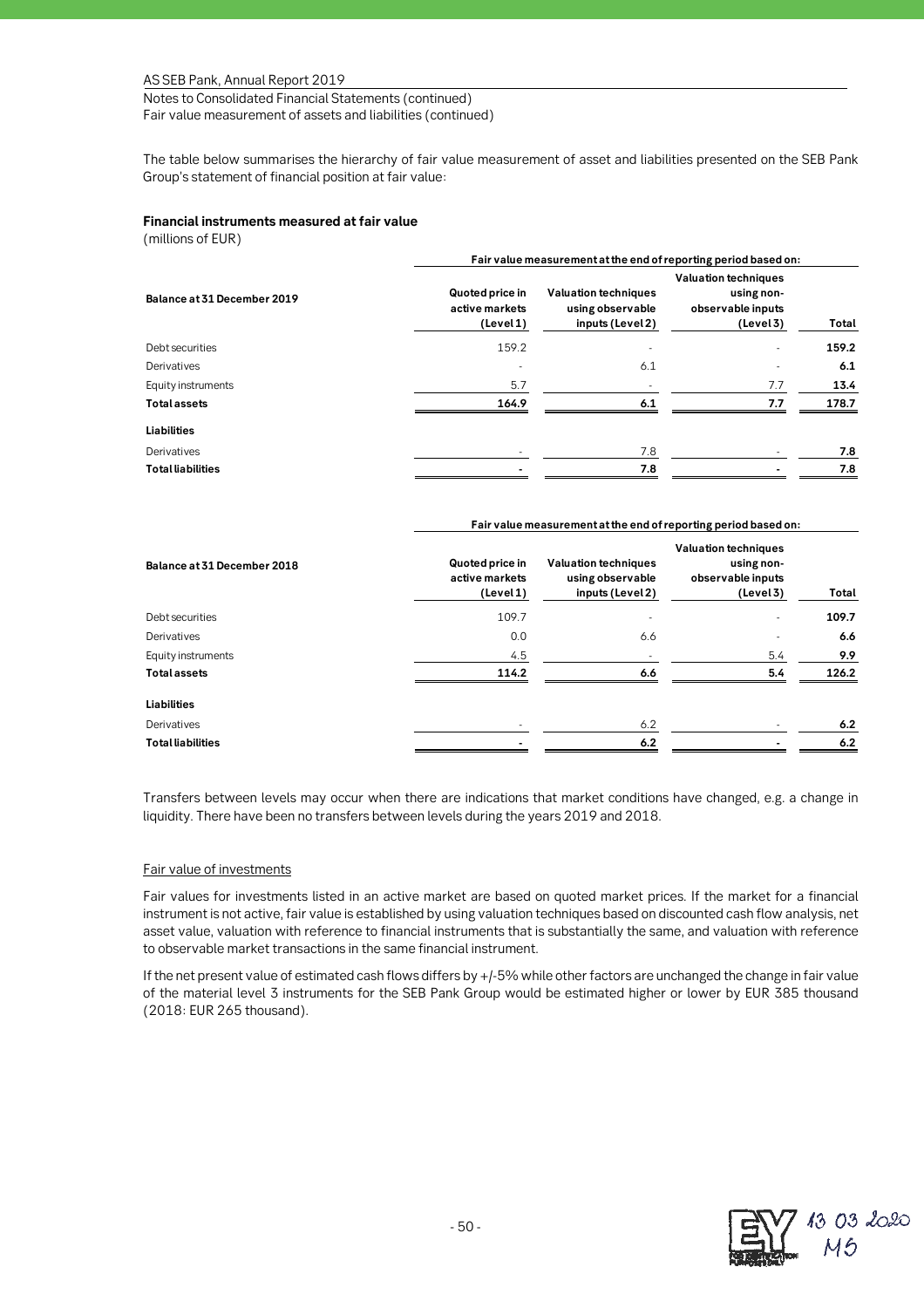Notes to Consolidated Financial Statements (continued) Fair value measurement of assets and liabilities (continued)

The table below represents the changes of the SEB Pank Group's Level 3 instruments for the year ended 31 December 2018 and 2019:

## **Reconciliation of Level 3 Items**

(millions of EUR)

|                                                 | <b>Equity instruments</b> |
|-------------------------------------------------|---------------------------|
| <b>Balance at 1 January 2018</b>                | 3.2                       |
| Gains (losses) in income statement - unrealised | 2.2                       |
| Balance at 31 December 2018                     | 5.4                       |
| Balance at 1 January 2019                       | 5.4                       |
| Gains (losses) in income statement - unrealised | 2.3                       |
| Balance at 31 December 2019                     | 7.7                       |

Unrealised gain on equity instruments recognized in the income statement is presented within 'Net financial income' line.

The table below summarizes the carrying amounts and fair values of those financial assets and liabilities presented on the SEB Pank Group's statement of financial position at amortized cost:

### **Financial instruments not measured at fair value**

| (millions of EUR)                                    | 31/12/2019        |                   | 31/12/2018        |                   |
|------------------------------------------------------|-------------------|-------------------|-------------------|-------------------|
|                                                      |                   |                   |                   |                   |
|                                                      | <b>Book value</b> | <b>Fair value</b> | <b>Book value</b> | <b>Fair value</b> |
| Assets                                               |                   |                   |                   |                   |
| Balances with central bank                           | 806.3             | 806.3             | 1,121.0           | 1,121.0           |
| Loans to credit institutions                         | 66.0              | 65.8              | 80.4              | 80.4              |
| Loans to the public                                  | 5,706.9           | 5,570.8           | 5,153.3           | 5,021.7           |
| Corporates                                           | 2,782.6           | 2,789.0           | 2,470.8           | 2,493.5           |
| Public sector                                        | 206.4             | 203.0             | 172.7             | 172.1             |
| Mortgage                                             | 2,367.8           | 2,230.5           | 2,181.4           | 2,029.0           |
| Other loans to Private individuals                   | 350.1             | 348.4             | 328.4             | 327.1             |
| Total financial assets valued at amortised cost      | 6,579.2           | 6,442.9           | 6,354.7           | 6,223.1           |
| <b>Liabilities</b>                                   |                   |                   |                   |                   |
| Deposits from central banks and credit institutions  | 1,212.3           | 1,205.7           | 1,022.0           | 1,020.7           |
| Deposits and borrowings from the public              | 4,446.1           | 4,448.0           | 4,399.9           | 4,392.0           |
| Demand deposits                                      | 4,014.8           | 4,014.8           | 3,971.7           | 3,971.7           |
| Term deposits                                        | 420.1             | 420.9             | 414.5             | 405.4             |
| Loan funds                                           | 11.2              | 12.2              | 13.7              | 14.9              |
| Total financial liabilities valued at amortised cost | 5,658.4           | 5,653.7           | 5,421.9           | 5,412.8           |

SEB Pank Group conducts assessment of fair value of financial assets and liabilities which are not presented in the Group's statement of financial position at their fair value. All financial instruments not measured at fair value are specified at Level 3 in hierarchy of valuation of fair value, because of using unobservable inputs.

When calculating fair value for floating interest rate loans and for fixed-interest rate lending, future cash flows are discounted based on the market interest curve, which has been adjusted for applicable margins of new lending. Fixedinterest rate deposits, floating interest rate and fixed-interest rate balances due to credit institutions, have been calculated similarly.

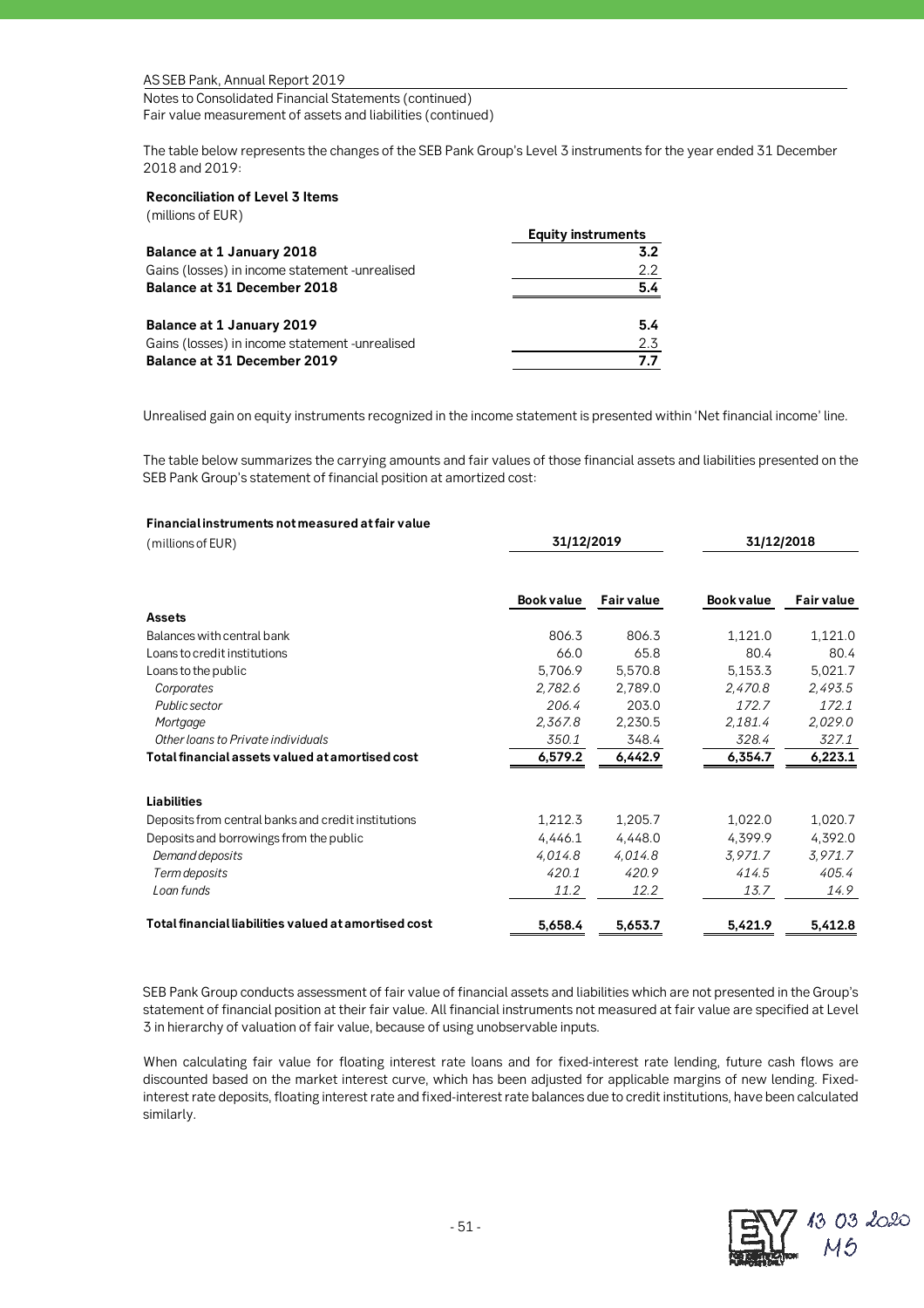Notes to Consolidated Financial Statements (continued)

Fair value measurement of assets and liabilities (continued)

## **Financial assets and liabilities by measurement categories**

(millions of EUR)

| Balance at 31 December 2019         | <b>Fair Value Through</b><br><b>Profit or Loss Held</b> | <b>Fair Value through</b><br><b>Profit or Loss</b> | <b>Amortised</b> |         |
|-------------------------------------|---------------------------------------------------------|----------------------------------------------------|------------------|---------|
|                                     | for Trading                                             | Mandatorily                                        | cost             | Total   |
| <b>Assets</b>                       |                                                         |                                                    |                  |         |
| Cash and balances with central bank |                                                         |                                                    | 844.1            | 844.1   |
| Loans to credit institutions        |                                                         |                                                    | 66.0             | 66      |
| Loans to the public                 |                                                         |                                                    | 5,706.9          | 5706.9  |
| Debt securities                     |                                                         | 159.2                                              |                  | 159.2   |
| Derivatives                         | 6.1                                                     |                                                    |                  | 6.1     |
| Equity instruments                  |                                                         | 13.4                                               |                  | 13.4    |
| Other financial assets              |                                                         |                                                    | 12.5             | 12.5    |
| Total financial assets              | 6.1                                                     | 172.6                                              | 6,629.5          | 6,808.2 |
| Other non-financial assets          |                                                         |                                                    |                  | 55.5    |
| Total assets                        | 6.1                                                     | 172.6                                              | 6,629.5          | 6,863.7 |
| <b>Liabilities</b>                  |                                                         |                                                    |                  |         |
| Due to credit institutions          |                                                         |                                                    | 1,212.3          | 1,212.3 |
| Due to customers                    |                                                         |                                                    | 4,446.1          | 4,446.1 |
| Derivatives                         | 7.8                                                     |                                                    |                  | 7.8     |
| Other financial liabilities         |                                                         |                                                    | 104.1            | 104.1   |
| <b>Total financial liabilities</b>  | 7.8                                                     | 0.0                                                | 5,762.5          | 5,770.3 |
| Other non-financial liabilities     |                                                         |                                                    |                  | 23.8    |
| Total equity                        |                                                         |                                                    |                  | 1069.6  |
| <b>Total liabilities</b>            | 7.8                                                     | 0.0                                                | 5,762.5          | 6,863.7 |

| Balance at 31 December 2018         | <b>Fair Value Through</b>  | <b>Fair Value through</b> |                  |         |
|-------------------------------------|----------------------------|---------------------------|------------------|---------|
|                                     | <b>Profit or Loss Held</b> | <b>Profit or Loss</b>     | <b>Amortised</b> |         |
|                                     | for Trading                | Mandatorily               | cost             | Total   |
| <b>Assets</b>                       |                            |                           |                  |         |
| Cash and balances with central bank |                            |                           | 1156.9           | 1156.9  |
| Loans to credit institutions        |                            |                           | 80.4             | 80.4    |
| Loans to the public                 |                            |                           | 5153.3           | 5153.3  |
| Debt securities                     |                            | 109.7                     |                  | 109.7   |
| Derivatives                         | 6.6                        |                           |                  | 6.6     |
| Equity instruments                  |                            | 9.9                       |                  | 9.9     |
| Other financial assets              |                            |                           | 13.7             | 13.7    |
| <b>Total financial assets</b>       | 6.6                        | 119.6                     | 6,404.3          | 6,530.5 |
| Other non-financial assets          |                            |                           |                  | 27.7    |
| <b>Total assets</b>                 | 6.6                        | 119.6                     | 6,404.3          | 6,558.2 |
| <b>Liabilities</b>                  |                            |                           |                  |         |
| Due to credit institutions          |                            |                           | 1,022.0          | 1,022.0 |
| Due to customers                    |                            |                           | 4,399.9          | 4,399.9 |
| Derivatives                         | 6.2                        |                           |                  | 6.2     |
| Other financial liabilities         |                            |                           | 66.0             | 66.0    |
| <b>Total financial liabilities</b>  | 6.2                        | 0.0                       | 5,487.9          | 5,494.1 |
| Other non-financial liabilities     |                            |                           |                  | 30.5    |
| Total equity                        |                            |                           |                  | 1033.6  |
| <b>Total liabilities</b>            | 6.2                        | 0.0                       | 5,487.9          | 6,558.2 |

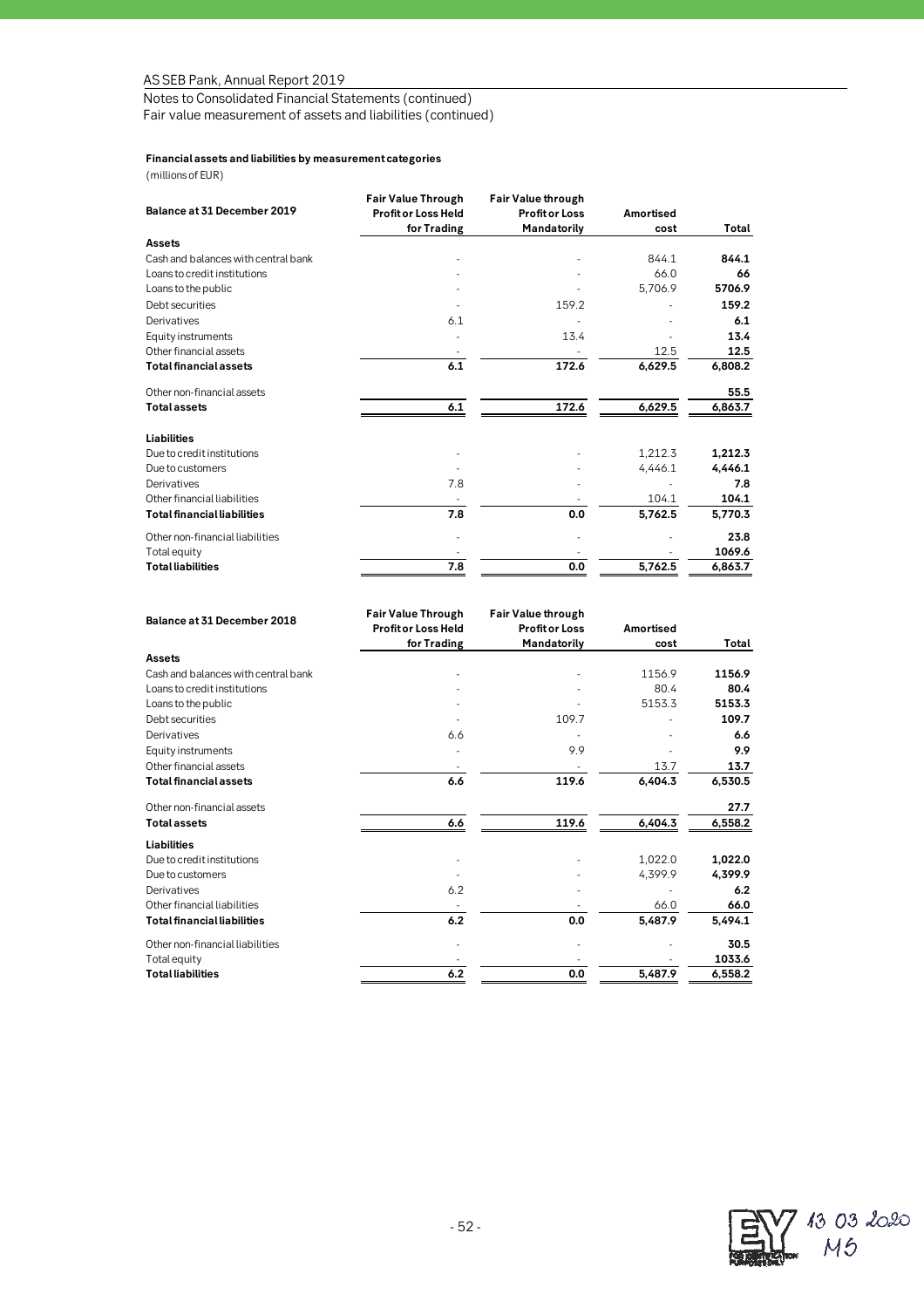## **Notes 4 - 37 to Consolidated Financial Statements**

(millions of EUR)

| Interestincome<br>4.                  |        |        |
|---------------------------------------|--------|--------|
|                                       | 2019   | 2018   |
| Loans and deposits                    | 99.2   | 88.6   |
| Leasing                               | 17.3   | 15.7   |
| Deposits with other banks             | 2.3    | 2.0    |
| Debt securities                       | 2.4    | 1.7    |
| Other                                 | 0.6    | 0.8    |
| Total                                 | 121.8  | 108.8  |
| Interestexpenses<br>5.                |        |        |
|                                       | 2019   | 2018   |
| Regulatory fees                       | $-3.4$ | $-3.9$ |
| Interest expenses on financial assets | $-2.8$ | $-2.9$ |
| Credit institutions                   | $-1.0$ | $-1.1$ |
| Time and other saving deposits        | $-1.7$ | $-0.9$ |
| Demand deposits                       | $-0.3$ | $-0.3$ |
| Other                                 | $-0.2$ | 0.0    |
| Total                                 | $-9.4$ | $-9.1$ |
| Fee and commission income<br>6.       |        |        |
|                                       | 2019   | 2018   |
| Payment cards related commissions     | 28.8   | 28.2   |
| Securities market services*           | 11.5   | 11.2   |
| <b>Transaction fees</b>               | 5.5    | 5.0    |
| Credit contracts                      | 4.0    | 4.3    |
| Insurance brokerage fees              | 5.6    | 5.0    |
| Other settlement fees                 | 2.4    | 2.1    |
| Income from lending agreements        | 3.1    | 2.9    |
| Income from electronic channels       | 3.3    | 2.9    |
| Cash handling fees                    | 0.4    | 0.5    |
| Other                                 | 5.3    | 5.5    |
| Total                                 | 69.9   | 67.6   |

\* Securities market services includes asset management fees of investment funds and securties portfolios, custody services, advisory fees and other with securities transactions related fees.

## **7. Fee and commission expenses**

|                                               | 2019    | 2018    |
|-----------------------------------------------|---------|---------|
| Credit and payment cards                      | $-10.4$ | $-11.5$ |
| Securities market                             | $-3.0$  | $-3.0$  |
| Cash collecting fees                          | $-1.6$  | $-1.2$  |
| Transaction fees                              | $-1.4$  | $-1.1$  |
| Expenses to leasing agreements (full service) | $-0.7$  | $-0.7$  |
| Expenses of electronic channels               | $-0.5$  | $-0.4$  |
| Other                                         | $-1.6$  | $-1.2$  |
| Total                                         | $-19.2$ | $-19.1$ |
|                                               |         |         |

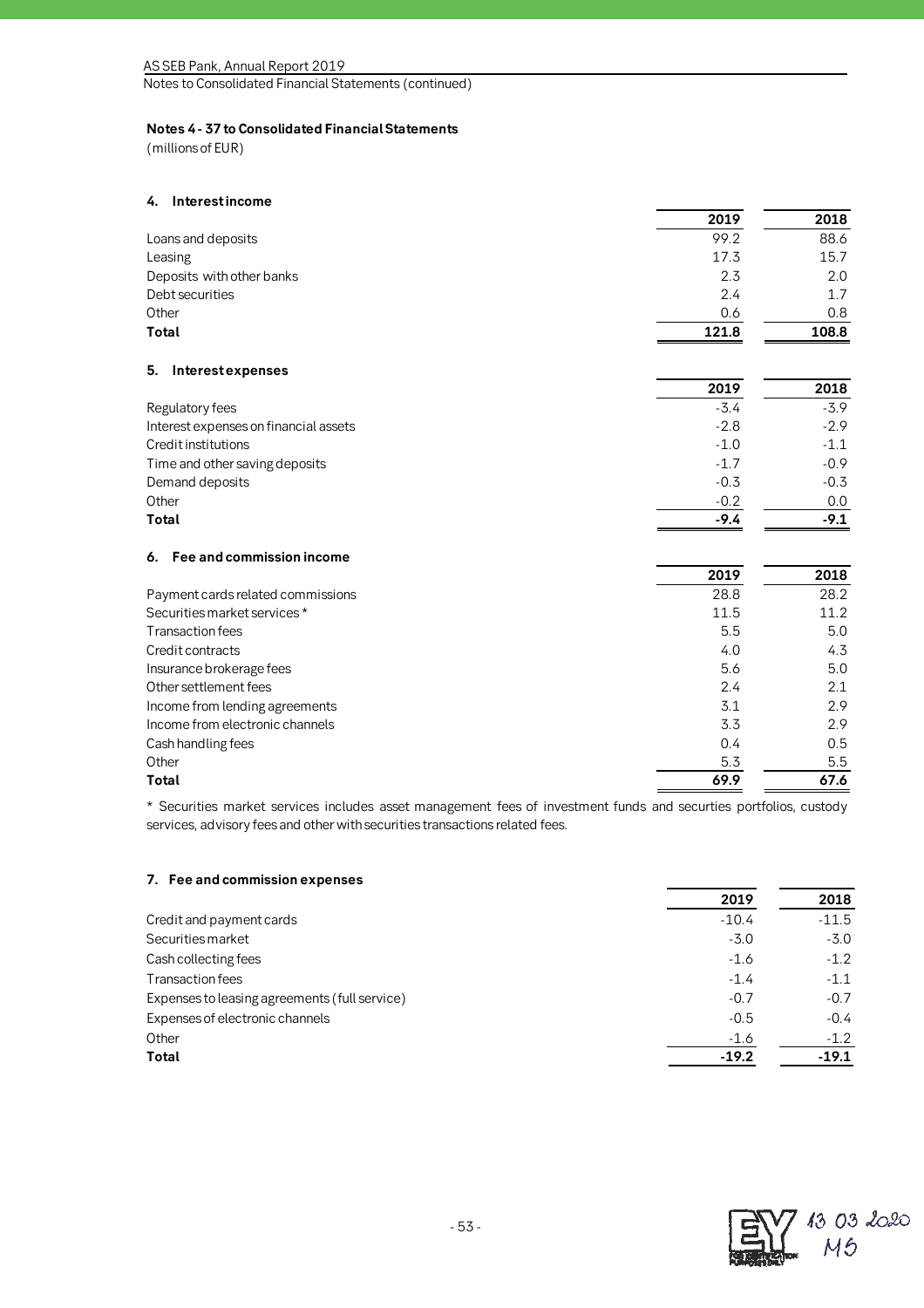## **8. Net financial income**

|                                             | 2019    | 2018    |
|---------------------------------------------|---------|---------|
| Gain (loss) from trading securities         | 0.2     | 0.1     |
| Derivatives                                 | $-0.6$  | 0.5     |
| Net income from foreign exchange            | 5.8     | 5.2     |
| Total                                       | 5.4     | 5.8     |
| 9. Other operating income                   |         |         |
|                                             | 2019    | 2018    |
| Rental income                               | 0.1     | 0.3     |
| Penalties                                   | 0.0     | 0.1     |
| Other income                                | 0.3     | 0.3     |
| Total                                       | 0.4     | 0.7     |
| 10. Personnel expenses                      |         |         |
|                                             | 2019    | 2018    |
| Personnel expenses*                         | $-30.6$ | $-28.9$ |
| Social security expenses**                  | $-9.7$  | $-9.2$  |
| Other personnel expenses (hiring, training) | $-1.7$  | $-1.6$  |
| Total                                       | $-42.0$ | $-39.7$ |

\* Costs related to the Long Term Incentive programmes are booked under personnel expenses in total amount 0.6 million euros in 2019 (0.7 million euros in 2018). These programmes are the Share Deferral Programme (SDP) and the Restricted Share Programme (RSP) (Note 1.19).

\*\* Social security tax payments include contribution to state pension funds. The Group has no legal or constructive obligation to make pension or similar payments beyond social security tax.

Related parties personnel expenses are presented in Note 35.

## **11. Other expenses**

| 2019    | 2018    |
|---------|---------|
| $-0.4$  | $-4.7$  |
| $-3.3$  | $-3.2$  |
| $-2.2$  | $-2.1$  |
| $-1.7$  | $-1.7$  |
| $-1.1$  | $-1.5$  |
| $-0.7$  | $-0.6$  |
| $-1.1$  | $-0.5$  |
| $-10.5$ | $-14.3$ |
|         |         |

\*Due to implementation of IFRS 16 the amounts are decreased and shown under right-of-use assets

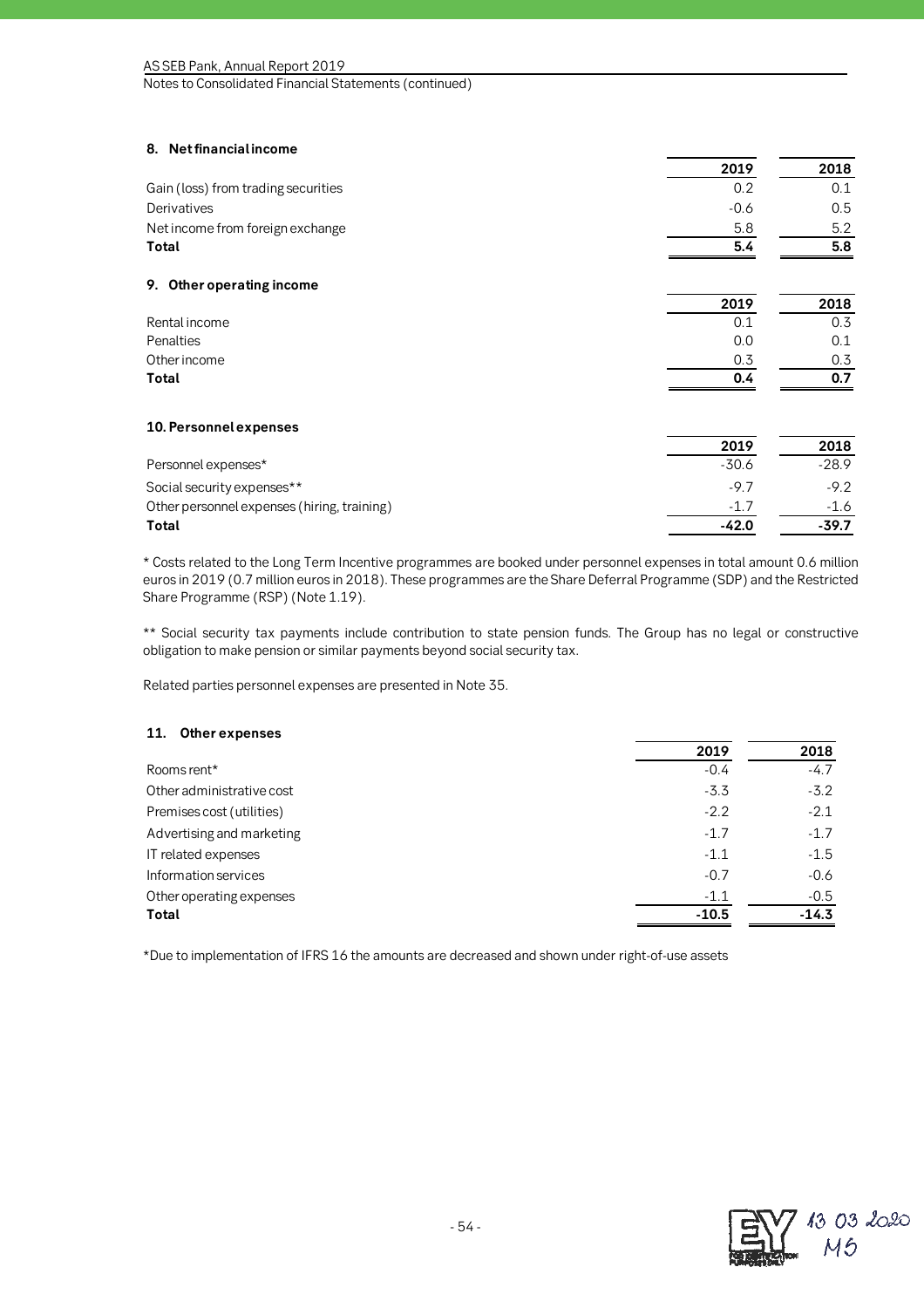| 12. Net expected credit losses         |        |               |
|----------------------------------------|--------|---------------|
|                                        | 2019   | 2018          |
| Impairment gains or losses - Stage 1   | 0.2    | $-0.4$        |
| Impairment gains or losses - Stage 2   | 2.6    | $-1.1$        |
| Impairment gains or losses - Stage 3   | 0.7    | $-0.4$        |
| Impairment gains or losses (IFRS9)     | 3.5    | $-1.9$        |
| Write-offs and recoveries              |        |               |
| Total write-offs                       | $-1.4$ | $-0.6$        |
| Reversals of allowances for write-offs | 0.7    | $0.4^{\circ}$ |
| Write-offs not previously provided for | $-0.7$ | $-0.2$        |
| Recovered from previous write-offs     | 1.0    | 1.2           |
| Net write-offs                         | 0.3    | 1.0           |
| Net expected credit losses             | 3.8    | $-0.9$        |
| Net ECL level                          | 0.06%  | $-0.02%$      |

#### **13. Income tax expense**

|                                                               | 2019   | 2018 |
|---------------------------------------------------------------|--------|------|
| Income tax on dividend distribution AS SEB Pank               | 6.2    | 17.5 |
| Netting with previous years advanced tax payments AS SEB Pank | $-6.2$ |      |
| Advanced tax payments cost AS SEB Pank                        | 13.5   | 9.1  |
| Income tax on dividend distribution AS SEB Liising            | 1.6    | 7.5  |
| Income tax on dividend distribution AS SEB Varahaldus         | 2.0    |      |
| Total                                                         | 17.1   | 34.1 |

Current income tax liabilities as of 31December 2019 is in amount of 6.9 million euros (as of 31 December 2018 10.5 million euros).

#### **14. Cash and balances with central bank**

|                                       | 31/12/2019 | 31/12/2018 |
|---------------------------------------|------------|------------|
| Cash                                  | 37.8       | 35.9       |
| Demand deposits                       | 806.3      | 1.121.0    |
| incl. - mandatory reserve requirement | 53.2       | 44.3       |
| -demand deposits, cash equivalents    | 753.1      | 1.076.7    |
| Total                                 | 844.1      | 1.156.9    |

Mandatory reserve deposits are available for use by the Group's day-to-day business. Mandatory reserve bears interest at 0 % and the non-mandatory part of reserve (demand deposits) -0.5%. In 2019 the Group interest expenses were in amount of -2,097.4 thousand euros (In 2018 expenses were in amount of -0.9 thousand euros).

## **15. Loans to credit institutions**

|                 | 31/12/2019 | 31/12/2018 |
|-----------------|------------|------------|
| Demand deposits | 58.9       | 38.2       |
| Time deposits   | 0.0        | 37.2       |
| Other           | 7.1        | 5.0        |
| Total           | 66.0       | 80.4       |

All due from credit institutions belongs to the risk class 10 or better.

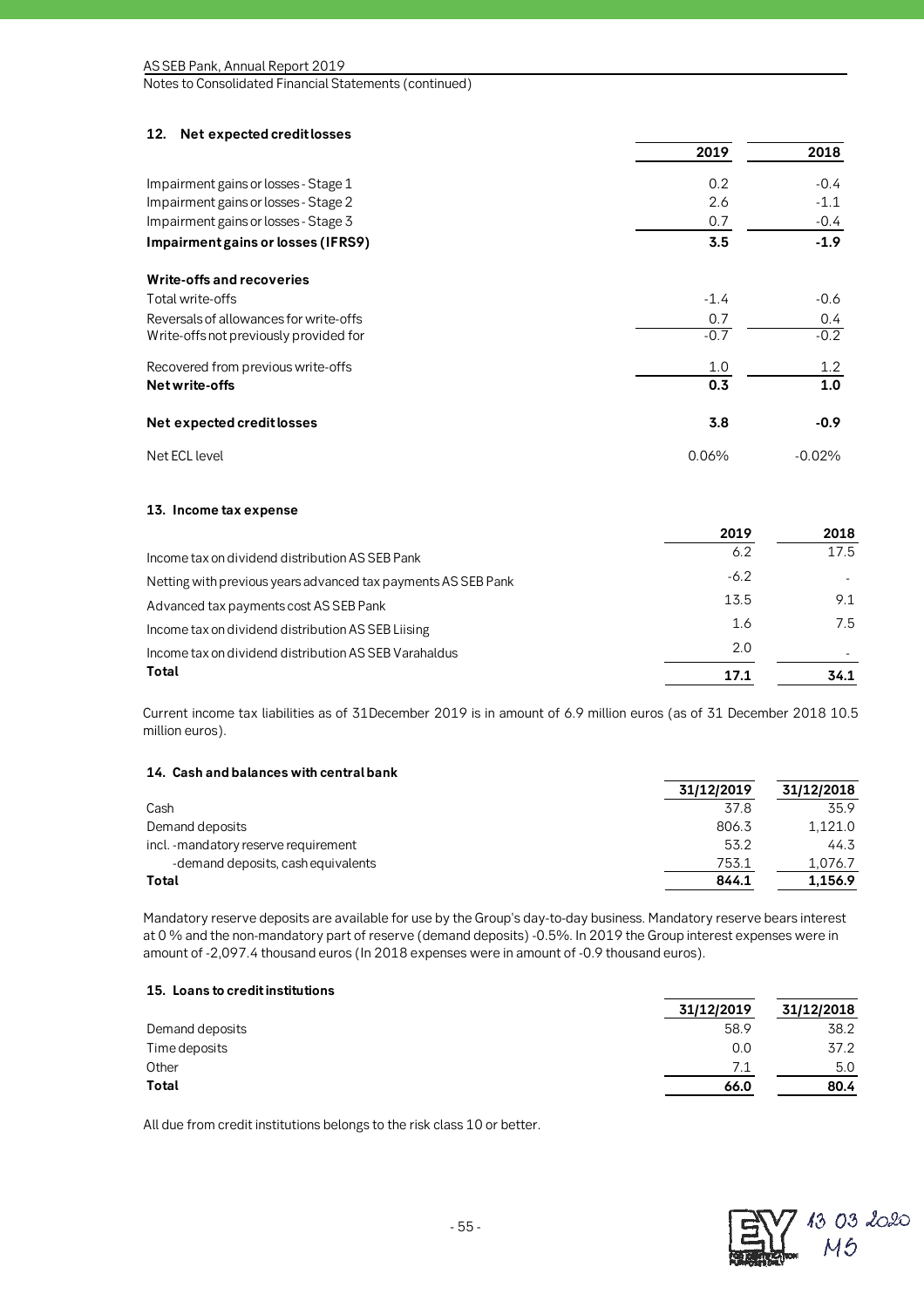## **16. Loans to the public and credit institutions**

|                                    | 31/12/2019 | 31/12/2018 |
|------------------------------------|------------|------------|
| Credit institutions (Note 15)      | 66.0       | 80.4       |
| Corporates                         | 2,782.6    | 2,470.8    |
| Public sector                      | 206.4      | 172.7      |
| Mortgage loans                     | 2,367.8    | 2,181.4    |
| Other loans to Private individuals | 350.1      | 328.4      |
| Total                              | 5,772.9    | 5,233.7    |
| Loans by remaining maturity        |            |            |
|                                    | 31/12/2019 | 31/12/2018 |
| more than 12 months                | 4.599.1    | 4.093.2    |
| less than 12 months                | 1,173.8    | 1,140.5    |
| Total                              | 5,772.9    | 5,233.7    |

Loan portfolio by economic sector presented in Note 2 "Risk policy and management", on page 40 Due from customers by maturity is presented by interest fixation period in Note 2 on page 46.

| <b>Finance lease receivables</b>           |            |            |
|--------------------------------------------|------------|------------|
|                                            | 31/12/2019 | 31/12/2018 |
| Undiscounted lease payments                |            |            |
| up to 1 year                               | 224.5      | 203.7      |
| $1 - 5$ years                              | 531.5      | 476.7      |
| over 5 years                               | 13.6       | 14.2       |
|                                            | 769.6      | 694.6      |
| Less: unearned finance income              | $-33.6$    | $-25.5$    |
| Present value of lease payments receivable |            |            |
| up to 1 year                               | 211.8      | 193.7      |
| $1 - 5$ years                              | 510.9      | 461.3      |
| over 5 years                               | 13.2       | 14.1       |
|                                            | 735.9      | 669.1      |
| Less: impairment loss allowance            | $-1.5$     | $-1.2$     |
| Net investment in the lease                | 734.4      | 667.9      |

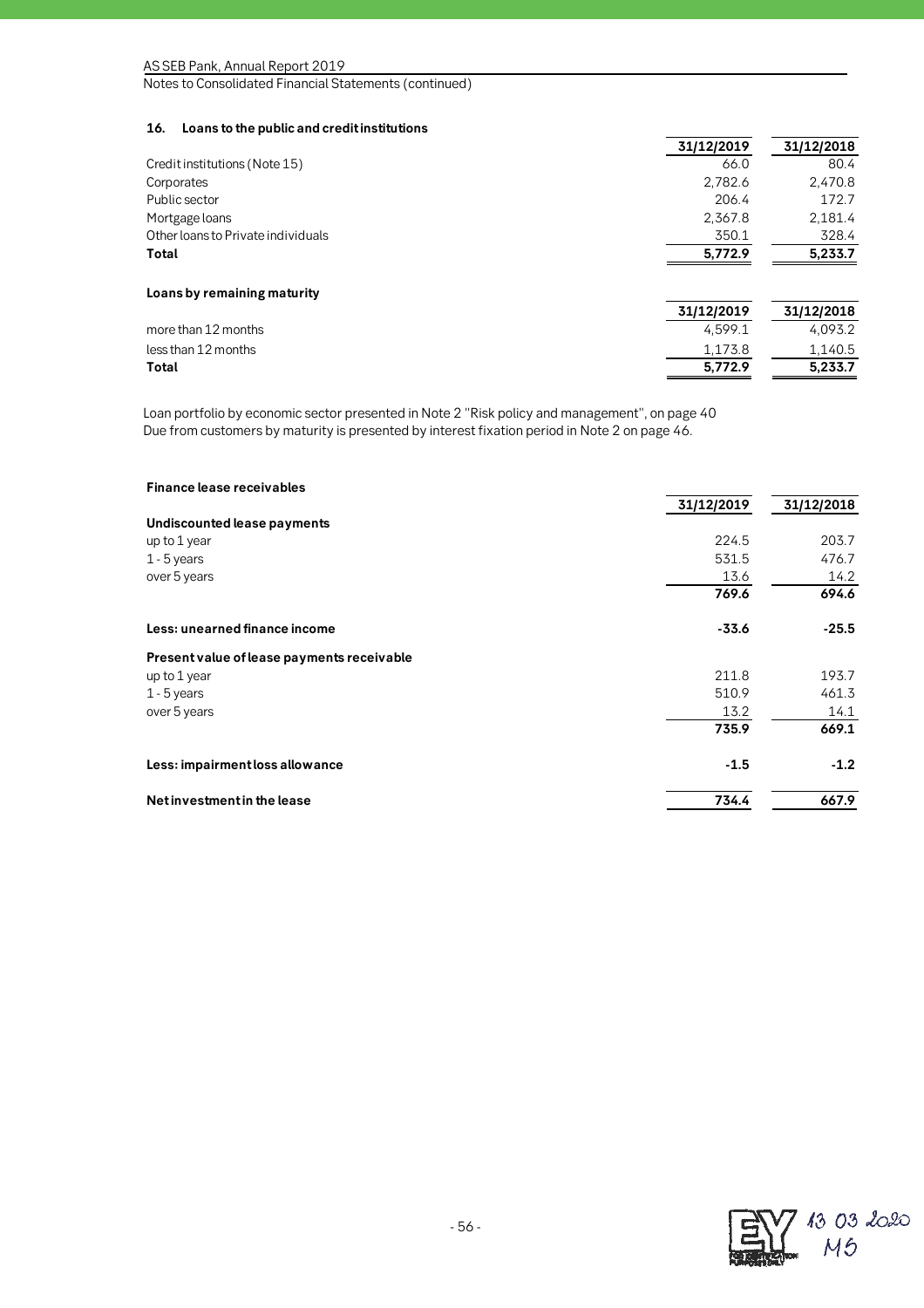Notes to Consolidated Financial Statements (continued)

Note 16 Loans to the public and credit institutions (continued)

## **Exposure and expected credit loss (ECL) allowances by stage and loan category**

The table shows gross carrying amounts for exposures on balance measured at amortised cost and nominal amounts for exposures off-balance divided by stage as a mean to put ECL allowances in context to total exposure. For trade receivables a simplified approach based on past-due information is used to calculate loss allowances.

|                                                           |                                     |        | Gross carrying amounts/ Nominal                                        |         |                                     |                       |                                                                        |         |                                     |                              |                                                                        |               |  |
|-----------------------------------------------------------|-------------------------------------|--------|------------------------------------------------------------------------|---------|-------------------------------------|-----------------------|------------------------------------------------------------------------|---------|-------------------------------------|------------------------------|------------------------------------------------------------------------|---------------|--|
|                                                           |                                     |        | amounts                                                                |         |                                     | <b>ECL</b> allowances |                                                                        |         |                                     | Carrying amounts/Net amounts |                                                                        |               |  |
| Balance at 31 December 2019                               | Stage 1<br>$(12 -$<br>month<br>ECL) | ECL)   | Stage 3<br>(credit<br>Stage 2 impaired<br>(lifetime / lifetime<br>ECL) | Total   | Stage 1<br>$(12 -$<br>month<br>ECL) | ECL)                  | Stage 3<br>(credit<br>Stage 2 impaired<br>(lifetime / lifetime<br>ECL) | Total   | Stage 1<br>$(12 -$<br>month<br>ECL) | ECL)                         | Stage 3<br>(credit<br>Stage 2 impaired<br>(lifetime / lifetime<br>ECL) | Total         |  |
| Loans                                                     |                                     |        |                                                                        |         |                                     |                       |                                                                        |         |                                     |                              |                                                                        |               |  |
| Credit institutions                                       | 65.9                                | 0.1    | $\sim$                                                                 | 66.0    | 0.0                                 | 0.0                   | $\sim$                                                                 | 0.0     | 65.9                                | 0.1                          |                                                                        | 66.0          |  |
| Corporates                                                | 2,625.9                             | 144.0  | 23.2                                                                   | 2.793.1 | $-0.9$                              | $-0.8$                | $-8.8$                                                                 | $-10.5$ | 2.625.0                             | 143.1                        | 14.5                                                                   | 2.782.6       |  |
| Public sector                                             | 206.3                               | 0.1    | 0.0                                                                    | 206.4   | 0.0                                 | 0.0                   | 0.0                                                                    | 0.0     | 206.3                               | 0.1                          | 0.0                                                                    | 206.4         |  |
| Mortgage loans                                            | 2,221.8                             | 130.8  | 23.4                                                                   | 2,376.0 | $-0.2$                              | $-0.4$                | $-7.6$                                                                 | $-8.2$  | 2,221.7                             | 130.4                        | 15.7                                                                   | 2,367.8       |  |
| Other loans to Private individuals                        | 304.9                               | 45.3   | 1.1                                                                    | 351.3   | $-0.5$                              | $-0.3$                | $-0.4$                                                                 | $-1.2$  | 304.4                               | 45.0                         | 0.7                                                                    | 350.1         |  |
| Total                                                     | 5,424.8                             | 320.3  | 47.7                                                                   | 5,792.8 | $-1.6$                              | $-1.5$                | $-16.8$                                                                | $-19.9$ | 5,423.2                             | 318.8                        |                                                                        | 30.9 5,772.9  |  |
| Financial guarantees and Loan commitments                 |                                     |        |                                                                        |         |                                     |                       |                                                                        |         |                                     |                              |                                                                        |               |  |
| Credit institutions                                       | 41.4                                | 0.0    | L.                                                                     | 41.4    | 0.0                                 | 0.0                   |                                                                        | 0.0     | 41.4                                | 0.0                          |                                                                        | 41.4          |  |
| Corporates                                                | 741.9                               | 26.7   | 0.2                                                                    | 768.8   | $-0.2$                              | $-0.1$                | 0.0                                                                    | -0.3    | 741.7                               | 26.7                         | 0.2                                                                    | 768.5         |  |
| Public sector                                             | 66.3                                | $\sim$ | 0.0                                                                    | 66.3    | 0.0                                 | $\sim$                | 0.0                                                                    | 0.0     | 66.3                                | $\sim$                       | 0.0                                                                    | 66.3          |  |
| Mortgage loans                                            | 66.3                                | 0.0    | 0.0                                                                    | 66.3    | 0.0                                 | 0.0                   | 0.0                                                                    | 0.0     | 66.3                                | 0.0                          | 0.0                                                                    | 66.3          |  |
| Other loans to Private individuals                        | 21.0                                | 36.5   | 0.0                                                                    | 57.5    | 0.0                                 | 0.0                   | 0.0                                                                    | 0.0     | 21.0                                | 36.5                         | 0.0                                                                    | 57.5          |  |
| Total                                                     | 936.9                               | 63.2   | 0.2                                                                    | 1,000.3 | $-0.2$                              | $-0.1$                | 0.0                                                                    | $-0.3$  | 936.7                               | 63.1                         |                                                                        | $0.2$ 1,000.0 |  |
| Total Loans and Financial guarantees and Loan commitments |                                     |        |                                                                        |         |                                     |                       |                                                                        |         |                                     |                              |                                                                        |               |  |
| Credit institutions                                       | 107.3                               | 0.1    | ÷,                                                                     | 107.4   | 0.0                                 | 0.0                   |                                                                        | 0.0     | 107.3                               | 0.1                          |                                                                        | 107.4         |  |
| Corporates                                                | 3.367.8                             | 170.7  | 23.4                                                                   | 3,561.9 | $-1.1$                              | $-0.9$                | $-8.8$                                                                 | $-10.8$ | 3.366.7                             | 169.8                        | 14.7                                                                   | 3,551.1       |  |
| Public sector                                             | 272.6                               | 0.1    | 0.0                                                                    | 272.7   | 0.0                                 | 0.0                   | 0.0                                                                    | 0.0     | 272.6                               | 0.1                          | 0.0                                                                    | 272.7         |  |
| Mortgage loans                                            | 2,288.1                             | 130.8  | 23.4                                                                   | 2,442.3 | $-0.2$                              | $-0.4$                | $-7.6$                                                                 | $-8.2$  | 2,288.0                             | 130.4                        | 15.7                                                                   | 2,434.1       |  |
| Other loans to Private individuals                        | 325.9                               | 81.8   | 1.1                                                                    | 408.8   | $-0.5$                              | $-0.3$                | $-0.4$                                                                 | $-1.2$  | 325.4                               | 81.5                         | 0.7                                                                    | 407.6         |  |
| Total                                                     | 6,361.7                             | 383.5  | 47.9                                                                   | 6,793.1 | $-1.8$                              | $-1.6$                | $-16.8$                                                                | $-20.2$ | 6,359.9                             | 381.9                        |                                                                        | 31.1 6,772.9  |  |
| ECL coverage ratio                                        |                                     |        |                                                                        |         | 0.03%                               | 0.42%                 | 35.07%                                                                 | 0.30%   |                                     |                              |                                                                        |               |  |
| Share of total ECL allowances                             |                                     |        |                                                                        |         | 7.38%                               | 6.56%                 | 68.85%                                                                 |         |                                     |                              |                                                                        |               |  |
| Stage 3 loans / Total loans - gross                       | 0.82%                               |        |                                                                        |         |                                     |                       |                                                                        |         |                                     |                              |                                                                        |               |  |

Stage 3 loans / Total loans - net 0.54%

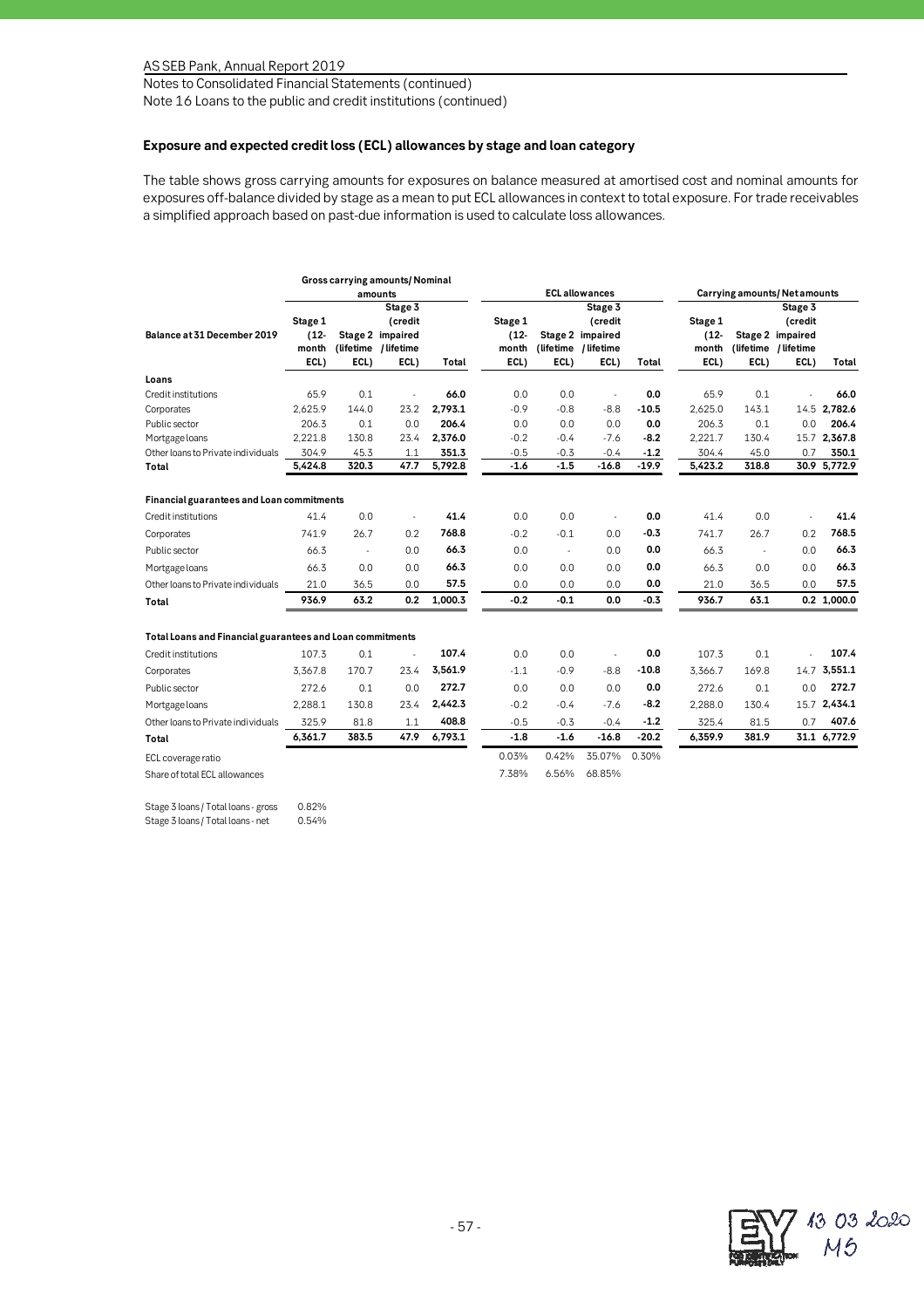Notes to Consolidated Financial Statements (continued)

Note 16 Loans to the public and credit institutions (continued)

|                                                           |                                     |        | Gross carrying amounts/ Nominal                                        |         |                                     |        |                                                                        |         |                                     |                              |                                                                        |               |
|-----------------------------------------------------------|-------------------------------------|--------|------------------------------------------------------------------------|---------|-------------------------------------|--------|------------------------------------------------------------------------|---------|-------------------------------------|------------------------------|------------------------------------------------------------------------|---------------|
|                                                           |                                     |        | amounts                                                                |         |                                     |        | <b>ECL</b> allowances                                                  |         |                                     | Carrying amounts/Net amounts |                                                                        |               |
| Balance at 31 December 2018                               | Stage 1<br>$(12 -$<br>month<br>ECL) | ECL)   | Stage 3<br>(credit<br>Stage 2 impaired<br>(lifetime / lifetime<br>ECL) | Total   | Stage 1<br>$(12 -$<br>month<br>ECL) | ECL)   | Stage 3<br>(credit<br>Stage 2 impaired<br>(lifetime / lifetime<br>ECL) | Total   | Stage 1<br>$(12 -$<br>month<br>ECL) | ECL)                         | Stage 3<br>(credit<br>Stage 2 impaired<br>(lifetime / lifetime<br>ECL) | Total         |
| Loans                                                     |                                     |        |                                                                        |         |                                     |        |                                                                        |         |                                     |                              |                                                                        |               |
| Credit institutions                                       | 80.4                                | 0.0    | ÷.                                                                     | 80.4    | 0.0                                 | 0.0    |                                                                        | 0.0     | 80.4                                | 0.0                          |                                                                        | 80.4          |
| Corporates                                                | 2,261.0                             | 198.7  | 23.5                                                                   | 2,483.2 | $-1.2$                              | $-3.3$ | $-7.9$                                                                 | $-12.4$ | 2,259.8                             | 195.4                        |                                                                        | 15.6 2,470.8  |
| Public sector                                             | 172.6                               | 0.1    | 0.0                                                                    | 172.7   | 0.0                                 | 0.0    | 0.0                                                                    | 0.0     | 172.6                               | 0.1                          | 0.0                                                                    | 172.7         |
| Mortgage loans                                            | 2,018.3                             | 143.9  | 29.3                                                                   | 2,191.5 | $-0.2$                              | $-0.4$ | $-9.5$                                                                 | $-10.1$ | 2,018.1                             | 143.5                        |                                                                        | 19.8 2,181.4  |
| Other loans to Private individuals                        | 271.4                               | 56.6   | 1.9                                                                    | 329.9   | $-0.4$                              | $-0.4$ | $-0.7$                                                                 | $-1.5$  | 271.0                               | 56.2                         | 1.2                                                                    | 328.4         |
| Total                                                     | 4.803.7                             | 399.3  | 54.7                                                                   | 5,257.7 | $-1.8$                              | $-4.1$ | $-18.1$                                                                | $-24.0$ | 4,801.9                             | 395.2                        |                                                                        | 36.6 5,233.7  |
| Financial guarantees and Loan commitments                 |                                     |        |                                                                        |         |                                     |        |                                                                        |         |                                     |                              |                                                                        |               |
| Credit institutions                                       | 60.9                                | 0.0    |                                                                        | 60.9    | 0.0                                 | 0.0    |                                                                        | 0.0     | 60.9                                | 0.0                          |                                                                        | 60.9          |
| Corporates                                                | 943.0                               | 48.4   | 0.6                                                                    | 992.0   | $-0.1$                              | $-0.1$ | $-0.1$                                                                 | $-0.3$  | 942.9                               | 48.3                         | 0.5                                                                    | 991.7         |
| Public sector                                             | 46.8                                | $\sim$ | 0.0                                                                    | 46.8    | 0.0                                 | $\sim$ | 0.0                                                                    | 0.0     | 46.8                                | $\sim$                       | 0.0                                                                    | 46.8          |
| Mortgage loans                                            | 54.8                                | 0.1    | 0.1                                                                    | 55.0    | $-0.1$                              | 0.0    | 0.0                                                                    | $-0.1$  | 54.7                                | 0.1                          | 0.1                                                                    | 54.9          |
| Other loans to Private individuals                        | 20.6                                | 37.9   | 0.0                                                                    | 58.5    | 0.0                                 | 0.0    | 0.0                                                                    | 0.0     | 20.6                                | 37.9                         | 0.0                                                                    | 58.5          |
| Total                                                     | 1,126.1                             | 86.4   | 0.7                                                                    | 1,213.2 | $-0.2$                              | $-0.1$ | $-0.1$                                                                 | $-0.4$  | 1,125.9                             | 86.3                         |                                                                        | $0.6$ 1,212.8 |
| Total Loans and Financial guarantees and Loan commitments |                                     |        |                                                                        |         |                                     |        |                                                                        |         |                                     |                              |                                                                        |               |
| Credit institutions                                       | 141.3                               | 0.0    |                                                                        | 141.3   | 0.0                                 | 0.0    |                                                                        | 0.0     | 141.3                               | 0.0                          |                                                                        | 141.3         |
| Corporates                                                | 3,204.0                             | 247.1  | 24.1                                                                   | 3.475.2 | $-1.3$                              | $-3.4$ | $-8.0$                                                                 | $-12.7$ | 3,202.7                             | 243.7                        | 16.1                                                                   | 3.462.5       |
| Public sector                                             | 219.4                               | 0.1    | 0.0                                                                    | 219.5   | 0.0                                 | 0.0    | 0.0                                                                    | 0.0     | 219.4                               | 0.1                          | 0.0                                                                    | 219.5         |
| Mortgage loans                                            | 2,073.1                             | 144.0  | 29.4                                                                   | 2,246.5 | $-0.3$                              | $-0.4$ | $-9.5$                                                                 | $-10.2$ | 2,072.8                             | 143.6                        | 19.9                                                                   | 2.236.3       |
| Other loans to Private individuals                        | 292.0                               | 94.5   | 1.9                                                                    | 388.4   | $-0.4$                              | $-0.4$ | $-0.7$                                                                 | $-1.5$  | 291.6                               | 94.1                         | 1.2                                                                    | 386.9         |
| Total                                                     | 5.929.8                             | 485.7  | 55.4                                                                   | 6,470.9 | $-2.0$                              | $-4.2$ | $-18.2$                                                                | $-24.4$ | 5,927.8                             | 481.5                        |                                                                        | 37.2 6,446.5  |
| ECL coverage ratio                                        |                                     |        |                                                                        |         | 0.03%                               | 0.86%  | 32.85%                                                                 | 0.38%   |                                     |                              |                                                                        |               |
| Share of total ECL allowances                             |                                     |        |                                                                        |         | 8.20%                               | 17.21% | 74.59%                                                                 |         |                                     |                              |                                                                        |               |

Stage 3 loans / Total loans - gross 1.04% Stage 3 loans / Total loans - net 0.70%

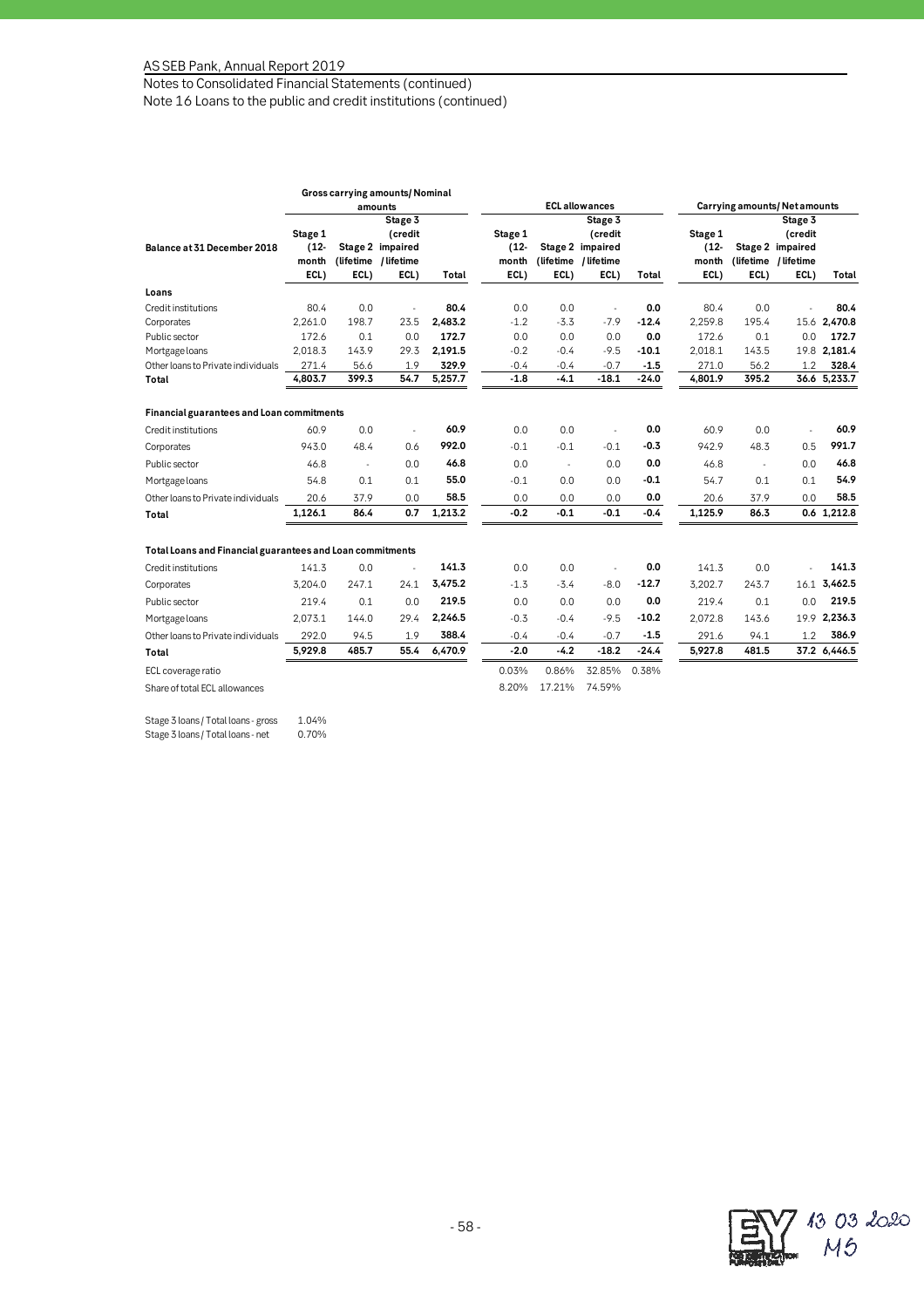Notes to Consolidated Financial Statements (continued) Note 16 Loans to the public and credit institutions (continued)

## **Reconciliation of expected credit loss (ECL) allowances**

Reconciliation of movements of allowance accounts for on balance exposures (Loans and Debt securities measured at amortised cost) and off balance exposures (Financial guarantees and Loan commitments).

| Balance at 31 December 2019                | Stage 3 (credit            |                           |                           |            |  |  |  |
|--------------------------------------------|----------------------------|---------------------------|---------------------------|------------|--|--|--|
|                                            | Stage 1 (12-<br>month ECL) | Stage 2 (lifetime<br>ECL) | impaired/lifetime<br>ECL) | Total      |  |  |  |
| <b>Creditinstitutions</b>                  |                            |                           |                           |            |  |  |  |
| ECL allowance as of 1 January 2019         |                            |                           |                           |            |  |  |  |
| New and derecognised financial assets, net | 0.0<br>0.0                 | 0.0<br>0.0                |                           | 0.0<br>0.0 |  |  |  |
| Changes due to change in credit risk       | 0.0                        | 0.0                       |                           | 0.0        |  |  |  |
| Changes due to modifications               |                            |                           |                           |            |  |  |  |
| Changes due to methodology change          |                            |                           |                           |            |  |  |  |
| Exchange rate differences                  | $\overline{a}$             |                           |                           |            |  |  |  |
| Total                                      | 0.0                        | 0.0                       |                           | 0.0        |  |  |  |
| Corporates                                 |                            |                           |                           |            |  |  |  |
| ECL allowance as of 1 January 2019         | 1.2                        | 3.3                       | 7.9                       | 12.4       |  |  |  |
| New and derecognised financial assets, net |                            |                           |                           |            |  |  |  |
| Changes due to change in credit risk       | 0.1                        | $-0.6$                    | $-1.5$                    | $-2.0$     |  |  |  |
|                                            | $-0.2$                     | $-1.2$                    | 2.5                       | 1.1        |  |  |  |
| Changes due to modifications               | $\overline{a}$             | 0.0                       | 0.0                       |            |  |  |  |
| Changes due to methodology change          | $-0.2$                     | $-0.7$                    | $-0.1$                    | $-1.0$     |  |  |  |
| Total                                      | 0.9                        | 0.8                       | 8.8                       | 10.5       |  |  |  |
| <b>Public sector</b>                       |                            |                           |                           |            |  |  |  |
| ECL allowance as of 1 January 2019         | 0.0                        | 0.0                       | 0.0                       | 0.0        |  |  |  |
| New and derecognised financial assets, net | 0.0                        | 0.0                       | 0.0                       | 0.0        |  |  |  |
| Changes due to change in credit risk       | 0.0                        | 0.0                       |                           | 0.0        |  |  |  |
| Changes due to modifications               |                            |                           |                           |            |  |  |  |
| Changes due to methodology change          |                            | $\blacksquare$            |                           |            |  |  |  |
| Total                                      | 0.0                        | 0.0                       | 0.0                       | 0.0        |  |  |  |
| Mortgage loans                             |                            |                           |                           |            |  |  |  |
| ECL allowance as of 1 January 2019         | 0.2                        | 0.4                       | 9.5                       | 10.1       |  |  |  |
| New and derecognised financial assets, net | 0.1                        | 0.0                       | $-1.3$                    | $-1.2$     |  |  |  |
| Changes due to change in credit risk       | $-0.1$                     | 0.0                       | $-0.6$                    | -0.7       |  |  |  |
| Changes due to modifications               | Ĭ.                         | 0.0                       | 0.0                       |            |  |  |  |
| Changes due to methodology change          |                            |                           |                           |            |  |  |  |
| Total                                      | 0.2                        | 0.4                       | 7.6                       | 8.2        |  |  |  |
| Other loans to Private individuals         |                            |                           |                           |            |  |  |  |
| ECL allowance as of 1 January 2019         | 0.4                        |                           | 0.7                       |            |  |  |  |
| New and derecognised financial assets, net |                            | 0.4                       |                           | $1.5\,$    |  |  |  |
| Changes due to change in credit risk       | 0.3                        | 0.0                       | $-0.4$                    | -0.1       |  |  |  |
| Changes due to modifications               | $-0.2$                     | $-0.1$                    | 0.1                       | $-0.2$     |  |  |  |
|                                            |                            | 0.0                       |                           | 0.0        |  |  |  |
| Changes due to methodology change          |                            | 0.0                       | $\blacksquare$            | 0.0        |  |  |  |
| Total                                      | 0.5                        | 0.3                       | 0.4                       | 1.2        |  |  |  |
| <b>Total loans</b>                         |                            |                           |                           |            |  |  |  |
| ECL allowance as of 1 January 2019         | 1.8                        | 4.1                       | 18.1                      | 24.0       |  |  |  |
| New and derecognised financial assets, net | 0.5                        | $-0.6$                    | $-3.2$                    | $-3.3$     |  |  |  |
| Changes due to change in credit risk       | $-0.5$                     | $-1.3$                    | 2.0                       | 0.2        |  |  |  |
| Changes due to modifications               | -                          | 0.0                       | 0.0                       | 0.0        |  |  |  |
| Changes due to methodology change          | $-0.2$                     | $-0.7$                    | $-0.1$                    | -1.0       |  |  |  |
| Total                                      | 1.6                        | $1.5\,$                   | 16.8                      | 19.9       |  |  |  |

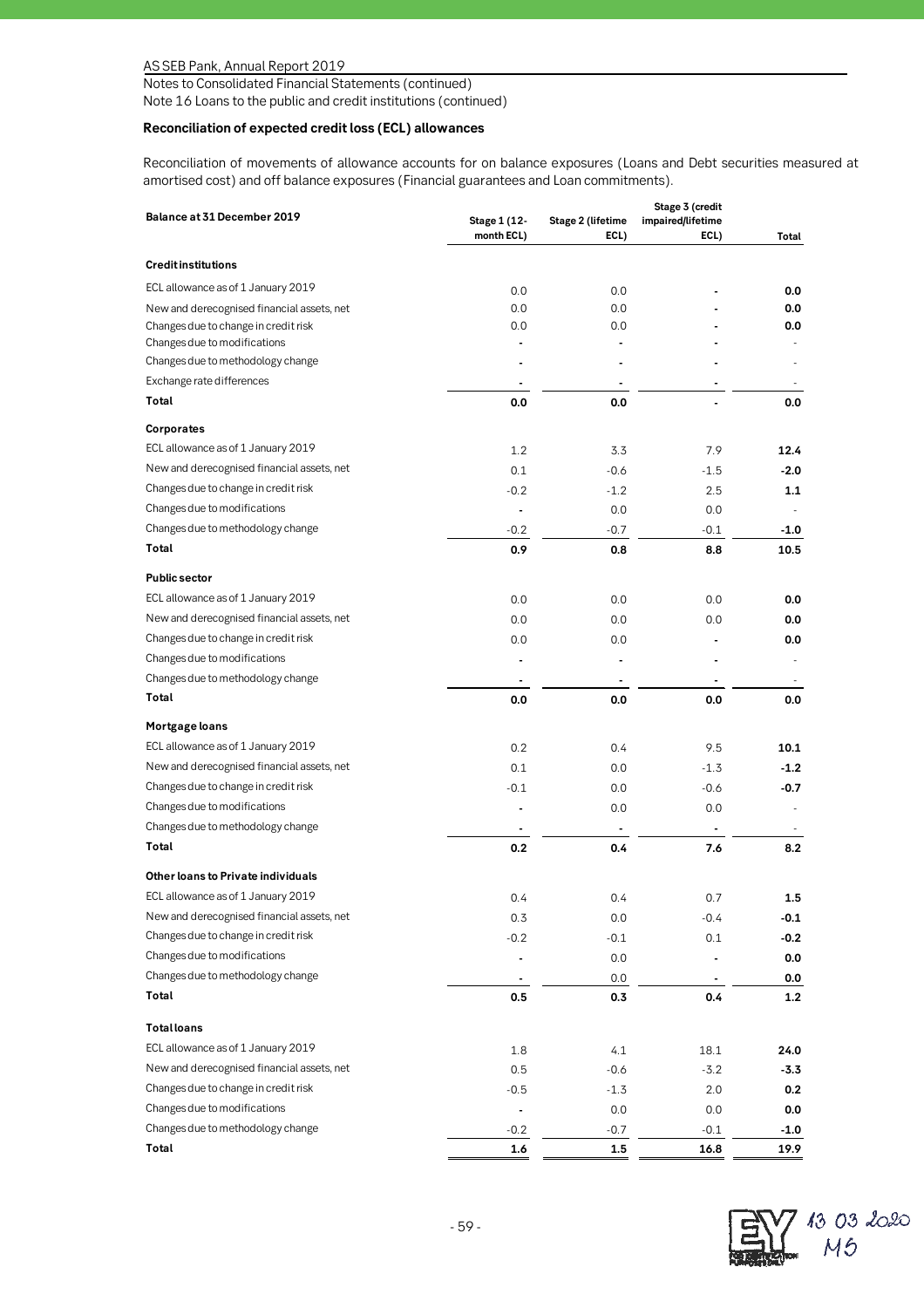Notes to Consolidated Financial Statements (continued)

Note 16 Loans to the public and credit institutions (continued)

|                                                           | Stage 1 (12-<br>month ECL) | Stage 2 (lifetime<br>ECL) | Stage 3 (credit<br>impaired/lifetime<br>ECL) | Total         |
|-----------------------------------------------------------|----------------------------|---------------------------|----------------------------------------------|---------------|
|                                                           |                            |                           |                                              |               |
| Financial guarantees and loan commitments                 |                            |                           |                                              |               |
| ECL allowance as of 1 January 2019                        | 0.2                        | 0.1                       | 0.1                                          | $0.4^{\circ}$ |
| New and derecognised financial assets, net                | 0.0                        | 0.0                       | $-0.1$                                       | $-0.1$        |
| Changes due to change in credit risk                      | 0.0                        | 0.0                       | 0.0                                          | 0.0           |
| Changes due to modifications                              | $\blacksquare$             | $\blacksquare$            |                                              |               |
| Changes due to methodology change                         | 0.0                        | 0.0                       |                                              | 0.0           |
| Total                                                     | 0.2                        | 0.1                       | 0.0                                          | 0.3           |
| Total loans and financial guarantees and loan commitments |                            |                           |                                              |               |
| ECL allowance as of 1 January 2019                        | 2.0                        | 4.2                       | 18.2                                         | 24.4          |
| New and derecognised financial assets, net                | 0.5                        | $-0.6$                    | $-3.3$                                       | $-3.4$        |
| Changes due to change in credit risk                      | $-0.5$                     | $-1.3$                    | 2.0                                          | 0.2           |
| Changes due to modifications                              |                            | 0.0                       | 0.0                                          | 0.0           |
| Changes due to methodology change                         | $-0.2$                     | $-0.7$                    | $-0.1$                                       | $-1.0$        |
| Total                                                     | 1.8                        | 1.6                       | 16.8                                         | 20.2          |

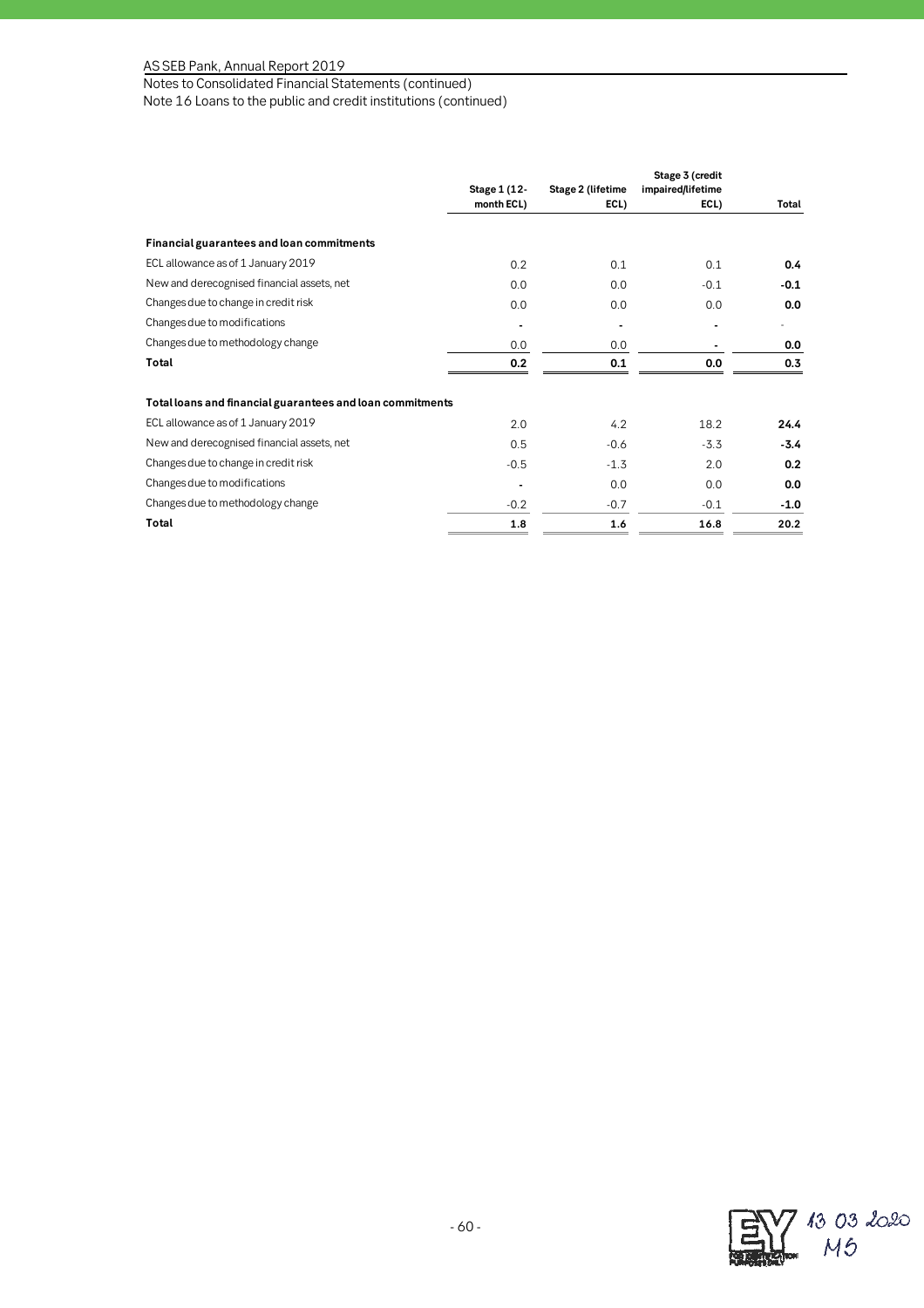Notes to Consolidated Financial Statements (continued)

Note 16 Loans to the public and credit institutions (continued)

| Balance at 31 December 2018                               | Stage 3 (credit            |                           |                           |        |  |
|-----------------------------------------------------------|----------------------------|---------------------------|---------------------------|--------|--|
|                                                           | Stage 1 (12-<br>month ECL) | Stage 2 (lifetime<br>ECL) | impaired/lifetime<br>ECL) | Total  |  |
| <b>Credit institutions</b>                                |                            |                           |                           |        |  |
| ECL allowance as of 1 January 2018                        | 0.0                        | 0.0                       |                           | 0.0    |  |
| New and derecognised financial assets, net                | 0.0                        | 0.0                       |                           | 0.0    |  |
| Changes due to change in credit risk                      | 0.0                        | 0.0                       |                           | 0.0    |  |
| Total                                                     | 0.0                        | 0.0                       |                           | 0.0    |  |
| Corporates                                                |                            |                           |                           |        |  |
| ECL allowance as of 1 January 2018                        | 0.8                        | 1.6                       | 7.8                       | 10.2   |  |
| New and derecognised financial assets, net                | 0.1                        | $-0.1$                    | $-0.9$                    | $-0.9$ |  |
| Changes due to change in credit risk                      | 0.3                        | 1.8                       | 1.0                       | 3.1    |  |
| Total                                                     | 1.2                        | 3.3                       | 7.9                       | 12.4   |  |
| <b>Public sector</b>                                      |                            |                           |                           |        |  |
| ECL allowance as of 1 January 2018                        | 0.0                        | 0.0                       | 0.0                       | 0.0    |  |
| New and derecognised financial assets, net                | 0.0                        | 0.0                       |                           | 0.0    |  |
| Changes due to change in credit risk                      | 0.0                        | 0.0                       | 0.0                       | 0.0    |  |
| Total                                                     | 0.0                        | 0.0                       | 0.0                       | 0.0    |  |
| Mortgage loans                                            |                            |                           |                           |        |  |
| ECL allowance as of 1 January 2018                        | 0.2                        | 0.8                       | 9.9                       | 10.9   |  |
| New and derecognised financial assets, net                | 0.1                        | 0.0                       | $-0.7$                    | $-0.6$ |  |
| Changes due to change in credit risk                      | $-0.1$                     | $-0.4$                    | 0.3                       | $-0.2$ |  |
| Total                                                     | 0.2                        | 0.4                       | 9.5                       | 10.1   |  |
| Other loans to Private individuals                        |                            |                           |                           |        |  |
| ECL allowance as of 1 January 2018                        | 0.4                        | 0.6                       | 0.5                       | 1.5    |  |
| New and derecognised financial assets, net                | 0.3                        | $-0.1$                    | $-0.2$                    | 0.0    |  |
| Changes due to change in credit risk                      | -0.3                       | $-0.1$                    | 0.4                       | 0.0    |  |
| Total                                                     | 0.4                        | 0.4                       | 0.7                       | 1.5    |  |
| Totalloans                                                |                            |                           |                           |        |  |
| ECL allowance as of 1 January 2018                        | 1.4                        | 3.0                       | 18.2                      | 22.6   |  |
| New and derecognised financial assets, net                | 0.5                        | $-0.2$                    | $-1.8$                    | $-1.5$ |  |
| Changes due to change in credit risk                      | $-0.1$                     | 1.3                       | $1.7\,$                   | 2.9    |  |
| Total                                                     | 1.8                        | 4.1                       | 18.1                      | 24.0   |  |
|                                                           |                            |                           |                           |        |  |
| Financial guarantees and loan commitments                 |                            |                           |                           |        |  |
| ECL allowance as of 1 January 2018                        | 0.2                        | 0.1                       | 0.0                       | 0.3    |  |
| New and derecognised financial assets, net                | $0.1\,$                    | 0.0                       | 0.1                       | 0.2    |  |
| Changes due to change in credit risk                      | $-0.1$                     | 0.0                       | 0.0                       | $-0.1$ |  |
| Total                                                     | $0.2\,$                    | $0.1\,$                   | $0.1\,$                   | 0.4    |  |
| Total loans and financial guarantees and loan commitments |                            |                           |                           |        |  |
| ECL allowance as of 1 January 2018                        | 1.6                        | 3.1                       | 18.2                      | 22.9   |  |
| New and derecognised financial assets, net                | 0.6                        | $-0.2$                    | $-1.7$                    | $-1.3$ |  |
| Changes due to change in credit risk                      | $-0.2$                     | 1.3                       | $1.7\,$                   | 2.8    |  |
| Total                                                     | 2.0                        | 4.2                       | 18.2                      | 24.4   |  |

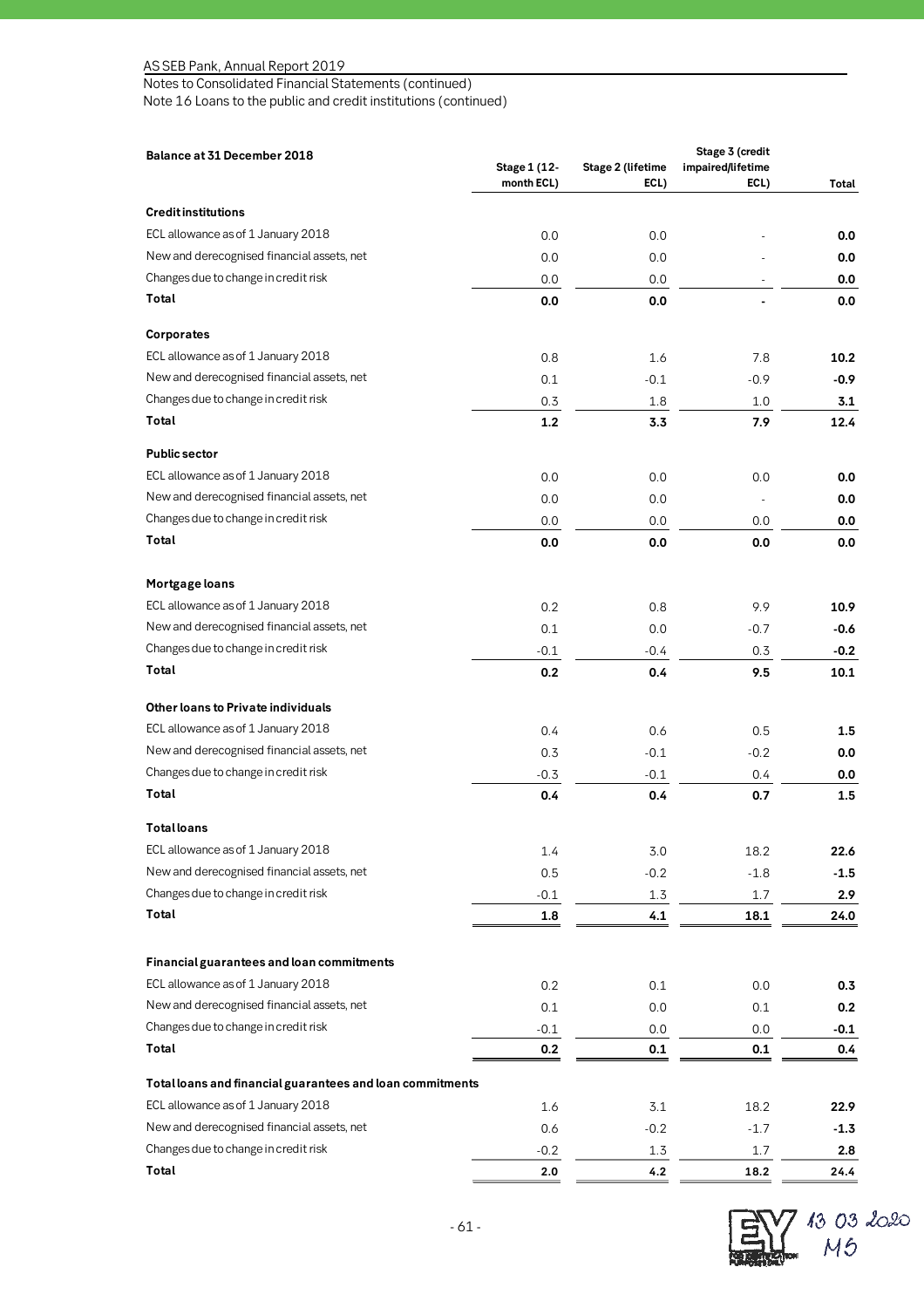Notes to Consolidated Financial Statements (continued) Note 16 Loans to the public and credit institutions (continued)

## **Stage 3 loans (credit-impaired) and collaterals by loan category**

The table shows gross carrying amounts, ECL allowances for credit-impaired loans and the fair value of collaterals for these assets divided by loan category.

## **Balance at 31 December 2019**

| <b>Gross carrying</b><br>amounts | <b>ECL allowances</b> | Carrying<br>amounts | Fair value of<br>collateral |
|----------------------------------|-----------------------|---------------------|-----------------------------|
|                                  |                       |                     |                             |
| 23.2                             | $-8.8$                | 14.5                | 4.1                         |
| 0.0                              | 0.0                   | 0.0                 | 0.0                         |
| 23.4                             | $-7.6$                | 15.7                | 21.5                        |
| 1.1                              | $-0.4$                | 0.7                 | 0.2                         |
| 47.7                             | $-16.8$               | 30.9                | 25.8                        |
|                                  |                       |                     |                             |

## **Balance at 31 December 2018**

| Stage 3 (credit impaired/lifetime ECL) | <b>Gross carrying</b><br>amounts | <b>ECL allowances</b> | Carrying<br>amounts | Fair value of<br>collateral |
|----------------------------------------|----------------------------------|-----------------------|---------------------|-----------------------------|
|                                        |                                  |                       |                     |                             |
| Credit institutions                    | ۰                                |                       |                     |                             |
| Corporates                             | 23.5                             | $-7.9$                | 15.6                | 10.2                        |
| Public sector                          | 0.0                              | 0.0                   | 0.0                 | 0.0                         |
| Mortgage loans                         | 29.3                             | $-9.5$                | 19.8                | 26.9                        |
| Other loans to Private individuals     | 1.9                              | $-0.7$                | 1.2                 | 0.5                         |
| Total                                  | 54.7                             | $-18.1$               | 36.6                | 37.6                        |
|                                        |                                  |                       |                     |                             |

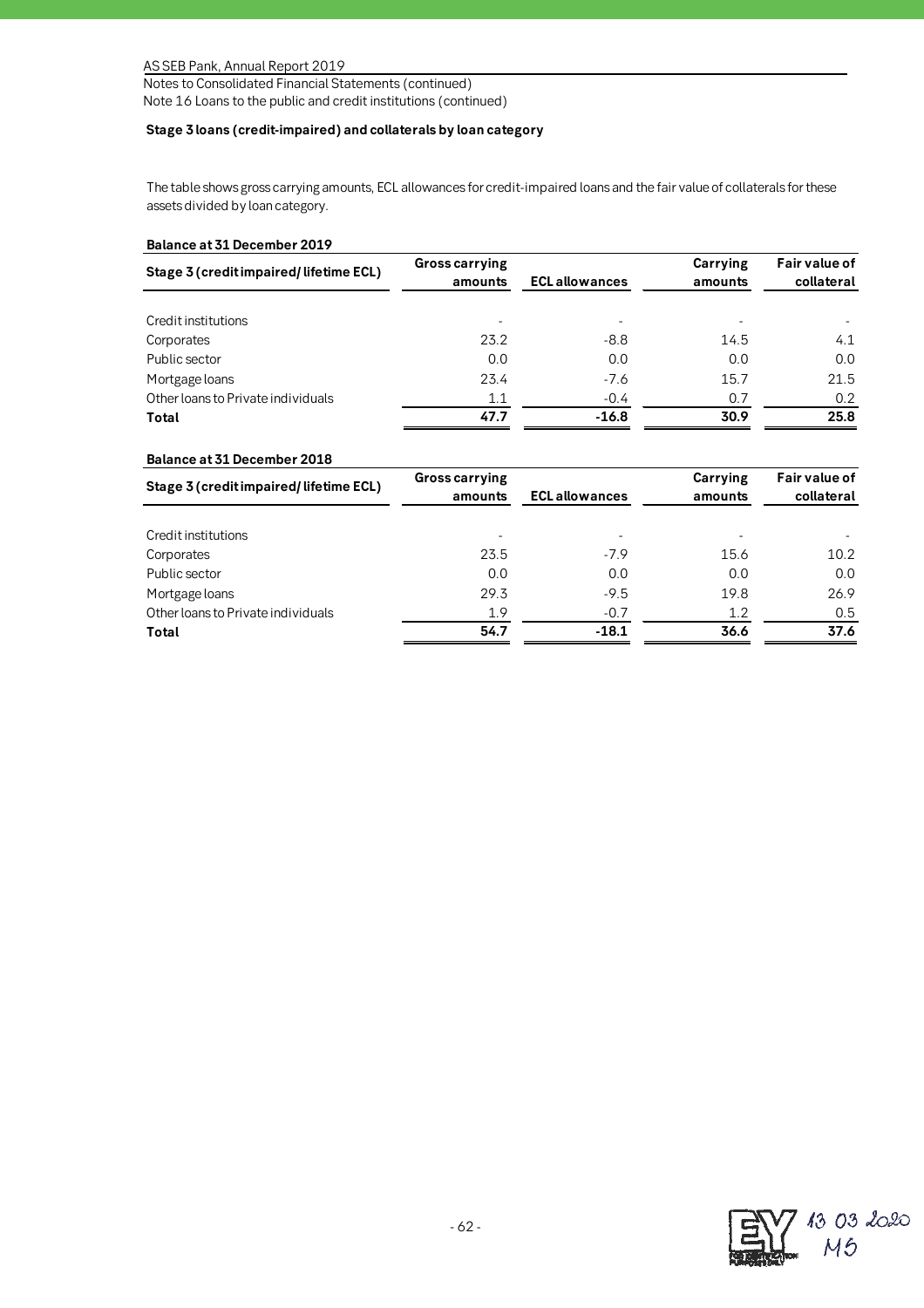Notes to Consolidated Financial Statements (continued)

Note 16 Loans to the public and credit institutions (continued)

## **Credit risk exposure by risk classification category**

The table shows gross carrying amounts for exposures on balance and nominal amounts for exposures off-balance divided by stage and risk classification category.

| Balance at 31 December 2019                                                   | Stage 1 (12-<br>month ECL) | Stage 2 (lifetime<br>ECL) | Stage 3 (credit<br>impaired/lifetime<br>ECL) | Total          |
|-------------------------------------------------------------------------------|----------------------------|---------------------------|----------------------------------------------|----------------|
| Risk classification category                                                  |                            |                           |                                              |                |
| <b>Credit institutions</b>                                                    |                            |                           |                                              |                |
| Investment grade                                                              | 63.2                       | 0.1                       |                                              | 63.3           |
| Standard monitoring                                                           | 2.7                        |                           |                                              | 2.7            |
| Watch list                                                                    |                            |                           |                                              |                |
| Default                                                                       |                            |                           |                                              |                |
| Total                                                                         | 65.9                       | 0.1                       | 0.0                                          | 66.0           |
| Corporates                                                                    |                            |                           |                                              |                |
| Investment grade                                                              | 706.6                      | 2.7                       |                                              | 709.3          |
| Standard monitoring                                                           | 1,917.0                    | 132.3                     | 0.3                                          | 2,049.6        |
| Watch list                                                                    | 2.3                        | 9.0                       |                                              | 11.3           |
| Default                                                                       | $\overline{\phantom{a}}$   | 0.0                       | 22.9                                         | 22.9           |
| Total                                                                         | 2,625.9                    | 144.0                     | 23.2                                         | 2,793.1        |
| <b>Public sector</b>                                                          |                            |                           |                                              |                |
| Investment grade<br>Standard monitoring                                       | 206.3                      | 0.1                       | 0.0                                          | 206.4          |
| Watch list                                                                    |                            |                           | $\overline{\phantom{a}}$                     |                |
| Default                                                                       |                            |                           |                                              |                |
| Total                                                                         | 206.3                      | 0.1                       | 0.0                                          | 206.4          |
| Mortgage loans                                                                |                            |                           |                                              |                |
| Investment grade                                                              |                            |                           |                                              |                |
| Standard monitoring                                                           | 2,221.8                    | 130.0                     | 0.4                                          | 2,352.2        |
| Watch list                                                                    |                            |                           | $\overline{\phantom{a}}$                     |                |
| Default                                                                       |                            | 0.8                       | 23.0                                         | 23.8           |
| Total                                                                         | 2,221.8                    | 130.8                     | 23.4                                         | 2,376.0        |
| Other loans to Private individuals                                            |                            |                           |                                              |                |
| Investment grade                                                              |                            |                           |                                              |                |
| Standard monitoring                                                           | 304.9                      | 45.1                      | 0.0                                          | 350.0          |
| Watch list                                                                    | $\sim$                     | $\overline{\phantom{a}}$  | $\overline{\phantom{a}}$                     |                |
| Default                                                                       | 0.0                        | 0.2                       | 1.1                                          | 1.3            |
| Total                                                                         | 304.9                      | 45.3                      | 1.1                                          | 351.3          |
| Total Loans to public and credit institutions by risk classification category |                            |                           |                                              |                |
| Investment grade                                                              | 769.8                      | 2.8                       | 0.0                                          | 772.6          |
| Standard monitoring                                                           | 4,652.7                    | 307.5                     | 0.7                                          | 4,960.9        |
| Watchlist<br>Default                                                          | 2.3<br>0.0                 | 9.0<br>1.0                | 0.0<br>47.0                                  | 11.3<br>48.0   |
| Total                                                                         | 5,424.8                    | 320.3                     | 47.7                                         | 5,792.8        |
|                                                                               |                            |                           |                                              |                |
| Financial guarantees and Loan commitments                                     |                            |                           |                                              |                |
| Investment grade                                                              | 442.3                      | 0.9                       |                                              | 443.2          |
| Standard monitoring                                                           | 492.8                      | 61.8                      | 0.0                                          | 554.6          |
| Watch list                                                                    | 1.8                        | 0.5                       |                                              | 2.3            |
| Default<br>Total                                                              | 936.9                      | $\sim$<br>63.2            | 0.2<br>0.2                                   | 0.2<br>1,000.3 |
|                                                                               |                            |                           |                                              |                |
| Total by risk classification category                                         |                            |                           |                                              |                |
| Total investment grade                                                        | 1,212.1                    | 3.7                       |                                              | 1,215.8        |
| Total standard monitoring                                                     | 5,145.5                    | 369.3                     | 0.7                                          | 5,515.5        |
| Total watch list                                                              | 4.1                        | 9.5                       |                                              | 13.6           |
| Total default<br>Total                                                        | 0.0<br>6,361.7             | $1.0$                     | 47.2<br>47.9                                 | 48.2           |
|                                                                               |                            | 383.5                     |                                              | 6,793.1        |

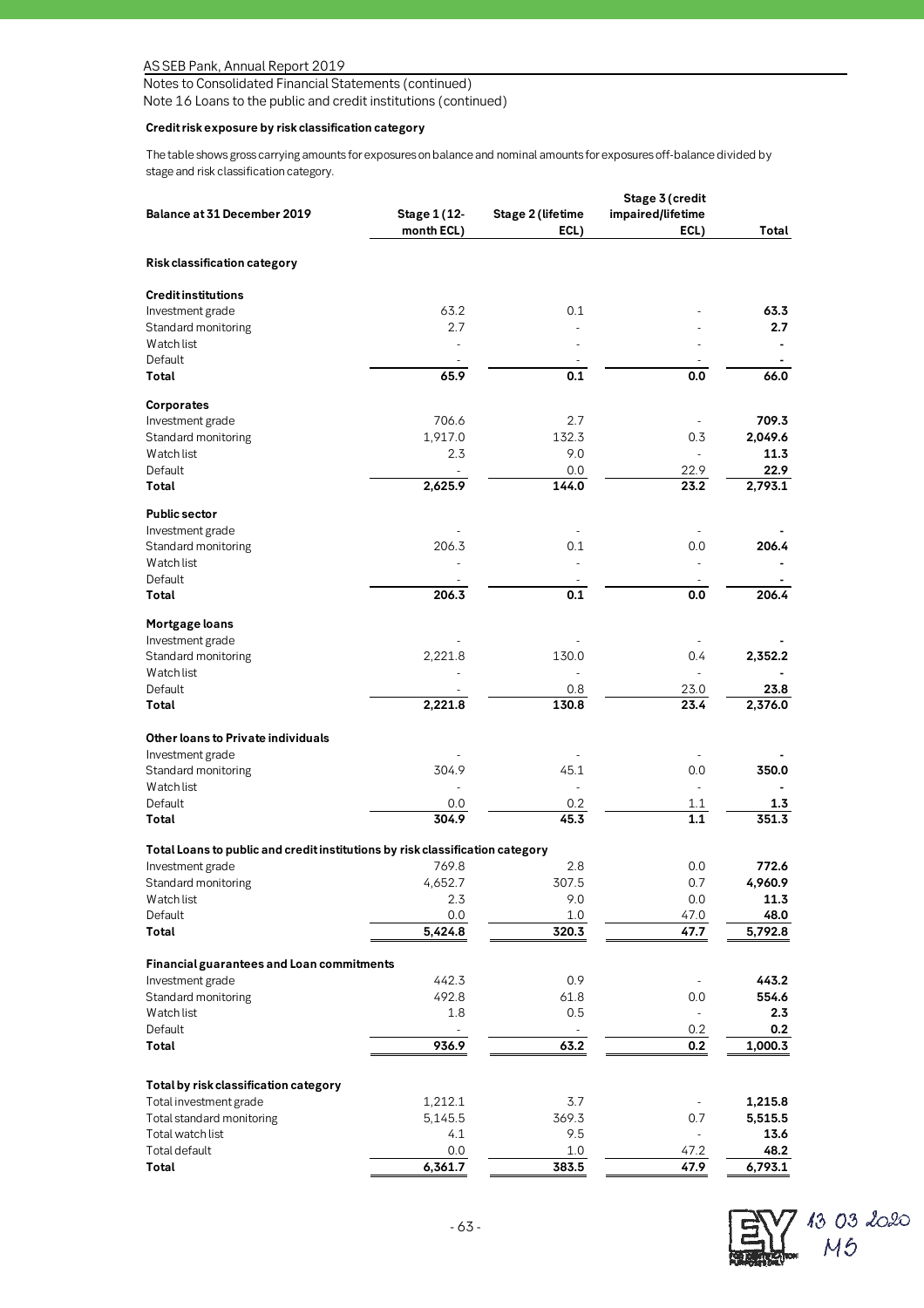Notes to Consolidated Financial Statements (continued)

Note 16 Loans to the public and credit institutions (continued)

## **Balance at 31 December 2018**

| Balance at 31 December 2018                                                   |                    |                   | Stage 3 (credit   |                    |
|-------------------------------------------------------------------------------|--------------------|-------------------|-------------------|--------------------|
|                                                                               | Stage 1 (12-       | Stage 2 (lifetime | impaired/lifetime |                    |
|                                                                               | month ECL)         | ECL)              | ECL)              | Total              |
| Risk classification category                                                  |                    |                   |                   |                    |
|                                                                               |                    |                   |                   |                    |
| <b>Credit institutions</b><br>Investment grade                                | 80.4               | 0.0               |                   | 80.4               |
| Standard monitoring                                                           | 0.0                | 0.0               | 0.0               | 0.0                |
| Watch list                                                                    |                    |                   |                   |                    |
| Default                                                                       |                    | $\sim$            | $\sim$            |                    |
| Total                                                                         | 80.4               | 0.0               | 0.0               | 80.4               |
| Corporates                                                                    |                    |                   |                   |                    |
| Investment grade                                                              | 1,310.9            | 7.9               |                   | 1,318.8            |
| Standard monitoring                                                           | 948.7              | 171.6             | 0.1               | 1,120.4            |
| Watch list                                                                    | 1.4                | 19.1              |                   | 20.5               |
| Default                                                                       | 0.0                | 0.1               | 23.4              | 23.5               |
| Total                                                                         | 2,261.0            | 198.7             | 23.5              | 2,483.2            |
|                                                                               |                    |                   |                   |                    |
| <b>Public sector</b>                                                          |                    |                   |                   |                    |
| Investment grade                                                              | 172.6              |                   |                   | 172.7              |
| Standard monitoring                                                           |                    | 0.1               |                   |                    |
| Watch list<br>Default                                                         |                    |                   |                   |                    |
| Total                                                                         | 172.6              | 0.1               | 0.0<br>0.0        | 0.0<br>172.7       |
|                                                                               |                    |                   |                   |                    |
| Mortgage loans                                                                |                    |                   |                   |                    |
| Investment grade                                                              |                    |                   |                   |                    |
| Standard monitoring                                                           | 2,018.2            | 143.6             | 0.5               | 2,162.3            |
| Watch list                                                                    |                    |                   |                   |                    |
| Default<br>Total                                                              | 0.1<br>2,018.3     | 0.3<br>143.9      | 28.8<br>29.3      | 29.2<br>2,191.5    |
|                                                                               |                    |                   |                   |                    |
| Other loans to Private individuals                                            |                    |                   |                   |                    |
| Investment grade                                                              |                    |                   |                   |                    |
| Standard monitoring                                                           | 271.4              | 56.5              | 0.1               | 328.0              |
| Watch list                                                                    | ÷,                 | $\sim$            |                   |                    |
| Default<br>Total                                                              | 0.0<br>271.4       | 0.1<br>56.6       | 1.8<br>1.9        | 1.9<br>329.9       |
|                                                                               |                    |                   |                   |                    |
| Total Loans to public and credit institutions by risk classification category |                    |                   |                   |                    |
| Investment grade                                                              | 1,391.3<br>3,410.9 | 7.9<br>371.8      | 0.7               | 1,399.2<br>3,783.4 |
| Standard monitoring<br>Watch list                                             | 1.4                | 19.1              |                   | 20.5               |
| Default                                                                       | 0.1                | 0.5               | 54.0              | 54.6               |
| Total                                                                         | 4,803.7            | 399.3             | 54.7              | 5,257.7            |
|                                                                               |                    |                   |                   |                    |
| <b>Financial guarantees and Loan commitments</b>                              |                    |                   |                   |                    |
| Investment grade                                                              | 789.2              | 0.6               |                   | 789.8              |
| Standard monitoring                                                           | 336.9              | 78.5              | 0.1               | 415.5              |
| Watch list                                                                    | 0.0                | 7.3               |                   | 7.3                |
| Default                                                                       | 0.0                | 0.0               | 0.6               | 0.6                |
| Total                                                                         | 1,126.1            | 86.4              | 0.7               | 1,213.2            |
| Total by risk classification category                                         |                    |                   |                   |                    |
| Total investment grade                                                        | 2,180.5            | 8.5               |                   | 2,189.0            |
| Total standard monitoring                                                     | 3,747.8            | 450.3             | 0.8               | 4,198.9            |
| Total watch list                                                              | 1.4                | 26.4              |                   | 27.8               |
| Total default                                                                 | 0.1                | 0.5               | 54.6              | 55.2               |
| Total                                                                         | 5,929.8            | 485.7             | 55.4              | 6,470.9            |

Non-defaulted retail exposures and exposures under standardised method are classified as standard monitoring.

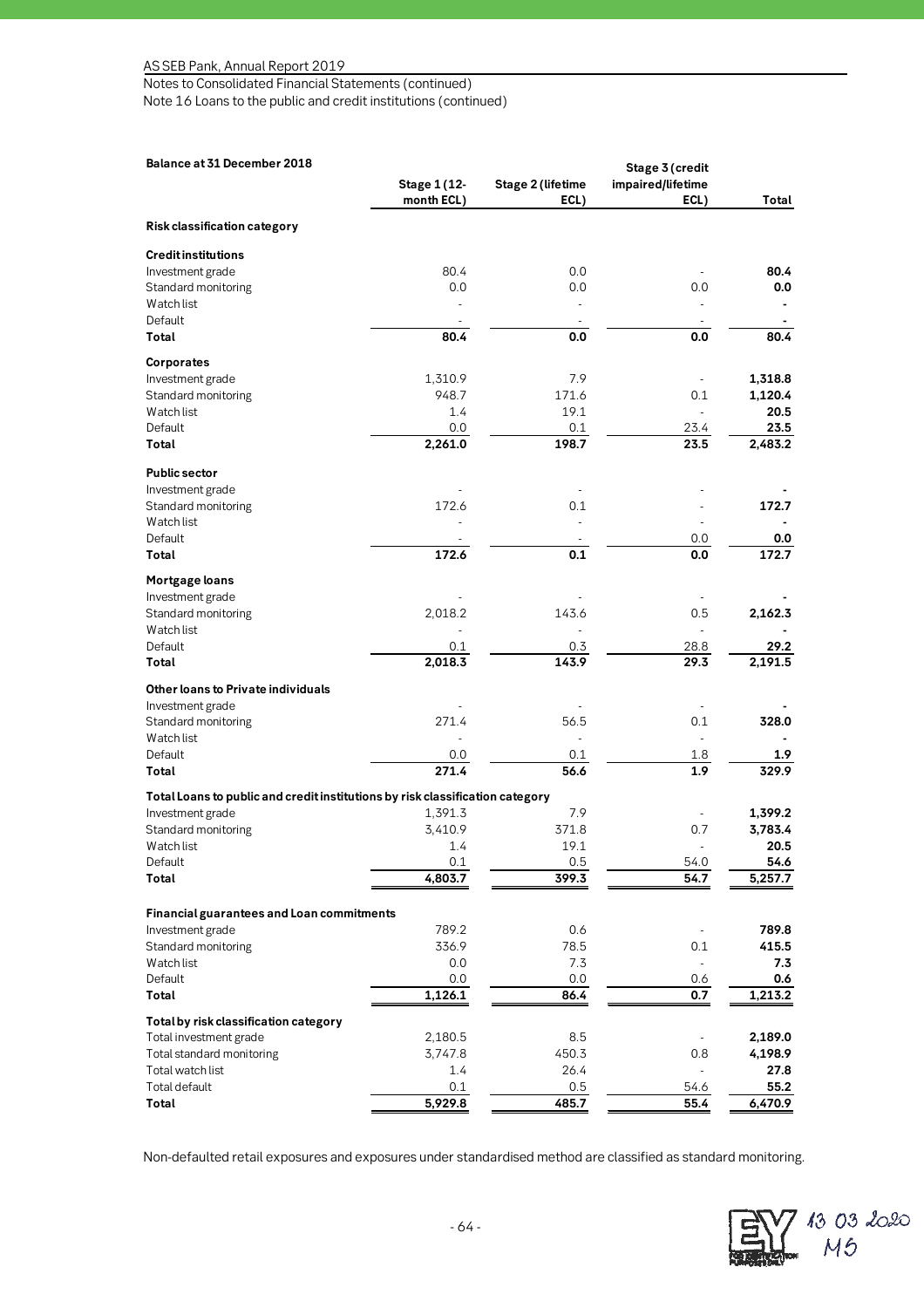## **17. Financial investments**

|                                                                   | 31/12/2019 | 31/12/2018 |
|-------------------------------------------------------------------|------------|------------|
| <b>Debt securities</b>                                            | 159.2      | 109.7      |
| Financial assets mandatorily at fair value through profit or loss | 159.2      | 109.7      |
| <b>Derivatives</b>                                                | 6.1        | 6.6        |
| Derivatives (Note 33)                                             | 6.1        | 6.6        |
| <b>Equity instruments</b>                                         | 13.4       | 9.9        |
| Financial assets held for trading                                 | 0.1        | 0.1        |
| Financial assets mandatorily at fair value through profit or loss | 13.4       | 9.8        |

|                             | Financial assets held for<br>trading |              | Derivatives | Financial assets mandatorily<br>at fair value through profit or<br>loss |              |
|-----------------------------|--------------------------------------|--------------|-------------|-------------------------------------------------------------------------|--------------|
|                             | Equity                               | <b>Bonds</b> |             | Equity                                                                  | <b>Bonds</b> |
| Balance at 1 January 2018   | 0.1                                  | 0.0          | 23.5        | 7.3                                                                     | 89.2         |
| Acquisitions                | 264.7                                | 350.8        |             | 0.4                                                                     | 46.5         |
| Disposals and redemptions   | $-264.7$                             | $-350.8$     |             |                                                                         | $-28.8$      |
| Change of value             |                                      |              | $-0.1$      | 1.9                                                                     | $-0.5$       |
| Changes of currency rate    |                                      |              | $-16.8$     | 0.2                                                                     | 3.3          |
| Balance at 31 December 2018 | 0.1                                  | 0.0          | 6.6         | 9.8                                                                     | 109.7        |
| Balance at 1 January 2019   | 0.1                                  | 0.0          | 6.6         | 9.8                                                                     | 109.7        |
| Acquisitions                | 186.3                                | 463.3        |             | 0.9                                                                     | 57.0         |
| Disposals and redemptions   | $-186.3$                             | $-463.3$     |             | $-0.2$                                                                  | $-11.5$      |
| Change of value             | 0.0                                  |              | $-0.6$      | 2.8                                                                     | 2.3          |
| Changes of currency rate    |                                      |              | 0.1         | 0.1                                                                     | 1.7          |
| Balance at 31 December 2019 | 0.1                                  | 0.0          | 6.1         | 13.4                                                                    | 159.2        |

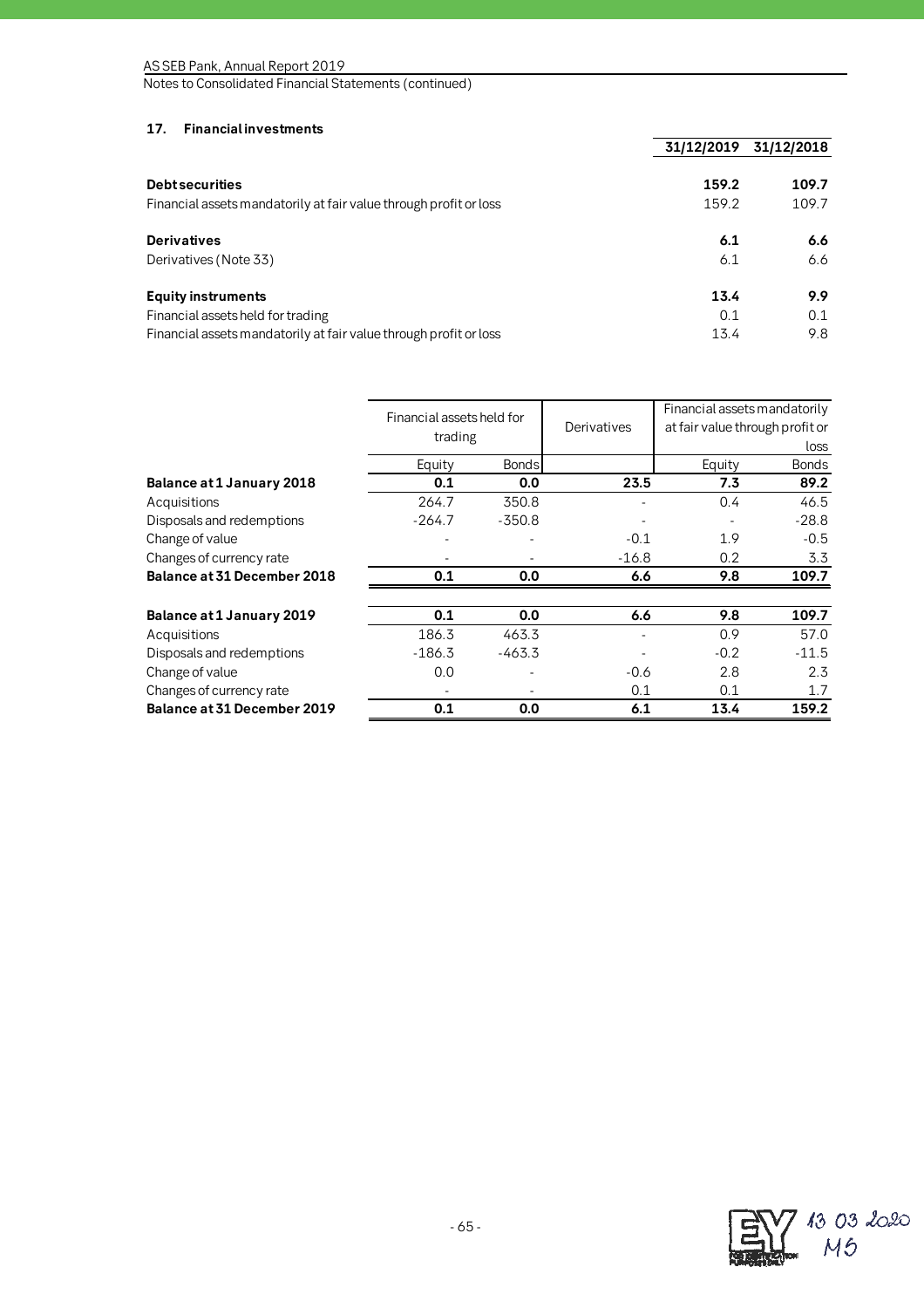Notes to Consolidated Financial Statements (continued)

## **18. Investments in associates**

|      | <b>At the</b><br>beginning of<br>period | <b>Disposals</b><br>and<br>redemp-<br>tions | <b>Profit from equity</b> | method dividends | Paid At the end<br>of period |
|------|-----------------------------------------|---------------------------------------------|---------------------------|------------------|------------------------------|
| 2019 | 1.4                                     | ٠                                           | 0.0                       |                  | $1.4^{\circ}$                |
| 2018 | 1.0                                     | ٠                                           | 0.4                       | ۰                | 1.4                          |

## **Movements of investments in associates**

## **Associated companies**

|                          | <b>Nominal value</b>     | <b>Assets</b> | Liabili- |     | <b>ASSEB</b><br><b>Pankin</b><br>Total calculated<br>ties revenues profit/-loss | <b>Balance</b><br>value | Owner-<br>ship |
|--------------------------|--------------------------|---------------|----------|-----|---------------------------------------------------------------------------------|-------------------------|----------------|
| <b>SKID Solutions AS</b> |                          |               |          |     |                                                                                 |                         |                |
| 2019                     | without nominal<br>value | 8.9           | 3.5      | 7.9 | 0.0                                                                             | 1.4                     | 25.0%          |
| 2018                     | without nominal<br>value | 7.7           | 2.3      | 7.4 | 0.4                                                                             | 1.4                     | 25.0%          |

**Acquisitions, disposals and merging of associated companies and subsidiaries**

## **Acquisitions**

No acquisitions occurred in 2019 and 2018.

## **Disposals**

No disposals occurred in 2019 and 2018.

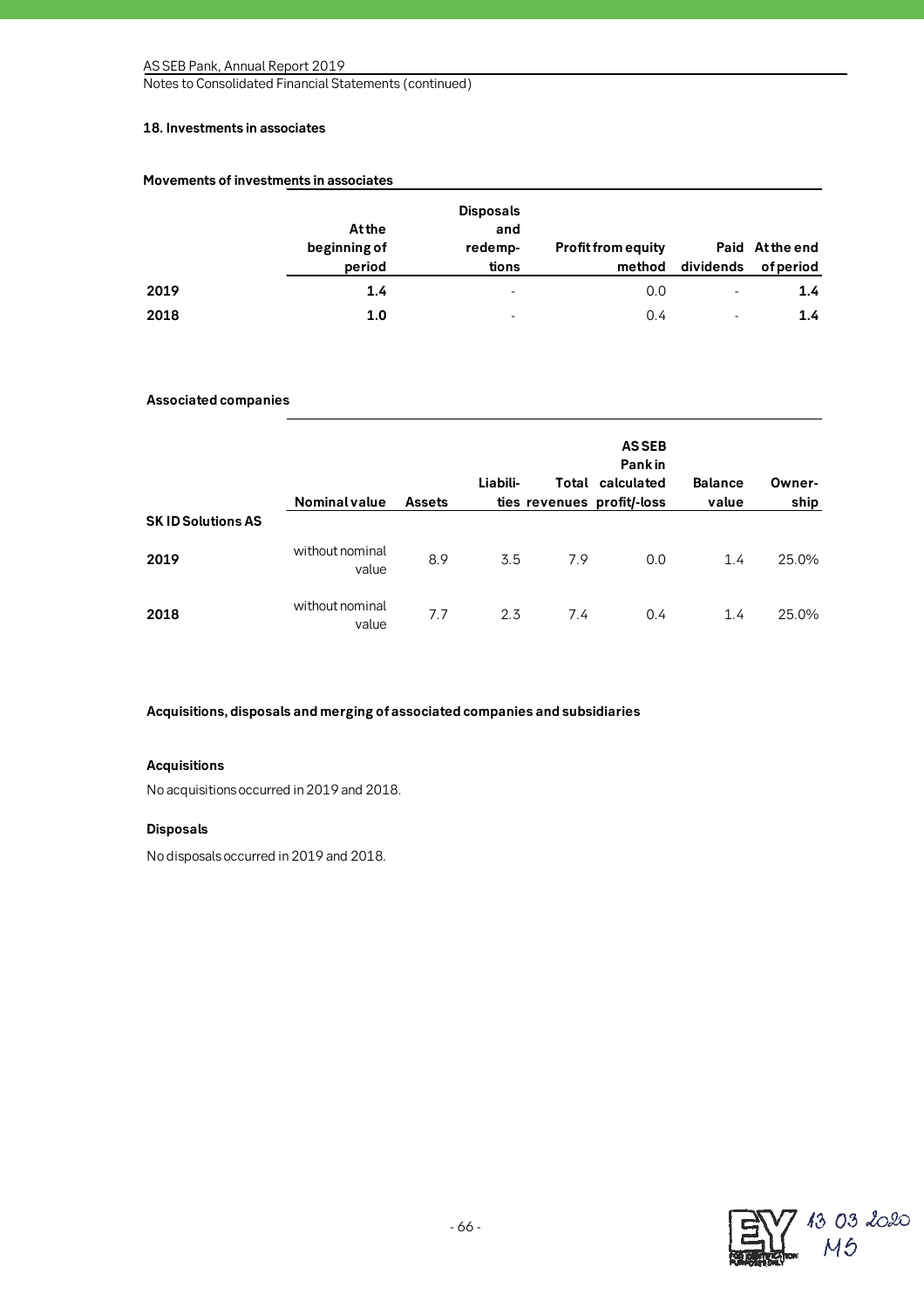Notes to Consolidated Financial Statements (continued)

## **19. Intangible assets**

| Balance at 1 January 2018   |        |
|-----------------------------|--------|
| Cost                        | 9.7    |
| Accumulated amortisation    | $-5.8$ |
| Carrying value              | 3.9    |
| Opening carrying value      | 3.9    |
| Additions                   | 1.9    |
| Amortisation charge         | $-0.7$ |
| Reclassification            | $-0.2$ |
| Closing carrying value      | 4.9    |
| Balance at 31 December 2018 |        |
| Cost                        | 11.4   |
| Accumulated amortisation    | $-6.5$ |
| Carrying value              | 4.9    |
| Balance at 1 January 2019   |        |
| Cost                        | 11.4   |
| Accumulated amortisation    | $-6.5$ |
| Carrying value              | 4.9    |
| Opening carrying value      | 4.9    |
| Additions                   | 0.9    |
| Amortisation charge         | $-0.7$ |
| Reclassification            |        |
| Closing carrying value      | 5.1    |
| Balance at 31 December 2019 |        |
| Cost                        | 12.2   |
| Accumulated amortisation    | $-7.1$ |
| Carrying value              | 5.1    |

## **20. Property, plant and equipment**

|                                    | Other tangible<br>assets |
|------------------------------------|--------------------------|
| Balance at 1 January 2018          |                          |
| Cost                               | 30.5                     |
| Accumulated depreciation           | $-20.8$                  |
| Carrying value                     | 9.7                      |
| Opening carrying value             | 9.7                      |
| Additions                          | 2.9                      |
| Impairment charge (carrying value) | $-0.3$                   |
| Depreciation charge                | $-2.5$                   |
| Closing carrying value             | 9.8                      |
| Balance at 31 December 2018        |                          |
| Cost                               | 30.2                     |
| Accumulated depreciation           | $-20.4$                  |
| Carrying value                     | 9.8                      |
| Balance at 1 January 2019          | 9.8                      |
| Additions                          | 3.9                      |
| Impairment charge (carrying value) | 0.0                      |
| Depreciation charge                | $-3.1$                   |
| Closing carrying value             | 10.6                     |
| Balance at 31 December 2019        |                          |
| Cost                               | 29.9                     |
| Accumulated depreciation           | $-19.3$                  |
| Carrying value                     | 10.6                     |

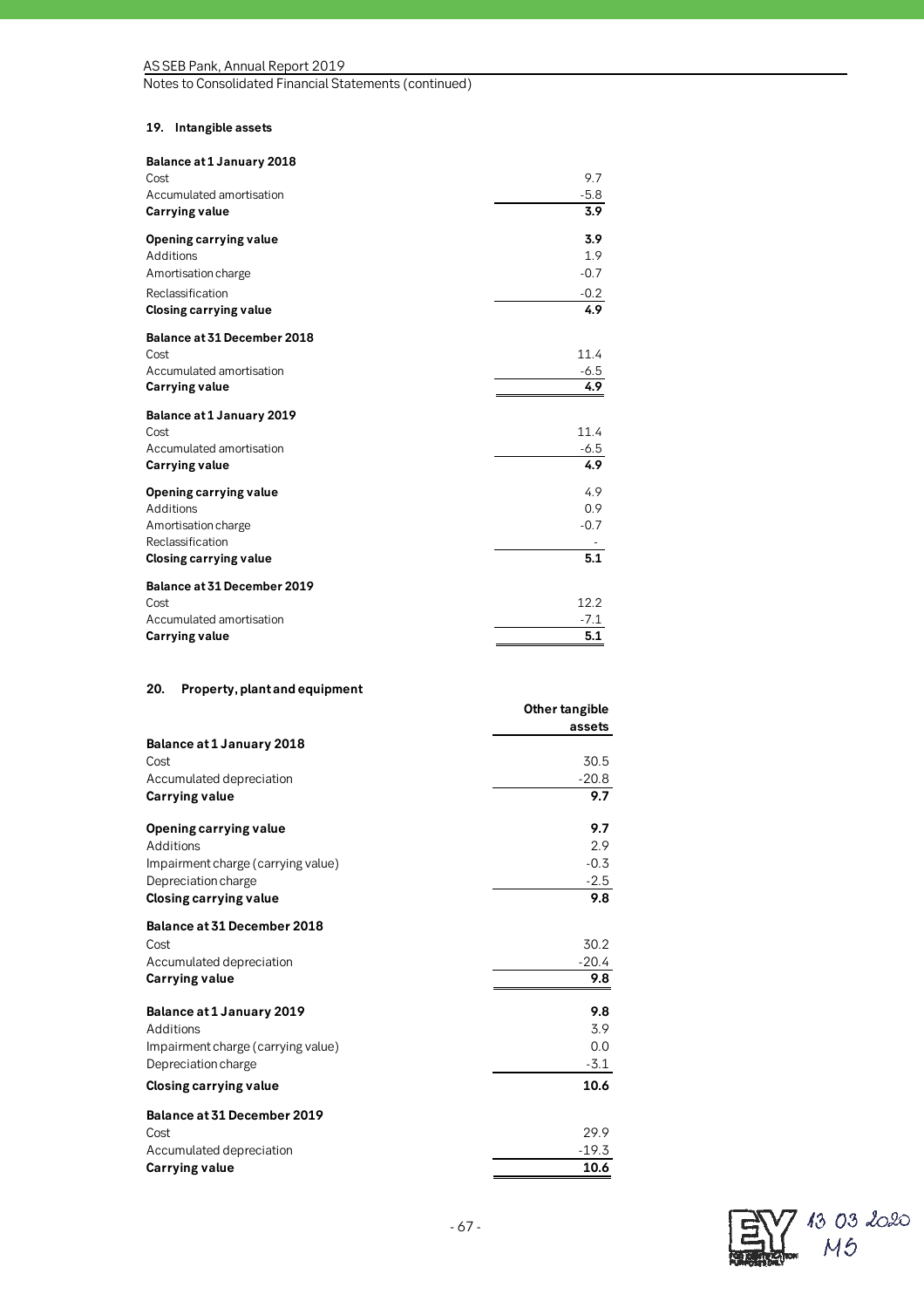## **21. Leases**

| Lessee                                          |                                    | 2019       |
|-------------------------------------------------|------------------------------------|------------|
|                                                 | Income statement                   |            |
| Interest expense on lease liabilities           | Net interest income                | 0.2        |
| Expenses relating to short-term leases          | Other expenses                     | $-0.2$     |
| Expenses relating to leases of low-value leases | Other expenses                     | $-0.1$     |
|                                                 | Depreciation, amortisation and     |            |
|                                                 | impairment of tangible and         |            |
| Depreciation expense of right-of-use assets     | intangible and right-of-use assets | $-3.6$     |
|                                                 | Statement of financial position    | 31/12/2019 |
| Additions                                       | Right-of-use assets                | 0.4        |
| Closing balance                                 | Right-of-use assets                | 20.4       |
| Lease liabilities                               | Other financial liabilities        | 28.9       |

**Lessor**

#### **Finance lease**

| Undiscounted lease payments expected after reporting date and within | 2019    | 2018    |
|----------------------------------------------------------------------|---------|---------|
| year 1                                                               | 224.5   | 206.2   |
| year 2                                                               | 188.0   | 168.6   |
| year 3                                                               | 156.8   | 137.5   |
| year 4                                                               | 113.0   | 103.8   |
| year 5                                                               | 73.7    | 64.6    |
| year > 5                                                             | 13.6    | 13.9    |
| Total undiscounted lease payments receivable                         | 769.6   | 694.6   |
| Unearned finance income                                              | $-33.6$ | $-25.5$ |
| Discounted unguaranteed residual value                               | 0.0     | 0.0     |
| Netinvestmentleasing                                                 | 736.0   | 669.1   |
| Finance income (interest income) on the net investment               | $-15.3$ | $-13.8$ |

Lessor portfolio mainly includes transport vehicles, machinery and facilities. Residual value risk is not significant, because of the existence of a secondary market.

## **22. Other financial assets**

|                    | 31/12/2019 | 31/12/2018 |
|--------------------|------------|------------|
| Client receivables | 9.8        | 11 Q       |
| Trade receivables  | 1.2        | 0.4        |
| Cash in transit    | 0.1        |            |
| Total              | 11.1       | 1つ ス       |

All other financial assets are mainly short term and do not bear significant credit risk.

## **23. Other non-financial assets 31/12/2019 31/12/2018** Prepaid expenses 13.2 12.2 Sub-lease receivables and the state of the state of the state of the state of the state of the state of the state of the state of the state of the state of the state of the state of the state of the state of the state of t Prepaid taxes  $\frac{1.5}{19.4}$   $\frac{0.8}{13.0}$ **Total 19.4 13.0**

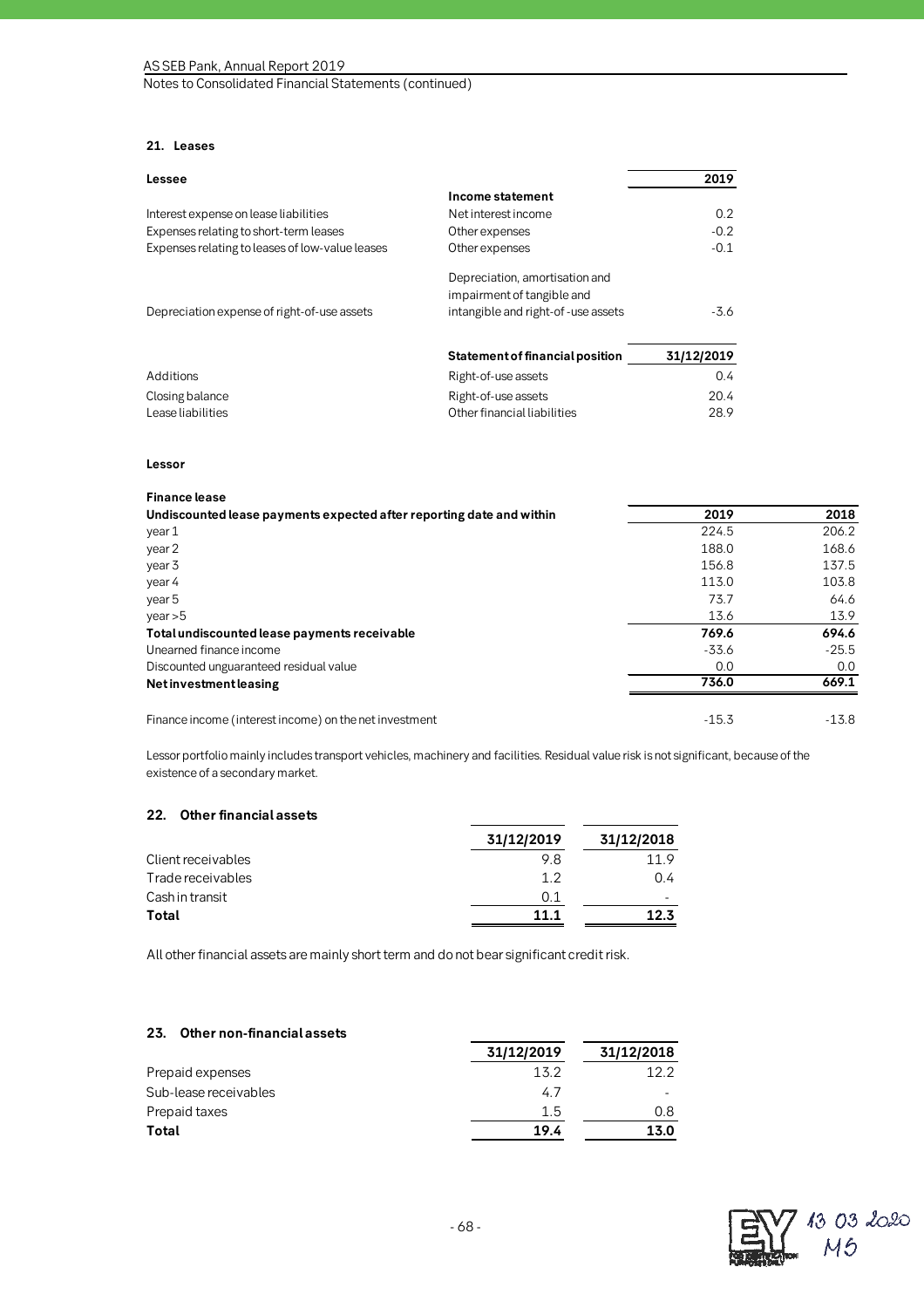## **24. Deposits from central banks and credit institutions**

|                                                               | 31/12/2019 | 31/12/2018 |
|---------------------------------------------------------------|------------|------------|
| Time deposits and loans (remaining maturity more than 1 year) | 920.6      | 783.6      |
| Time deposits and loans (remaining maturity up to 1 year)     | 250.0      | 194.8      |
| Demand deposits                                               | 41.7       | 43.6       |
| Total                                                         | 1.212.3    | 1.022.0    |

1,170.6 million euros as of 31 December 2019 and 965.4 million euros as of 31 December 2018 were due from group to parent bank Skandinaviska Enskilda Banken AB (publ) (Note 35).

## **25. Deposits and borrowings from the public**

|                                      | 31/12/2019 | 31/12/2018 |
|--------------------------------------|------------|------------|
| Current and demand deposits          | 4,014.8    | 3,971.7    |
| Term deposits                        | 420.1      | 414.5      |
| Loan funds                           | 11.2       | 13.7       |
| Total                                | 4,446.1    | 4,399.9    |
| Due to customers by type of customer |            |            |
| Corporates                           | 2,014.6    | 2,028.7    |
| Public sector                        | 353.5      | 467.2      |
| <b>Households</b>                    | 2,078.0    | 1,904.0    |
| Total                                | 4,446.1    | 4,399.9    |

### **Customer assets under management of the group**

As of 31 December 2019 the customer securities portfolios under management of the group amounted to 51.6 million euros. The total volume of aforementioned portfolios as of 31 December 2018 53.9 million euros. Commission fee is received from management of these portfolios and no credit or market risk is born by the group.

As of 31 December 2019 the group's asset management company belonging to the Group (AS SEB Varahaldus) managed 8 pension funds (i.e. 6 mandatory pension funds and 2 voluntary pension fund) with total volume of 954.5 million euros. As of 31 December 2018 AS SEB Varahaldus managed 7 pension funds (i.e. 5 mandatory pension funds and 2 voluntary pension fund) with total volume of 776.7 million euros.

Investment management service was also performed to the SEB (parent Group) Eastern-European funds (4 funds): total volume 569.5 million euros as of 31 December 2019, 523.7 million euros as of 31 December 2018.

| 20.<br><b>DELIVALIVES</b> |            |            |
|---------------------------|------------|------------|
|                           | 31/12/2019 | 31/12/2018 |
| Derivatives (Note 33)     |            |            |
| Total                     |            |            |
|                           |            |            |

AS SEB Pank has not had any security instruments in public market since 16 June 2009.

### **27. Provisions**

**26. Derivatives**

|     | 31/12/2018 |
|-----|------------|
|     |            |
| 0.3 | 0.3        |
|     | 24         |
|     | 5.8        |
|     | 31/12/2019 |

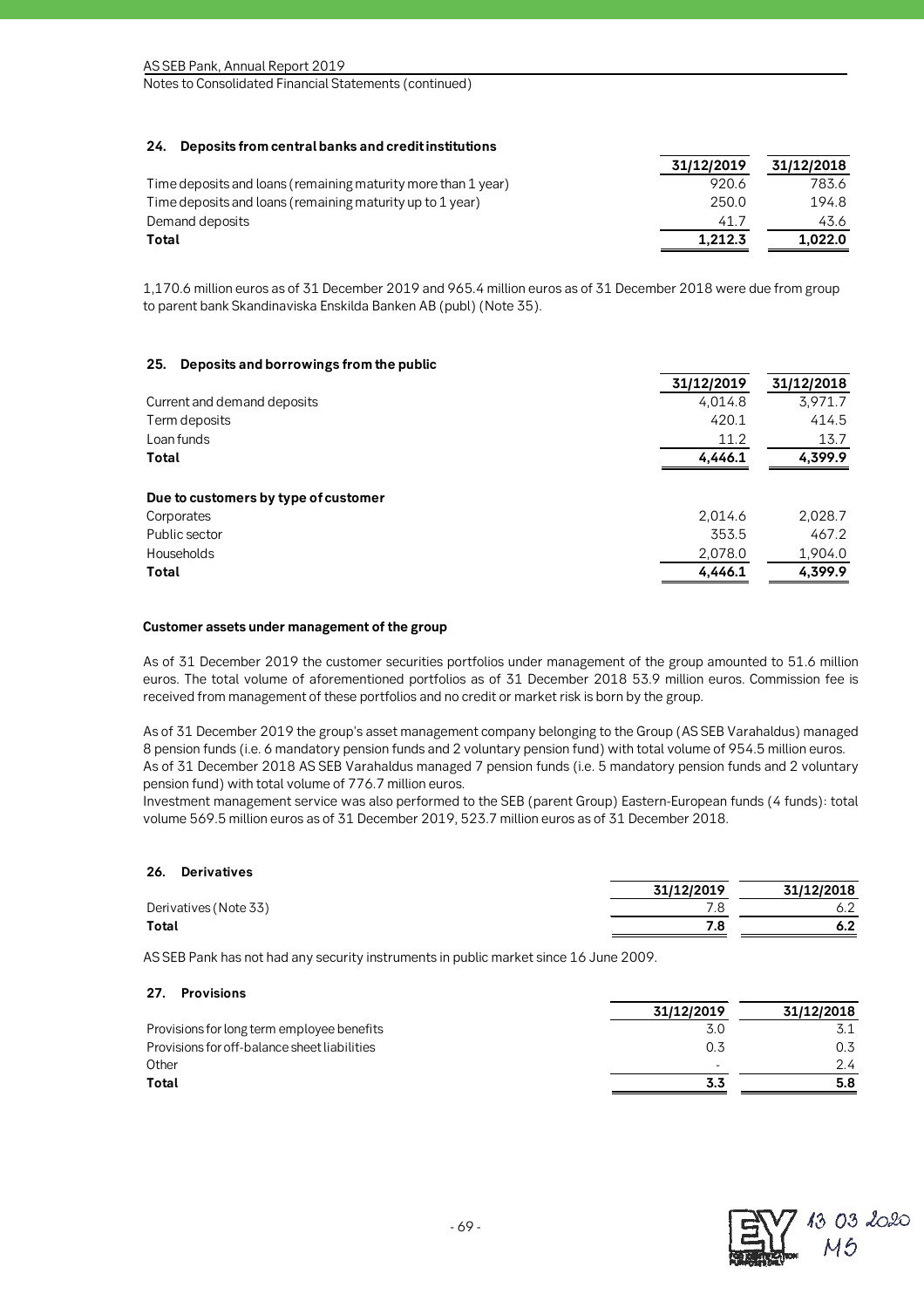Notes to Consolidated Financial Statements (continued)

## **28. Other financial liabilities**

|                             | 31/12/2019 | 31/12/2018 |
|-----------------------------|------------|------------|
| Client payables             | 73.9       | 64.9       |
| Lease liabilities (Note 21) | 28.9       |            |
| Trade payables              | 1.3        | 11         |
| Total                       | 104.1      | 66.0       |
|                             |            |            |

## **29. Other non-financial liabilities**

|                  | 31/12/2019 | 31/12/2018 |
|------------------|------------|------------|
| Prepayments      |            | 6.6        |
| Accrued expences | 5.1        | 5.2        |
| Tax debts        |            | 2.4        |
| Total            | 13.6       | 14.2       |

## **30. Shareholders**

|                                                                  | Country | Number of<br>shares | % from total<br>number |
|------------------------------------------------------------------|---------|---------------------|------------------------|
| Shareholders of AS SEB Pank at 31 December 2019:                 |         |                     |                        |
| Skandinaviska Enskilda Banken AB (publ)                          | Sweden  | 66.562.381          | 100.0%                 |
| Shareholders of AS SEB Pank at 31 December 2018:                 |         |                     |                        |
| Skandinaviska Enskilda Banken AB (publ)                          | Sweden  | 66,562,381          | 100.0%                 |
| Share capital, EUR                                               |         | 42.541.115          |                        |
| Nominal value of shares, EUR                                     |         | 0.64                |                        |
| Maximum number of shares in articles of association: 240,000,000 |         |                     |                        |

All issued shares are paid for.

Skandinaviska Enskilda Banken AB (publ) is the ultimate parent of AS SEB Pank. Skandinaviska Enskilda Banken AB (publ) (incorporated in Sweden) does not have a controlling parent company.

| <b>Share information</b>                         | 31/12/2019 | 31/12/2018 |
|--------------------------------------------------|------------|------------|
| Number of shares of AS SEB Pank at end of period | 66.562.381 | 66.562.381 |
| A verage number of shares, adjusted with issues  | 66.562.381 | 66.562.381 |
| Net profit, EUR mio                              | 100.4      | 63.7       |

## **31. Dividend policy**

AS SEB Pank is 100%-owned by Skandinaviska Enskilda Banken AB (publ). In working out the strategy for equity management, profit distribution and formation of reserves the bank is following the common approach of future risks and performance strategy of the Skandinaviska Enskilda Banken AB (publ) group. On 28 March 2019 the AS SEB Pank has paid dividend 63 million euros for year 2018.

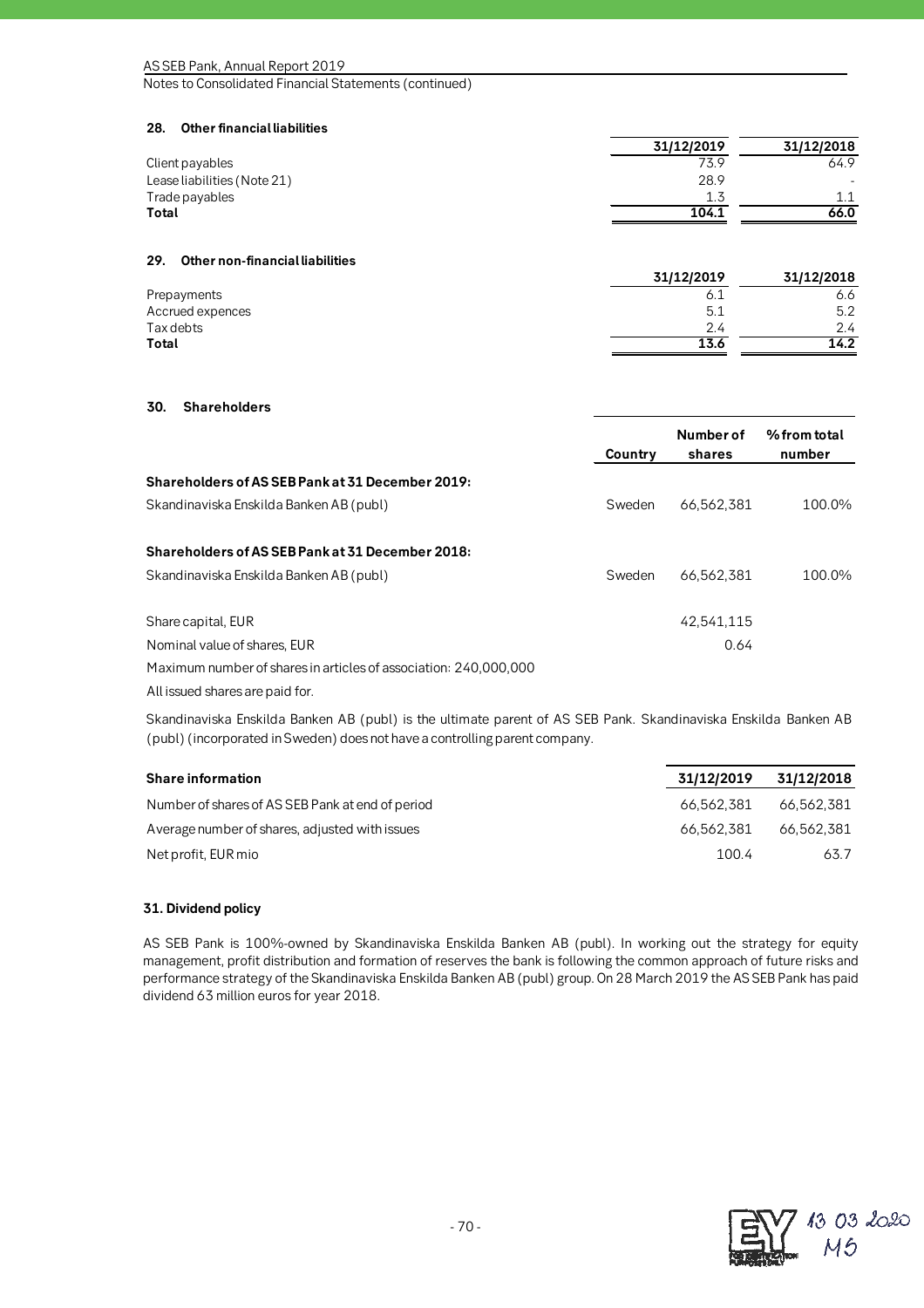## **32. Other reserves**

|                                                          | General<br>banking<br>reserve | <b>Revaluation</b><br>reserve of<br>Available-for-<br>sale financial<br>assets | Statutory<br>reserve | <b>Total other</b><br>reserves |
|----------------------------------------------------------|-------------------------------|--------------------------------------------------------------------------------|----------------------|--------------------------------|
| Balance at 31 December 2017                              | 19.1                          | 1.6                                                                            | 0.3                  | 21.0                           |
| Effect of applying IFRS9                                 |                               | $-1.6$                                                                         |                      | $-1.6$                         |
| Balance at 1 January 2018<br>Balance at 31 December 2018 | 19.1<br>19.1                  | 0.0<br>0.0                                                                     | 0.3<br>0.3           | 19.4<br>19.4                   |
| Balance at 1 January 2019<br>Balance at 31 December 2019 | 19.1<br>19.1                  |                                                                                | 0.3<br>0.3           | 19.4<br>19.4                   |

According to the Income Tax Act valid until year 2000 the credit institutions were able to form a tax exempt general banking reserve up to 5% of the loan portfolio to cover potential losses.

According to the Commercial Code at least 5% of the net income has to be transferred into the statutory reserve capital every year, until the reserve capital comprises 10% of the share capital. The statutory reserve capital may be used for covering losses.

AS SEB Pank profit for the year 1994 - 1997 has been allocated to that general banking reserve (except for 0.4 million euros from the 1995-year profit). The reserve amounts to 19.1 million euros, including also the bank's statutory reserve capital according to the Commercial Code. In 1998 - 2018 the bank made no allocations to the reserves. In 2001 - 2018 the subsidiaries of AS SEB Pank made allocations to the statutory reserves from their undistributed profits in the amount of 0.3 million euros.

## **33. Contingent assets and liabilities and commitments**

| Balance at 31 December 2019                                                                | <b>Contract amount</b> |                    | <b>Balance value</b> |             |
|--------------------------------------------------------------------------------------------|------------------------|--------------------|----------------------|-------------|
|                                                                                            | Assets                 | <b>Liabilities</b> | <b>Assets</b>        | Liabilities |
| 1. Irrevocable and revocable transactions                                                  | 307.1                  | 1,000.4            |                      |             |
| 1.1. Guarantees and other similar off-balance sheet irrovocable<br>liabilitieas and claims | 307.1                  | 318.7              |                      |             |
| incl. financial guarantees                                                                 | 307.1                  | 99.4               |                      |             |
| 1.2. Loan commitments                                                                      | 0.0                    | 681.7              |                      |             |
| 2. Derivatives (Notes 17, 26)                                                              | 631.8                  | 480.3              | 6.1                  | 7.9         |
| 2.1. Currency related derivatives                                                          | 238.1                  | 238.4              | 0.6                  | 0.9         |
| 2.2. Interest related derivatives                                                          | 393.7                  | 241.9              | 5.5                  | 7.0         |
| 2.3. Equity related derivatives                                                            |                        |                    |                      |             |
|                                                                                            | 938.9                  | 1,480.7            | 6.1                  | 7.9         |

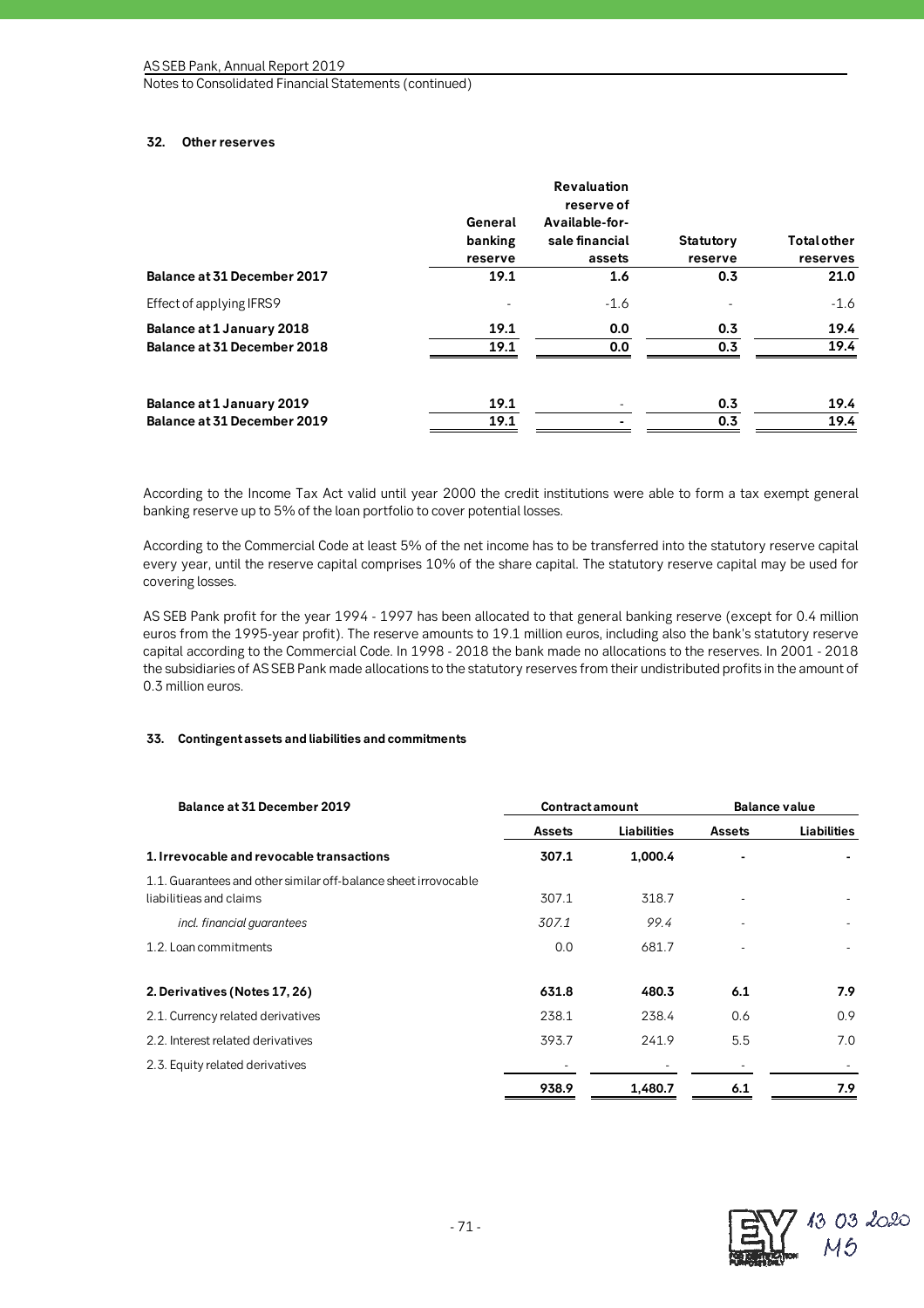| Balance at 31 December 2018                                     | <b>Contract amount</b> |             | <b>Balance value</b>            |               |
|-----------------------------------------------------------------|------------------------|-------------|---------------------------------|---------------|
|                                                                 | Assets                 | Liabilities | <b>Assets</b><br>$\blacksquare$ | Liabilities   |
| 1. Irrevocable and revocable transactions                       | 328.6                  | 1213.2      |                                 |               |
| 1.1. Guarantees and other similar off-balance sheet irrovocable |                        |             |                                 |               |
| liabilitieas and claims                                         | 328.6                  | 335.0       |                                 |               |
| incl. financial quarantees                                      | 328.6                  | 103.1       | $\overline{\phantom{a}}$        |               |
| 1.2. Loan commitments                                           | 0.0                    | 878.2       |                                 |               |
| 2. Derivatives (Notes 17, 26)                                   | 547.7                  | 447.0       | 6.6                             | 6.2           |
| 2.1. Currency related derivatives                               | 202.7                  | 202.6       | 0.6                             | $0.4^{\circ}$ |
| 2.2. Interest related derivatives                               | 345.0                  | 244.4       | 6.0                             | 5.8           |
| 2.3. Equity related derivatives                                 |                        |             |                                 |               |
|                                                                 | 876.3                  | 1,660.2     | 6.6                             | 6.2           |

Derivative transactions are mainly executed to cover the client's position. The Bank uses interest related derivatives to hedge the interest rate risk in the bank's liquidity portfolio.All risks arising from the client's transactions are fully mitigated by back-to-back transactions with the parent company, see Note 17.

## Regulatory supervision

Currently supervisory reviews are ongoing in AS SEB Pank relating to i.a. anti-money laundering and international sanctions. The results of the ongoing investigations are not yet finalized and thus, the management has not recognized any provisions in this respect.

## Potential income tax on distribution of dividends

The retained earnings of the AS SEB Pank Group as at 31 December 2019 were 921.4 (31 December 2018: 885.4) million euros. Distribution of retained earnings as dividends to the owners is subject to the income tax at the rate of 20/80 on the amount paid out as net dividends. Reduced income tax rate 14/86 will be applied to profit distribution in amount of up to 34.3 million euros net dividend payment. Due to obligation to pay income tax advanced payments to Tax Authority starting from year 2019, the income tax has been accrued in amount of 16.3 million euros in 2019. Therefore, taking into account regulatory requirements for Net Own funds and capital, from the retained earnings available at the reporting date, it is possible to pay out to the shareholders as dividends 451.7 million euros and the corresponding income tax would amount to 89.1 million euros. As of 31 December 2018, taking into account regulatory requirements for Net Own funds and capital, it would have been possible to pay out dividends the amount of 492.1 million euros, and the corresponding income tax would have amounted to 103.6 million euros.

As at 31 December 2019 (and 31 December 2019) 100% shares of AS SEB Pank are owned by Skandinaviska Enskilda Banken AB (publ), who makes the decisions about profit distribution.

### Potential liabilities arising from tax inspection

In 2019 the tax authority did not conduct tax audit in the AS SEB Pank and subsidiaries. The tax authorities may at any time inspect the books and records of the company within 5 years subsequent to the reported tax year, and may as a result of their inspection impose additional tax assessments and penalties.

The management of AS SEB Pank is not aware of any circumstances which may give rise to a potential material liability in this respect.

### Legal disputes

There are no outstanding legal disputes from which AS SEB Pank Group could suffer major losses.

### **34. Subsequent events**

No such material events have occurred after the end of the financial year in AS SEB Pank Group, that would affect the conditions of the assets and liabilities as at the reporting date 31 December 2019.

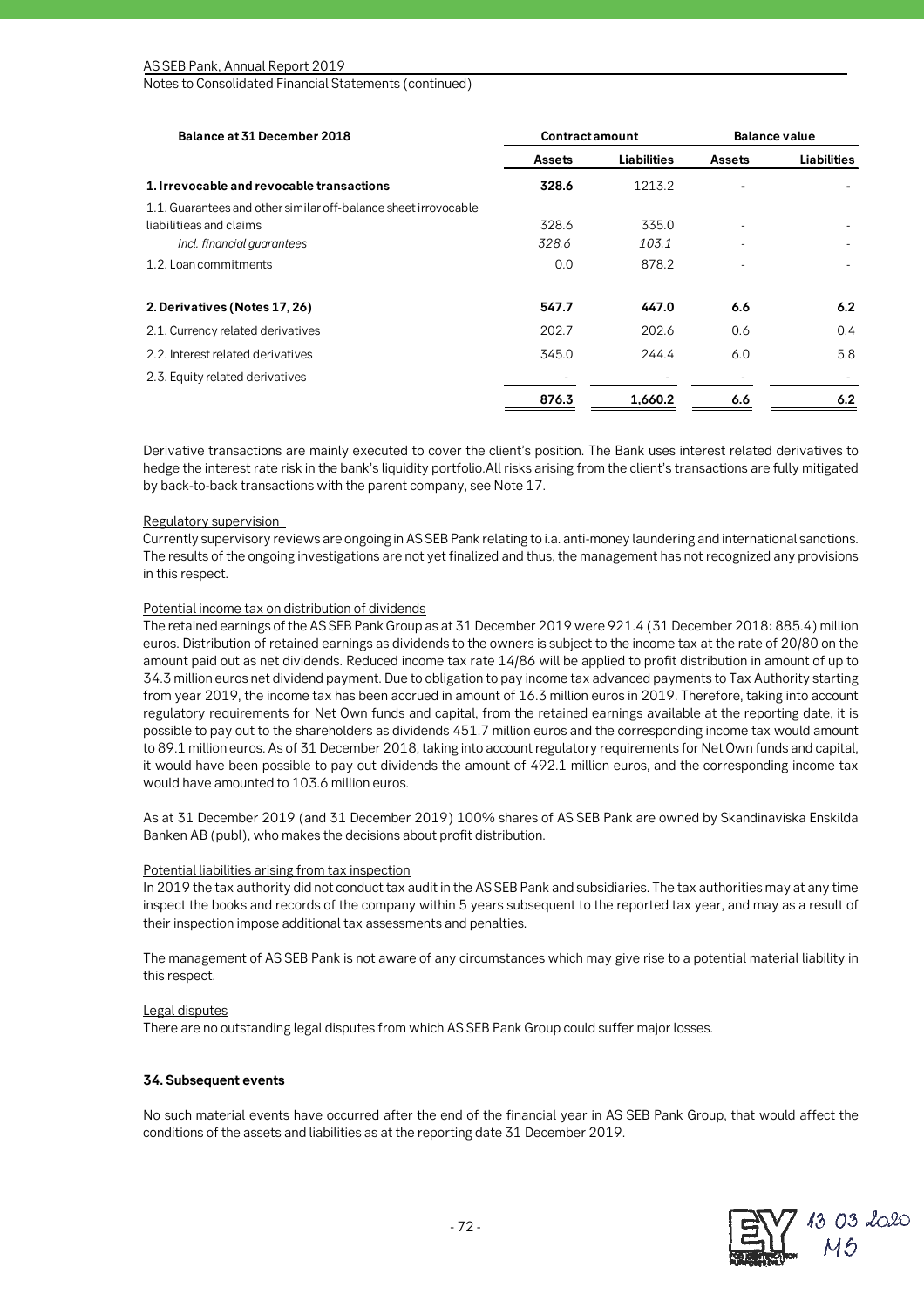## **35. Related parties**

|                                                                                                                                                                                                                                                                                                       |         | 31/12/2019 31/12/2018 |
|-------------------------------------------------------------------------------------------------------------------------------------------------------------------------------------------------------------------------------------------------------------------------------------------------------|---------|-----------------------|
| Loans and advances to members of Management Board of credit institution and internal audit manager, also their confidants<br>and commercial undertakings, controlled jointly or severally by the mentioned persons                                                                                    | 0.9     | 0.6                   |
| Deposits of members of management board of credit institution and internal audit manager, also their confidants and<br>commercial undertakings, controlled jointly or severally by the mentioned persons                                                                                              | 0.6     | 0.8                   |
| Loans and advances to parent company                                                                                                                                                                                                                                                                  | 52.9    | 73.6                  |
| In 2019, the loans and advances to parent company includes demand deposits 44.8 million euros and term deposits with a<br>term up to 1 month 6.9 million euros with interest rate 0%.                                                                                                                 |         |                       |
| In 2018, the loans and advances to parent company includes demand deposits 29.8 illion euros and term deposits with a term<br>up to 7 months 33.0 USD mio with interest rate 2.71%, up to 3 month 292.0 RUB mio with interest rate 6.95% and up to<br>1 month 402.1 RUB mio with interest rate 6.25%. |         |                       |
| Due to parent company                                                                                                                                                                                                                                                                                 | 1,179.8 | 985.8                 |
| In 2019, due to parent company includes credit lines in EUR with contractual tenor up to 7 years, interest rate -0.212% -<br>0.9%, in amount of 1,170.4 million euros (in Note 24 together with interests 1,170.6 million euros).                                                                     |         |                       |
| In 2018, due to parent company includes credit lines in EUR with contractual tenor up to 7 years, interest rate -0.147% -<br>0.9%, in amount of 965.1 million euros (in Note 24 together with interests 965.4 million euros).                                                                         |         |                       |
| Contingent assets and commitments to parent company (received guarantees)                                                                                                                                                                                                                             | 188.0   | 225.6                 |
| Contingent liabilities and commitments to parent company                                                                                                                                                                                                                                              | 2.8     | 3.6                   |
| Loans and advances to enterprises of parent company's consolidation group                                                                                                                                                                                                                             | 6.9     | 2.5                   |
| Due to enterprises of parent company's consolidation group                                                                                                                                                                                                                                            | 38.0    | 27.4                  |
| In 2019, the due to enterprises of parent company's consolidation group includes demand deposits 37.5 million euros.                                                                                                                                                                                  |         |                       |
| In 2018, the due to enterprises of parent company's consolidation group includes demand deposits 27.0 million euros.                                                                                                                                                                                  |         |                       |
| Contingent assets and commitments to enterprises of parent company's consolidation group                                                                                                                                                                                                              | 1.0     | 1.1                   |
| Contingent liabilities and commitments to enterprises of parent company's consolidation group                                                                                                                                                                                                         | 2.0     | 0.1                   |
| Interest and similar income from parent company                                                                                                                                                                                                                                                       | 2.4     | 2.0                   |
| Interest expenses and similar charges to parent company                                                                                                                                                                                                                                               | $-1.5$  | $-2.8$                |
| Fee and commission income from parent company                                                                                                                                                                                                                                                         | 0.7     | 0.7                   |
| Fee and commission expense to parent company                                                                                                                                                                                                                                                          | $-0.2$  | $-0.1$                |
| Interest and similar income from enterprises of parent company's consolidation group                                                                                                                                                                                                                  | 0.1     | 0.1                   |
| Fee and commission income from enterprises of parent company's consolidation group                                                                                                                                                                                                                    | 4.8     | 3.7                   |
| Fee and commission expense to enterprises of parent company's consolidation group                                                                                                                                                                                                                     | $-0.2$  | $-0.2$                |
| Interest rates of the loans given to related parties do not differ materially from interest rates of the loans to customers.                                                                                                                                                                          |         |                       |

Transactions with related parties have been based on market terms.

Related parties are:

- parent company;
- subsidiaries of parent company;
- associates of parent company;
- associates of the Group;

- members of Management Board and Supervisory Board of AS SEB Pank and internal audit manager, also their close family members

and commercial undertakings, controlled jointly or severally by the mentioned persons.

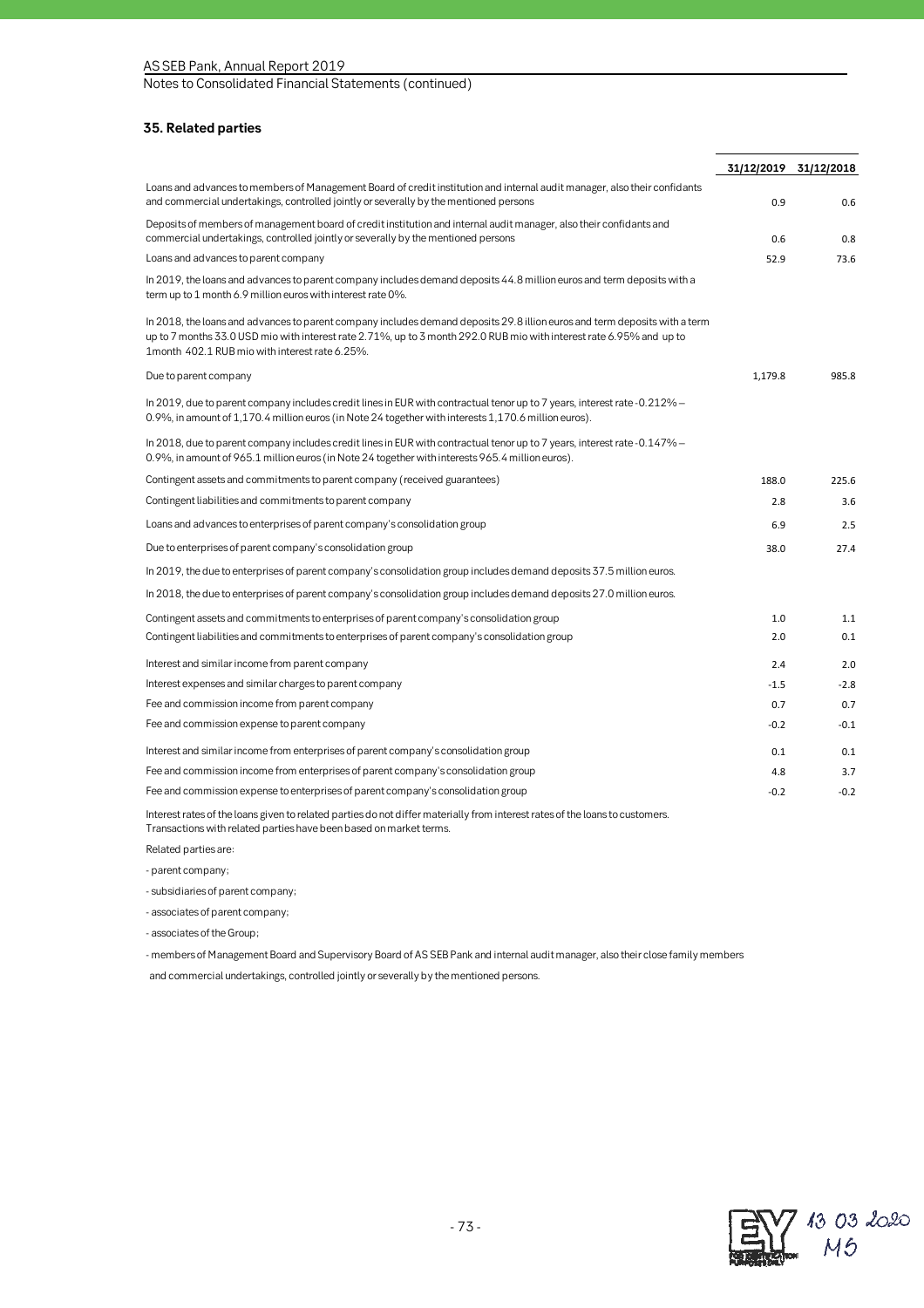| AS SEB Pank, Annual Report 2019 |
|---------------------------------|
|---------------------------------|

|                                                                              | 2019 | 2018 |
|------------------------------------------------------------------------------|------|------|
| Salaries and other benefits to the management in ASSEB Pank                  |      |      |
| Members of Management Board                                                  | 0.7  | 0.7  |
| - salaries and bonuses                                                       | 0.7  | 0.6  |
| - other benefits to the key management                                       | 0.0  | 0.1  |
| Salaries and other benefits to the management in subsidiaries of AS SEB Pank |      |      |
| Members of Management Board                                                  | 0.3  | 0.3  |
| - salaries and bonuses                                                       | 0.3  | 0.3  |
| - other benefits to the key management                                       | 0.0  | 0.0  |

No salary or benefits were paid in 2019 to the members of the Supervisory Board of AS SEB Pank subsidiaries. Salary paid to the member of the Supervisory Board was 13,055 euros in 2019 (6,944 euros in 2018). Personnel expenses are presented in Note 10.

Remuneration and compensations to the Management Board members

Management Board members of AS SEB Pank and its subsidiaries are paid compensation amounting up to 12 times the average monthly pay, if they are not elected to the Management Board for a new term or are recalled pre-term. Compensation is not paid, if the person continues to work in a company belonging to SEB Group under an employment contract or is elected to the Management Board of another company belonging to SEB Group or the contract is terminated due to violation of obligations by the member of the Management Board.

The members of AS SEB Pank Management Board had a possibility to participate in different share programs:

2012 an initial allotment of 34,109 saving shares, with a 3-year qualification period at least;

2013 an initial allotment of 14,544 saving shares, with a 3-year qualification period at least;

2014 an initial allotment of 12,265 saving shares, with a 3-year qualification period at least.

2015 an initial allotment of 12,610 saving shares, with a 3-year qualification period at least.

2016 an initial allotment of 13,466 saving shares, with a 3-year qualification period at least.

2017 an initial allotment of 12,276 saving shares, with a 3-year qualification period at least.

2018 an initial allotment of 15,234 saving shares, with a 3-year qualification period at least.

2019 an initial allotment of 23 114 saving shares, with a 3-year qualification period at least.

The closing price of Skandinaviska Enskilda Banken AB (publ) share as at 30.12.2019 was 88.08 SEK (8.43 EUR).

The closing price of Skandinaviska Enskilda Banken AB (publ) share as at 28.12.2018 was 86.10 SEK (8.75 EUR).

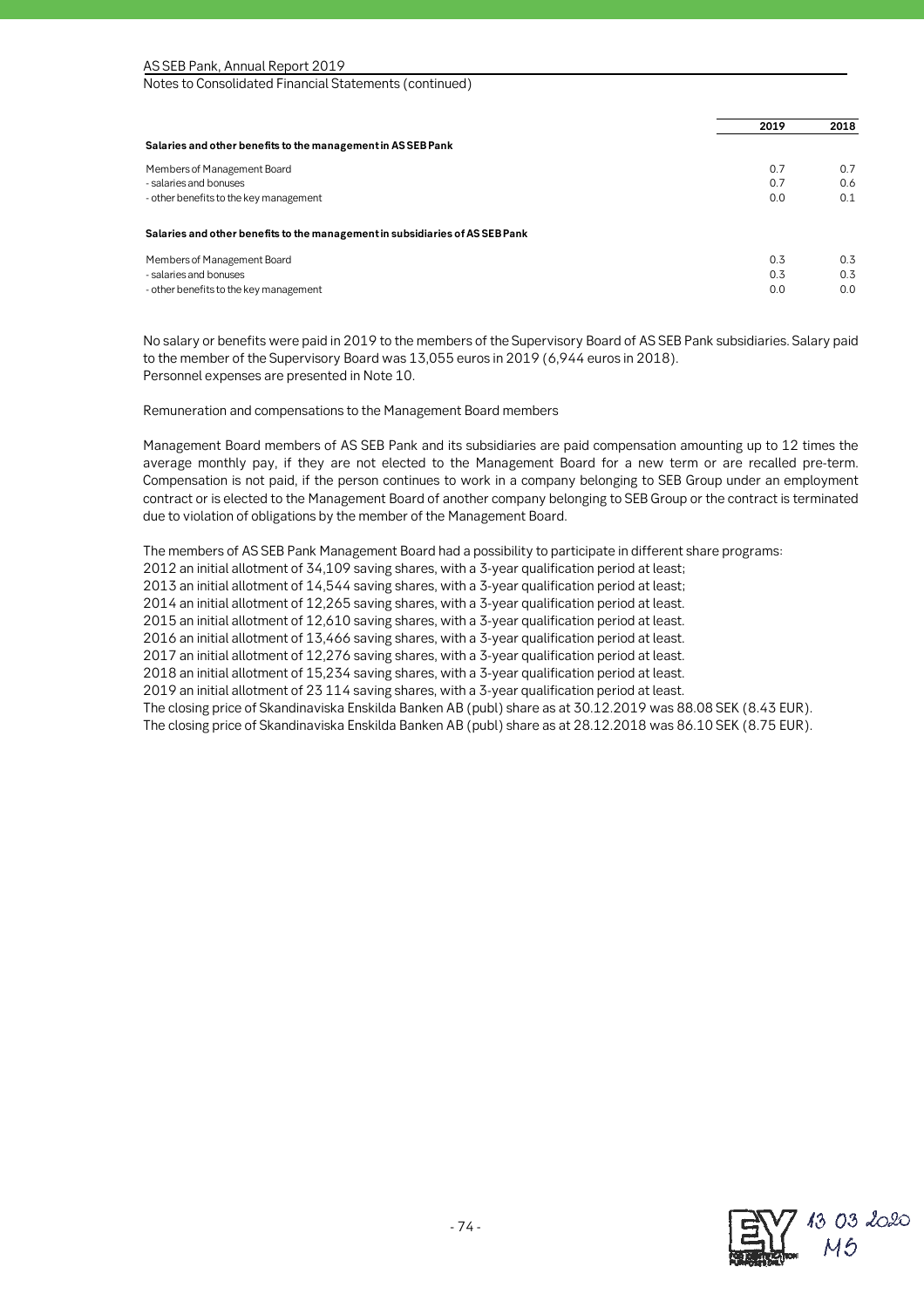#### **36. Adjustment for presentation purposes of cash flow statements**

| (millions of EUR)                                                                 | Group    |            |                  | Bank     |            |                  |
|-----------------------------------------------------------------------------------|----------|------------|------------------|----------|------------|------------------|
|                                                                                   | 2018     | Adjustment | Adjusted<br>2018 | 2018     | Adjustment | Adjusted<br>2018 |
| Operating activities                                                              |          |            |                  |          |            |                  |
| Interest received                                                                 | 108.1    |            | 108.1            | 92.2     |            | 92.2             |
| Interest paid                                                                     | $-7.8$   |            | $-7.8$           | $-7.8$   |            | $-7.8$           |
| Fee and commission received                                                       | 67.6     |            | 67.6             | 57.9     |            | 57.9             |
| Fee and commission paid                                                           | $-19.1$  |            | $-19.1$          | $-16.2$  |            | $-16.2$          |
| Net trading income and other operating income                                     | 6.2      |            | 6.2              | 6.3      |            | 6.3              |
| Personnel expenses                                                                | $-53.2$  |            | $-53.2$          | $-47.9$  |            | $-47.9$          |
| Income tax paid                                                                   | $-34.1$  |            | $-34.1$          | $-26.6$  |            | $-26.6$          |
| Net cash from (+) / used in (-) operating activities before change in             |          |            |                  |          |            |                  |
| operating assets and liabilities                                                  | 67.7     |            | 67.7             | 57.9     |            | 57.9             |
| Changes in operating assets:                                                      |          |            |                  |          |            |                  |
| Increase (-) /decrease (+) in mandatory reserve in central bank and loans to      |          |            |                  |          |            |                  |
| credit institutions                                                               | $-13.7$  |            | $-13.7$          | $-13.2$  |            | $-13.2$          |
| $Increase(-) / decrease(+)$ in loans to public                                    | $-423.0$ |            | $-423.0$         | $-446.6$ |            | $-446.6$         |
| Increase(-) / decrease (+) in other financial and non-financial assets            | 18.7     |            | 18.7             | 17.2     |            | 17.2             |
| Changes of operating liabilities:                                                 |          |            |                  |          |            |                  |
| Increase (+) / decrease (-) in deposits from central bank and credit institutions | $-205.1$ |            | $-205.1$         | $-204.8$ |            | $-204.8$         |
| $Increase (+) / decrease (-)$ in deposits and borrowings from the public          | 652.1    |            | 652.1            | 663.8    |            | 663.8            |
| $Increase (+) / decrease (-) in other liabilities$                                | $-5.4$   |            | $-5.4$           | $-13.4$  |            | $-13.4$          |
| Net cash flows from (+) / used in (-) operating activities                        | 91.3     |            | 91.3             | 60.9     |            | 60.9             |
| Investing activities                                                              |          |            |                  |          |            |                  |
| Net proceeds from debt securities                                                 |          | $-20.5$    | $-20.5$          |          | $-20.5$    | $-20.5$          |
| Net proceeds from investment portfolio securities                                 | $-1.2$   |            | $-1.2$           | $-0.8$   |            | $-0.8$           |
| Purchase of property, plant and equipment and intangible assets                   | $-4.6$   |            | $-4.6$           | $-4.6$   |            | $-4.6$           |
| Dividends received                                                                | 0.0      |            | 0.0              | 30.0     |            | 30.0             |
| Net cash flows from (+) / used in (-) investing activities                        | $-5.8$   | $-20.5$    | $-26.3$          | 24.6     | $-20.5$    | 4.1              |
| <b>Financing activities</b>                                                       |          |            |                  |          |            |                  |
| Dividends paid                                                                    | $-70.0$  |            | $-70.0$          | $-70.0$  |            | -70.0            |
| Net cash flows from (+) / used in (-) financing activities                        | $-70.0$  |            | $-70.0$          | $-70.0$  |            | $-70.0$          |
| Net increase (+) / decrease (-) in cash and cash equivalents                      | 15.5     | $-20.5$    | $-5.0$           | 15.5     | $-20.5$    | $-5.0$           |
| Cash and cash equivalents at 1 January                                            | 1,155.6  | $-89.3$    | 1.155.6          | 1.244.9  | $-89.3$    | 1.155.6          |
| Changes on cash and cash equivalents                                              | 104.8    | $-20.5$    | $-5.0$           | 15.5     | $-20.5$    | $-5.0$           |
| Cash and cash equivalents at 31 December                                          | 1,260.4  | $-109.8$   | 1,150.6          | 1,260.4  | $-109.8$   | 1,150.6          |
|                                                                                   | 0.000    |            | Adjusted         |          |            | Adjusted         |

|                                                          |         |            | Adiusted |         |            | Adiusted |
|----------------------------------------------------------|---------|------------|----------|---------|------------|----------|
| Cash and cash equivalents includes:                      | 2018    | Adiustment | 2018     | 2018    | Adiustment | 2018     |
| Cash on hand                                             | 35.9    |            | 35.9     | 35.9    |            | 35.9     |
| Balances with the central bank without mandatory reserve | 1.076.8 |            | 1.076.8  | 1.076.8 |            | 1,076.8  |
| Demand deposits with credit institutions                 | 37.9    |            | 37.9     | 37.9    |            | 37.9     |
| Liquidity securities                                     | 109.8   | $-109.8$   |          | 109.8   | $-109.8$   |          |
|                                                          | 1.260.4 | $-109.8$   | 1.150.6  | 1.260.4 | $-109.8$   | 1.150.6  |

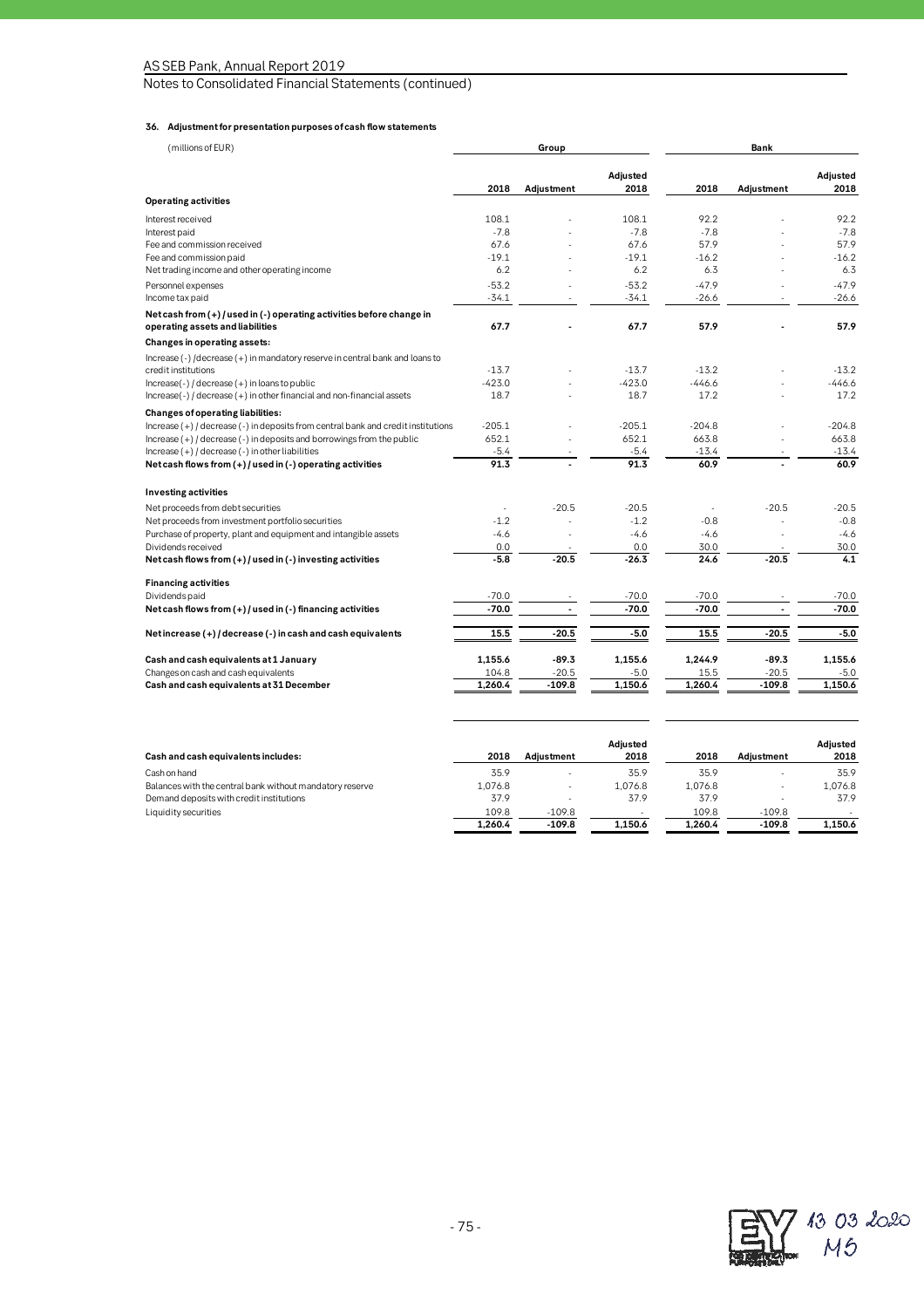## **37. Primary statements of parent company as a separate entity**

In accordance with the Estonian Accounting Act information on the separate primary financial statements of a consolidated entity shall be disclosed in the notes to the financial statements.

## **Income statement, Bank**

| (millions of EUR)                                                                  |         |         |
|------------------------------------------------------------------------------------|---------|---------|
|                                                                                    | 2019    | 2018    |
| Interest income                                                                    | 104.1   | 92.9    |
| of which interest income at effective interest rate                                | 101.5   | 90.6    |
| Interest expenses                                                                  | $-9.4$  | $-9.1$  |
| <b>Netinterestincome</b>                                                           | 94.7    | 83.8    |
| Fee and commission income                                                          | 60.2    | 57.9    |
| Fee and commission expenses                                                        | $-16.2$ | $-16.2$ |
| Net fee and commission income                                                      | 44.0    | 41.7    |
| Net financial income                                                               | 5.4     | 5.8     |
| Gains less losses from investment securities                                       | 4.1     | 1.4     |
| Dividends                                                                          | 18.1    | 30.0    |
| Other operating income                                                             | 0.4     | 0.7     |
| Net other income                                                                   | 22.6    | 32.1    |
| <b>Total operating income</b>                                                      | 166.7   | 163.4   |
| Personnel expenses                                                                 | $-39.8$ | $-37.6$ |
| Depreciation, amortization and impairment of tangible and intangible and right-of- |         |         |
| use assets                                                                         | $-7.3$  | $-3.5$  |
| Other expenses                                                                     | $-7.2$  | $-11.1$ |
| <b>Total operating expenses</b>                                                    | $-54.3$ | $-52.2$ |
| <b>Profit before credit losses</b>                                                 | 112.4   | 111.2   |
| Net expected credit losses                                                         | 2.1     | 1.2     |
| Profit before income tax                                                           | 114.5   | 112.4   |
| Income tax expense                                                                 | $-13.5$ | $-26.6$ |
| Net profit for the year                                                            | 101.0   | 85.8    |
| Statement of comprehensive income                                                  |         |         |
| (millions of EUR)                                                                  | 2019    | 2018    |
| Net profit for the year                                                            | 101.0   | 85.8    |
| Other comprehensive income for the year                                            |         |         |
| Total comprehensive income for the year                                            | 101.0   | 85.8    |

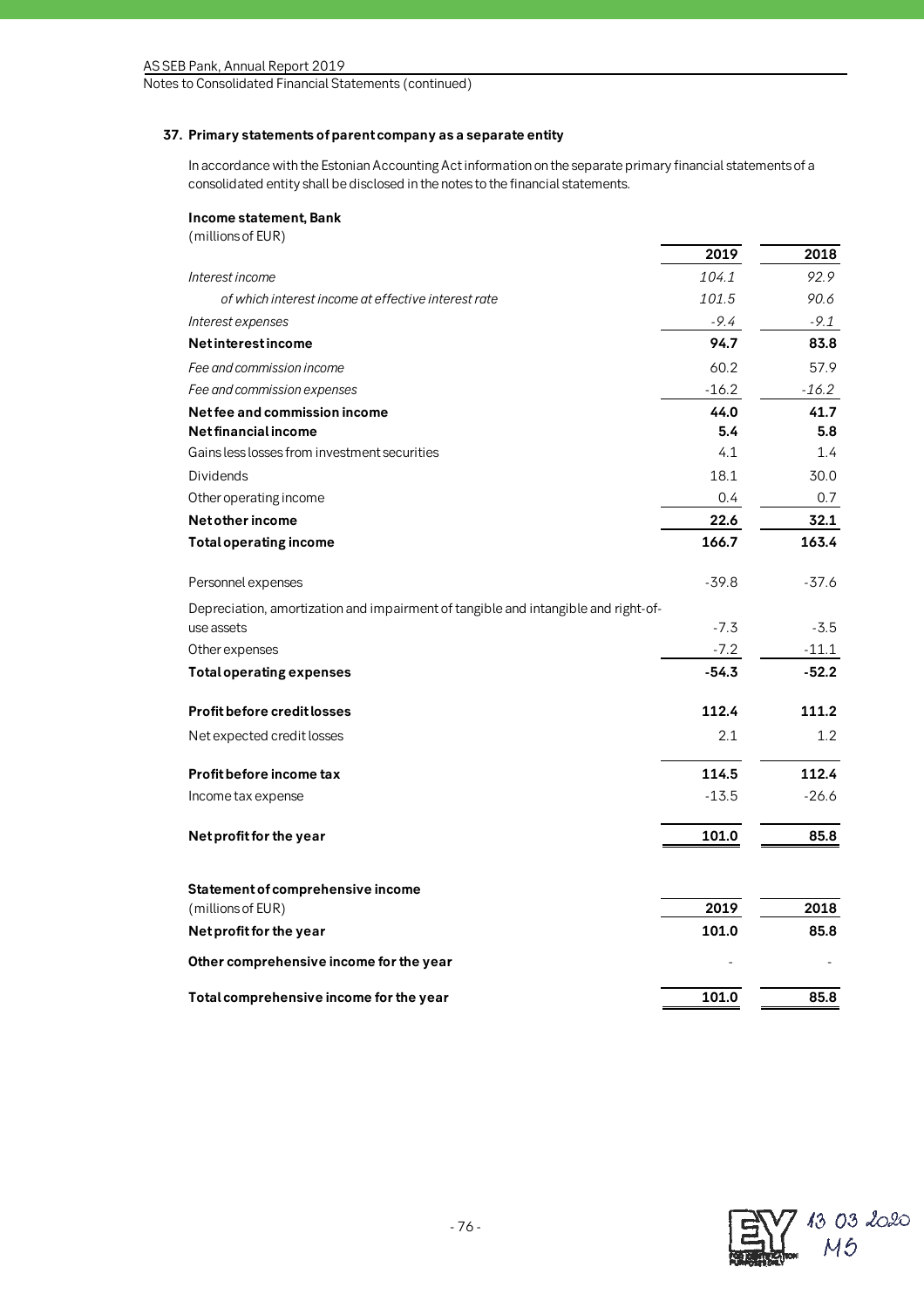# AS SEB Pank, Annual Report 2019

Notes to Consolidated Financial Statements (continued)

Note 37 Primary statements of parent company as a separate entity (continued)

# **Statement of financial position, Bank**

(millions of EUR)

| Assets                                              | 31/12/2019 | 31/12/2018 |
|-----------------------------------------------------|------------|------------|
| Cash and balances with central bank                 | 844.1      | 1,156.9    |
| Loans to credit institutions                        | 65.8       | 80.4       |
| Loans to the public                                 | 5,545.1    | 4,982.2    |
| Debt securities                                     | 159.2      | 109.7      |
| Derivatives                                         | 6.1        | 6.6        |
| Equity instruments                                  | 7.7        | 5.4        |
| Investments in subsidiaries and associates          | 5.5        | 5.5        |
| Intangible assets                                   | 5.1        | 4.9        |
| Property, plant and equipment                       | 10.6       | 9.8        |
| Right of use assets                                 | 19.9       |            |
| Other financial assets                              | 13.8       | 10.4       |
| Other non-financial assets                          | 13.2       | 7.0        |
| <b>Total assets</b>                                 | 6,696.1    | 6,378.8    |
| Liabilities and equity                              |            |            |
| <b>Liabilities</b>                                  |            |            |
| Deposits from central banks and credit institutions | 1,212.3    | 1,022.0    |
| Deposits and borrowings from the public             | 4,504.5    | 4,459.5    |
| Derivatives                                         | 7.8        | 6.2        |
| Current income tax liabilities                      | 3.3        | 2.9        |
| Provisions                                          | 3.0        | 5.5        |
| Other financial liabilities                         | 86.5       | 40.8       |
| Other non-financial liabilities                     | 8.7        | 8.4        |
| <b>Total liabilities</b>                            | 5,826.1    | 5,545.3    |
| <b>Equity</b>                                       |            |            |
| Share capital                                       | 42.5       | 42.5       |
| Share premium                                       | 86.1       | 86.1       |
| Other reserves                                      | 19.1       | 19.1       |
| Retained earnings                                   | 722.3      | 685.8      |
| <b>Total equity</b>                                 | 870.0      | 833.5      |
| <b>Total liabilities and equity</b>                 | 6,696.1    | 6,378.8    |

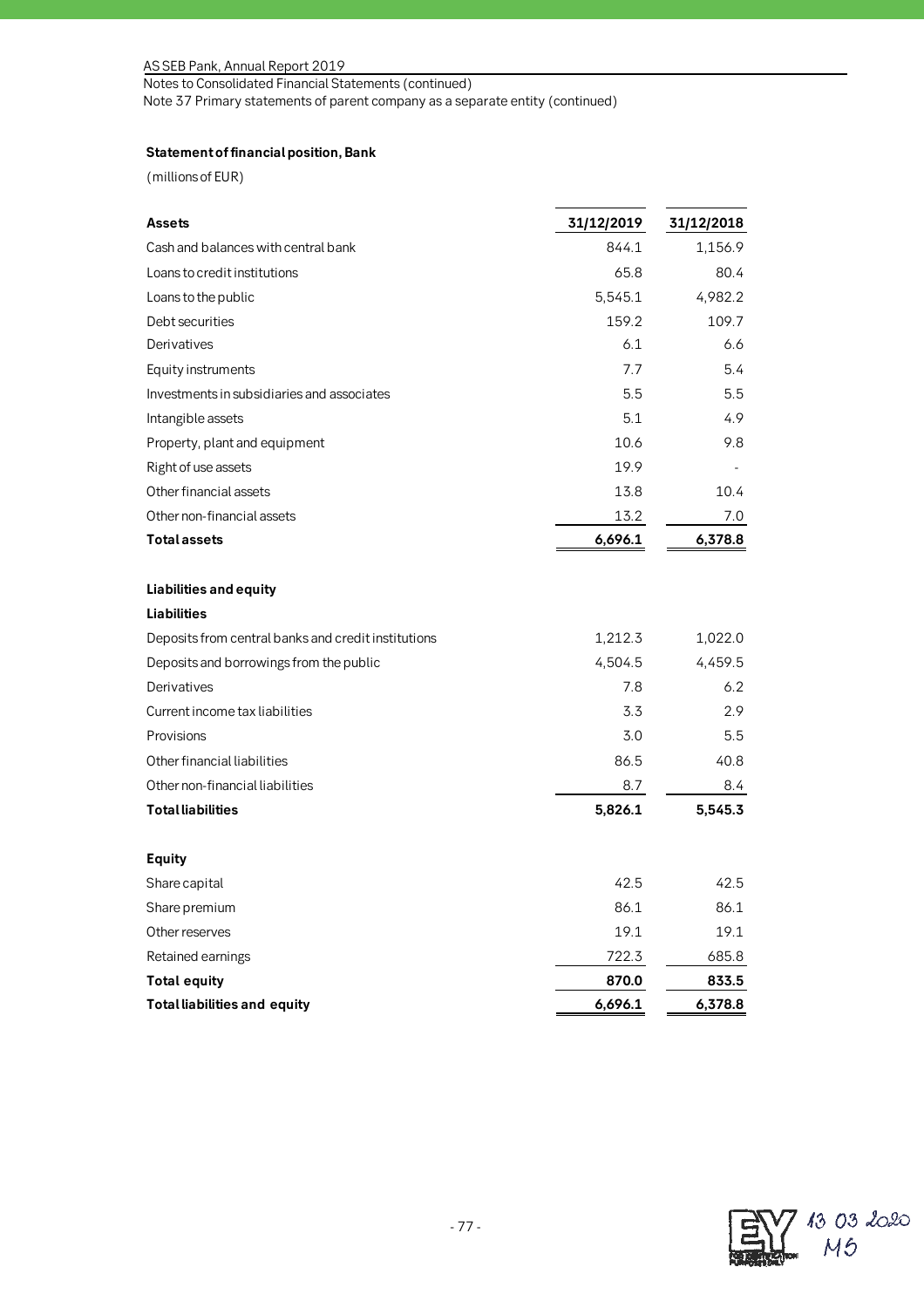## AS SEB Pank, Annual Report 2019

Notes to Consolidated Financial Statements (continued)

Note 37 Primary statements of parent company as a separate entity (continued)

# **Statement of changes in equity, Bank**

| (millions of EUR)                                                                        |                          |                |                |          |              |
|------------------------------------------------------------------------------------------|--------------------------|----------------|----------------|----------|--------------|
|                                                                                          | <b>Share</b>             |                | Other          |          | Total share- |
|                                                                                          | capital                  | <b>Share</b>   | reserves       | Retained | holders'     |
|                                                                                          | (Note 30) premium        |                | (Note 32)      | earnings | equity       |
| Balance at 31 December 2017                                                              | 42.5                     | 86.1           | 20.1           | 672.1    | 820.8        |
| Effect of applying IFRS9 *                                                               |                          |                | $-1.0$         | $-2.7$   | $-3.7$       |
| Balance at 01 January 2018                                                               | 42.5                     | 86.1           | 19.1           | 669.4    | 817.1        |
| Net profit for the year                                                                  | $\overline{\phantom{a}}$ | $\overline{a}$ |                | 85.8     | 85.8         |
| Total comprehensive income for the period                                                | $\blacksquare$           | $\blacksquare$ | $\blacksquare$ | 85.8     | 85.8         |
| Dividends                                                                                |                          |                |                | $-70.0$  | $-70.0$      |
| Other                                                                                    |                          |                |                | 0.6      | 0.6          |
| Balance at 31 December 2018                                                              | 42.5                     | 86.1           | 19.1           | 685.8    | 833.5        |
| Book value of holdings under control or significant influence                            |                          |                |                |          | 5.5          |
| Value of holdings under control or significant influence,<br>calculated by equity method |                          |                |                |          | 205.6        |
| Adjusted unconsolidated equity as at 31 December 2018                                    | 42.5                     | 86.1           | 19.1           | 685.8    | 1,033.6      |
|                                                                                          |                          |                |                |          |              |
| Balance at 31 December 2018                                                              | 42.5                     | 86.1           | 19.1           | 685.8    | 833.5        |
| Effect of applying IFRS16 **                                                             |                          |                |                | $-2.0$   | $-2.0$       |
| Balance at 01 January 2019                                                               | 42.5                     | 86.1           | 19.1           | 683.8    | 831.5        |
| Net profit for the year                                                                  |                          |                |                | 101.0    | 101.0        |
| Total comprehensive income for the period                                                |                          |                |                | 101.0    | 101.0        |
| Dividends                                                                                |                          |                |                | $-63.0$  | $-63.0$      |
| Other                                                                                    |                          |                |                | 0.5      | 0.5          |
| Balance at 31 December 2019                                                              | 42.5                     | 86.1           | 19.1           | 722.3    | 870.0        |
| Book value of holdings under control or significant influence                            |                          |                |                |          | 5.5          |
| Value of holdings under control or significant influence,                                |                          |                |                |          |              |
| calculated by equity method                                                              |                          |                |                |          | 205.1        |
| Adjusted unconsolidated equity as at 31 December 2019                                    | 42.5                     | 86.1           | 19.1           | 722.3    | 1,069.6      |

\*IFRS 9 Financial instruments is applied from 1 January 2018 \*\*IFRS 16 Lease agreements is applied from 1 January 2019

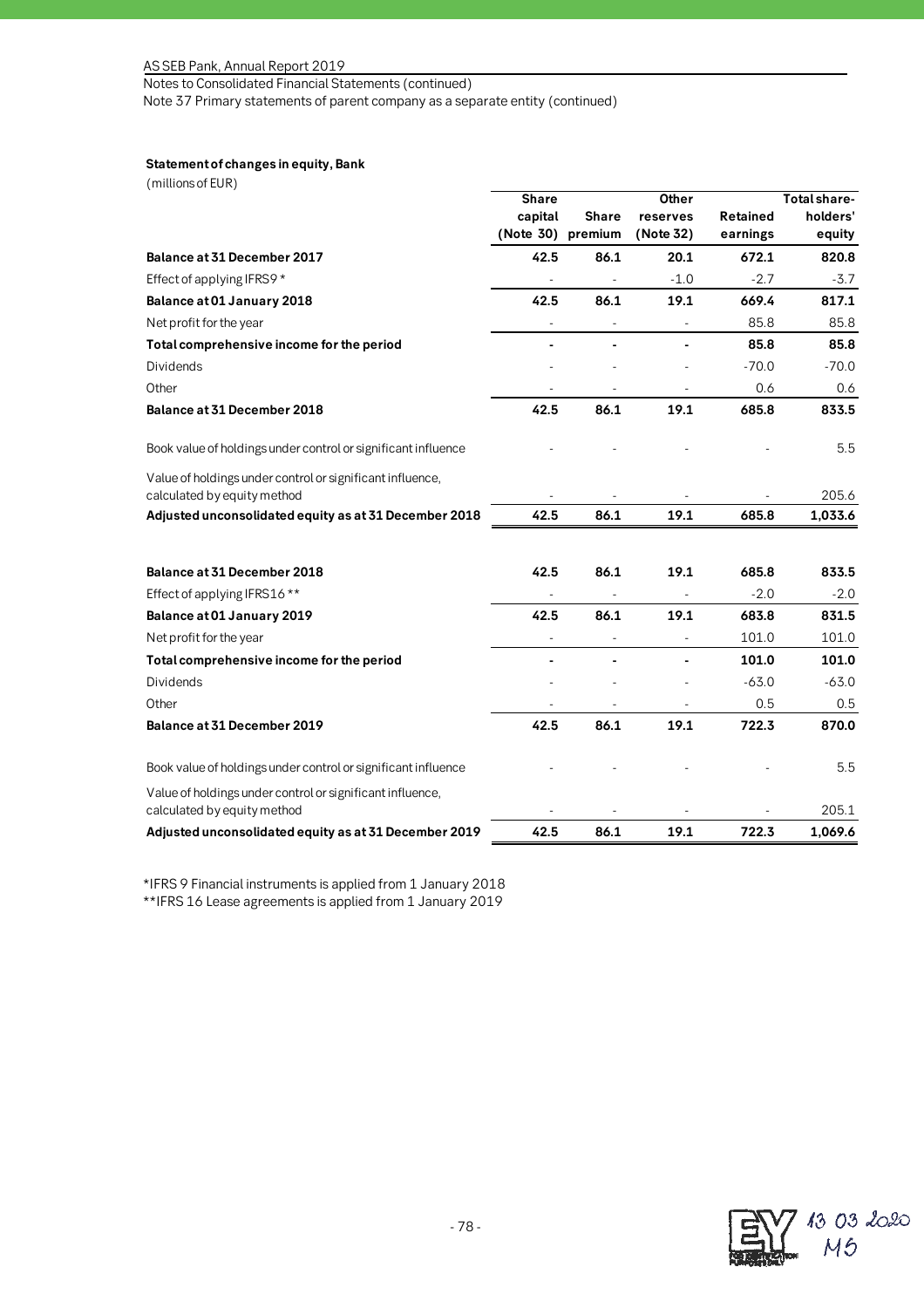# AS SEB Pank, Annual Report 2019

Notes to Consolidated Financial Statements (continued)

Note 37 Primary statements of parent company as a separate entity (continued)

# **Statement of cash flows, Bank**

(millions of EUR)

| <b>Operating activities</b>                                                                                                   | 2019            | 2018*           |
|-------------------------------------------------------------------------------------------------------------------------------|-----------------|-----------------|
| Interest received                                                                                                             | 104.3           | 92.2            |
| Interest paid                                                                                                                 | $-9.0$          | $-7.8$          |
| Dividends received                                                                                                            | 0.0             | 0.0             |
| Fee and commission received                                                                                                   | 60.2            | 57.9            |
| Fee and commission paid                                                                                                       | $-16.2$         | $-16.2$         |
| Net trading income and other operating income                                                                                 | 5.7             | 6.3             |
| Personnel expenses                                                                                                            | $-46.5$         | $-47.9$         |
| Income tax paid                                                                                                               | $-13.5$         | $-26.6$         |
| Net cash from (+) / used in (-) operating activities before change in operating                                               |                 |                 |
| assets and liabilities                                                                                                        | 85.0            | 57.9            |
| Changes in operating assets:                                                                                                  |                 |                 |
| Increase $(\cdot)$ /decrease $(+)$ in mandatory reserve in central bank and loans to credit                                   |                 |                 |
| institutions                                                                                                                  | 36.9            | $-13.2$         |
| $Increase(-)/decrease(+)$ in loans to public                                                                                  | $-574.5$        | $-446.6$        |
| Increase(-) / decrease (+) in other financial and non-financial assets                                                        | $-25.6$         | 17.2            |
| <b>Changes of operating liabilities:</b><br>Increase (+) / decrease (-) in deposits from central bank and credit institutions | 235.9           | $-204.8$        |
|                                                                                                                               | 44.8            | 663.8           |
| $Increase (+) / decrease (-) in deposits and borrowing from the public$                                                       |                 |                 |
| Increase $(+)$ / decrease $(-)$ in other liabilities<br>Net cash flows from $(+)$ / used in $(-)$ operating activities        | 4.6<br>$-192.9$ | $-13.4$<br>60.9 |
|                                                                                                                               |                 |                 |
| Investing activities                                                                                                          |                 |                 |
| Net proceeds from debt securities                                                                                             | $-49.4$         | $-20.5$         |
| Net proceeds from investment portfolio securities                                                                             | 1.8             | $-0.8$          |
| Purchase of property, plant and equipment and intangible assets                                                               | $-10.3$         | $-4.6$          |
| Dividends received                                                                                                            | 18.1            | 30.0            |
| Net cash flows from $(+)$ / used in $(-)$ investing activities                                                                | $-39.8$         | 4.1             |
| <b>Financing activities</b>                                                                                                   |                 |                 |
| Dividends paid                                                                                                                | $-63.0$         | $-70.0$         |
| Lease payments                                                                                                                | -4.9            |                 |
| Net cash flows from $(+)$ / used in $(-)$ financing activities                                                                | $-67.9$         | $-70.0$         |
| Net increase $(+)$ / decrease $(-)$ in cash and cash equivalents                                                              | $-300.6$        | $-5.0$          |
| Cash and cash equivalents at 1 January                                                                                        | 1,150.6         | 1,155.6         |
| Changes on cash and cash equivalents                                                                                          | $-300.6$        | $-5.0$          |
| Cash and cash equivalents at 31 December                                                                                      | 850.0           | 1,150.6         |
| Cash and cash equivalents includes:                                                                                           | 31/12/2019      | 31/12/2018      |
| Cash on hand                                                                                                                  | 37.8            | 35.9            |
| Balances with the central bank without mandatory reserve                                                                      | 753.2           | 1,076.8         |
| Demand deposits with credit institutions                                                                                      | 59.0            | 37.9            |
|                                                                                                                               | 850.0           | 1,150.6         |

\* 2018 information is updated due to adjustment for presentation purposes (Note 36)

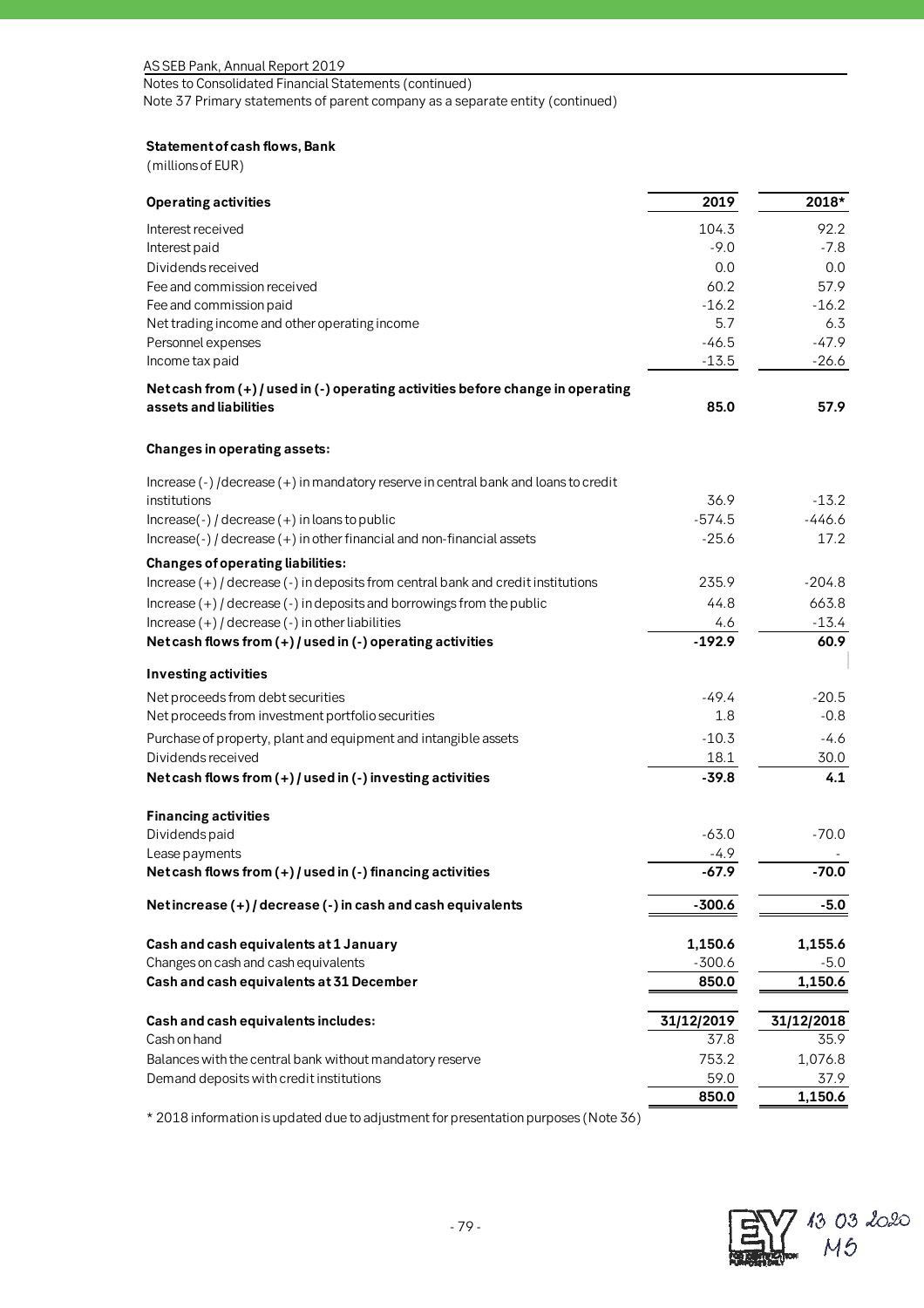#### **Statement of the Management Board**

The Management Board has prepared the management report and the consolidated financial statements of AS SEB Pank for the financial year ended 31 December 2019.

The consolidated financial statements have been prepared according to the International Financial Reporting Standards as they are adopted by the European Union and present a true and fair view of SEB Pank AS's financial position, the results of operations and its cash flows.

The information provided in the management report and the consolidated financial statements is correct and complete.

Members of Management Board: 2020 Allan Parik 2020 Artjom Sokolov March  $13 -$ 2020 Ainar Leppänen - 13. Harch OOL. 2020 Marko Rintala 13. March 2020 Eve Kümnik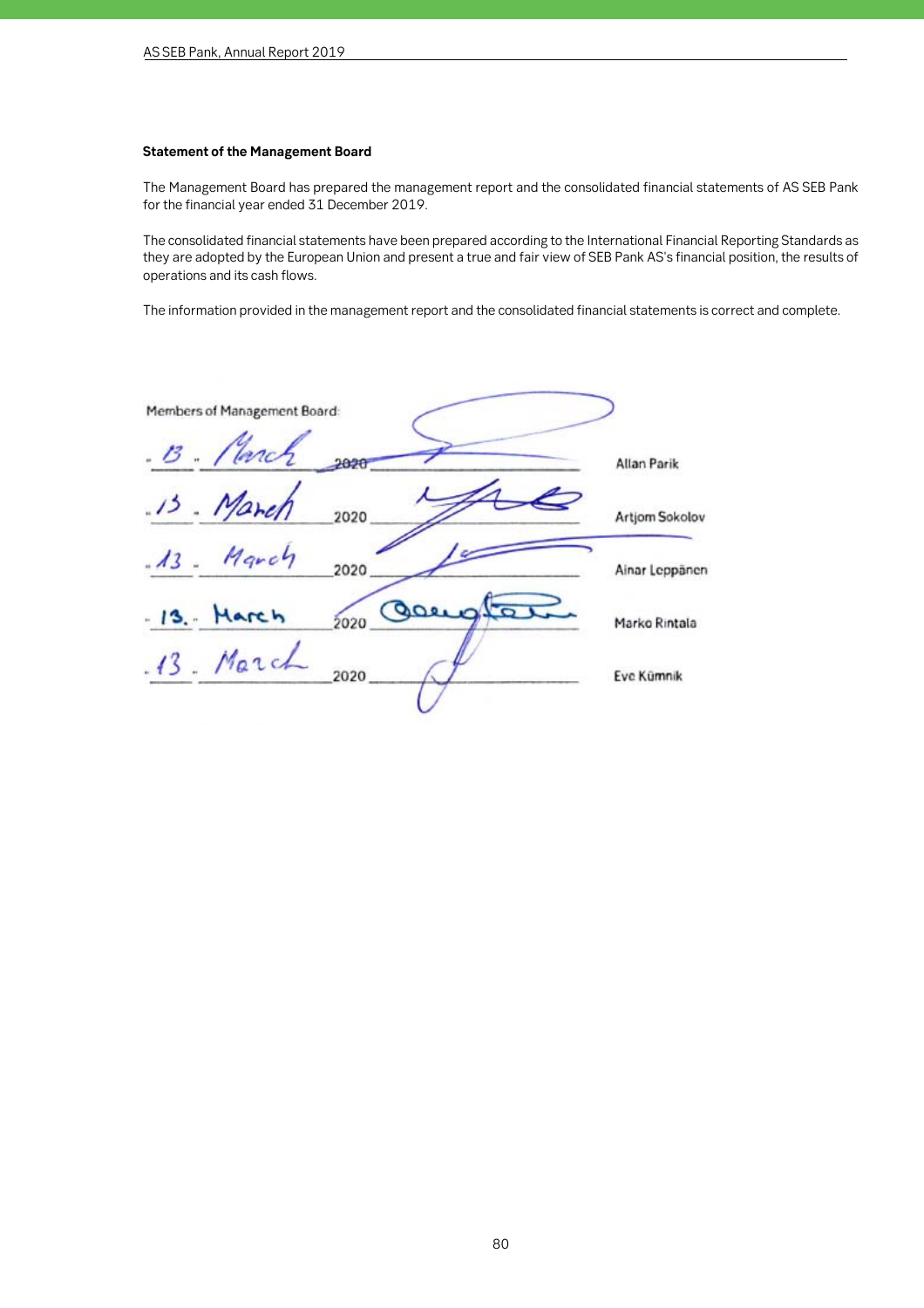

**Ernst & Young Baltic AS** Rävala 4 10143 Tallinn Eesti Tel.: +372 611 4610 Faks.: +372 611 4611 Tallinn@ee.ey.com www.ey.com

Äriregistri kood 10877299 KMKR: EE 100770654

**Ernst & Young Baltic AS** Rävala 4 10143 Tallinn Estonia Phone.: +372 611 4610 Fax.: +372 611 4611 Tallinn@ee.ey.com www.ey.com

Code of legal entity 10877299 VAT payer code EE 100770654

Translation of the Estonian Original

## **INDEPENDENT AUDITOR'S REPORT**

## **To the Shareholder of AS SEB Pank**

### *Opinion*

We have audited the consolidated financial statements of AS SEB Pank and its subsidiaries (the Group), which comprise the consolidated statement of financial position as at 31 December 2019, and the consolidated statement of comprehensive income, consolidated statement of changes in equity and consolidated statement of cash flows for the year then ended, and notes to the financial statements, including a summary of significant accounting policies.

In our opinion, the accompanying consolidated financial statements present fairly, in all material respects, the consolidated financial position of the Group as at 31 December 2019, and its consolidated financial performance and its consolidated cash flows for the year then ended in accordance with the International Financial Reporting Standards as adopted by the European Union.

### *Basis for opinion*

We conducted our audit in accordance with International Standards on Auditing (Estonia). Our responsibilities under those standards are further described in the "Auditor's responsibilities for the audit of the financial statements" section of our report. We are independent of the Group in accordance with the Code of Ethics for Professional Accountants (including International Independence Standards) (Estonia), and we have fulfilled our other ethical responsibilities in accordance with the requirements of the code of ethics.

We believe that the audit evidence we have obtained is sufficient and appropriate to provide a basis for our opinion.

### *Other Matter*

The financial statements of the Group for the year ended 31 December 2018 were audited by another auditor who expressed an unmodified opinion on 12 March 2019.

### *Key audit matters*

Key audit matters are those matters that, in our professional judgment, were of most significance in our audit of the financial statements of the current period. These matters were addressed in the context of our audit of the financial statements as a whole, and in forming our opinion thereon, and we do not provide a separate opinion on these matters. For each matter below, our description of how our audit addressed the matter is provided in that context.

We have fulfilled the responsibilities described in the Auditor's responsibilities for the audit of the consolidated financial statements section of our report, including in relation to these matters. Accordingly, our audit included the performance of procedures designed to respond to our assessment of the risks of material misstatement of the financial statements. The results of our audit procedures, including the procedures performed to address the matters below, provide the basis for our audit opinion on the accompanying financial statements.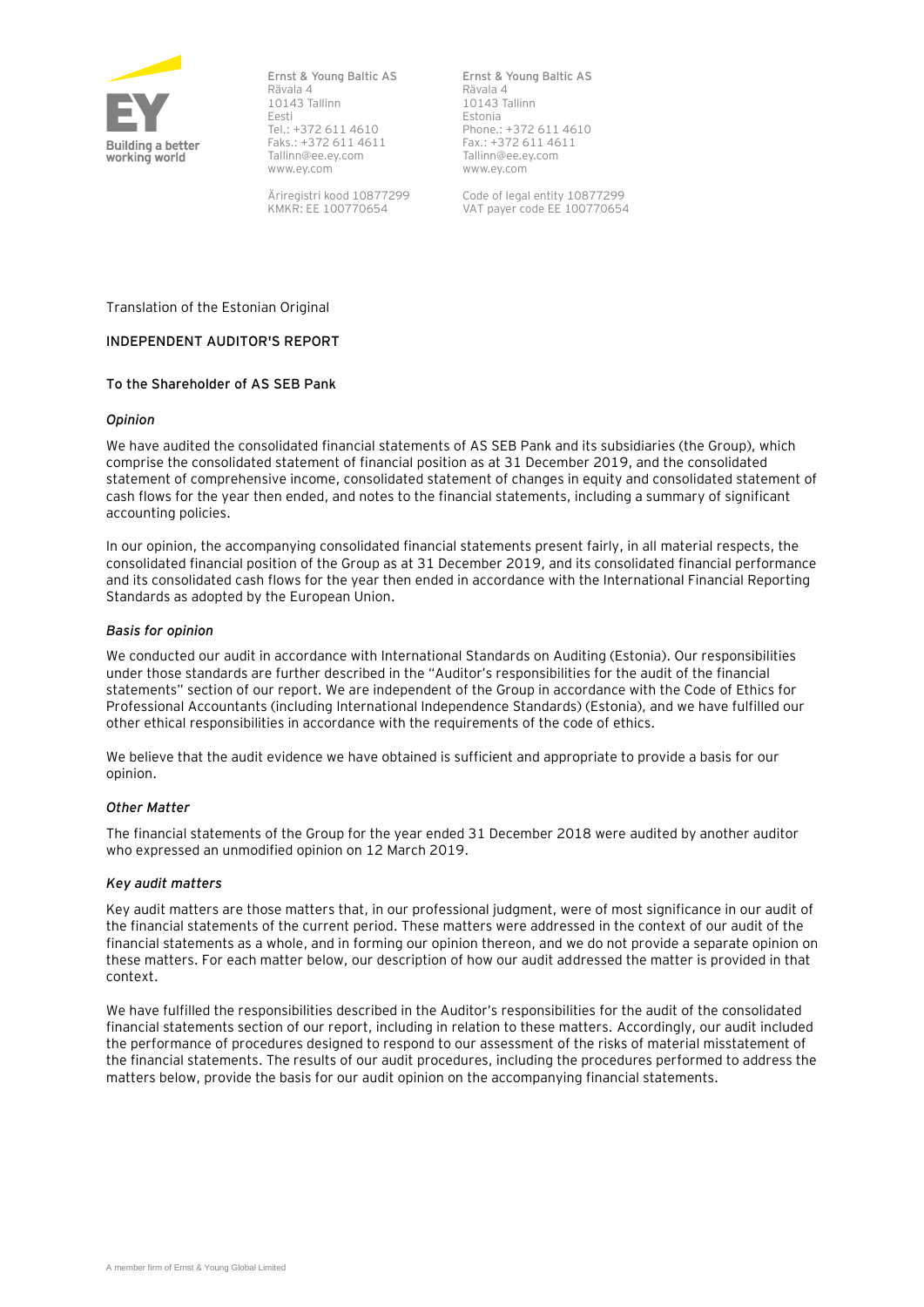

| Key audit matter                                                                                                                                                                                                                                                                                                                                                                                                   | How we addressed the key audit matter                                                                                                                                                                                                                                                                                                                                                                                                             |
|--------------------------------------------------------------------------------------------------------------------------------------------------------------------------------------------------------------------------------------------------------------------------------------------------------------------------------------------------------------------------------------------------------------------|---------------------------------------------------------------------------------------------------------------------------------------------------------------------------------------------------------------------------------------------------------------------------------------------------------------------------------------------------------------------------------------------------------------------------------------------------|
| Loan loss impairment                                                                                                                                                                                                                                                                                                                                                                                               |                                                                                                                                                                                                                                                                                                                                                                                                                                                   |
| The carrying amount of loans to the public and credit<br>institutions as at 31 December 2019 amounted to                                                                                                                                                                                                                                                                                                           | Our audit procedures included, among others, the<br>following:                                                                                                                                                                                                                                                                                                                                                                                    |
| EUR 5 772.9 million, the impairment reversal<br>recognized amounted to EUR 3.8 million and the<br>expected credit loss as at 31 December 2019<br>amounted to EUR -19.9 million in the Group's                                                                                                                                                                                                                      | We gained understanding and tested the key controls over<br>the loan issuance, booking and monitoring and loan<br>impairment provisioning processes.                                                                                                                                                                                                                                                                                              |
| financial statements.<br>Since 1 January 2018, the Group has introduced the<br>expected credit loss (ECL) model under IFRS 9. The<br>basis of the Group's impairment provision policy is<br>presented in the accounting policies section in Note<br>1.8 to the financial statements. Critical accounting<br>estimates and judgments, disclosures of loans and<br>guarantees and the credit risk management are set | We obtained and read the Group's Impairment provisioning<br>policy that is based on IFRS 9. With the support of IFRS 9<br>specialists, we assessed the compliance of the policy with<br>the requirements of IFRS 9 by assessing each significant<br>model component: exposure at default, probability of<br>default and loss given default, definitions of default and<br>significant increase in credit risk, use of macroeconomic<br>scenarios. |
| out in Note 1.24 to the financial statements.<br>Loan receivables are significant to the total assets of<br>the Consolidated financial statements.<br>We identified this area to be significant for the audit                                                                                                                                                                                                      | In addition to testing key controls, for a sample of loans we<br>performed testing of loan portfolio by comparing inputs to<br>internal and external data, including contract dates, risk<br>classes for non-retail exposures and risk pool rates for<br>retail exposures, collateral values and types, performing/                                                                                                                               |
| because measurement and recognition of allowances<br>for loan loss impairment reflected in the Group's                                                                                                                                                                                                                                                                                                             | non-performing status and other inputs used in ECL<br>calculator as at 31 December 2019.                                                                                                                                                                                                                                                                                                                                                          |
| expected credit loss model is associated with<br>significant estimation as it requires the management<br>to exercise judgement and apply complex and<br>subjective assumptions both about the timing and<br>amounts of such impairment. Key areas of<br>judgement include the identification of exposures                                                                                                          | For a sample of loans and model outputs with the support<br>of valuation specialists, we performed recalculations of<br>ECL. ECL adjustments related to expert credit judgement<br>were analysed. Our analysis considered management's<br>assumption of ECL adjustments.                                                                                                                                                                          |
| with a significant deterioration in credit quality,<br>assumptions used in the expected credit loss model<br>such as the financial condition of the counterparty,<br>expected future cash flows and forward-looking<br>macroeconomic factors.                                                                                                                                                                      | We performed analytical procedures, such as a comparison<br>of loan loss impairment allowance balances to industry<br>levels, comparison to prior year, movements between<br>stages etc.                                                                                                                                                                                                                                                          |
| Due to the above circumstances, we considered loan<br>impairment assessment to be the key audit matter.                                                                                                                                                                                                                                                                                                            | We also assessed the adequacy of the financial statement<br>disclosures in Notes 15 and 16.                                                                                                                                                                                                                                                                                                                                                       |

## *Other information*

Management is responsible for the other information. Other information consists of AS SEB Pank Management Report, but does not consist of the financial statements and our auditor's report thereon.

Our opinion on the financial statements does not cover the other information and we do not express any form of assurance conclusion thereon.

In connection with our audit of the financial statements, our responsibility is to read the other information and, in doing so, consider whether the other information is materially inconsistent with the financial statements or our knowledge obtained in the audit or otherwise appears to be materially misstated.

If, based on the work we have performed, we conclude that there is a material misstatement of this other information, we are required to report that fact. We have nothing to report in this regard.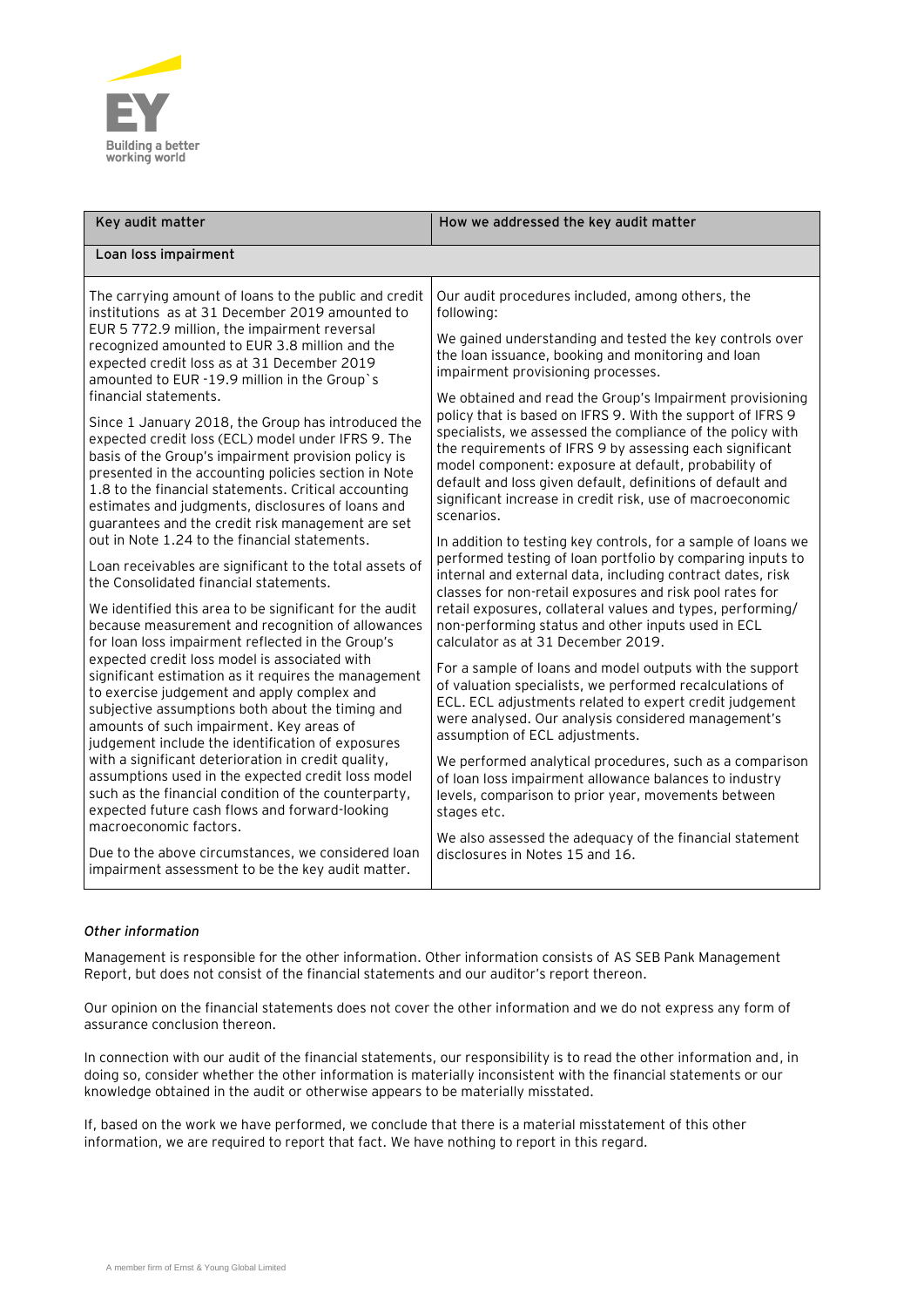

### *Responsibilities of management and those charged with governance for the financial statements*

Management is responsible for the preparation and fair presentation of the financial statements in accordance with the International Financial Reporting Standards as adopted by the European Union, and for such internal control as management determines is necessary to enable the preparation of financial statements that are free from material misstatement, whether due to fraud or error.

In preparing the financial statements, management is responsible for assessing the Group's ability to continue as a going concern, disclosing, as applicable, matters related to going concern and using the going concern basis of accounting unless management either intends to liquidate the Group or to cease operations, or has no realistic alternative but to do so.

Those charged with governance are responsible for overseeing the Group's financial reporting process.

## *Auditor's responsibilities for the audit of the consolidated financial statements*

Our objectives are to obtain reasonable assurance about whether the financial statements as a whole are free from material misstatement, whether due to fraud or error, and to issue an auditor's report that includes our opinion. Reasonable assurance is a high level of assurance, but is not a guarantee that an audit conducted in accordance with International Standards on Auditing (Estonia) will always detect a material misstatement when it exists. Misstatements can arise from fraud or error and are considered material if, individually or in the aggregate, they could reasonably be expected to influence the economic decisions of users taken on the basis of these financial statements.

As part of an audit in accordance with International Standards on Auditing (Estonia), we exercise professional judgment and maintain professional skepticism throughout the audit. We also:

- Identify and assess the risks of material misstatement of the financial statements, whether due to fraud or error, design and perform audit procedures responsive to those risks, and obtain audit evidence that is sufficient and appropriate to provide a basis for our opinion. The risk of not detecting a material misstatement resulting from fraud is higher than for one resulting from error, as fraud may involve collusion, forgery, intentional omissions, misrepresentations, or the override of internal control.
- Obtain an understanding of internal control relevant to the audit in order to design audit procedures that are appropriate in the circumstances, but not for the purpose of expressing an opinion on the effectiveness of the Group's internal control.
- Evaluate the appropriateness of accounting policies used and the reasonableness of accounting estimates and related disclosures made by management.
- Conclude on the appropriateness of management's use of the going concern basis of accounting and, based on the audit evidence obtained, whether a material uncertainty exists related to events or conditions that may cast significant doubt on the Group's ability to continue as a going concern. If we conclude that a material uncertainty exists, we are required to draw attention in our auditor's report to the related disclosures in the financial statements or, if such disclosures are inadequate, to modify our opinion. Our conclusions are based on the audit evidence obtained up to the date of our auditor's report. However, future events or conditions may cause the Group to cease to continue as a going concern.
- Evaluate the overall presentation, structure and content of the financial statements, including the disclosures, and whether the financial statements represent the underlying transactions and events in a manner that achieves fair presentation.
- Obtain sufficient appropriate audit evidence regarding the financial information of the entities or business activities within the Group to express an opinion on the consolidated financial statements. We are responsible for the direction, supervision and performance of the group audit. We remain solely responsible for our audit opinion.

We communicate with those charged with governance regarding, among other matters, the planned scope and timing of the audit and significant audit findings, including any significant deficiencies in internal control that we identify during our audit.

We are also required to provide those charged with governance with a statement that we have complied with relevant ethical requirements regarding independence, and to communicate with them all relationships and other matters that may reasonably be thought to bear on our independence, and where applicable, related safeguards.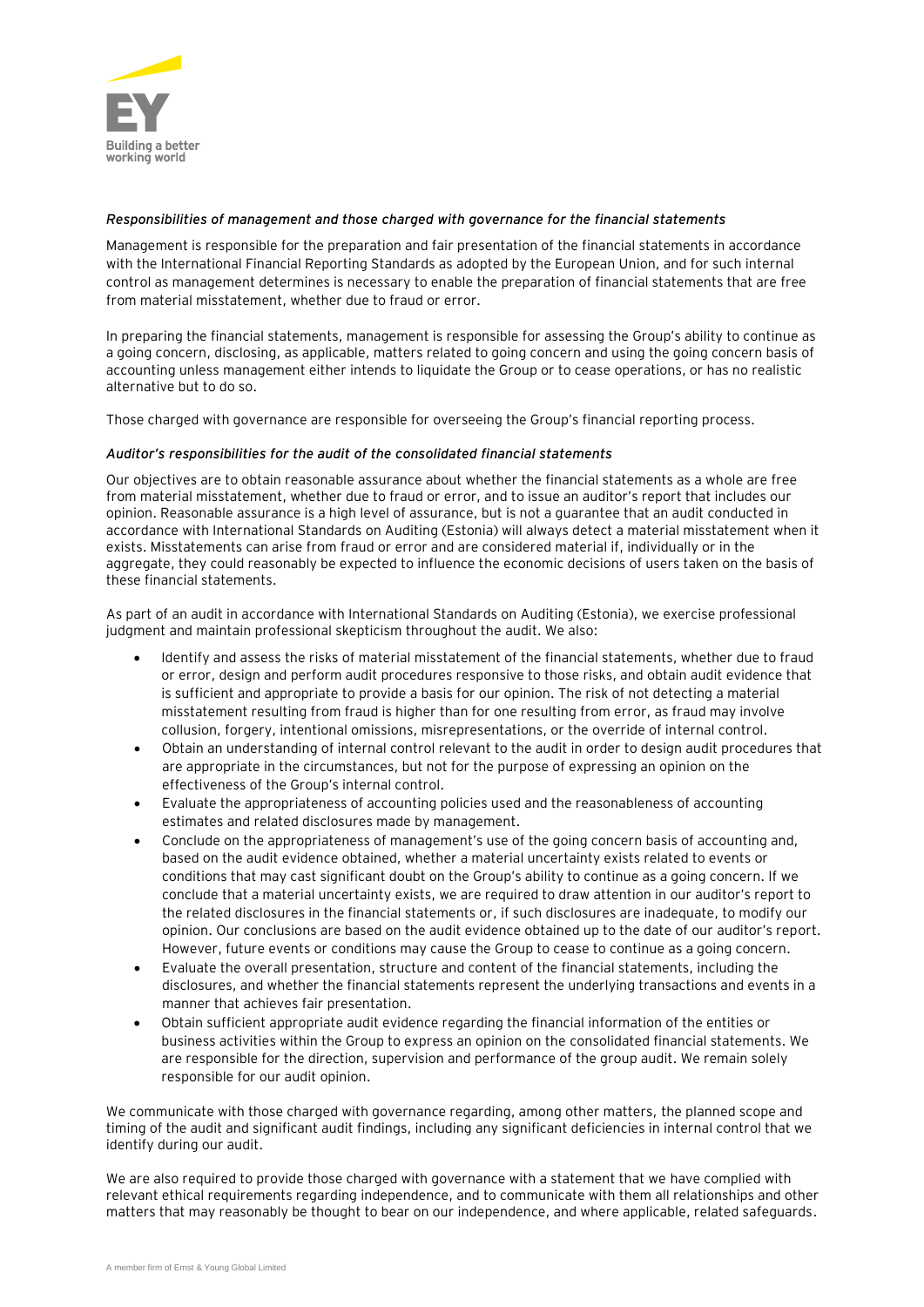

From the matters communicated with those charged with governance, we determine those matters that were of most significance in the audit of the financial statements of the current period and are therefore the key audit matters. We describe these matters in our auditor's report unless law or regulation precludes public disclosure about the matter or when, in extremely rare circumstances, we determine that a matter should not be communicated in our report because the adverse consequences of doing so would reasonably be expected to outweigh the public interest benefits of such communication.

## **Report on Other Legal and Regulatory Requirements**

*Other requirements of the auditor's report in accordance with Regulation (EU) No 537/2014 of the European Parliament and of the Council.*

### *Appointment and approval of the auditor*

In accordance with the decision made by the shareholder we have been chosen to carry out the audit of Group's consolidated financial statements the first time in 2019.

### *Consistence with Additional Report to Supervisory Board and Audit Committee*

Our audit opinion on the annual financial statements expressed herein is consistent with the additional report to the Supervisory Board and Audit Committee of the Group, which we issued in accordance with Article 11 of the Regulation (EU) No. 537/2014 on the same date as the date of this report.

#### *Non-audit services*

We confirm that in light of our knowledge and belief, services provided to the Group are consistent with the requirements of the law and regulations and do not comprise non-audit services referred to in Article 5(1) of the Regulation (EU) No 537/2014 of the European Parliament and of the Council.

In addition to statutory audit services and services disclosed in the financial statements, no other services were provided by us to AS SEB Pank and its controlled undertakings.

The responsible certified auditor on the audit resulting in this independent auditors' report is Olesia Abramova.

Tallinn, 13 March 2020

Olesia Abramova Authorised Auditor's number 561 Ernst & Young Baltic AS Audit Company's Registration number 58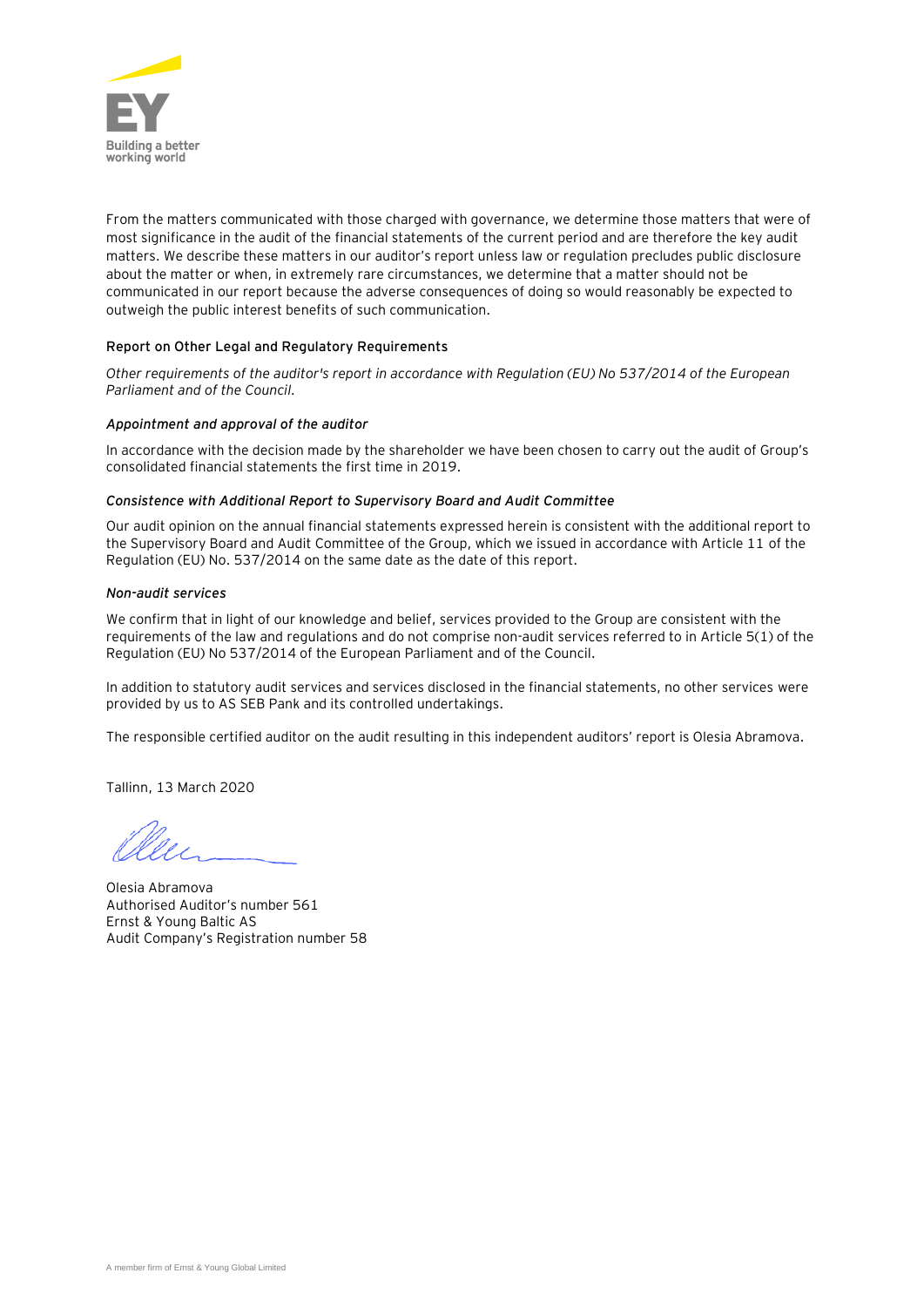#### Proposal of the Management Board regarding the profit distribution

#### AS SEB PANK

Located at Tornimäe 2, Tallinn

#### MANAGEMENT BOARD RESOLUTION

In Tallinn March 23th, 2020

#### Distribution of the profit of the financial year 2019

1. To make a proposal to the sole shareholder not to distribute the profit of the financial year 2019 in amount of EUR 100,957,958 (one hundred million, nine hundred and fifty-seven thousand, nine hundred and fifty-eight euros). In Euros Net profit of AS SEB Pank for the reporting period, ended on 31 December 2019 100,957,958 Retained earnings, not distributed 621,296,932 Retained earnings total, not distributed 722,254,890

The Management Board's dividend proposal for 2019 is motivated by the bank's strong capital position as well as a solid financial result, but given the exceptional global developments, the Management Board proposes to the sole Shareholder not to distribute year 2019 net profit and retained earnings. Decision has positive impact to own funds and is increasing total capital ratio from 32,1 % to 35,4%.

2. To submit the present resolution to the Supervisory Board of AS SEB Pank for review.

Allan Parik

Chairman of the Management Board